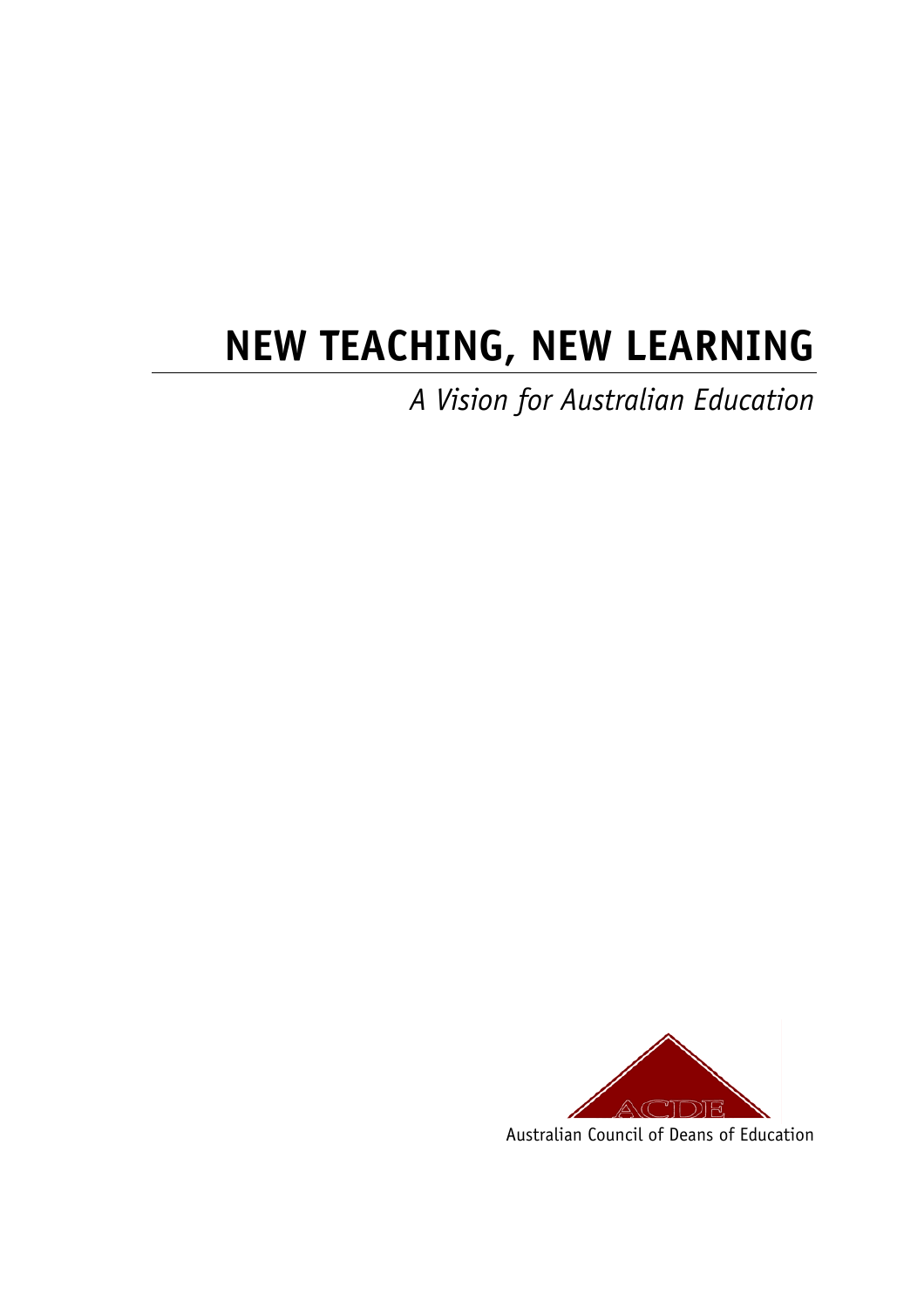New Teaching, New Learning: A Vision for Australian Education October 2004 Australian Council of Deans of Education Canberra

The Australian Council of Deans of Education Incorporated (ACDE) is the national organisation of the deans of faculties of education and heads of schools of education in Australian universities.

ABN: 58 003 862 359

ISBN 1 876814 09 8

This work is copyright. In addition to reproduction permitted under the Copyright Act 1968 (as amended), it may be reproduced in whole or in part for research, training or policy development purposes, subject to the inclusion of acknowledgement of the source, and no commercial use or sale. Reproduction for purposes other than those specified above requires the written permission of the ACDE.

Additional copies of this report may be purchased for \$33 (including GST and postage). Please make cheques out to the 'Australian Council of Deans of Education', and send the order to: ACDE

c/o RMIT PO Box 71 Bundoora VIC 3083 Ph: 03 9925 7844 Fax: 03 9925 7586 Email: andrew.harvey@rmit.edu.au Website: www.acde.edu.au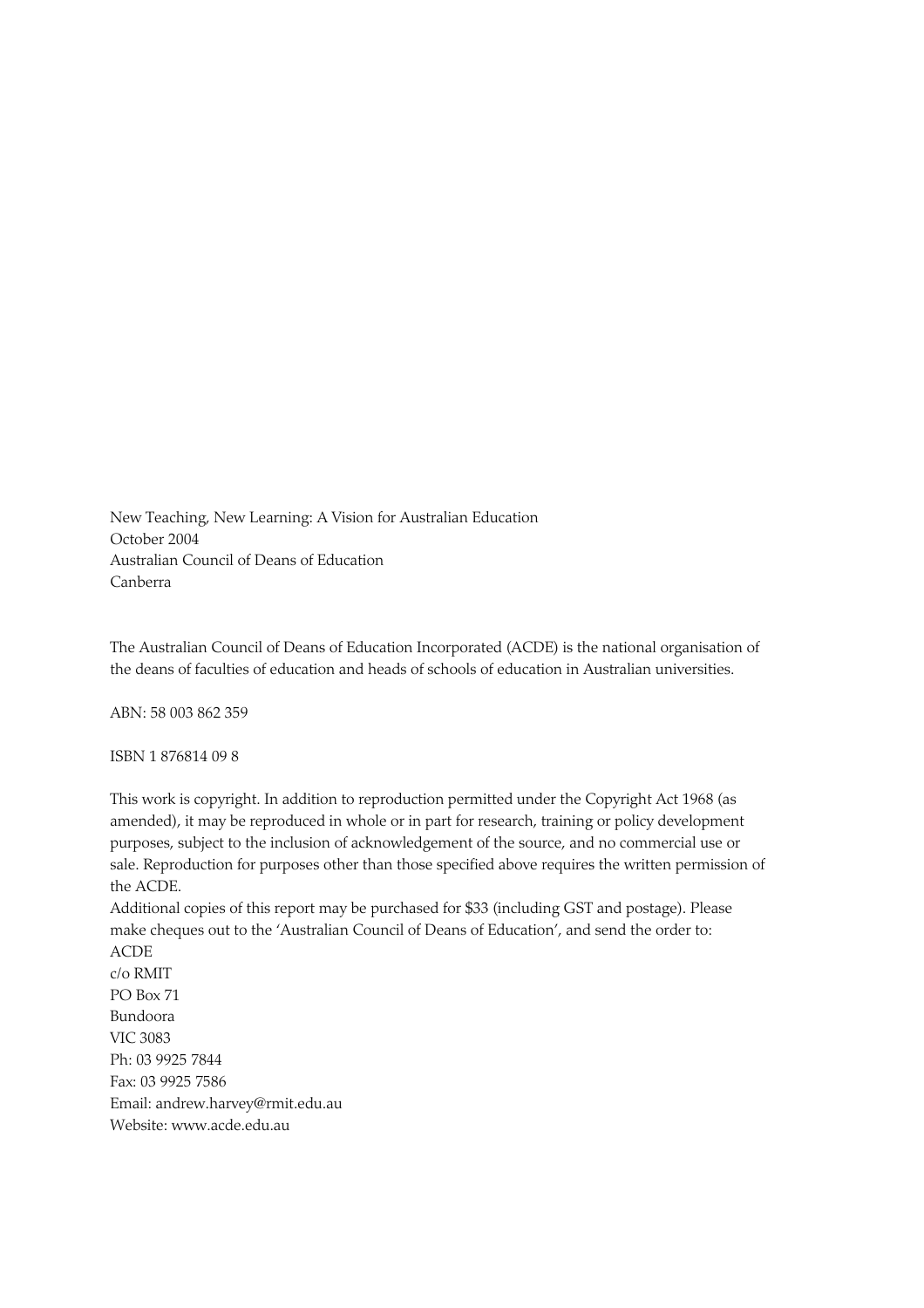#### **Australian Council of Deans of Education**

The Australian Council of Deans of Education Incorporated (ACDE) is the peak organisation representing the deans of faculties of education and heads of schools of education in Australian universities and other higher education institutions. It represents those responsible for initial and post-initial teacher education and much of the education research and scholarship throughout Australia.

The ACDE was established in 1991 and was incorporated as an association in the Australian Capital Territory in 2000. The governing Board of the ACDE includes representatives from each Australian State and Territory.

> President Professor Mary Kalantzis Secretary/Treasurer Professor Terry Lovat Executive Officer Dr Andrew Harvey

#### **Executive**

- NSW Professor Toni Downes
- VIC Professor Lawrie Angus
- QLD Professor Neil Dempster
- SA Professor Marie Brennan
- WA Professor Marnie O'Neill
- TAS Professor Roslyn Arnold
- NT Dr Suzanne Parry
- ACT Professor Alison Elliott

This report draws on the 2001 publication, *New Learning: A Charter for Australian Education* (ACDE), subsequent submissions and reports by the Council, and discussion papers by ACDE members. The report has been prepared on behalf of the ACDE by Prof. Mary Kalantzis & Dr. Andrew Harvey.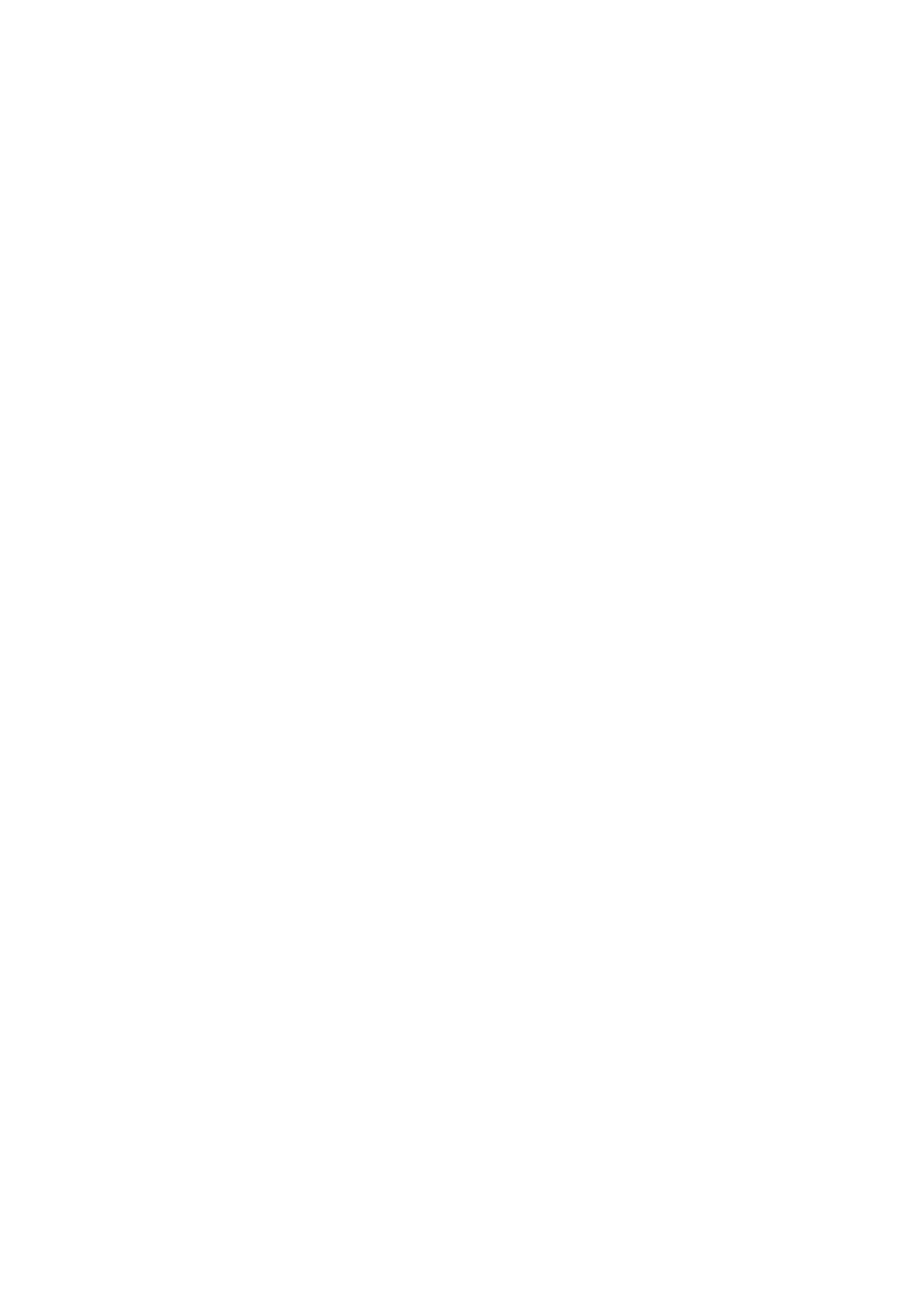### **Contents**

| <b>EXECUTIVE SUMMARY</b>                                                   | 1              |
|----------------------------------------------------------------------------|----------------|
| <b>INTRODUCTION: NEW TEACHING, NEW LEARNING</b>                            | 5              |
| Words and Actions                                                          | $\overline{7}$ |
| 1) INVESTMENT IN EDUCATION IS IN THE NATIONAL INTEREST                     | 9              |
| Actions                                                                    | 19             |
| 2) THE DISCIPLINE OF EDUCATION IS CENTRAL TO THE KNOWLEDGE ECONOMY         | 21             |
| Lifelong and Lifewide Learning                                             | 21             |
| The Discipline of Education                                                | 22             |
| <b>Status and Resources</b>                                                | 23             |
| Actions                                                                    | 29             |
| 3) EDUCATIONAL RESEARCH IMPROVES LEARNING OUTCOMES                         | 31             |
| <b>Educational Research</b>                                                | 32             |
| The National Institute for Quality Teaching and School Leadership (NIQTSL) | 32             |
| Actions                                                                    | 38             |
| 4) TEACHING IS THE CENTRAL PROFESSION OF THE KNOWLEDGE ECONOMY             | 39             |
| Supply                                                                     | 43             |
| Teacher Payment and Conditions                                             | 45             |
| Professional Learning                                                      | 45             |
| <b>Tertiary Teaching</b>                                                   | 46             |
| Prior to School Educators                                                  | 47             |
| Vocational Education and Training Educators                                | 48             |
| Actions                                                                    | 54             |
| 5) OPPORTUNITY AND DIVERSITY: EDUCATION IS CENTRAL TO THE PROMISE          |                |
| OF DEMOCRACY                                                               | 55             |
| Opportunity                                                                | 55             |
| Indigenous Education                                                       | 57             |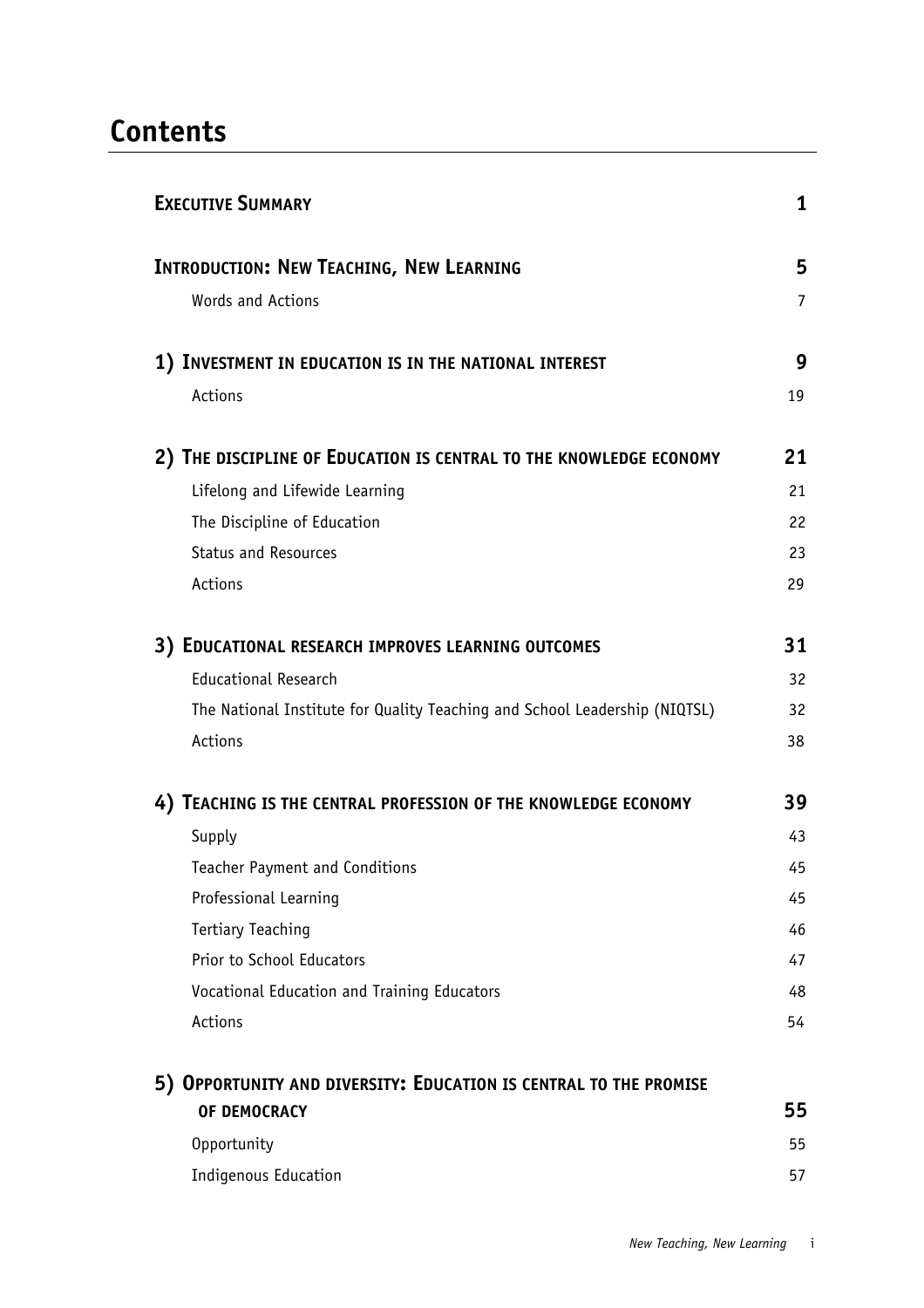| Autonomy and Empowerment: A National Indigenous Higher Education Council | 58 |
|--------------------------------------------------------------------------|----|
| Rural and Regional Australia                                             | 59 |
| Diversity: languages                                                     | 60 |
| Actions                                                                  | 69 |
| 6) THE PUBLIC/PRIVATE DEBATE MUST BE REDEFINED                           | 71 |
| Rethinking the Public/Private Debate                                     | 72 |
| Schools - An Education Commons?                                          | 73 |
| Schools - Public Private Partnerships?                                   | 74 |
| <b>Higher Education</b>                                                  | 75 |
| Actions                                                                  | 82 |
| 7) TECHNOLOGY WILL BECOME CENTRAL TO ALL LEARNING                        | 83 |
| Actions                                                                  | 88 |
| A CALL TO OUR POLITICAL LEADERS                                          | 89 |
| A CALL TO EDUCATORS                                                      | 91 |
| A CALL TO AUSTRALIAN CITIZENS AND VOTERS                                 | 93 |
| <b>BIBLIOGRAPHY</b>                                                      | 95 |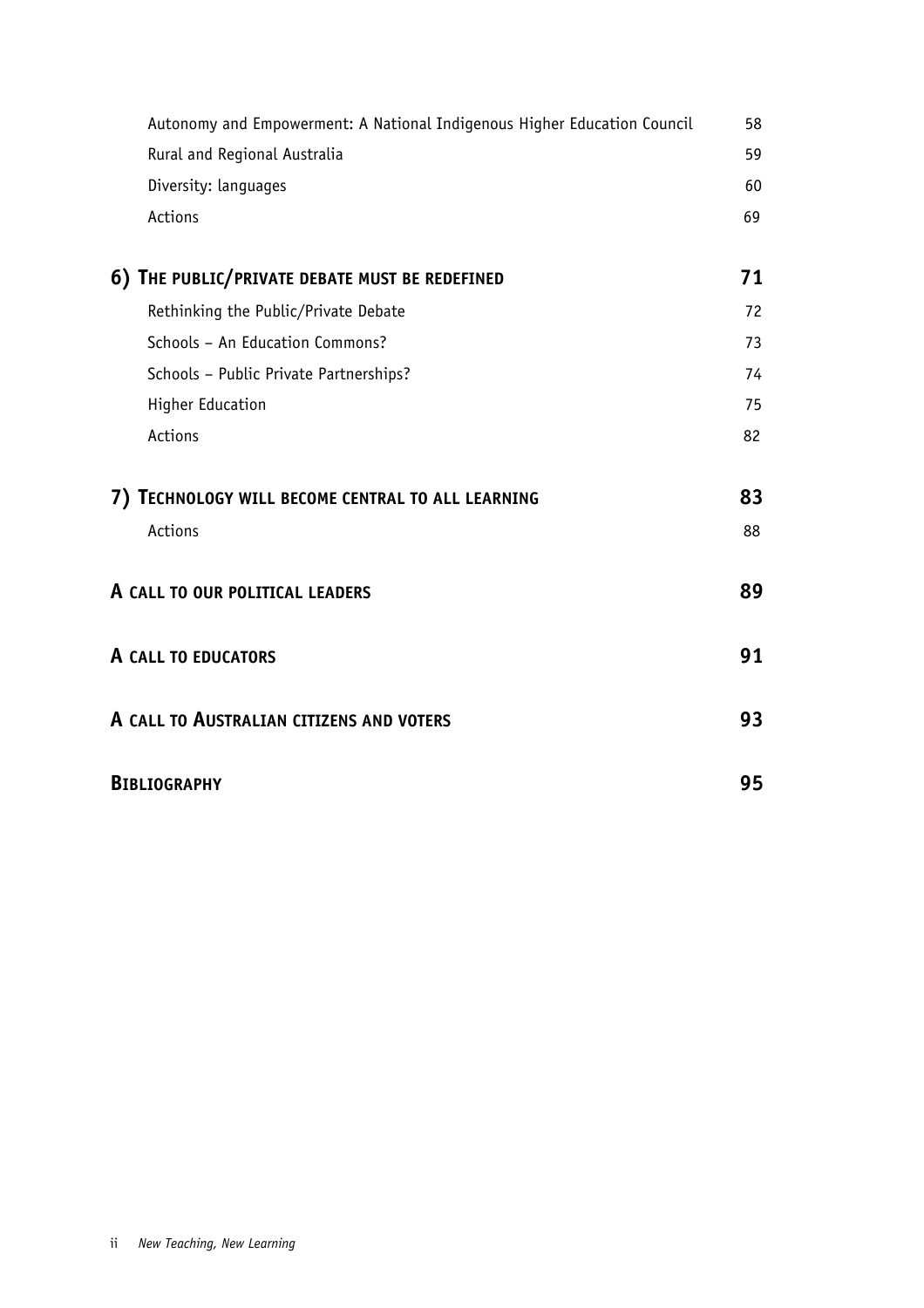*New Teaching: New Learning* has been prepared by the Australian Council of Deans of Education (ACDE). The ACDE is the peak organisation representing the deans of faculties of education and heads of schools of education in Australian universities and other higher education institutions. It represents those responsible for initial and post-initial teacher education and much of the education research and scholarship throughout Australia.

*New Teaching: New Learning* is, above all, a vision for the future. The Council argues that, despite rhetoric to the contrary, education is presently viewed as a cost rather than an investment by Australian politicians. Consistent overseas and longitudinal studies stress the economic benefits of investment in education to individuals and nations, yet our governments are increasingly abdicating financial responsibility for its provision. And this is a conscious decision.

Commonwealth expenditure on education has declined as a percentage of GDP over the last three decades. Yet overall Commonwealth expenditure as a percentage of GDP has increased over the same period. There is only one explanation for this: education has become a lower public priority. The nation, however, depends on informed citizens, learners and workers for prosperity and social cohesion in the twenty-first century. The first change required, then, is attitudinal.

*New Teaching: New Learning* begins by outlining the current conditions of commerce, technology and culture. These new conditions demand a rethinking of the role of education. In the twenty-first century, education will need not only to produce effective workers, but also to promote learning for its own worth, to encourage secure identities and to promote active citizenship. A vision across and beyond the education sector is required.

The Council then contends that seven propositions will shape the future environment of learning. Each proposition is supported by an action agenda, including a series of specific recommendations.

Proposition 1 is that *Investment in education is in the national interest*. The returns on investment in education are high, because societies are becoming defined by their relationships to knowledge. The private return on investment in education is already well-documented. Yet education exports are also worth more to Australia's balance of payments than traditional earners such as wool. Indeed, we are entering a phase in history in which education is the central figure. Contemporary economic, social, cultural and military imperatives are now aligned. In education lies the future of the nation.

**PROPOSITION 2** argues that *The discipline of Education is central to the knowledge economy*. If lifelong and lifewide learning are the hallmarks of the knowledge economy, then Education is the pivotal discipline. This Section argues that an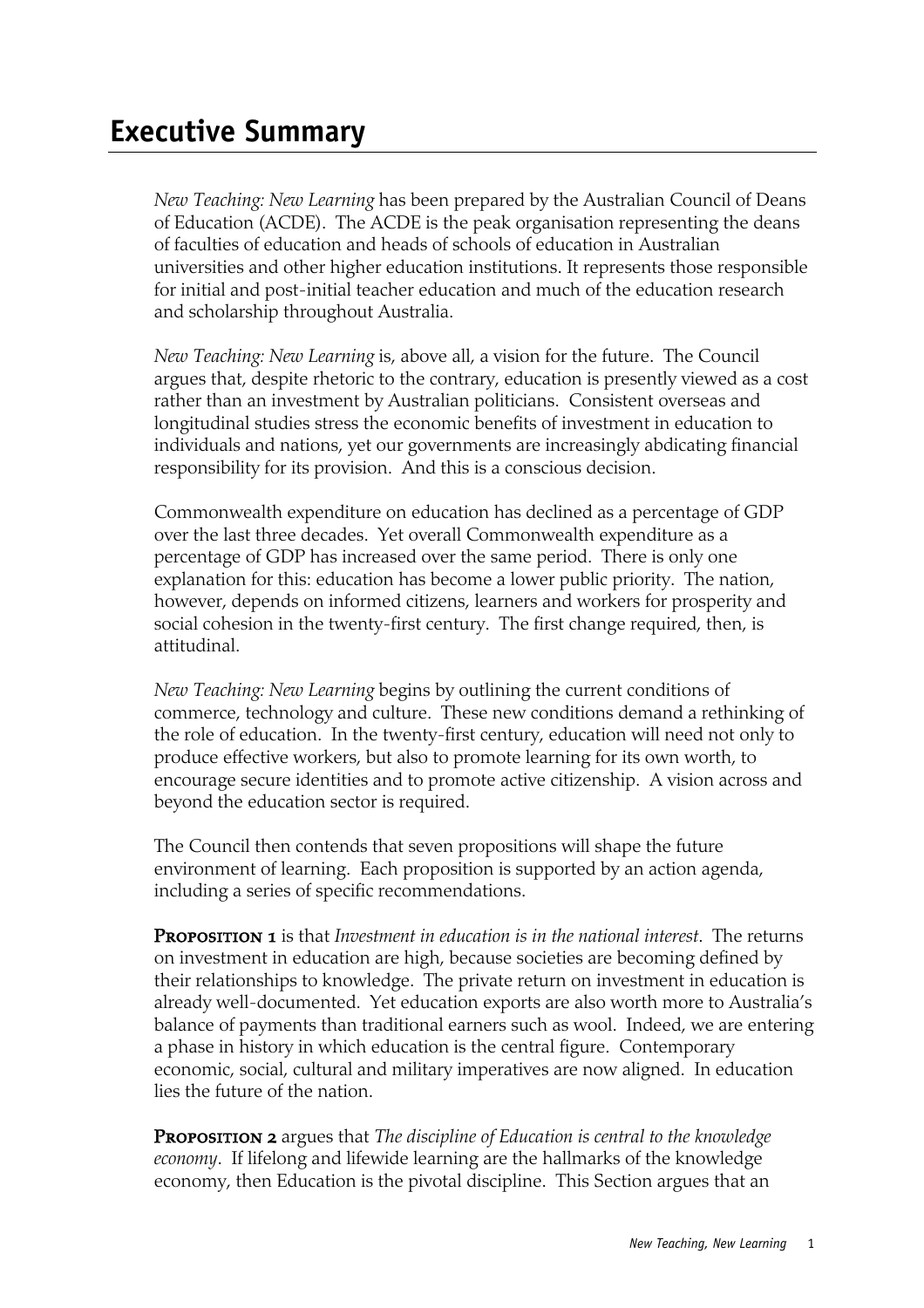effective culture of lifelong learning relies on the science of Education. Today's teachers must deal with rapidly changing discipline and pedagogical knowledge; with increasing student diversity; and with new information and communications technologies. These changes demand unprecedented professionalism, and a complex range of knowledge and skills. The traditional view of educators as carers and nurturers has never seemed so inadequate. High quality education must be delivered by professionals, and backed by research and evidence, if the promise of lifelong learning is to be fulfilled.

**PROPOSITION 3** maintains that *Educational research improves learning outcomes*. A culture of lifelong and lifewide learning requires knowledge about learning contexts and learner identities. These are connected to the science of Education. Yet if Education really is a science, then it must be backed by research evidence for what it does and advocates. There is substantial evidence of the links between research and improved educational outcomes. Yet research, and educational research in particular, remains relatively under-funded.

Proposition 4 claims that *Teaching is the central profession of the knowledge economy*. The implications of the knowledge economy for educators are profound. Teaching is not alone in being substantially recast by the knowledge economy, but its particular relation to knowledge makes the profession pivotal to economic prosperity and social cohesion.

**PROPOSITION 5** concerns *Opportunity and diversity: Education is central to the promise of democracy.* Education promises individuals greater social mobility: more access to material resources through better paid employment; a greater capacity to participate actively in the processes of government; and the personal dexterity that comes with knowing the world. It promises communities improved employment prospects, increased self-determination and extended access to the wider world. The key challenge, however, is to ensure that education fulfills its democratic mission, and *New Teaching: New Learning* argues that this challenge can only be met by dedicated programs which address inequality. Targeting groups disadvantaged and 'at risk' must be done, not on the basis of moral arguments alone, but also on the basis of the economic and social dangers of allowing individuals and groups to be excluded.

Proposition 6 is that *The public/private debate must be redefined*. The ACDE believes that the current trends in Australian school education are both divisive and unsustainable. For the sake of the nation, the public school system cannot be allowed to run down, and the divide between rich and poor cannot be allowed to widen further. All schools need to reflect and practice democratic values, and to be accountable for their curriculum and resources. This accountability, however, needs not to promote a 'one size fits all' approach, but rather to underpin greater diversity and flexibility in educational provision. In Higher Education, increased private investment needs to be complemented by high levels of public investment. Education must be funded on the basis that the major beneficiary of highly educated Australians is Australia.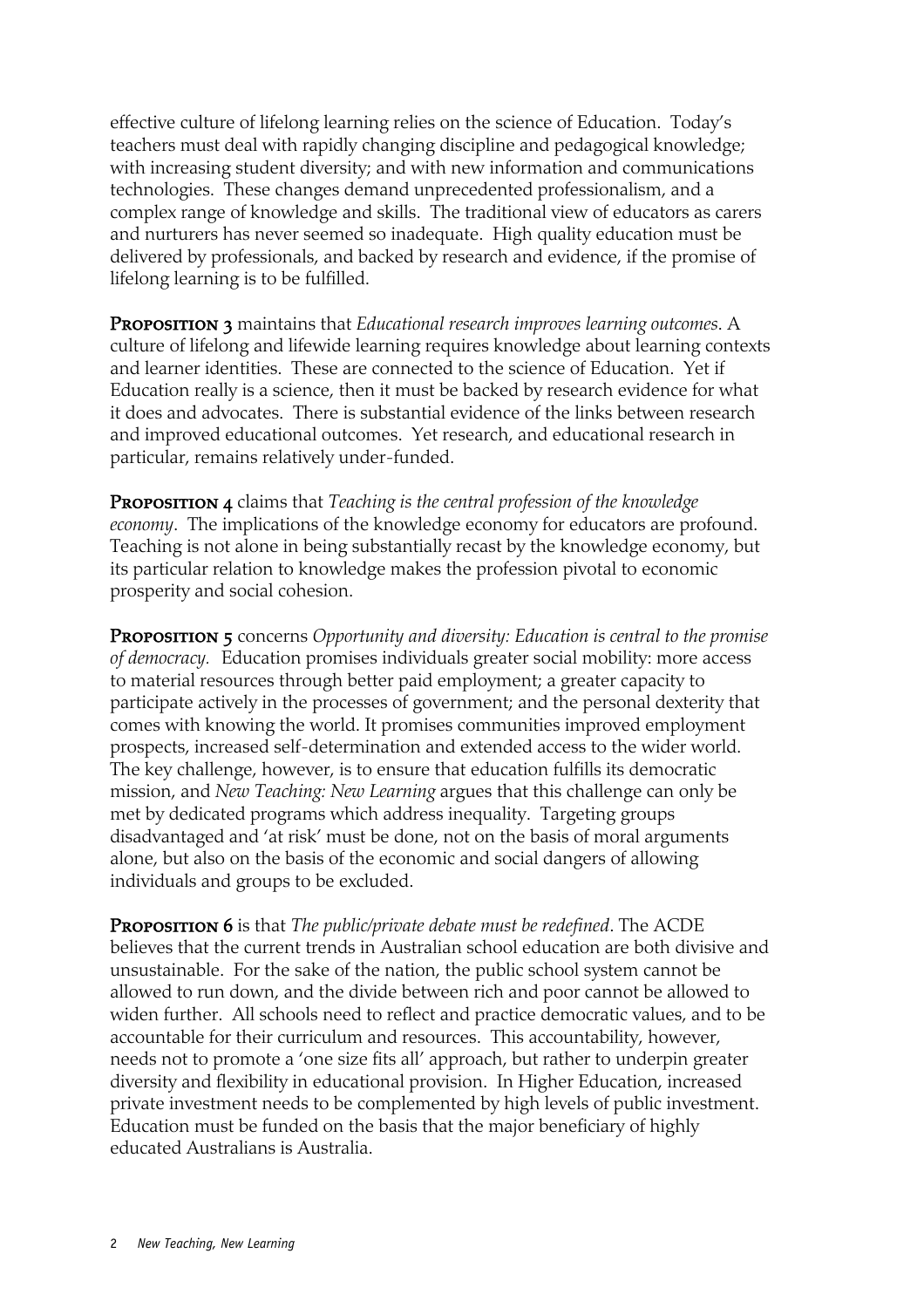**PROPOSITION 7**, that *Technology will become central to all learning*, is arguably more complex than it first appears. Technologies of digitisation have the potential to transform learning relationships for the better, but this potential needs to be harnessed. This proposition contends that we need to learn through, but also *about* technology. Technology is not just a tool for learning, in other words. It should be one of the main things that learning is about - a message as well as a medium.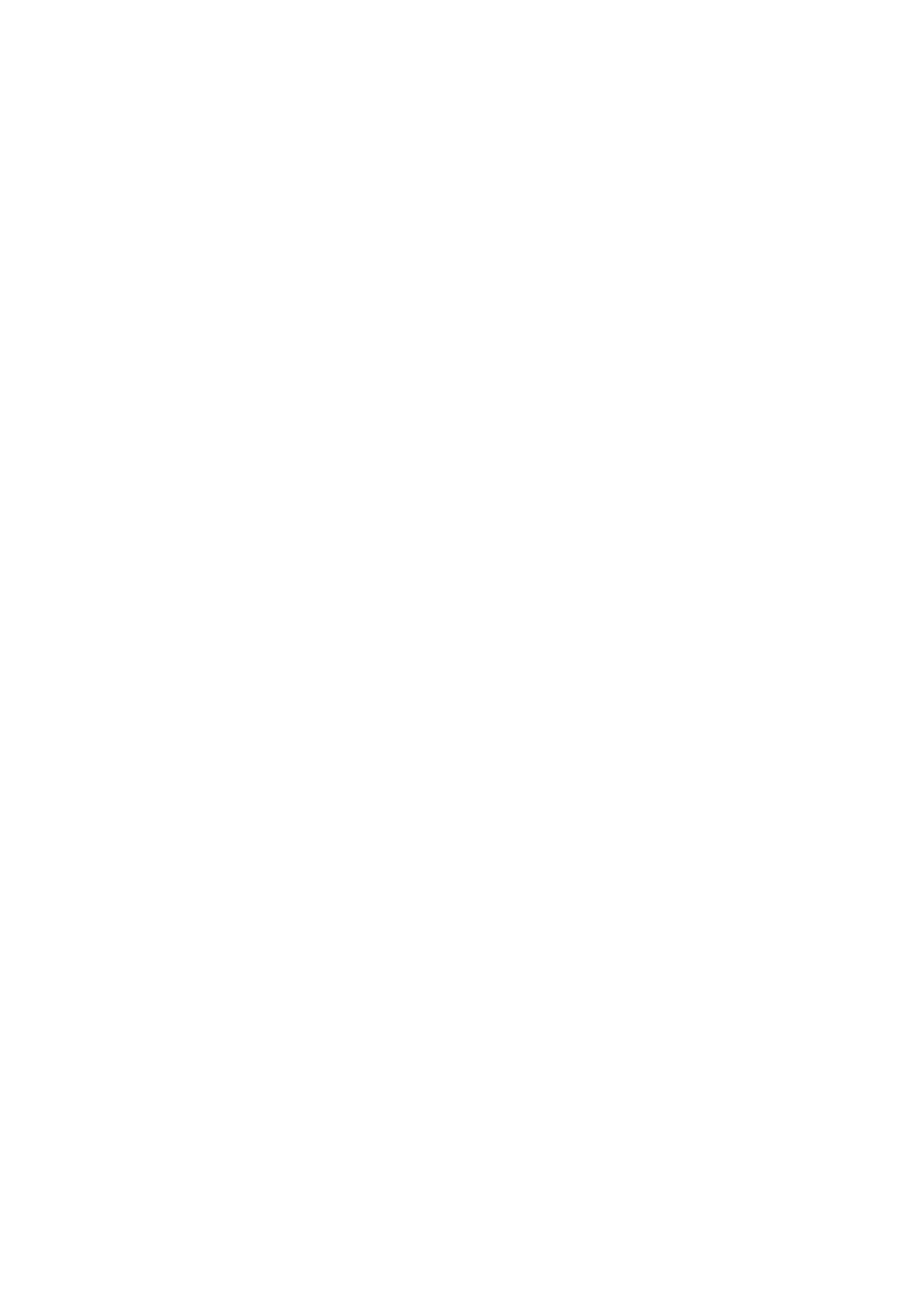### **Introduction: New Teaching, New Learning**

*New Teaching: New Learning* highlights the growing influence of education in the realms of work, citizenship and identity. It argues that learning is pivotal to success, and that teaching is the central profession of the knowledge economy. *New Teaching: New Learning* provides a comprehensive vision for Australia – an Australia in which education is available to all, and in which learning is promoted, respected and rewarded.

In *New Learning: A Charter for Australian Education* (2001), the Australian Council of Deans of Education argued that education will increasingly be viewed as the key to both economic success and social cohesion. The knowledge economy, the Council argued, will depend on autonomous learners, citizens well-connected and secure in their identity, and highly trained workers. The majority of workers will be knowledge workers in the broad sense. Knowledge-intensive industries will themselves grow exponentially, but even industries such as manufacturing and agriculture will be transformed by the rise of Information and Communications Technologies, greater collaboration, and the need for interpersonal and problemsolving skills. Changes in technological, cultural and commercial conditions will be sweeping. *New Teaching: New Learning* continues the arguments first made in the *Charter*, but has been updated and revised following new research and recent educational trends.

Evidence of sweeping change is already upon us. Technological change is omnipresent. Semiotics and information and communications technologies now dominate the economy, and technical knowledge has a shorter and shorter shelflife (Kalantzis, Cope & Harvey 2003a; Kress 2000). It is not fixed assets, but the skills and knowledge of a workforce which now determine competitive advantage. Multi-skilling and lifelong learning are integral to success, not only in explicitly technological areas, but in traditional areas such as manufacturing (Candy, P. 2000; Golding, Davies and Volkoff 2001). Indeed, traditional industries, often overlooked in accounts of the knowledge economy, are themselves being transformed by technological processes.

Commercial conditions are also being reconfigured. Where vertical lines of communication once dominated, these are now being replaced by horizontal communication with peers. Where traditional structures of command were typical, they are now being replaced by pedagogical relationships. The strictly hierarchical nature of workplaces typified by the 'old' economy is being eroded, and the search for knowledge is increasingly recognised as a necessarily collaborative one. These developments are popularised in terms such as the 'triple bottom line', which acknowledge the need for organizations to broaden their measures of success (Cope and Kalantzis 2000; Senge 1990).

Finally, culture has come to be seen as a vital part of effective workplaces. Organisations are concentrating on winning employee commitment by setting up systems of belonging, and by harnessing diversity within and outside their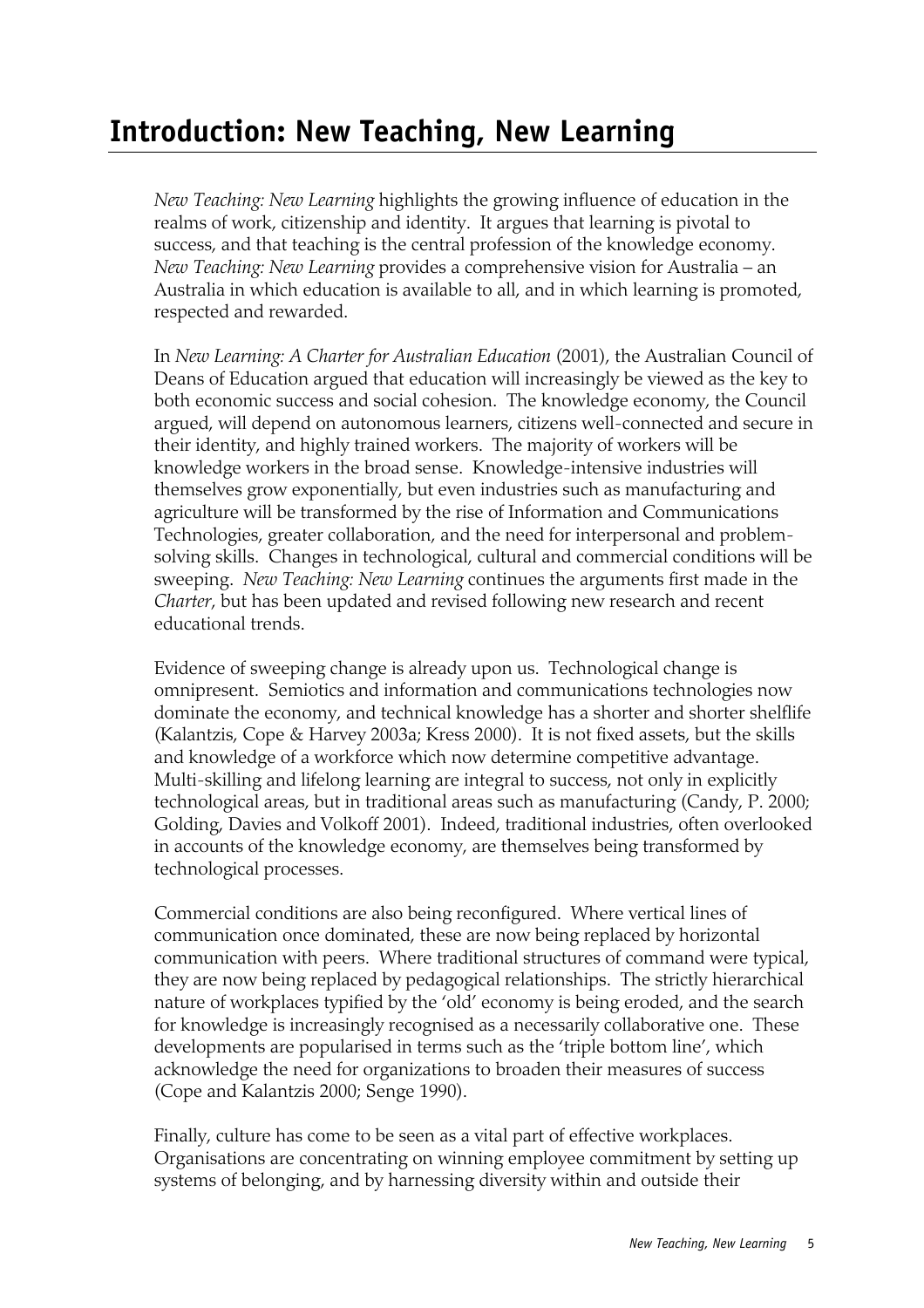organizations (ACDE 2001). Internally, the teamwork so sought after in the knowledge economy relies on strong interpersonal skills, a respect for differences, and an ability to use these differences as a source of creativity, or as a link into the myriad of niches in the world in which the organization has to operate (Gee 2000: 47). Diversity, indeed, is everywhere. In a market context, contemporary customer service relies on appreciating diversity in serving niche markets and in providing mass customisation (Cope & Kalantzis 1997; Cross, Feather and Lynch 1994; Deal and Jenkins 1994).

These three shifts, in the conditions of technology, the conditions of commerce and the conditions of culture, are large indeed. In fact, they are signs of a quite fundamental systemic shift. Even the value of an organisation is no longer based on fixed capital. Indeed, the market capitalisation of today's organisations is built on a mix of these three things: technology (e.g. as direct means of production, as an internal systems filter and communications medium, as an information conduit to markets etc.); commercial processes (e.g. business systems, winning employee buyin at the level of work teams and corporate culture, customer relationship management etc.); and culture (e.g. branding, customer relationships, commodityaesthetics, the integrity of the product and the ability to tailor or customise products to meet the needs of diverse niche markets etc.).

These are all knowledge things, relationship things, things of human rather than fixed capital. Most importantly, they are all things that are made by learning. Learning has become pivotal to the whole economy.

And, for the learning which is now required, the old education simply won't do. As the *Charter* (ACDE 2001) highlighted, the new economy requires new persons: persons who can work flexibly with changing technologies; persons who can work effectively in the new relationship-focused commercial environment; and people who are able to work within an open organisational culture and across diverse cultural settings.

The 'knowledge economy' identifies a society transformed in the broadest sense by new relationships to knowledge. To speak of knowledge workers is not to speak of a particular niche of workers, but of a typical worker in the new economy. Neat separations will increasingly be more difficult to impose, all workers will need to learn throughout and across their lives, and education will be the key to both individual prosperity and national growth and security. In the twenty-first century, education will need not only to produce effective workers, but also to promote learning for its own worth, to encourage secure identities and to promote active citizenship (Kalantzis & Harvey 2003).

A vision across and beyond the education sector is required. If learning is becoming an operating principle of success, then a renewed focus on Australian education is needed. Investment in education must be made on the grounds of national interest; the discipline of Education must be acknowledged and supported by research; teaching must be recognized as the central profession of the knowledge economy; the promise of democracy must be fulfilled by addressing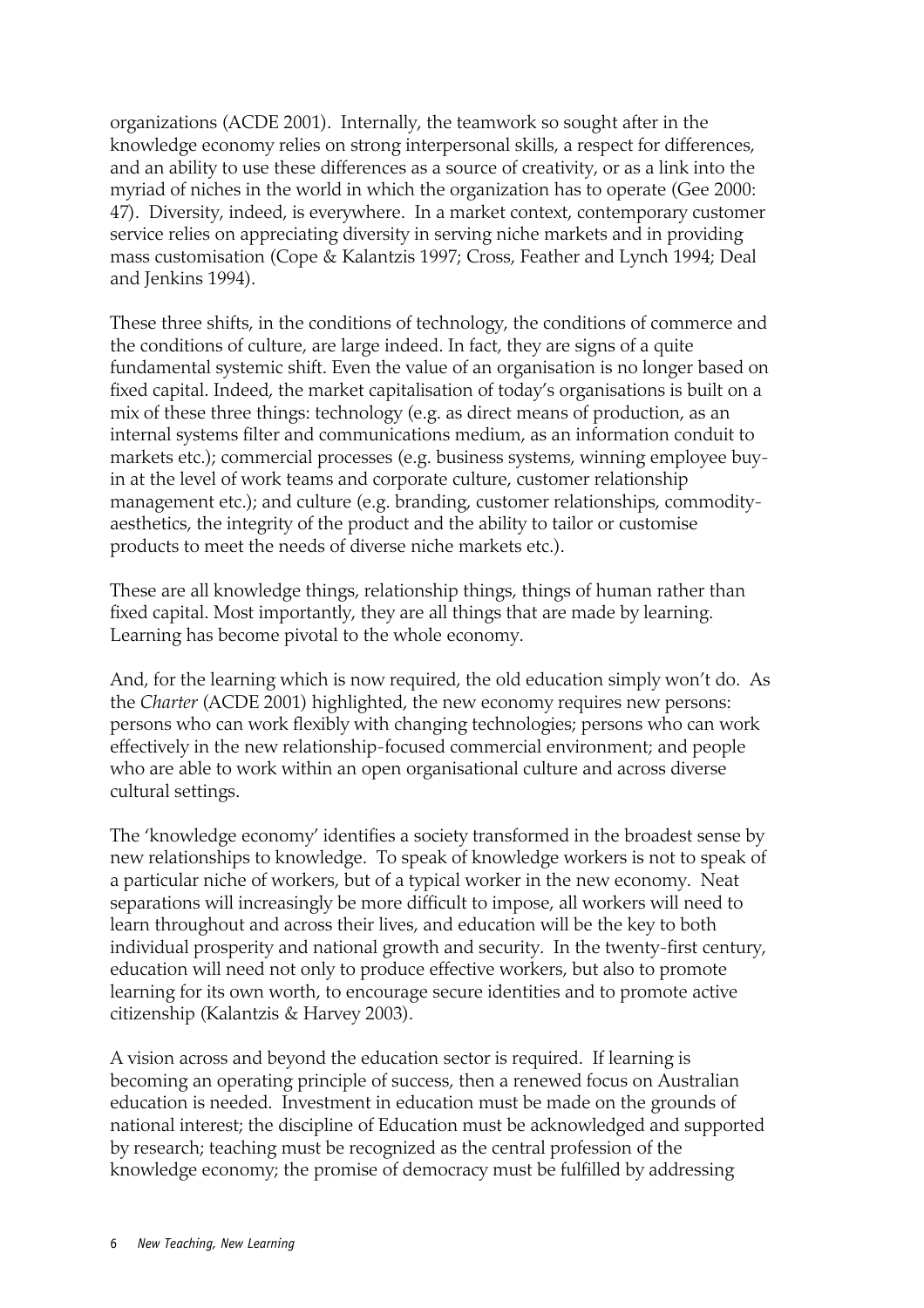opportunity and diversity; the public/private debate must be redefined and resolved, and; technology must be seen as essential to all learning. Conceptions and perceptions of education must change.

#### **Words and Actions**

There remains a gap between the words of our leaders and their actions. Ensuring that reality matches the rhetoric is a key challenge for the nation.

*It is ultimately the struggle against what Socrates described as the root of all evil, and that is ignorance. It is our own ignorance at times, and the ignorance of others in other parts of the world. And that is why education is so critically important. It's about resilience for life. The more that we can invest in education, which is of a high quality, which we can measure as being of a high quality, the more that we can find and develop human potential in all its fields, then the stronger the country that we will be, and the more likely we will be to overcome attitudes and ideas which are founded in ignorance, prejudice and fear.* 

> Dr Brendan Nelson, 24 March 2004, address to the National Press Club

*Education has always been important for creating the virtues of reason and tolerance. But now, with so many technological changes, it has become more than a pathway to social enrichment. It is the key to economic success – for individuals, communities and nations. There is a lot of talk in the media about the new economy. Its meaning is actually quite simple. The things we used to do with our hands are now being done with our heads. Jobs based on muscle power and machine power are being replaced by brain power.*

> Mark Latham, 20 April 2004, address to the Global Foundation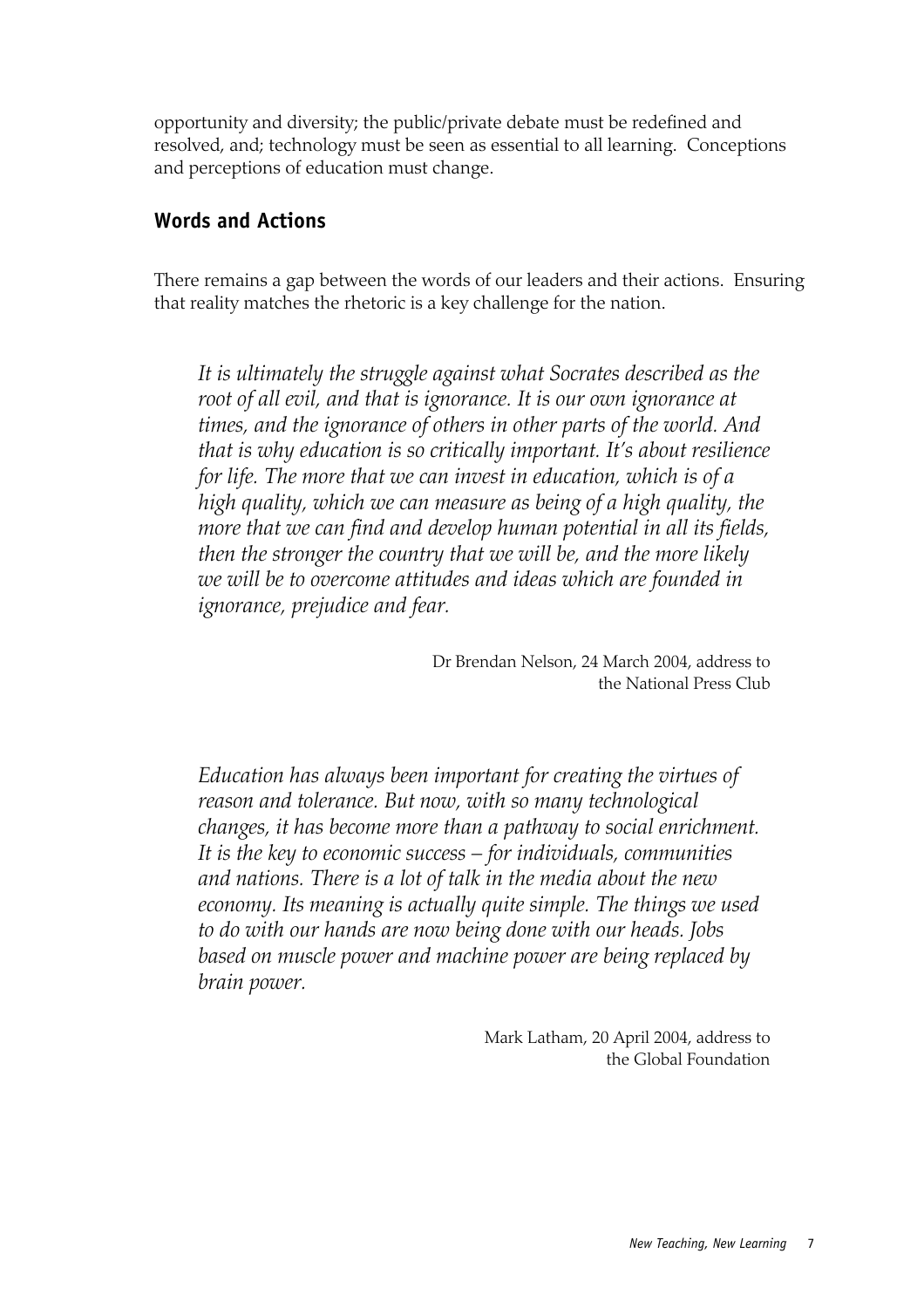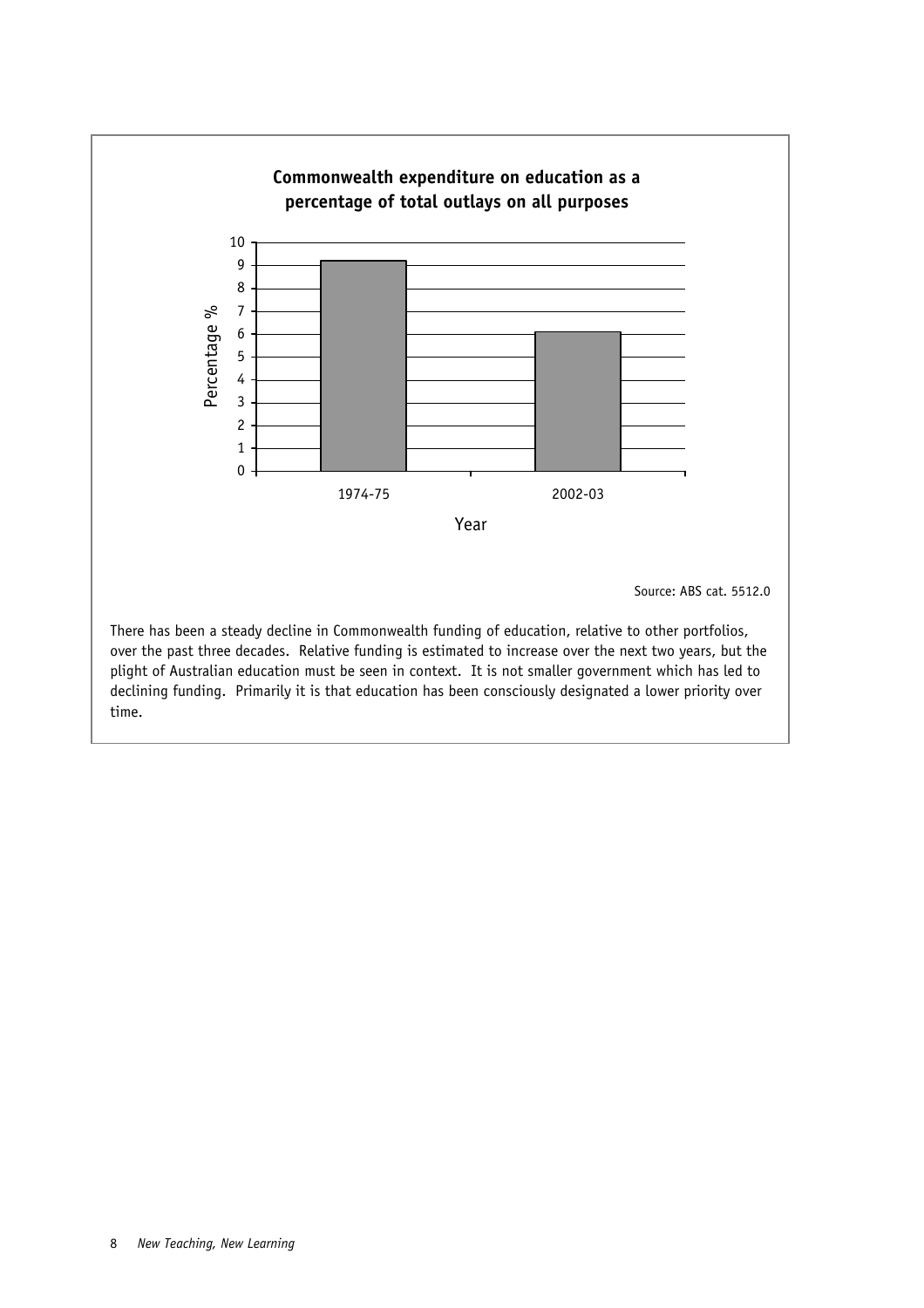## **1) Investment in education is in the national interest**

In many nations, rhetoric of the importance of education is being followed by resources. In the UK, the US and Singapore, substantial public investment increases are being made in the education sector, and for good reason. The returns on investment in education are high, because societies are becoming defined by their relationships to knowledge.

Most obviously, in leading economies around the world, the education sector is quite simply getting bigger. It is itself a 'lead industry' in the new economy. Because it is more important today and more needed, there is simply more demand for education (ACDE 2001).

Second, the sectors of most significant economic growth are knowledge intensive. These growth industries depend on human skills in the areas of technology, commerce and culture. Our country can no longer rely on luck and the wealth of its natural resources. We are a large country of few people. Our success now depends on being technologically smart, commercially astute, and culturally sensitive. In the new and rapidly growing export sectors, Australia now has to be all of these things: in tourism, finance, international education, information technology, health and business services. These are all industry sectors built on human-skills advantages, not the easy natural resource advantages of the past (Cope & Kalantzis 1997).

Third, *the old economy*—the economy of manufactured things—is being transformed. Even here, economic futures, right down to the success of an individual enterprise, no longer rest on the accumulation of fixed assets as was the case in the era of industrial capitalism. Rather, as the Introduction highlighted, the value and even the market price of today's capital is built on a mix of three key capacities: technological, commercial and cultural. These, in fact, are the three biggest 'products' that education can offer the 'knowledge economy'. In this new capitalism, the processes of knowledge creation in the collective sense (research, corporate memory), and knowledge creation in the individual sense (student learning), have become pivotal even to what might be characterised as old economy sectors.

The truth of these changes is evidenced by economic figures. For individuals, the benefits of education are clear. Data suggest that an Australian male higher education graduate would earn 14% more over their life compared to a nongraduate, while a female would earn 21% more. And labour force participation rates rise steadily according to level of education. Australians who have finished Year 12 or a vocational equivalent are around one and a half times more likely to be employed full-time than those who have not (Australian Government 2004: 1).

Despite these impressive figures, the private rate of return on higher education investment is actually declining (Chapman and Ryan 2002). This is primarily due to increasing private costs of education, and to an increase in graduate labour. As Gallagher notes, the proportion of the labour force aged 15-64 years with degree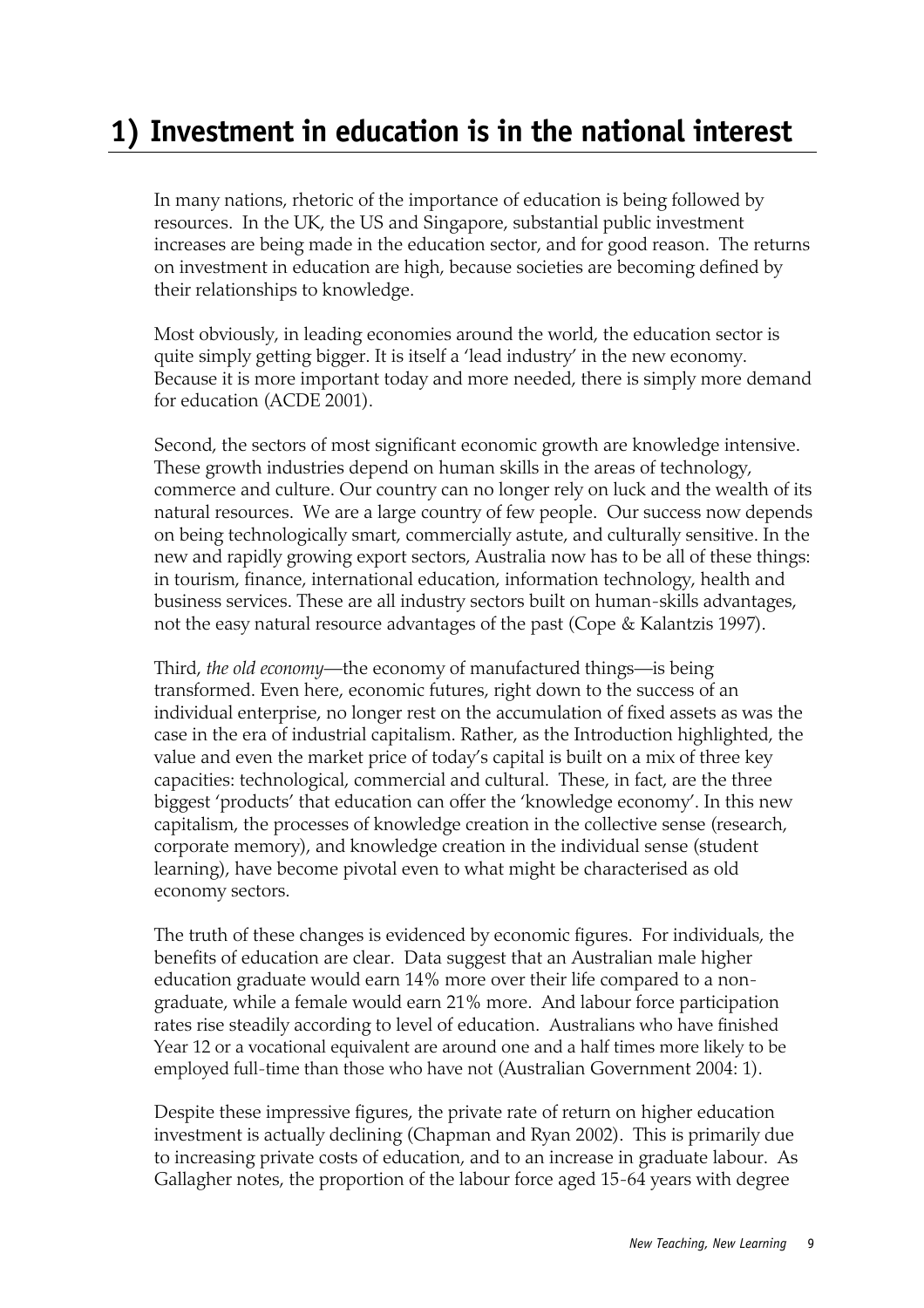level qualifications has almost doubled from 12% in 1993 to 21% in 2003, while the level of graduate earnings relative to average earnings has fallen in recent years (2004: 13). There is still a substantial net benefit to individuals who participate in higher education, but higher fees are already impacting on this benefit.

Education is not only a private good. Education exports are now worth more to Australia's balance of payments than traditional earners such as wool. And unlike many traditional earners, education is growing rapidly. Most Australian universities now have an overseas presence, and education-related travel services have accounted for more than \$4 billion in annual revenue since 2000 - a threefold increase over a decade (Doherty 2004). The net benefit of tertiary education alone to the Commonwealth Budget was estimated at about \$9.6 billion in 2001-02. This was projected to rise to over \$12 billion by 2010-11 (Johnson and Wilkins 2003). More broadly, the Organisation for Economic Co-operation and Development (OECD) estimates that each additional year of education across a country's population lifts gross domestic product (GDP) in the long term by between 4% and 7% (see Australian Government 2004). The return on investment is substantial and growing. Education is a profitable enterprise.

Beyond a narrowly economic focus, there is a decisive cultural argument for education investment. This approach emphasizes increasing globalization and the need for citizens to work and live in a global environment. The Harvard University Review of Curriculum (2004) notes these new exigencies:

First, today's world requires a greater emphasis on internationalization…Our students of the twenty-first century go out into a world made smaller by technology, but still defined by different and changing cultures and civilizations. They may well find themselves living and working in another part of the world, and surely must expect to work with colleagues who bring with them differing cultural assumptions. (p.8)

*New Teaching: New Learning* argues that working with diversity will be increasingly important for learners, citizens and workers. Indeed, the cultural need for greater understanding is linked to a third argument often raised for education: security.

The Commonwealth Minister, Dr Nelson, often invokes the claim of US President Thomas Jefferson that education is the 'defence of the nation'. This claim could be interpreted as a narrow, perhaps even isolationist, reason for investing in education. Yet it can also be viewed in a broader sense, as articulated by the head of the Australian Defence Force, General Peter Cosgrove. Security is more than a matter of military might or economic power. As Cosgrove noted,

The message from the new relationships that have formed as a matter of necessity on recent humanitarian and peace support operations is that the ADF needs to prepare and anticipate a requirement to be more politically and culturally sophisticated in the conduct of 'good neighbour' operations in the future. Good neighbours learn to speak each other's languages…Good neighbours learn to respect each other's religious and cultural beliefs. Good neighbours learn to allow for differences and to be inclusive. Good neighbours spend time with each other. Good neighbours understand that contentious issues should be resolved through negotiation' (2000).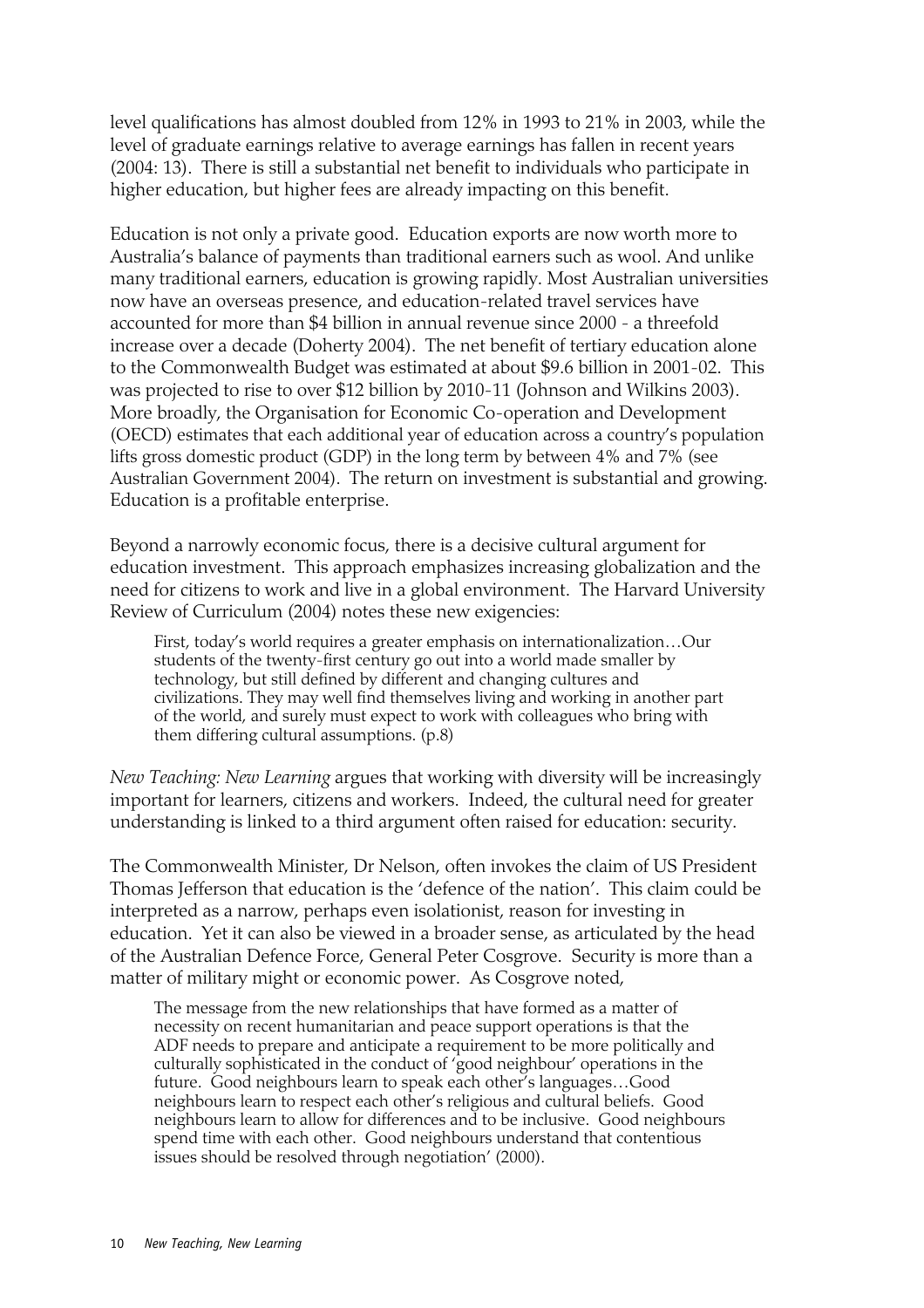In this context, international links need to be forged not on narrowly conceived economic or military grounds, but on the basis that cross-cultural understanding is the only true bulwark against ignorance, racism and social unrest.

These arguments are all connected. Underpinning the need for greater investment in education are sweeping societal changes. Together they represent a new phase in history, in which education is the central figure. Contemporary economic, social, cultural and military imperatives are now aligned. In education lies the future of the nation.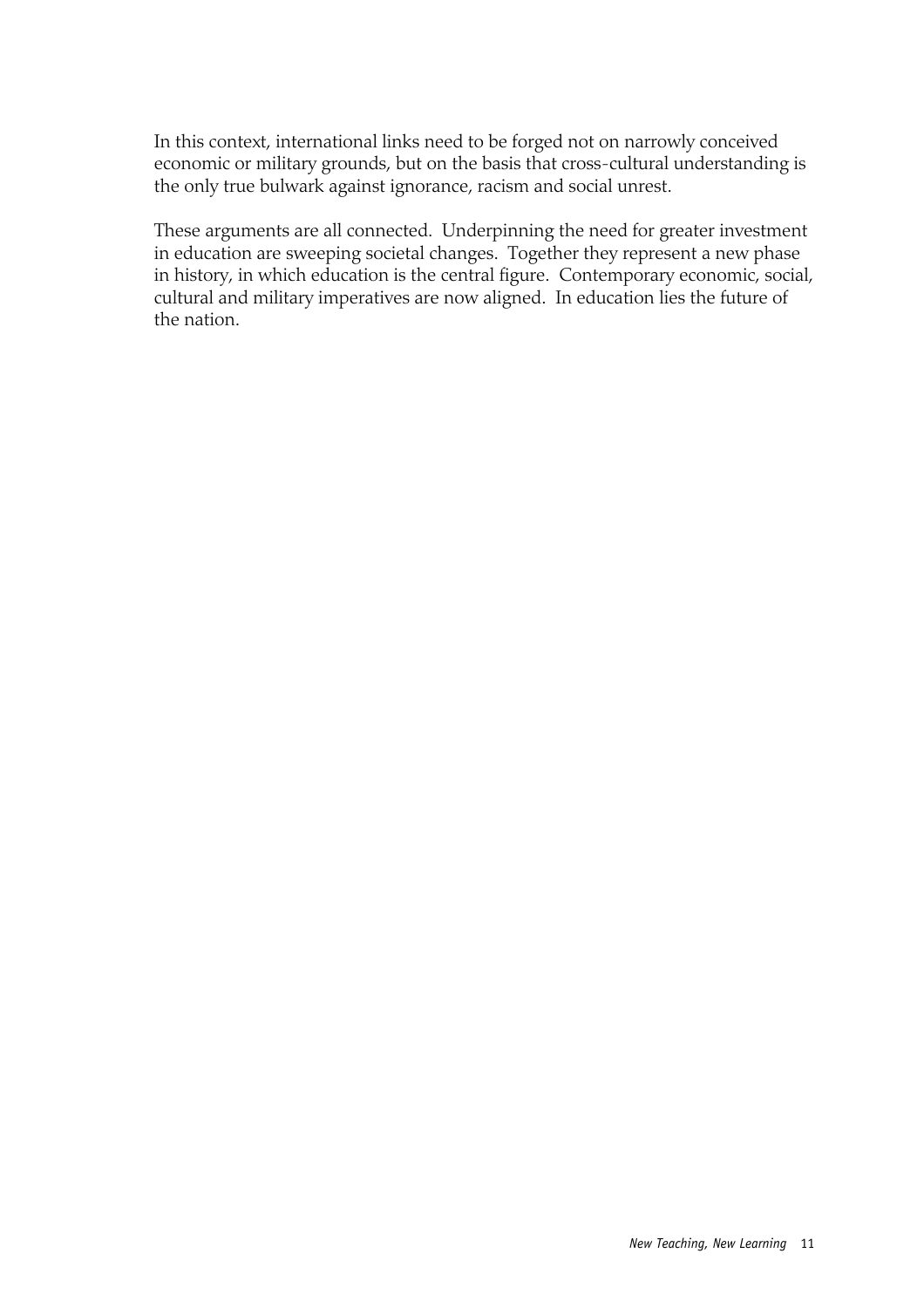

Source: OECD (1999) Table A4.3 page 112

The NTEU submission to the Senate Inquiry into Higher Education (2003: 8) notes that:

The **private rate of return** estimates the net benefit that graduates gain through higher earnings over their working life as result of having a university degree. Based on the data in Table 2, an Australian male graduate would earn 14% more over their life compared to a non-graduate, while a female would earn 21% more.

The **fiscal rate of return** measures the net benefit to the Government's budget bottom line for every dollar invested in higher education. For Australia, this means that for every dollar the government invests in higher education they will either receive additional taxes or pay lower welfare to the value of \$1.10. A recent study by Johnson and Wilkins (2003) estimated that tertiary education provided a net benefit to the Commonwealth Budget of about \$9.6b in 2001-02 and this was estimated to rise to over \$12 billion by 2010-11.

The **social rate of return** measures the combined private and fiscal returns. It should be emphasised that the social rate of return in particular is considered to be a narrow estimate in that it does not attempt to estimate the broader macro-economic impacts of higher education in relation to improved productivity and higher economic growth rates that are likely to be a consequence of investing in higher education.

These figures clearly show that the returns on investment in education are high, not only for individuals, but for the society in which they work and learn.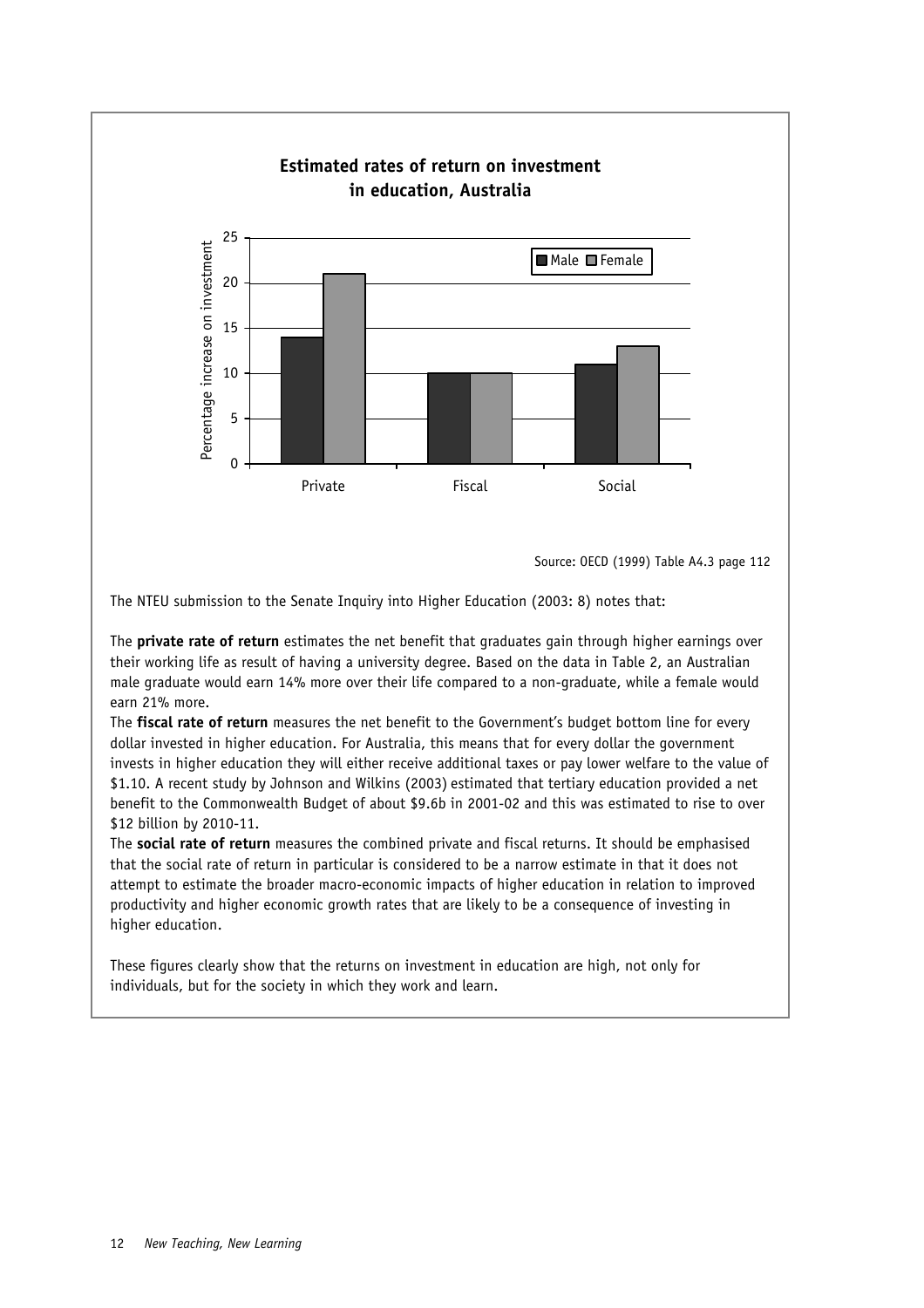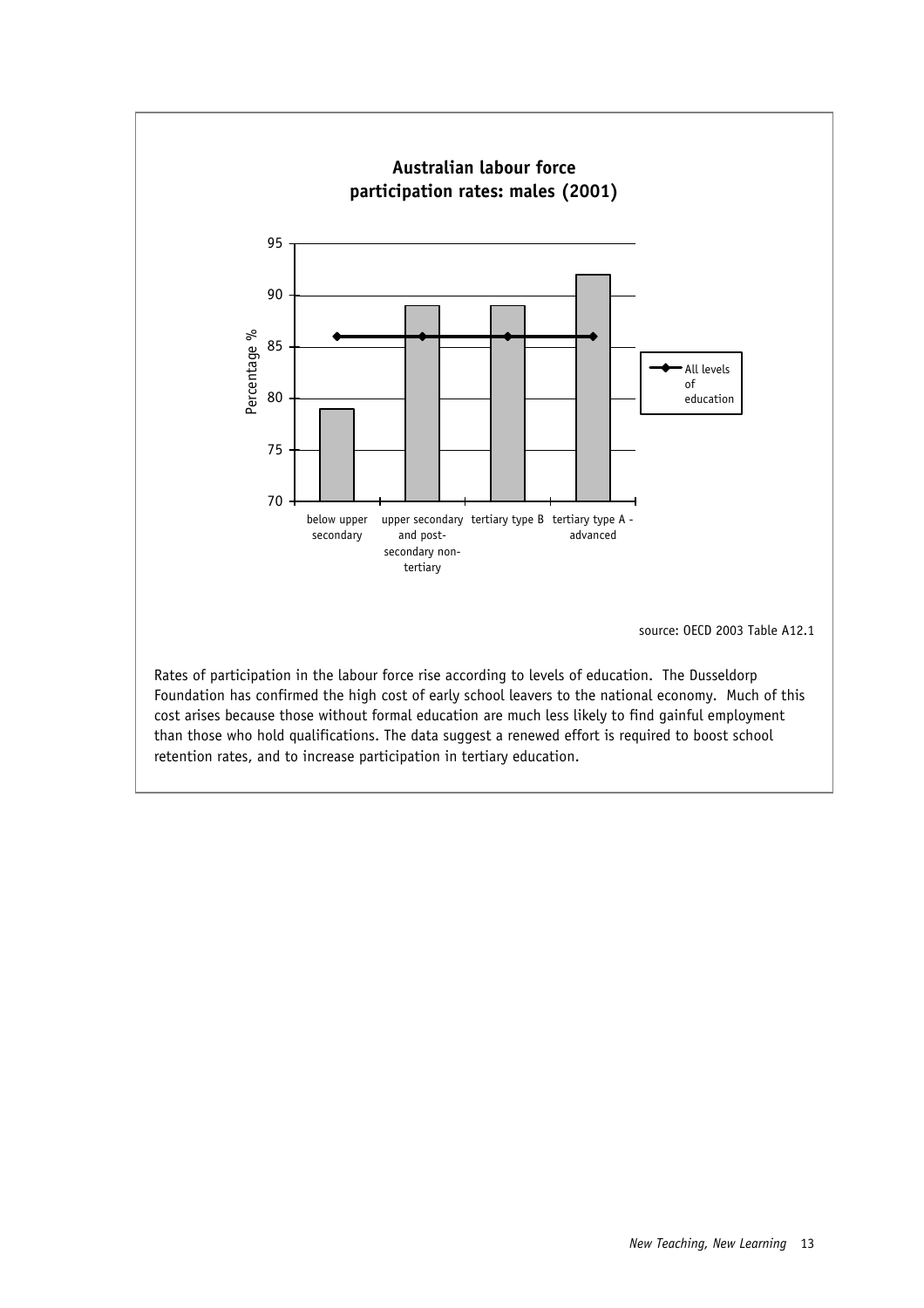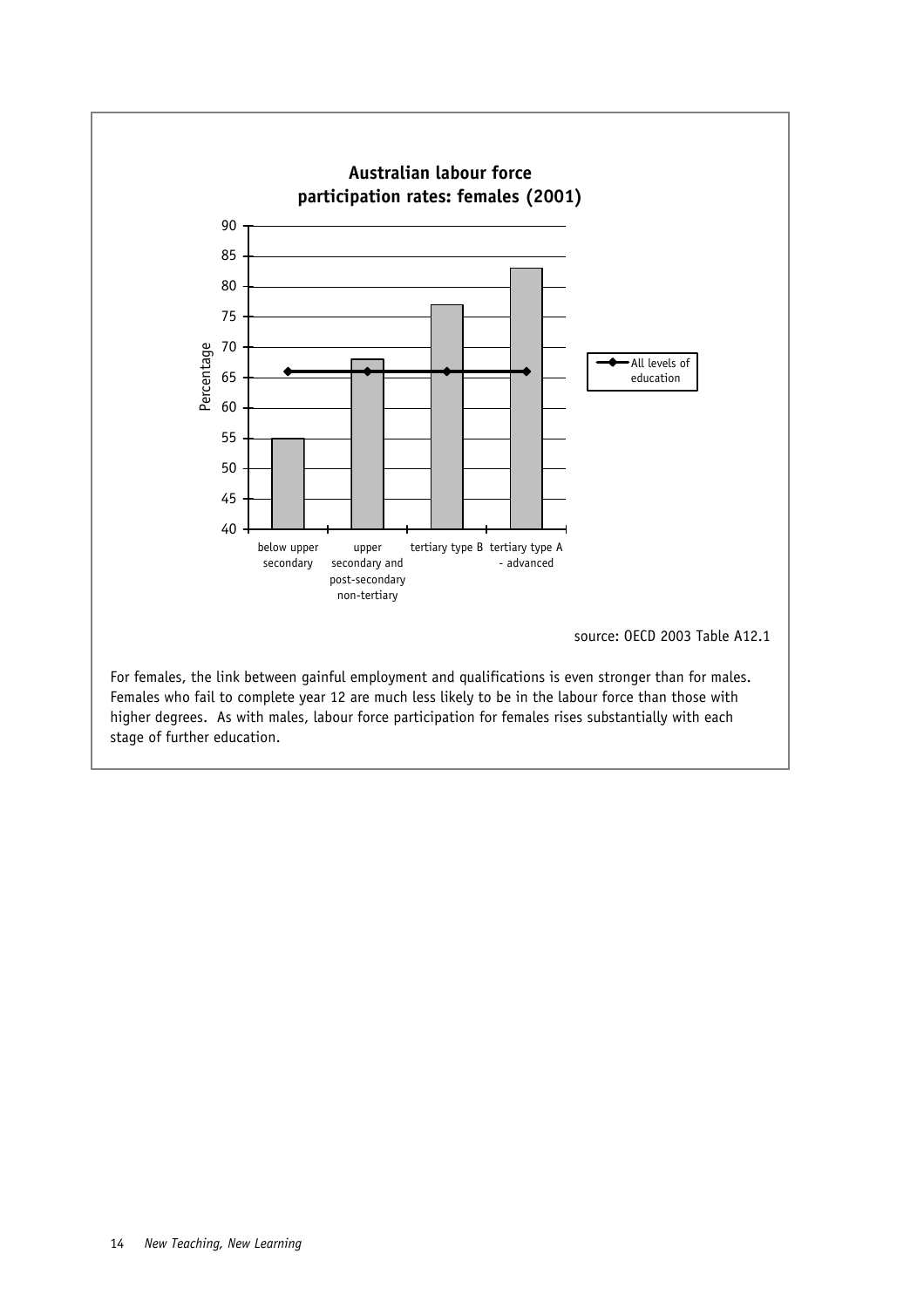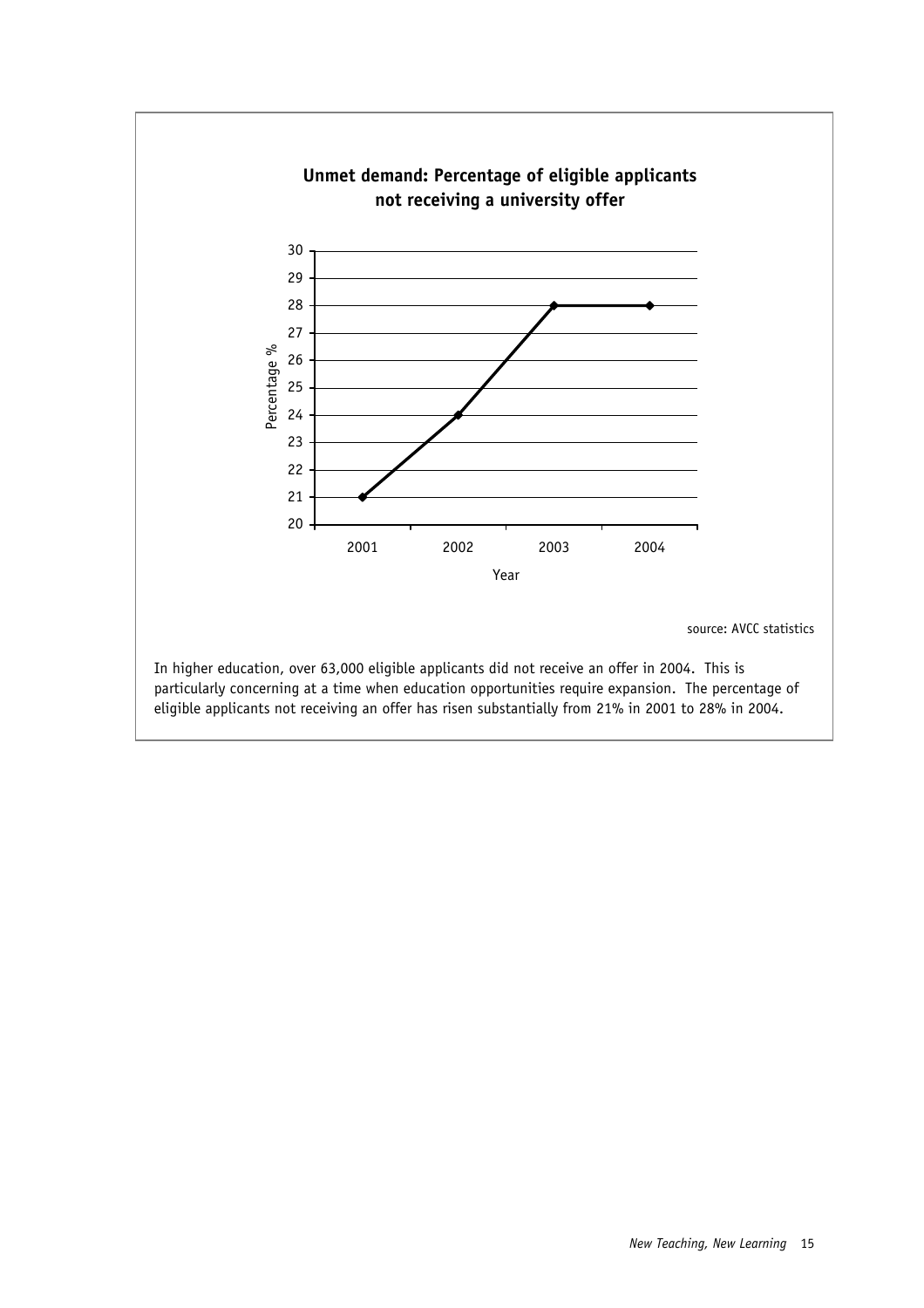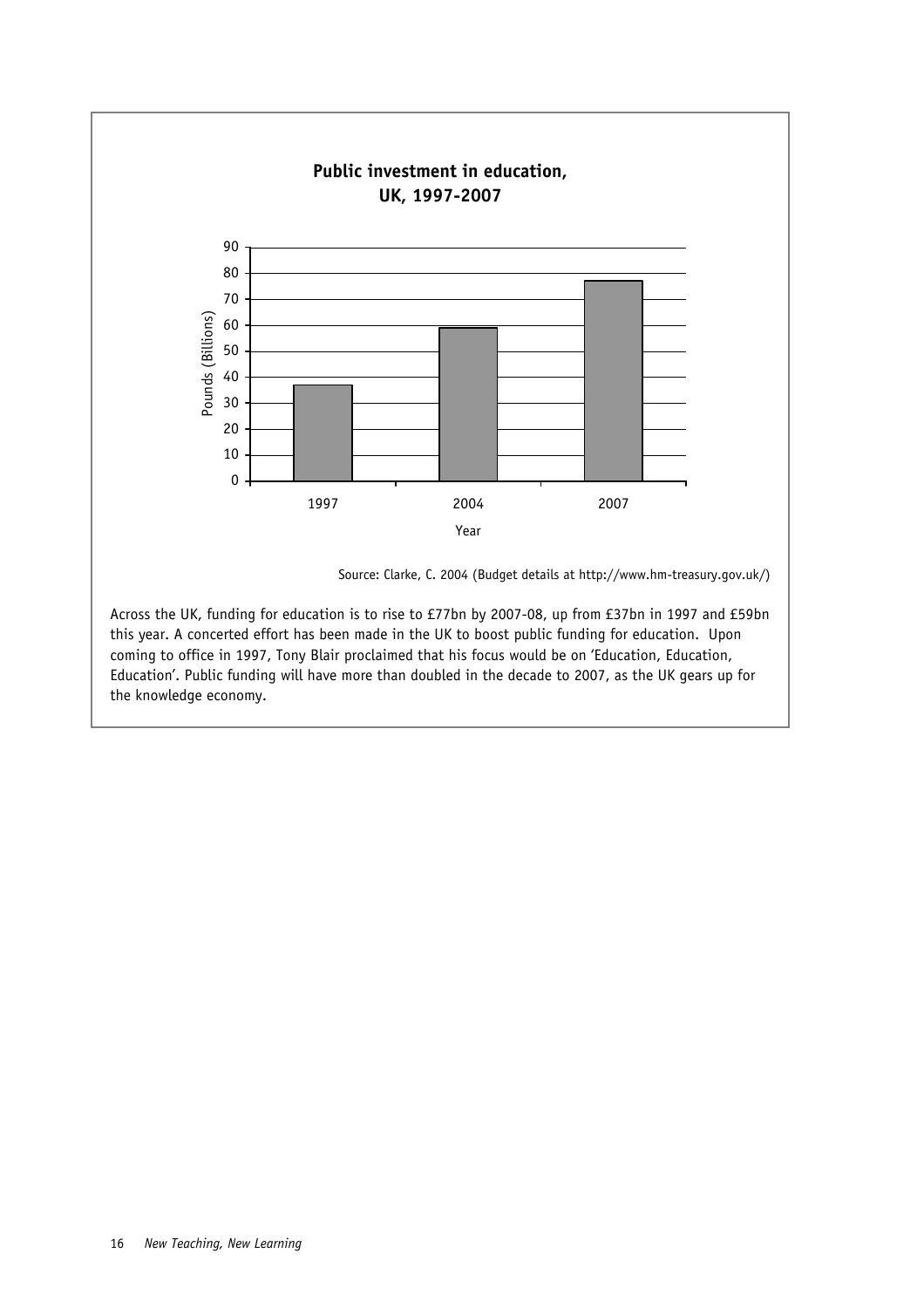

priority. As the US Department of Education notes, 'Despite the many priorities competing for tax dollars--protecting our homeland, fighting terrorism and recovering from recession--President Bush's budget request for 2004 provides \$53.1 billion for the U.S. Department of Education, an increase of \$2.8 billion or 5.6 percent above his 2003 spending plan and the largest dollar increase of any domestic agency.'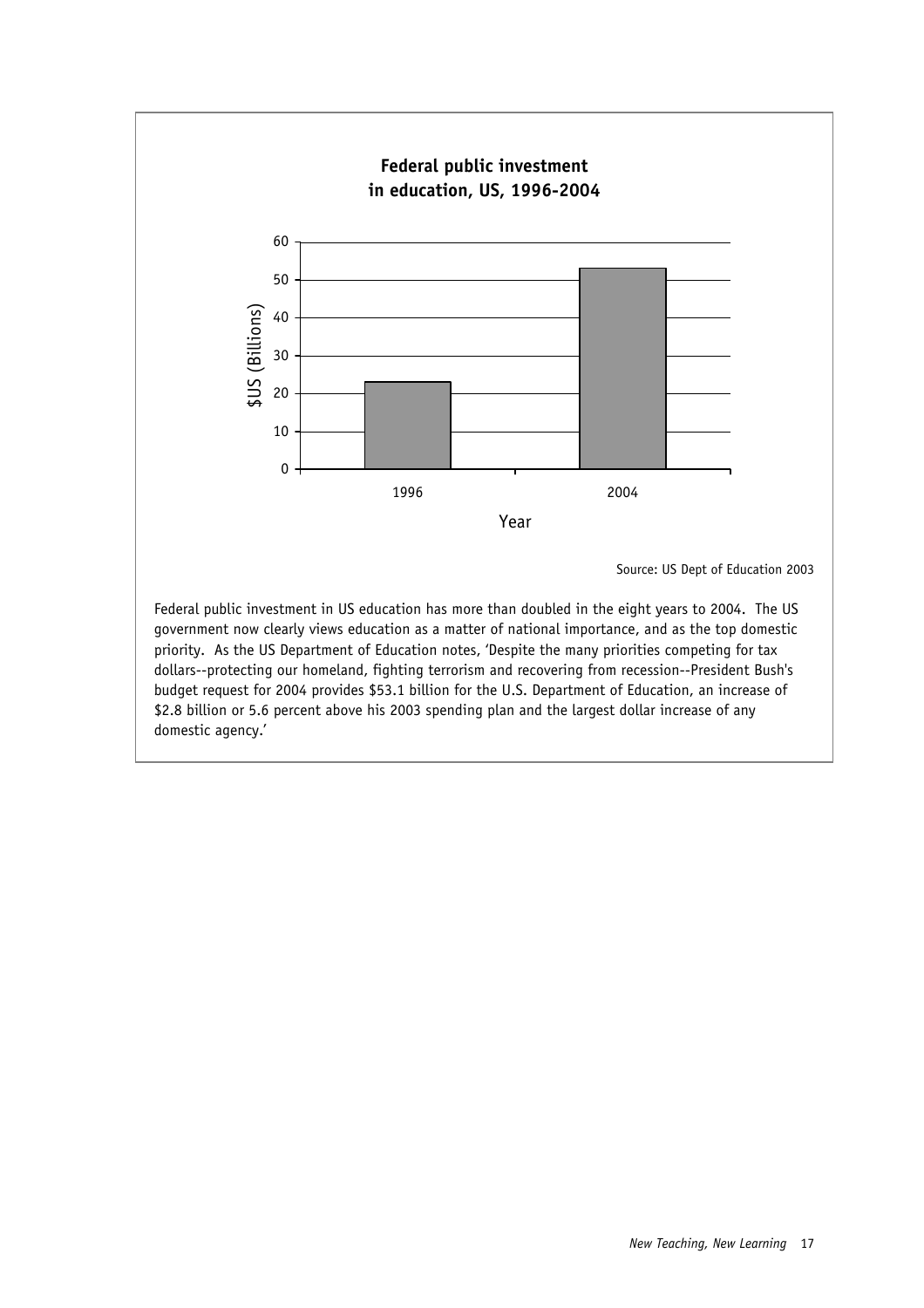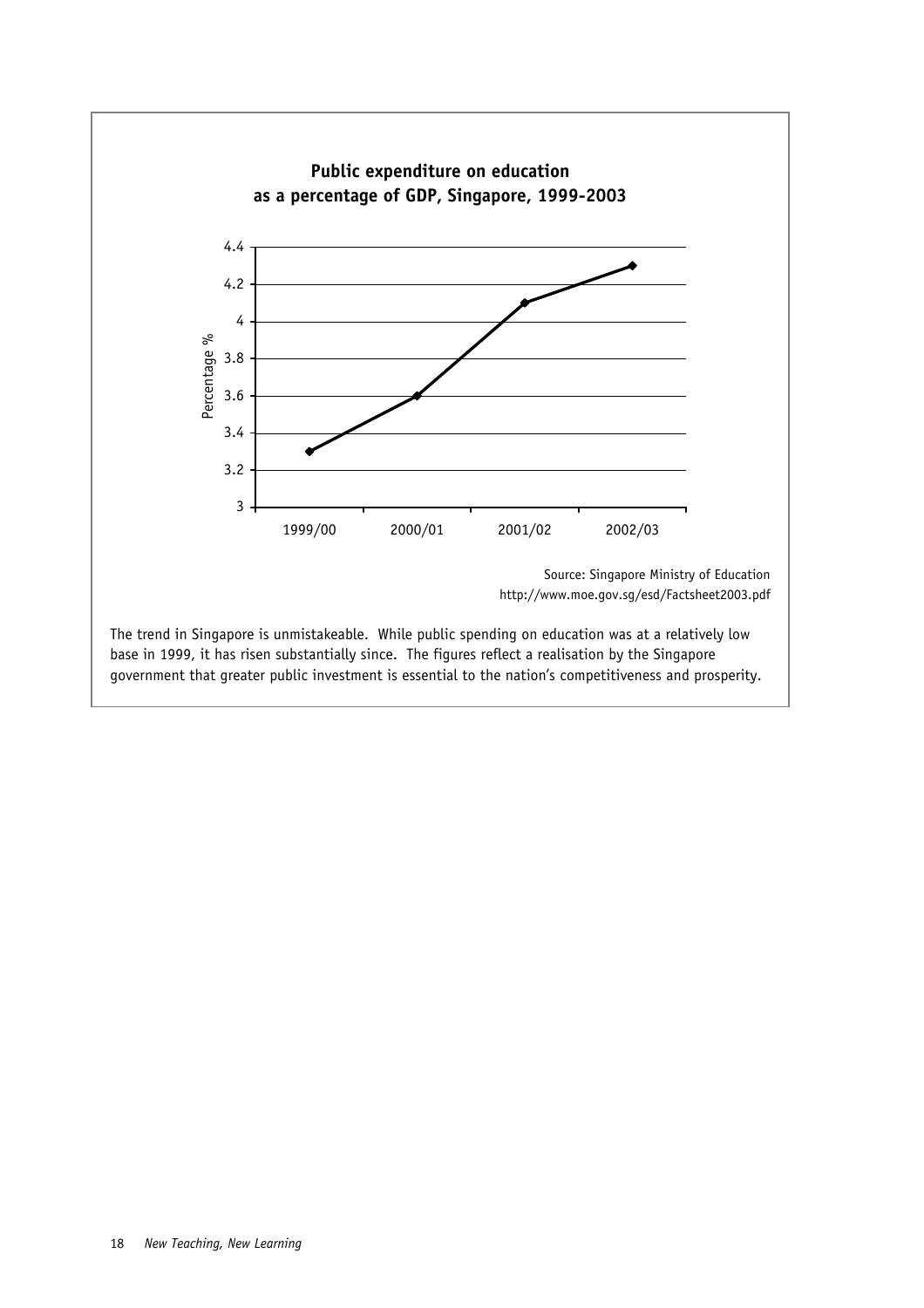### *ACTIONS*

- Increase public funding across all sectors. By 2008, the size of the education sector in Australia as a proportion of the whole economy should be in the top quarter of OECD countries;
- Establish a Charter of Budget Honesty in Educational Investment, in which governments relate their levels of investment to projected long term returns—to individuals, to businesses, in terms of improved social indicators, and in terms of their own tax-take;
- **Develop lifelong learning accounts to fund training and ancillary learning** experiences, supported by a mix of personal, employer and government funding;
- Increase public funding of languages, including student and teacher exchange programs;
- Governments to advocate the importance of multiculturalism and facility with languages other than English.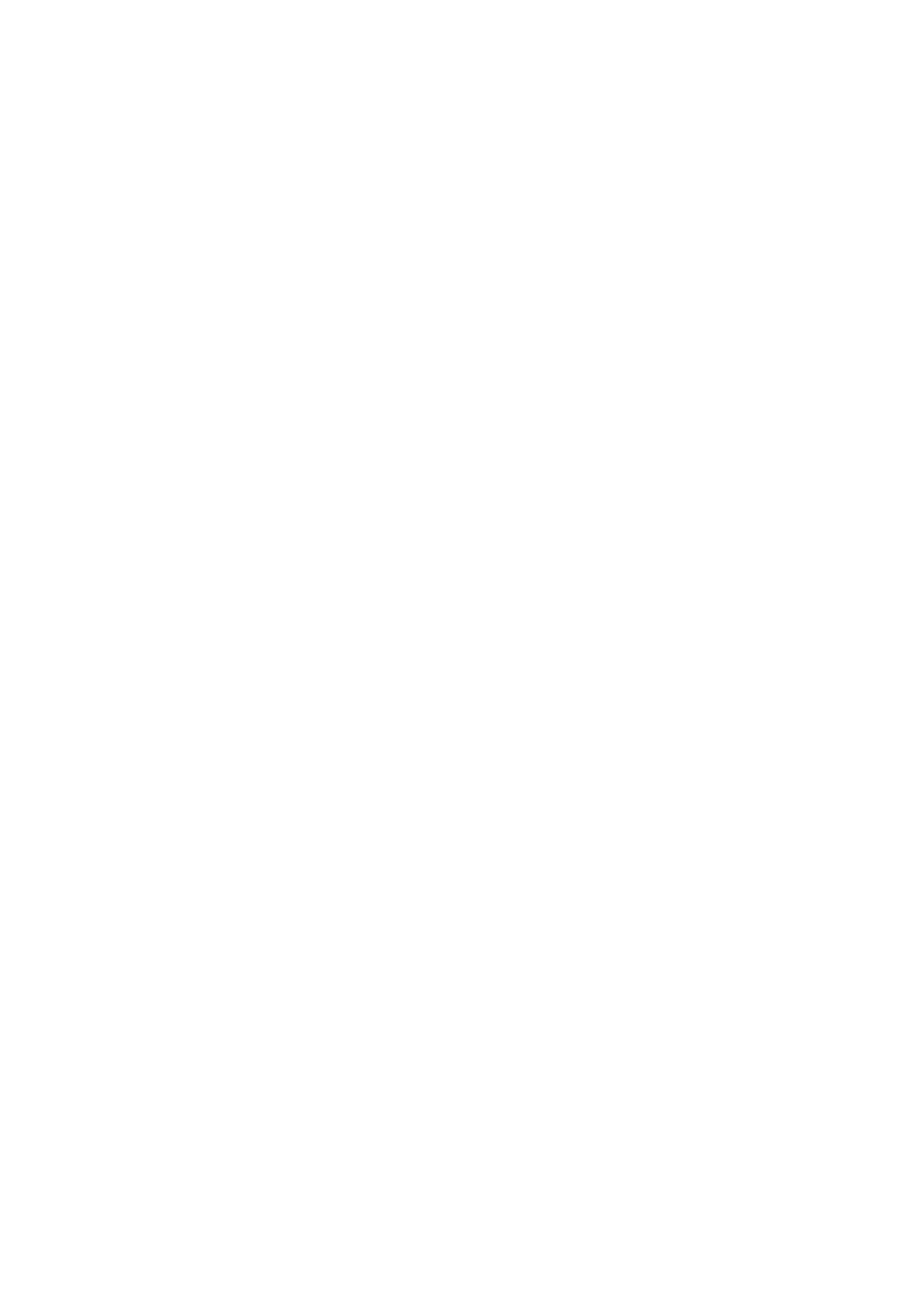### **2) The discipline of Education is central to the knowledge economy**

If lifelong and lifewide learning are the hallmarks of the knowledge economy, then Education is the pivotal discipline. This section argues that an effective culture of lifelong learning relies on the science of Education. Today's teachers must deal with rapidly changing discipline and pedagogical knowledge; with increasing student diversity; and with new information and communications technologies. These changes demand unprecedented professionalism, and a complex range of knowledge and skills. The traditional view of educators as carers and nurturers has never seemed so inadequate. High quality education must be delivered by professionals, and backed by research and evidence, if the promise of lifelong learning is to be fulfilled.

#### **Lifelong and Lifewide Learning**

Lifelong learning means that education is no longer located at a discrete time on your life, your one chance to learn, a time when you learn things that are sufficient for life. Specific skills and knowledge learnt today may be obsolete in twenty years time or even five years time, and we will increasingly need to retrain and relearn throughout life (ACDE 2001).

Lifewide learning is about learning across life, not just in formal educational settings. This requires a new perception of education. The distinction between 'knowing' and 'doing' needs to be broken down (Kalantzis, Cope & Harvey 2003a; Arnold & Ryan 2003). The idea that education is something you learn in institutions, which then prepares you for life, is no longer relevant. The division between vocational and non-vocational learning is fading. Instead must come a recognition that learning occurs throughout life in all kinds of contexts, and that vocational advantages can be found in the most informal and unlikely of educational forms. Broadening access and participation means recognising that pool halls, libraries, shopping malls and parks are all viable educational forums.

As Section 5 argues, the new frame of reference for learning—lifelong and lifewide—also changes what formal educational institutions should be teaching.

The old learning focused on fixed content knowledge: undeniable facts and theories-to-be-applied, vocational skills and technical information, and these were supposed to last for life. Applied today, this kind of education becomes instantly redundant. In fact, it fosters a rigid way of thinking which will be counterproductive for the workers, citizens and persons of the near future.

The new learning is less about imparting defined knowledge and skills and more about shaping a kind of person: somebody who knows what they don't know; knows how to learn what they need to know; knows how to create knowledge through problem solving; knows how to create knowledge by drawing on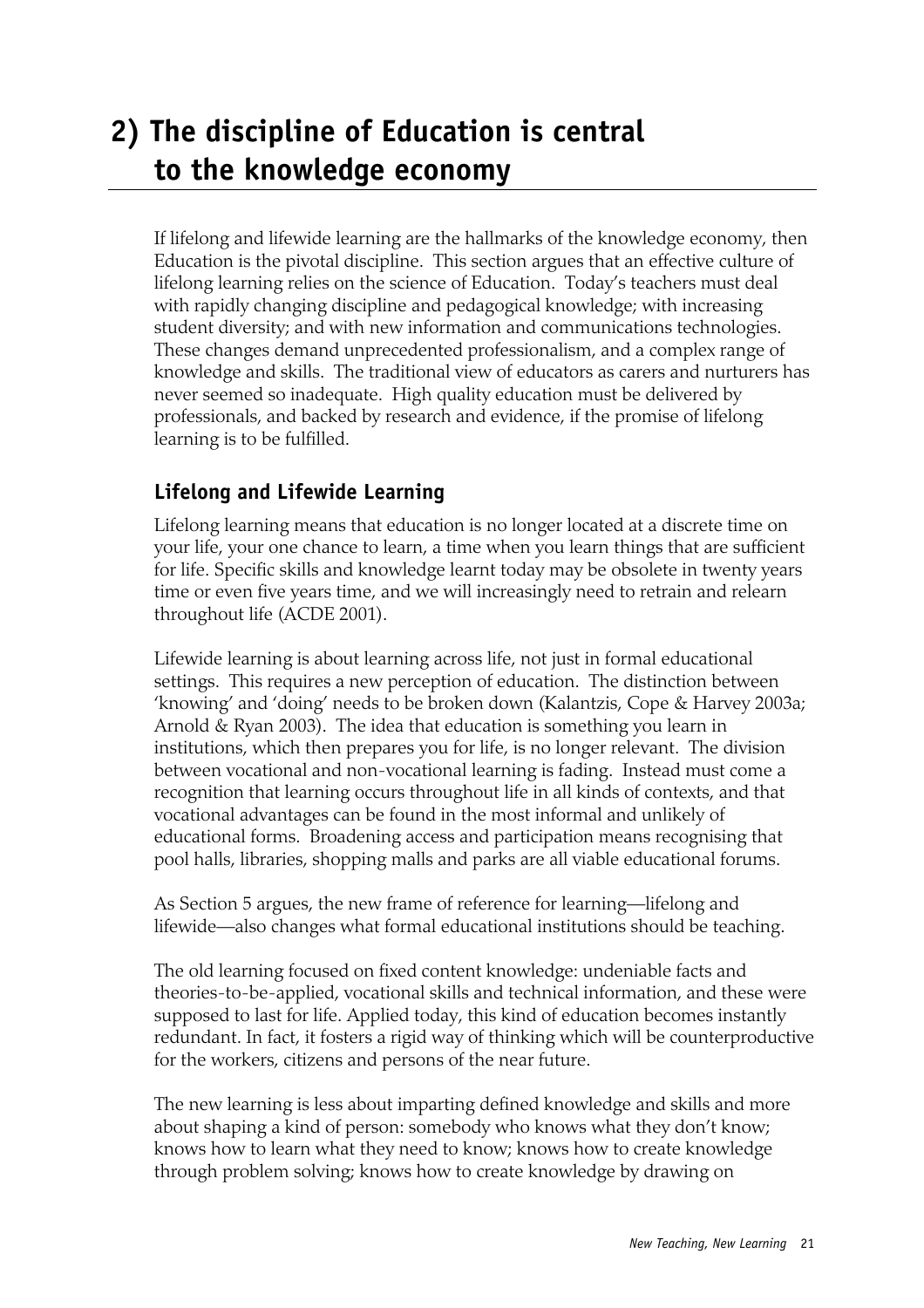informational and human resources around them; knows how to make knowledge collaboratively; knows how to nurture, mentor, and teach others; and knows how to document and pass on personal knowledge. In sum, this kind of person is open to autonomous, assisted and collaborative learning.

These kinds of capacities are at a much higher level than what was measurable by old-style tests of fact and theory. And, despite the increasing pressure to specialise, the focus of all education should be on underlying and transferable capacities, not only the specifics of an area of specialisation. In fact, in formal education settings there is an increasing need to move towards more general and more comprehensive education, around technology (science, mathematics, applied sciences), commerce (working together sociably), and the humanities (cultural understandings, capacities for intercultural interaction and boundary-crossing) (Kalantzis, Cope & Harvey 2003b).

When it comes to lifelong and lifewide learning, it's not enough to be learning in new settings, such as work- integrated learning, nor to be blurring the boundaries which once separated formal institutionalised education from the rest of life. The transformation also needs to be in the very way knowledge itself is constructed, the content of curriculum, even the purposes of learning. Even within the old institutions of learning, the focus must be on preparing students for lifewide learning, and developing the capacity to learn in other settings.

#### **The Discipline of Education**

All of these changes demand a renewed focus on the science and discipline of Education. If knowledge is to be the key currency of the twenty first century, then the discipline of Education must be privileged. This means promoting educational research, as Section 3 argues. It means supporting and fostering a new breed of educators, as Section 4 outlines. And it means supporting the discipline of Education within universities. Education is often equated with teacher education, but faculties of Education address the full breadth of the discipline. Education faculties are, for example, central to managing organizational change. In promoting collaboration and communication skills, the discipline of Education is invaluable to organizations seeking to effect change with the support of employees. Education acknowledges that pedagogical relationships are replacing hierarchical command chains, and that vertical structures of accountability are being overtaken by horizontal, peer relationships. These insights are increasingly of use to corporations, governments and other institutions outside of formal learning environments.

Nevertheless, Education is currently at the margins of the university. The ACDE believes that the discipline of Education is central to the university, and that this needs to be acknowledged by governments, Vice-Chancellors and the broader community. The science of Education needs to be well resourced, closely linked to other disciplines, and involved in the education of academics across the university. It needs to be a priority in both name and fact. It is not yet.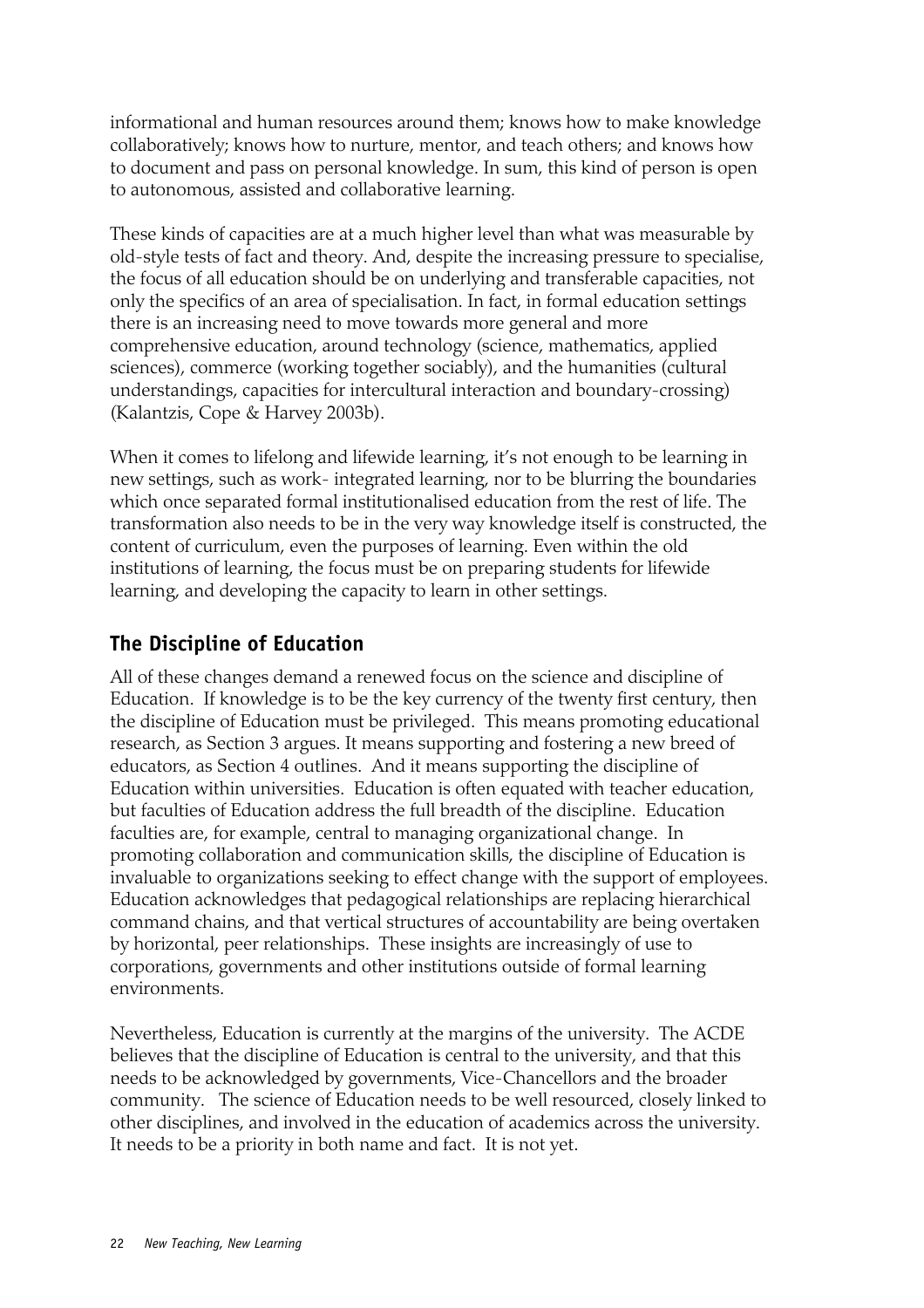#### **Status and Resources**

Teaching and learning is certainly on the national agenda. However, Education within universities remains marginalised. At issue is funding, but also the way that education faculties are conceptualised and positioned.

There are currently just fourteen dedicated faculties of education in Australia. This seems remarkable given the number of students enrolled in teacher education programs across the country (around 40,000 annually). The anomaly arises because most students find themselves in a school of Education, which is itself located within a larger organisational units. These larger units usually comprise arts and social sciences, though may cover areas as diverse as science, information technology, communications and health. In the last decade, nearly half of the Education faculties have been merged into larger organisations.

Naturally, the larger units have more resources and control over their strategic direction than smaller subsidiary schools. Despite the political rhetoric, then, Education schools often find themselves with little ability to lead. Instead, they are embedded in larger and larger organisational units, on the grounds of efficiency within the university. The paucity of dedicated Education faculties is at odds with the rhetoric of their purpose.

The perception of Education as a poor cousin is thus maintained. There are a number of reasons for this perception. First, Education is a latecomer to university. It was only from 1989 that Colleges of Advanced Education (CAEs) became incorporated into a university structure. Embedding Education has proved a slow process, and competition from the more established university disciplines is often evident.

Moreover, Education *is* a poor cousin. Generally, Education has been unable to attract the funds of higher profile, or more marketable, disciplines. This is due to the historically low status of teaching in the community, and to underestimation of the worth of educational research. It is also due to the long-term nature of most educational benefits. Pressures on the few remaining faculties of Education will increase as the trend towards marketisation continues. Preventing Education faculties from charging top-up fees assists students in the short-term, but does not help the faculties in a competitive environment.

Education academics are also declining in number. In 1988 there were nearly 3000 academics in the field of Education, representing 7% of academics across the university. By 2001, that number had shrunk to just 1800, or less than 4% of total academics (Preston 2002). Student/staff ratios are also worse in Education faculties than other disciplines in universities (AVCC 2004). Beyond this, academic salaries are uncompetitive compared with those of school principals and senior teachers (Preston 2002).

Ironically, as Education is becoming marginalised within universities, a renewed push is being made for improved tertiary teaching. As Section 4 outlines, the ACDE supports moves to improve teaching and learning within higher education.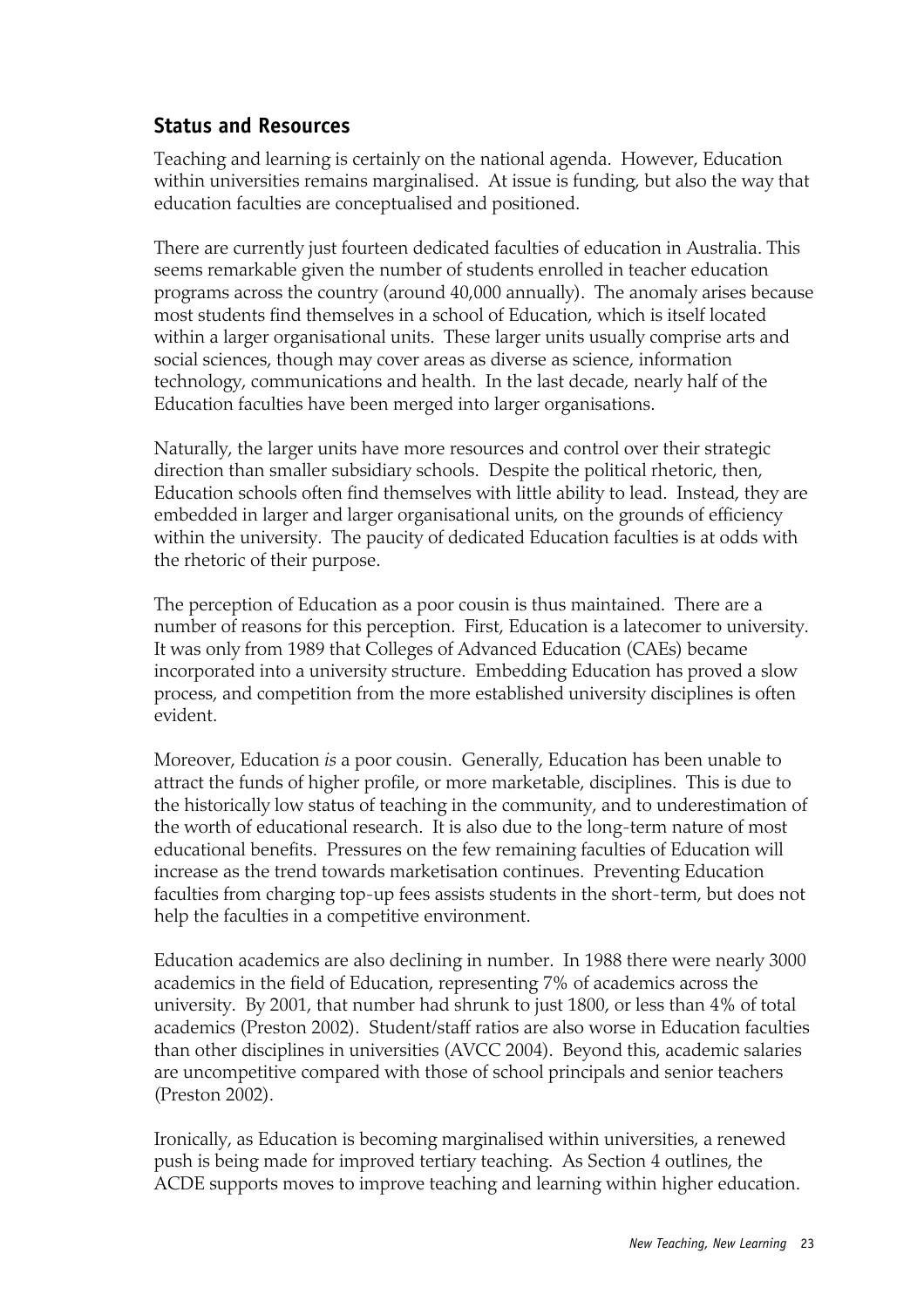At the centre of such moves needs to be evidence-based practice. The discipline of Education, and the faculties responsible for this discipline, need to play a leading role in the quest for better tertiary teaching. If the importance of Education is acknowledged, consequences follow for educational research, and for the role of educators in society. The following two sections address these issues.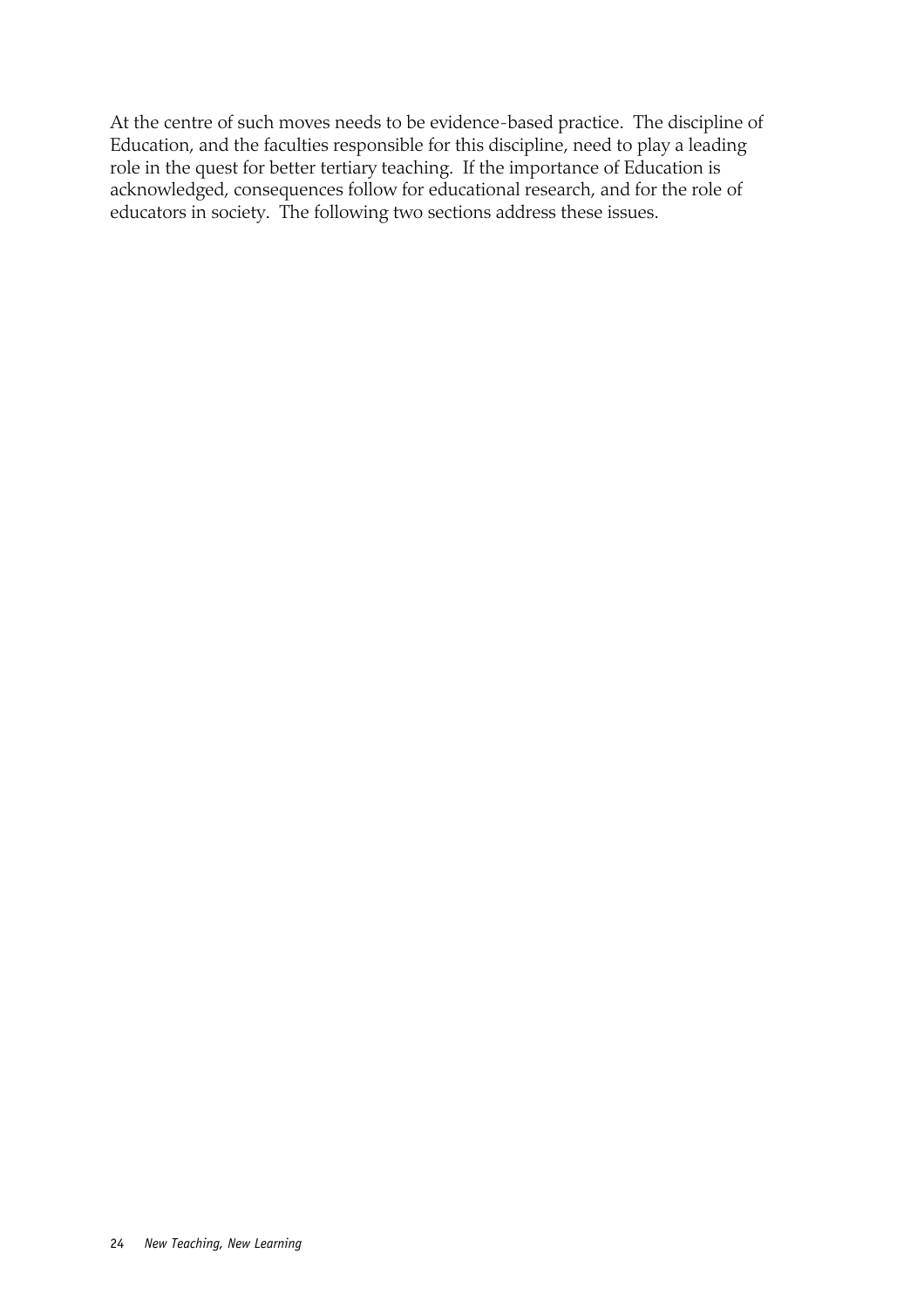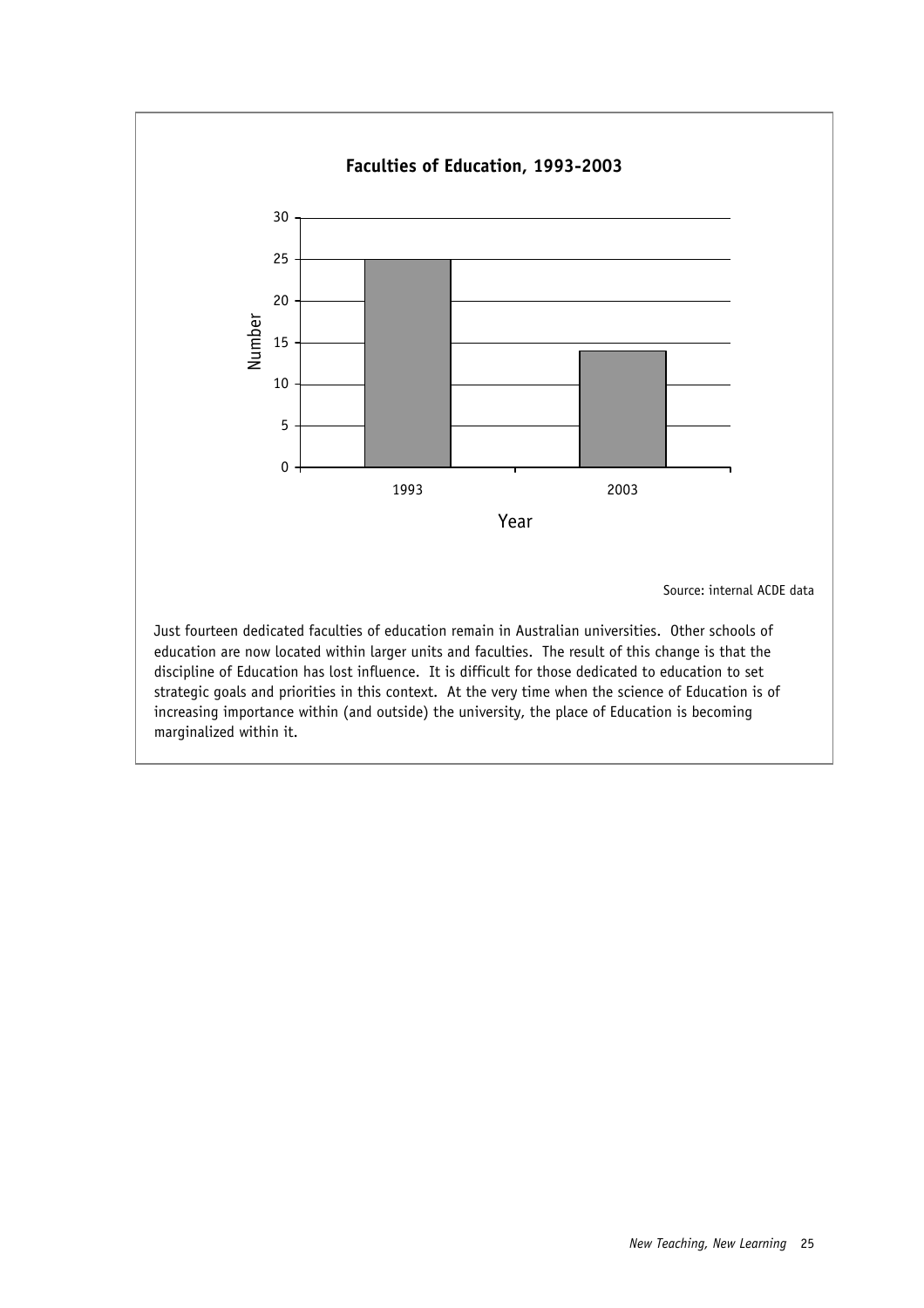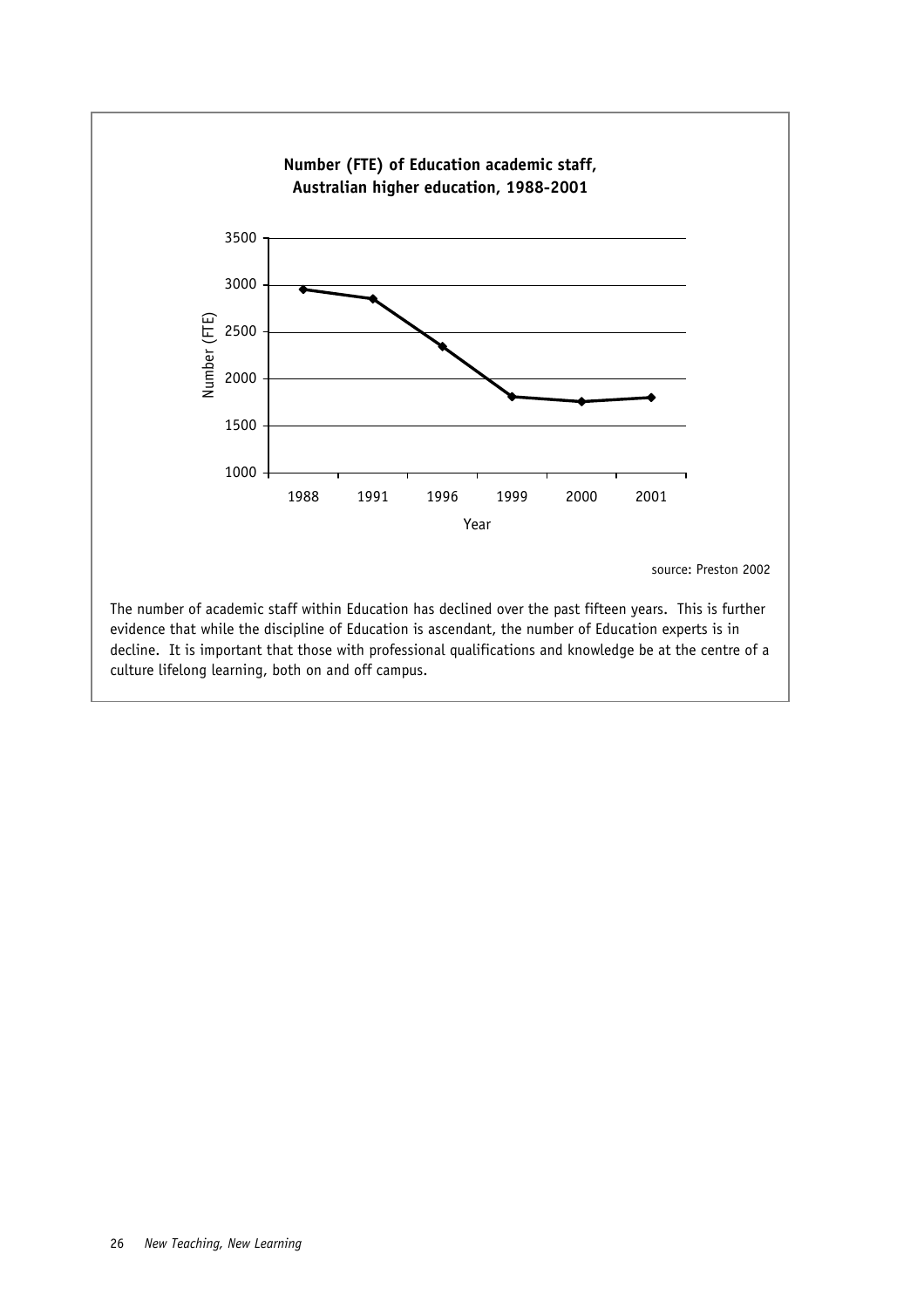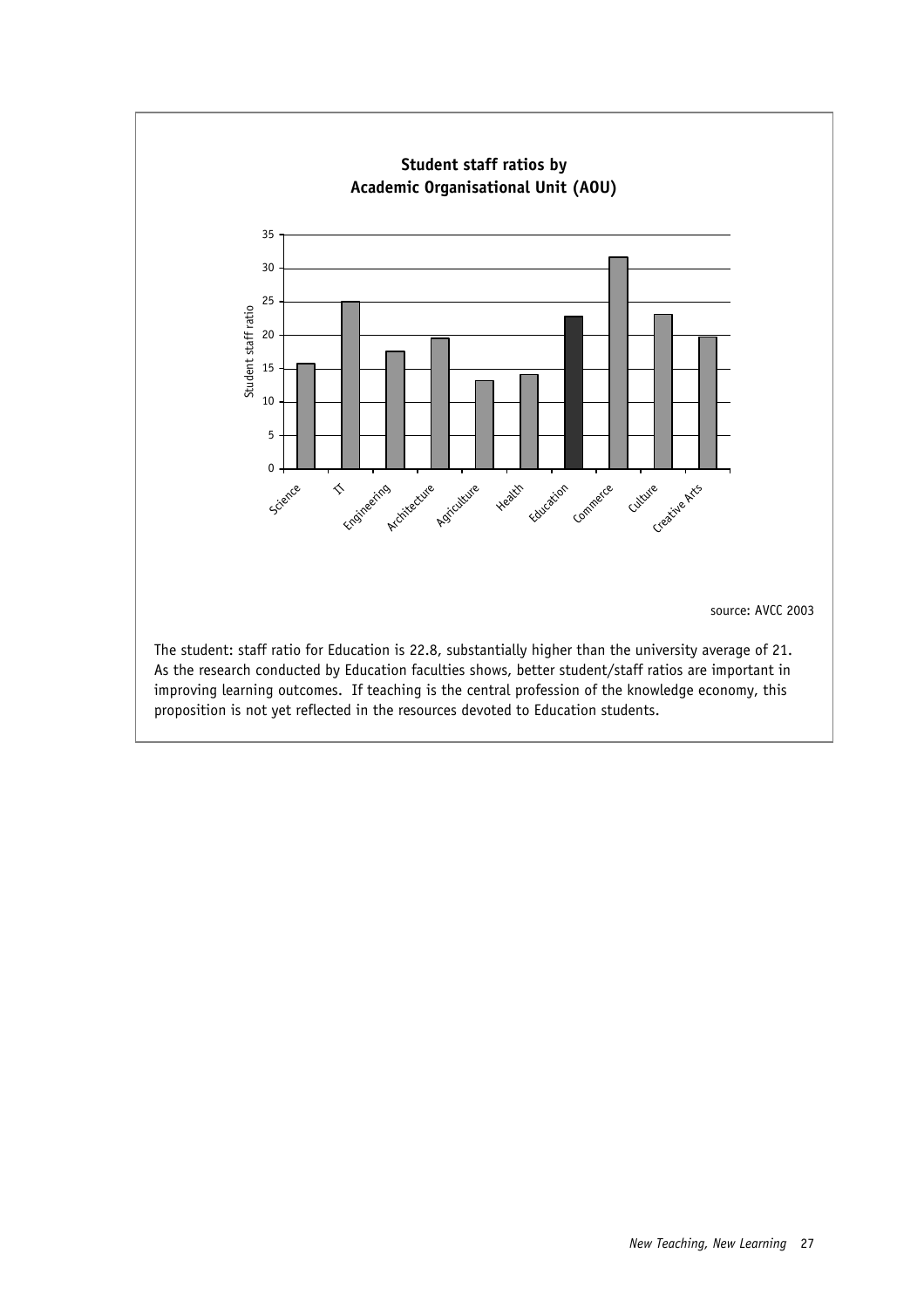

when the portability of Education degrees is in high demand, there has not been enough supply within the Higher Education system. 40% of eligible applicants missed out in 2004, up from 28% in 2001. This represents nearly 10,000 eligible applicants who are now not offered a place in the field of Education. This high number is particularly concerning given the centrality of Education to universities and to the nation's future prosperity.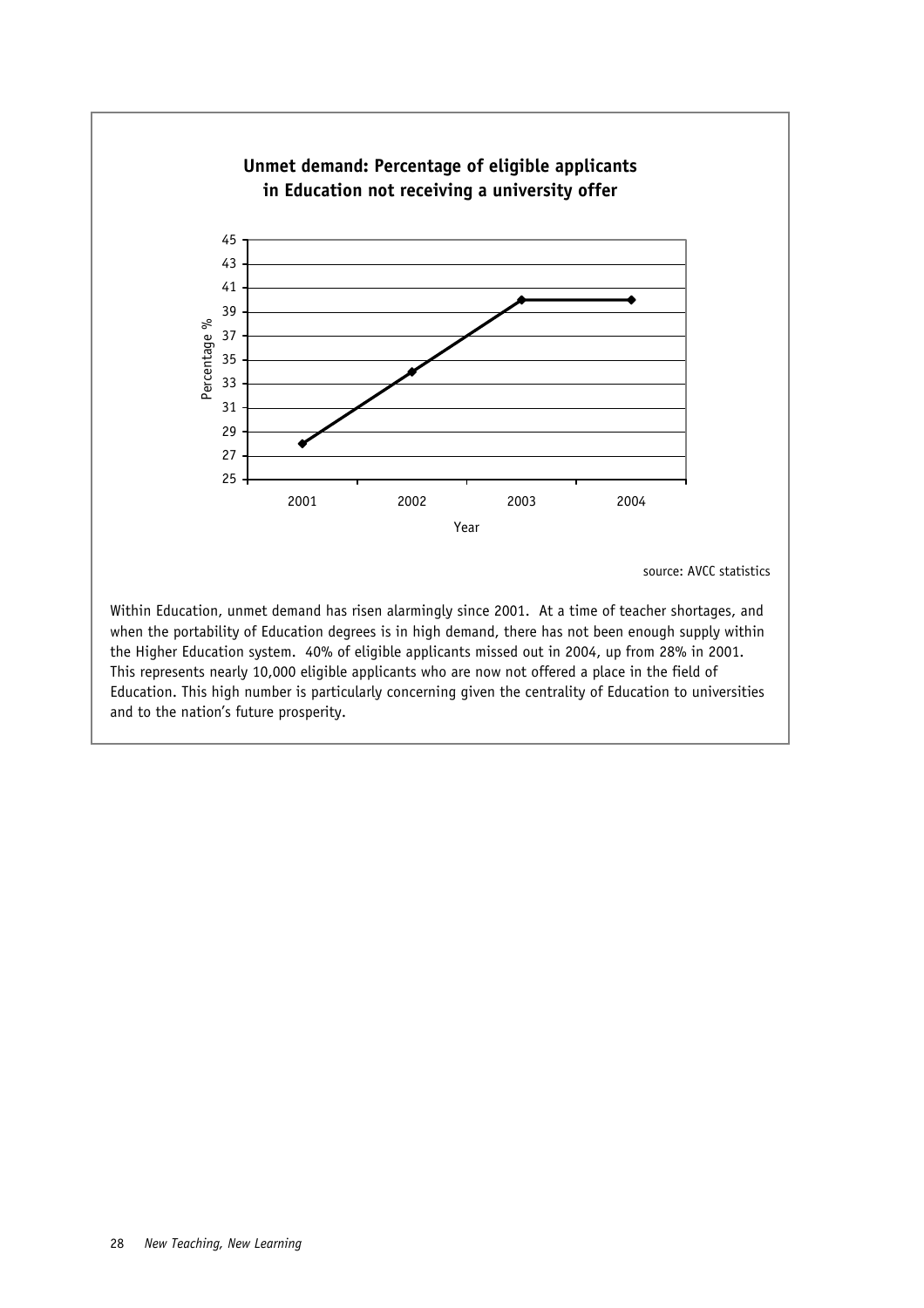### *ACTIONS*

- **Increase base funding to enable a reduction in student/staff ratios, a higher** quality teaching and learning experience, and the realisation of teacher education as a national priority;
- **Increase academic salaries to make them attractive both internationally, and** compared with school-based salaries;
- Include, and harness the experience of, teacher education schools/faculties in tertiary teaching and learning initiatives across the university;
- If a variable HECS fees market is maintained, remove the quarantining of Education from it;
- Ensure that the Commonwealth's pledged \$81.4 million increase in practicum funding reaches the Education faculties in its entirety.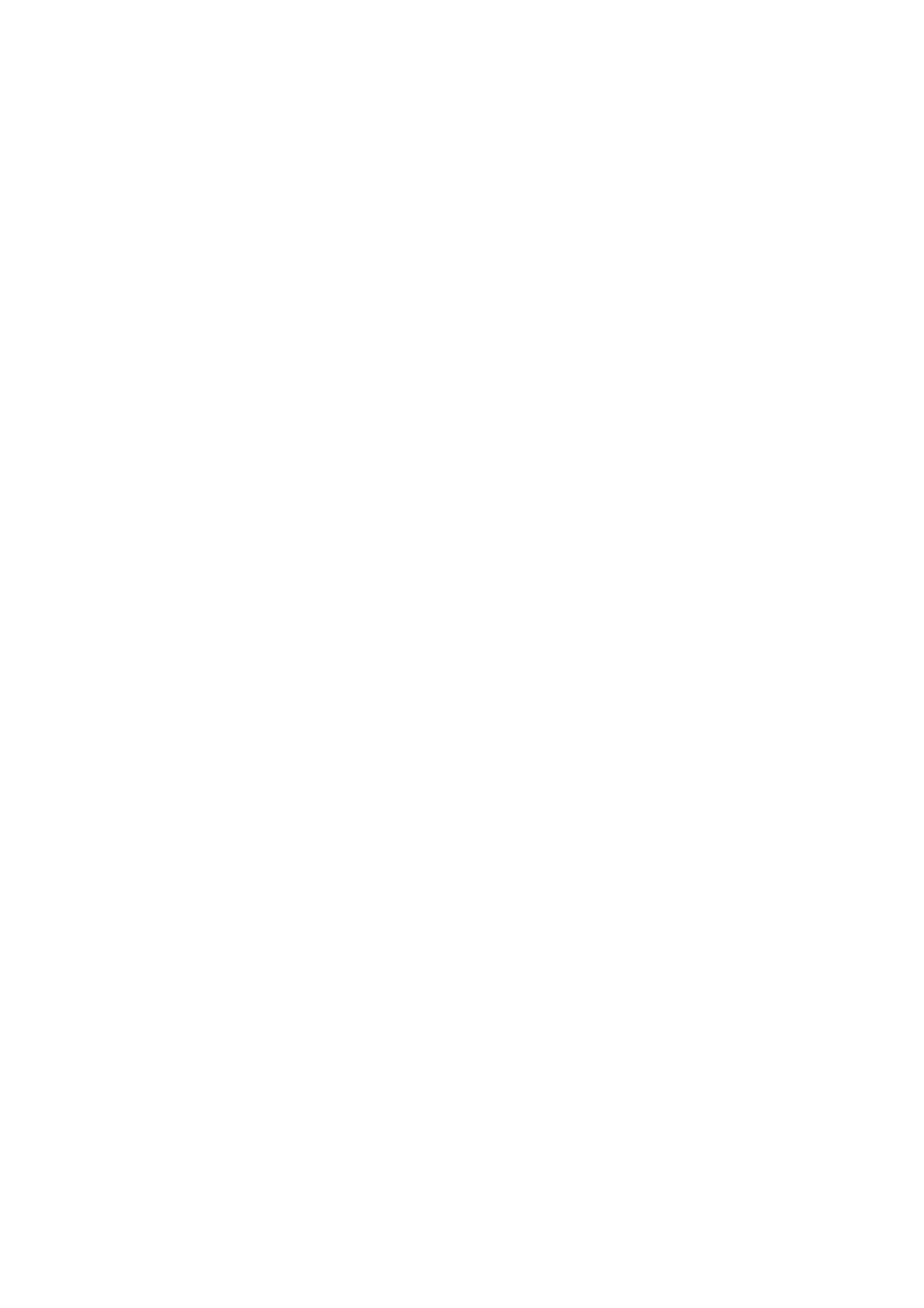# **3) Educational research improves learning outcomes**

In Section 2 we argued that Education must be seen as a discipline in its own right. Moreover, the discipline of Education is arguably the key discipline of the knowledge economy. A culture of lifelong and lifewide learning requires knowledge about learning contexts and learner identities. It requires knowledge about what should be taught in a time of rapidly changing knowledge, knowledge of how different learners learn, and knowledge of how the new technologies can be harnessed for effective learning. These are all connected to the science of Education. Yet if Education really is a science, then it must be backed by research evidence for what it does and advocates.

Despite Backing Australia's Future II, the overall level of Australian research is projected to remain steady at 1.6% of GDP. Indeed, public investment in research is actually projected to decline over the next decade. This is disappointing given the clear links between research and economic growth. If for no other reason, the pragmatic case to invest in research is strong. For the discipline of Education, however, the problem is greater still. Education remains almost alone as a discipline of national importance without a dedicated research funding body. Indeed, there is less research funded in the field of Education than in nearly any other field. Redressing this imbalance is a key priority if Australia is to thrive in the knowledge economy.

Beyond funding issues, there is a need to reconsider national research priorities, to ensure that any emphasis on science recognizes that the 'take up' and 'impact' of scientific discoveries and new technology is just as important as their discovery itself. Civil society, cultural diversity and growing socio-economic disparities in the face of rapid change require that humanities research sits alongside sciences and technology. As such research relies inordinately on the work done in universities, the ACDE encourages that priorities continue to be put in place which enhance the level of funding available in these areas. This is the case especially for education where an international reputation for being a contributor well beyond its relative size is at serious risk of slipping.

The ACDE also emphasises that the national innovation agenda, focusing on the importance of research and development in the hard sciences, is entirely dependent on the quality of the compulsory education sector in order to produce the undergraduate and post graduate students in the hard sciences that the nation so desperately needs. There needs to be recognition of the pipeline effect, so that the preparation of a new generation of knowledgeable, highly skilled, dynamic maths and science teachers (and the upskilling of the current teaching workforce, especially (though not exclusively) in maths and the sciences) should be identified as an essential element of this national agenda.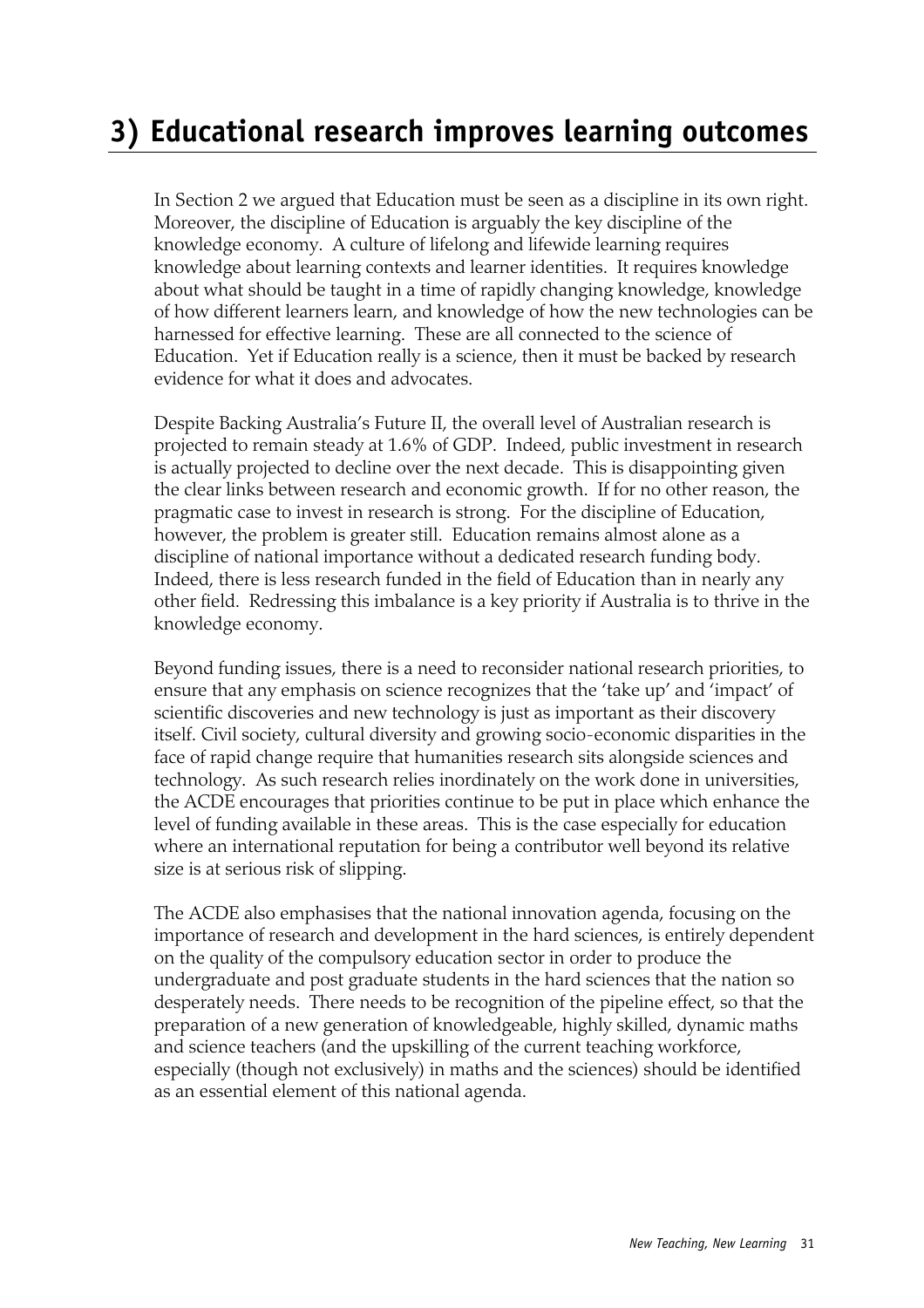### **Educational Research**

Educational research is important but neglected. In *The Impact of Educational Research* (DETYA 2000), Tom Phelan gathered results from five distinct though related studies on education research. His report found 'compelling evidence that Australian educational research is respected internationally and makes a difference in the worlds of schools, and policy development' (DETYA 2000: 4). Phelan also found, however, that research 'accounts for less than one per cent of the total personnel resources devoted to education and training in Australia. Of these resources, university-based research accounts for about 90 per cent' (DETYA 2000: 5). Research into education depends on proactive government policies, and the impact of public investment on this research is both measurable and substantial.

Research into professional learning is poorly developed, as the forthcoming joint ACDE and ACDS Report into professional learning, and the Commonwealth Review of Teaching and Teacher Education, have found. We simply do not know enough about which programs work, which means inefficient delivery of resources and poorer quality teaching and learning. Research into pedagogy is also underdeveloped. Successful learners will be intelligent in more than one way, that is, their intelligence may in turn be communicative, numerate, technical or processoriented, or it may be emotional, analytical, creative or critical (Gonczi 2002). Recognising different modes of learning is a key challenge for educators, as is developing effective pedagogies which reward difference, and which acknowledge a breadth, as well as depth, of intelligence. In the 2000 AARE Radford Lecture, Kemmis (2000) argued that Australian educational researchers now, more than ever, understand that their research efforts must be increasingly directed towards the classroom experiences of teachers; that past practices of educational research contributed to the creation of a 'perceived "gap" between theory and practice, and between the work and concerns of universities and schools.'

As Lovat underlines in the ACDE Discussion Paper, *The Role of the 'Teacher': Coming of Age?* (2003: 24), greater collaboration is essential:

Collaborative research between teacher educators and practicing teachers where, as Lingard (2001, 6) argues, teachers themselves are seen as researchers rather than as 'mere translators of research done elsewhere', needs to be supported as a matter of urgency if gains in curriculum development, pedagogy, teaching and learning are to be achieved. A collaborative approach would also facilitate the establishment of stronger functional relationships between schools and teacher education institutions.

### **The National Institute for Quality Teaching and School Leadership (NIQTSL)**

The NIQTSL could be used to fill an important gap in Australian education. The discipline of Education needs a separate research funding pool, similar to the National Health and Medical Research Council (NHMRC). Such a pool of funding could ultimately be administered by the new National Institute.

As Judith Gill notes,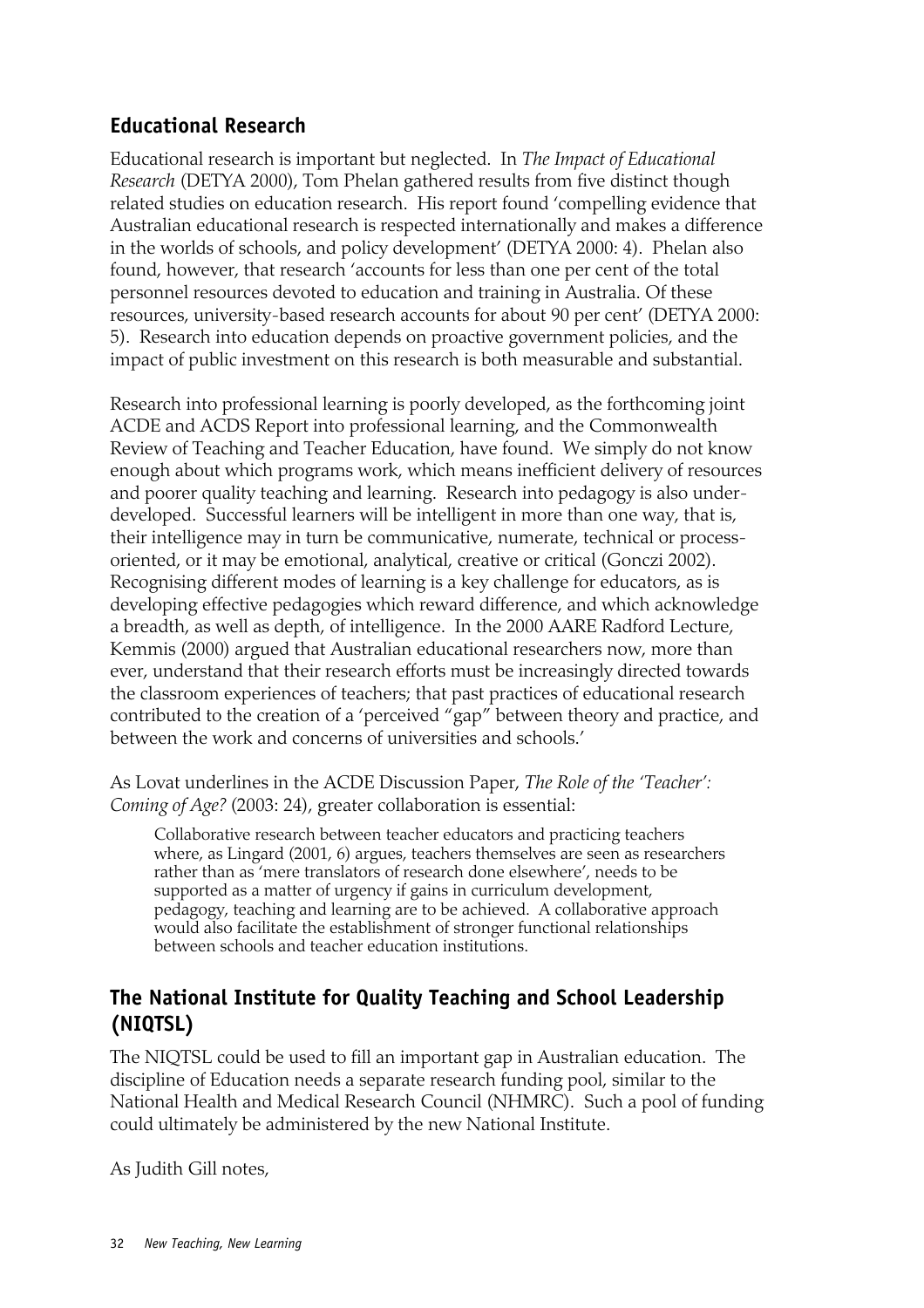Of the recent Australian Research Council grants – which have become the main source of large-scale funding for educational research – education successes were rare indeed. In all, fifteen education projects were funded in the latest Discovery grants out of the 875 funded projects altogether; education received less than 2 per cent of the number of grants; in money terms the percentage is lower still. (2004: 8-9)

Yet as the Australian Association for Research in Education (AARE) has noted, the higher education sector accounts for 81 per cent of all expenditure on educational research, but only 29 per cent of expenditure on all research. Further, the higher education sector accounts for 91 per cent of all human resources devoted to educational research, but only 50 per cent of expenditure on all research (2004).

Together with Phelan's analysis, the result of these figures is clear. Educational research is vital, and that which is conducted makes a material and substantial difference to learning and broader outcomes. Nevertheless, educational research is under-represented in the ARC process. Higher education, where the vast majority of educational research is conducted, is consequently being starved of funds to carry out this research. The need for a designated national research funding body is manifest.

Promoting and enabling research is integral to the success of the newly established NIQTSL. Indeed, research should underpin the success of all Institute functions. The Institute could be most effective in promoting, facilitating and disseminating educational research, and in serving as the clearinghouse so badly needed. This would also provide a much-needed national focus. Presently, research productivity is held to be very uneven between institutions, and research activities are seen to be distributed poorly (DETYA 2000: 10-13). These problems could be addressed by the Institute allocating research funds on a distributed model, similar to the ARC and NHMRC.

Specific funds would need to be allocated to achieve these research related goals. Importantly, the NIQTSL could devise a grants scheme to support research in quality teaching and school leadership, perhaps specifying annual priorities for part of the funds allocated for this purpose. Priorities may be set by an expert board of rotating members, and research fellows may be seconded from across the country to work for limited periods of time at the Institute. The NIQTSL could enter into partnerships with universities by providing research support via a grants scheme.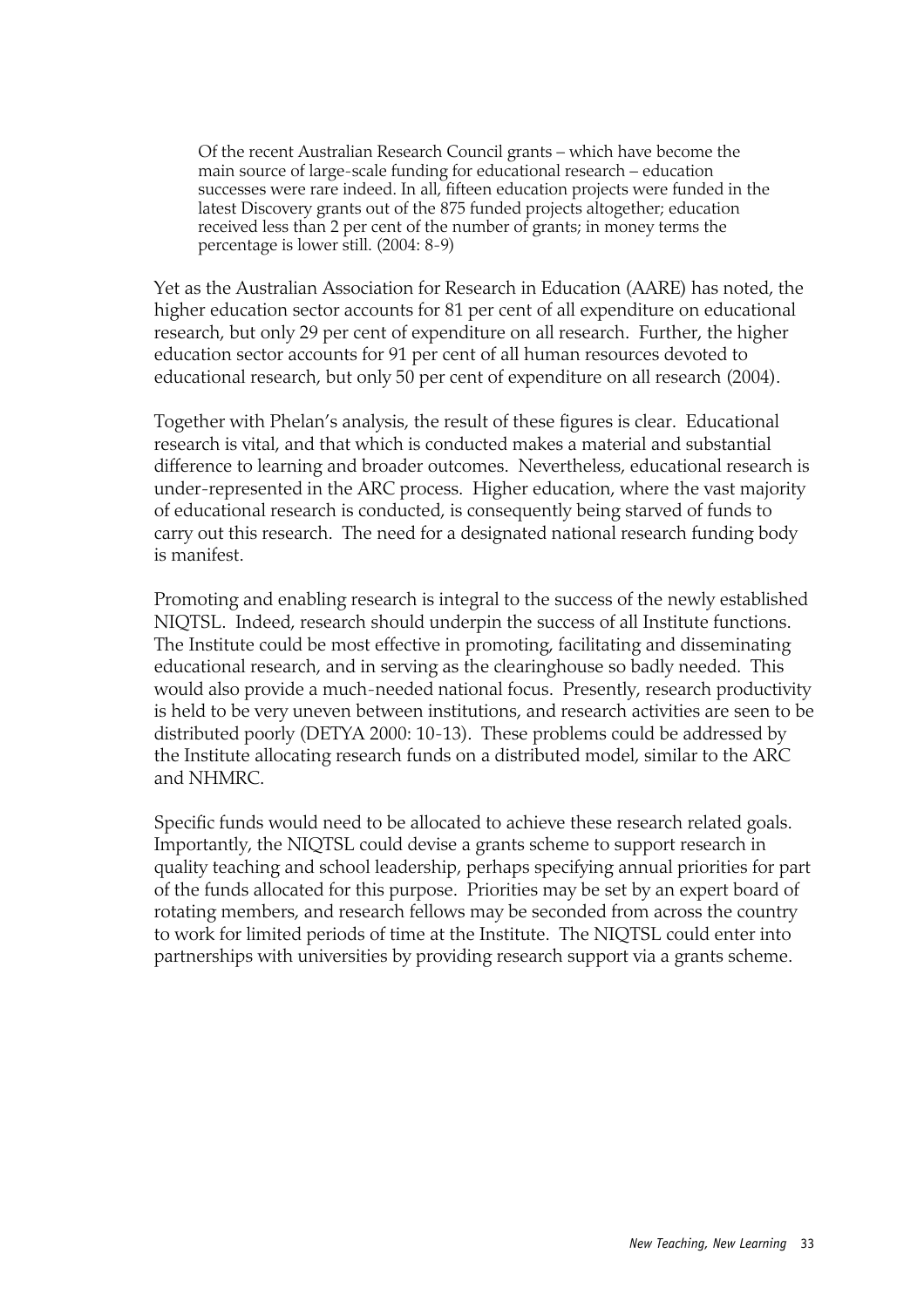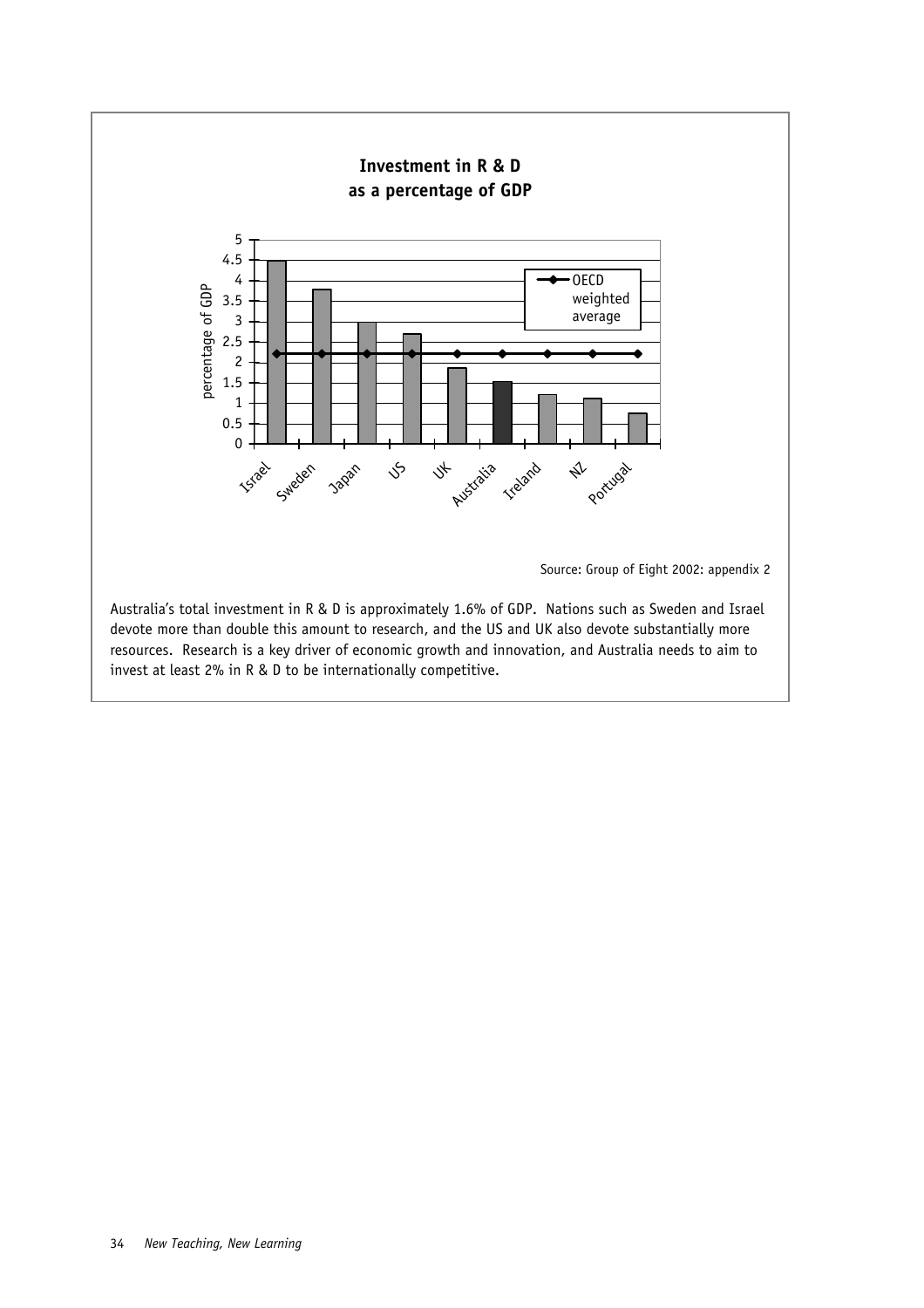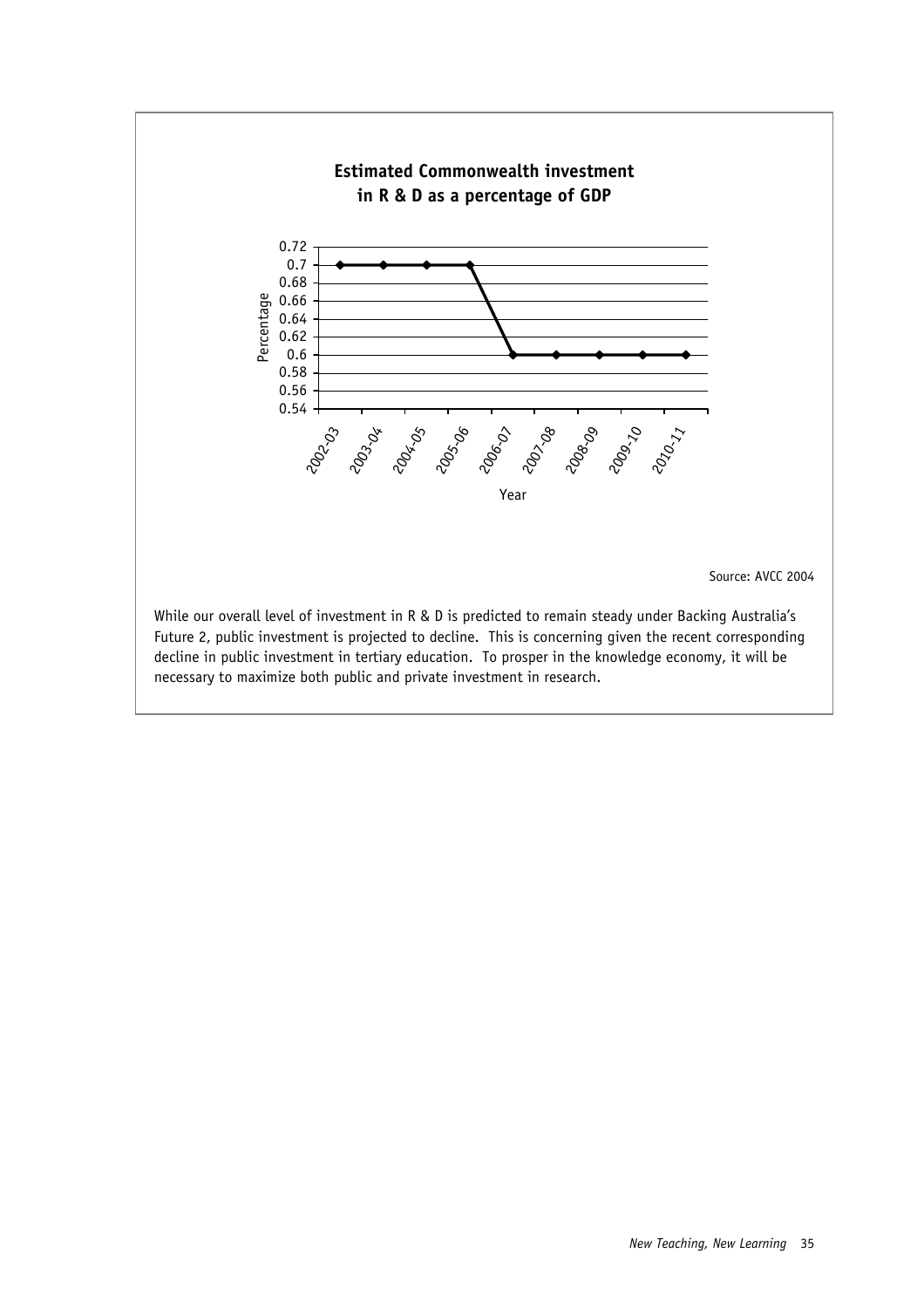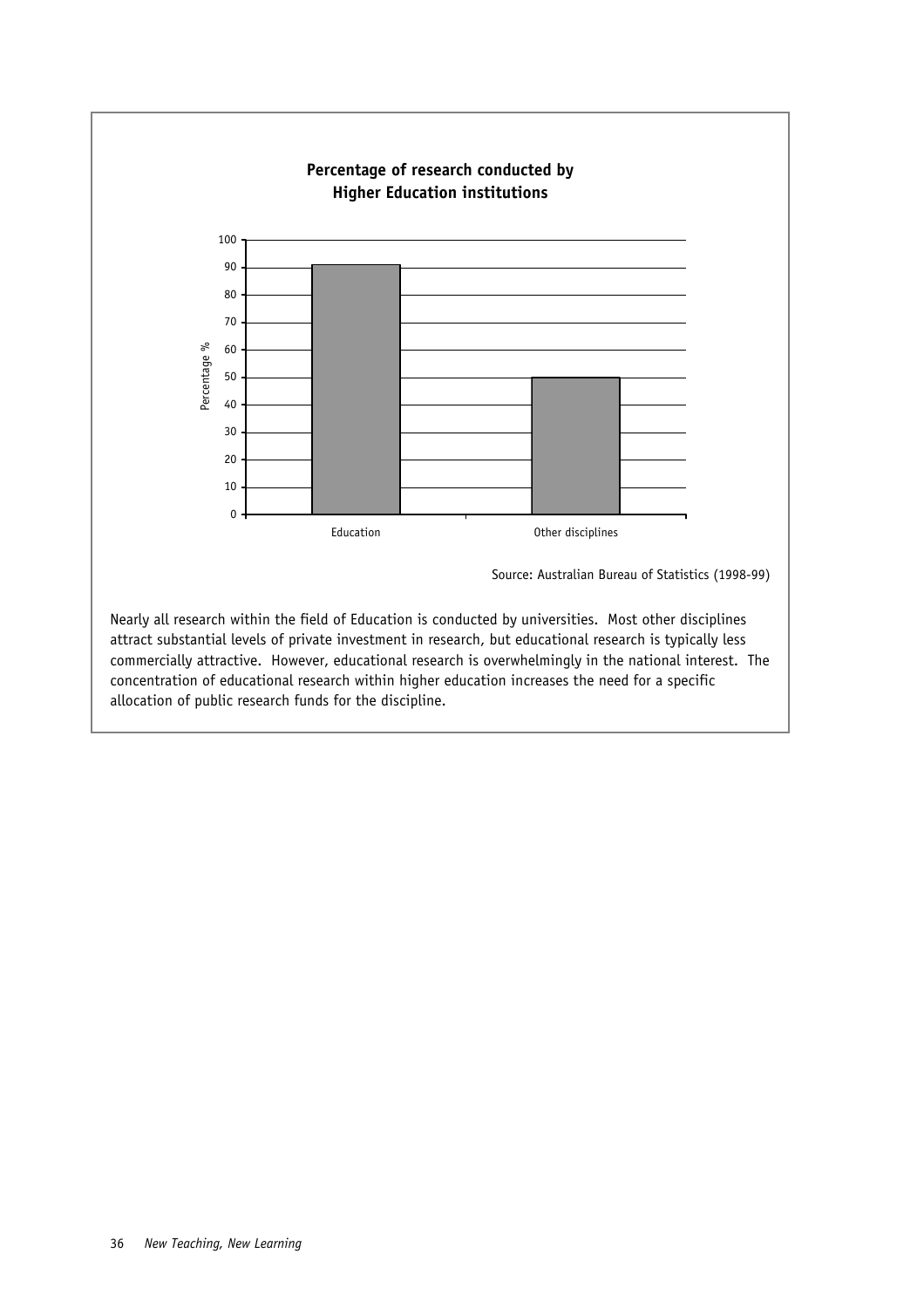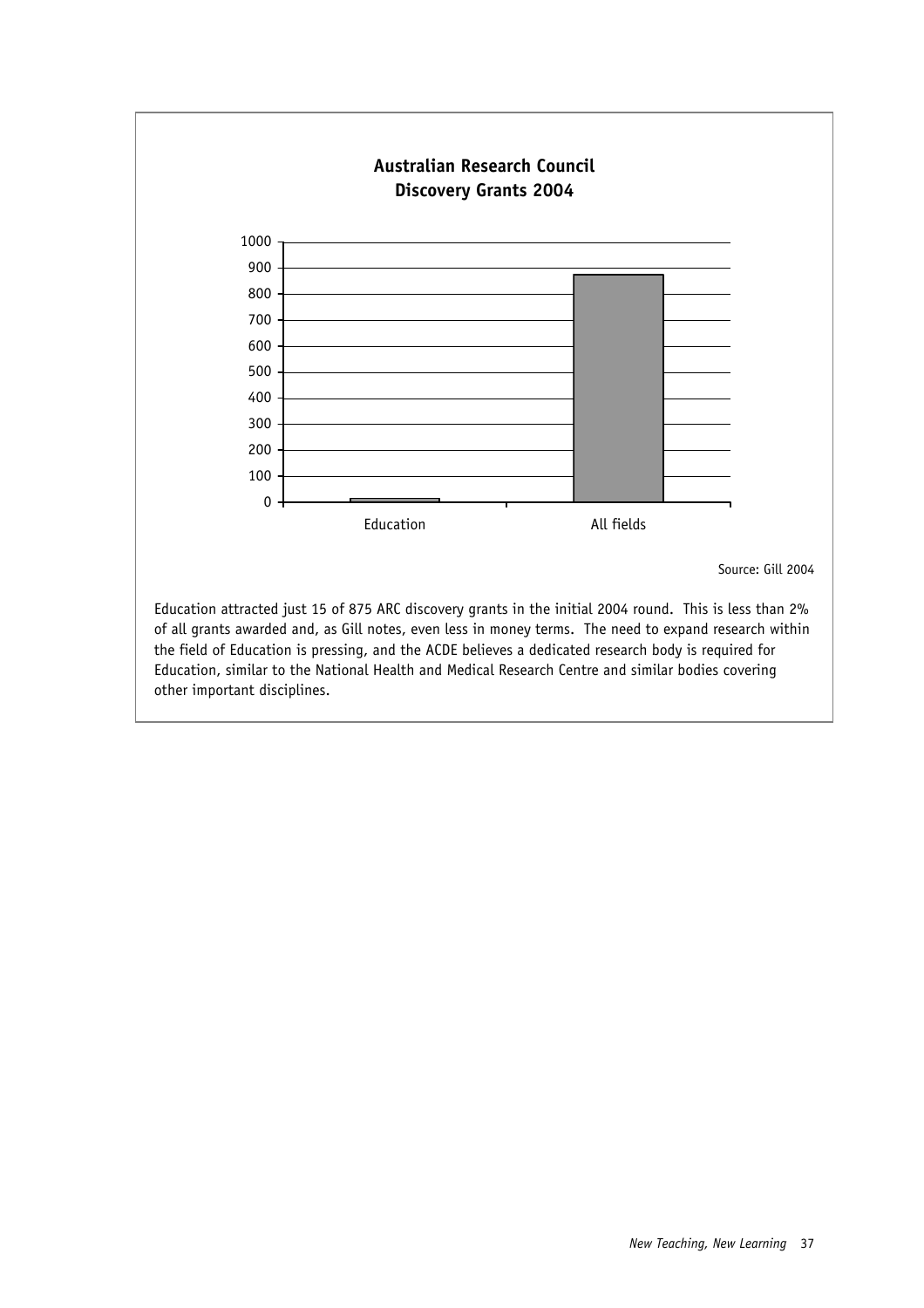# *ACTIONS*

- **Designate research priorities in Education as a matter of urgency;**
- Acknowledge the 'pipeline' effect of research, and channel resources towards the preparation and upskilling of the teaching workforce;
- Address the brain drain through the promotion of Australian-led international research collaboration, and the raising of relative salaries and conditions of academics;
- Establish a competitive research funding body for Education, possibly tied to the NIQTSL.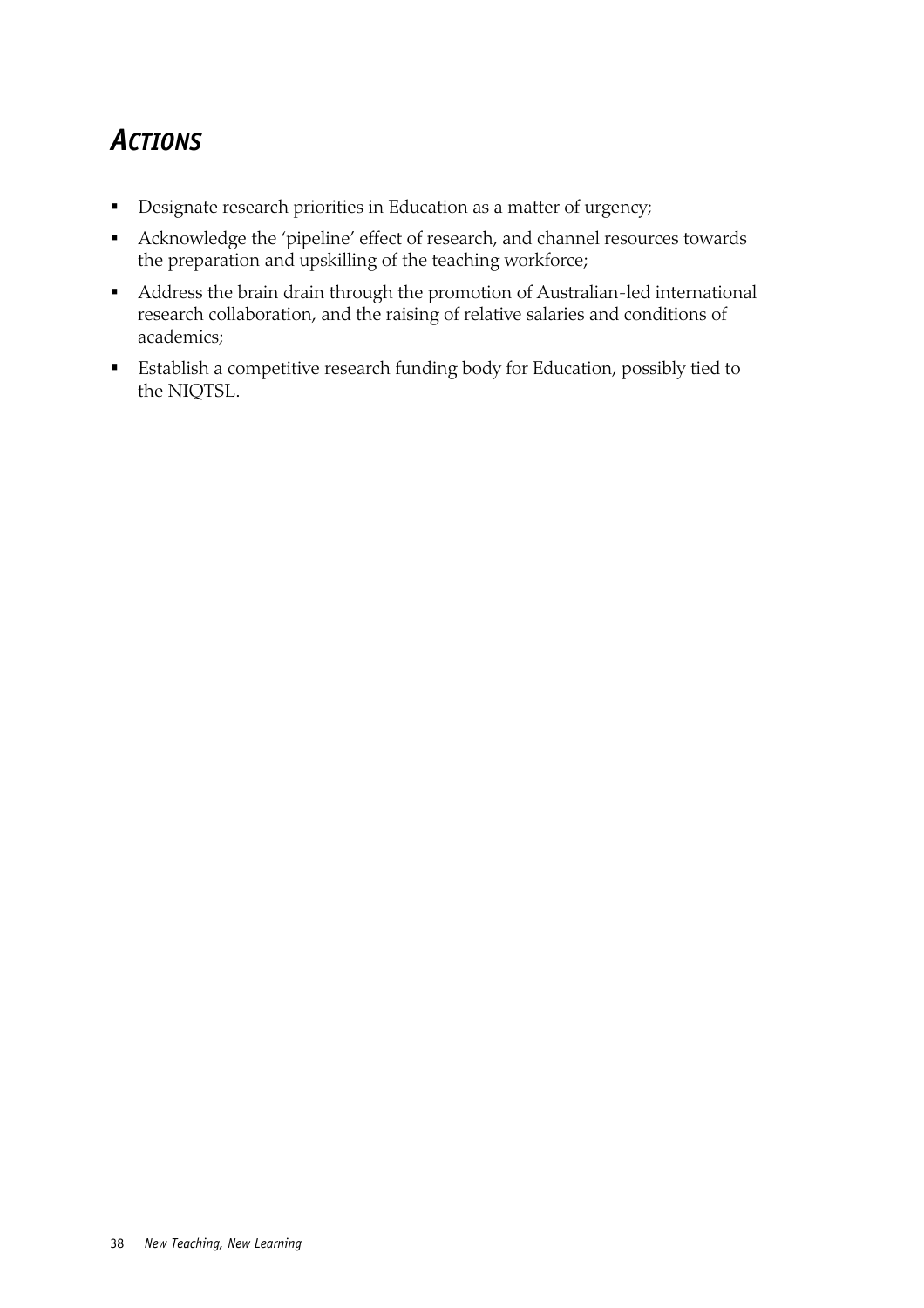# **4) Teaching is the central profession of the knowledge economy**

The implications of the knowledge economy for educators are profound. Teaching is not alone in being substantially recast by the knowledge economy, but its particular relation to knowledge makes the profession pivotal to economic prosperity and social cohesion.

Educators themselves must be aware of the contemporary skills and attributes required by good learners. As the Introduction outlined, these characteristics need to be considered broadly, as those necessary both for success in the workplace and for security of identity in a globalised environment. The list below outlines the individual skills demanded by the knowledge economy. Educators are integral to promoting these skills, on which the prosperity of learners, citizens and workers will depend.

Knowledge workers will be situated in a climate of constant change, where individual industries are uncertain and where new forms of employment appear on a constant basis. The first skill required of tomorrow's worker will be flexibility. In the *Charter* (ACDE 2001), the ACDE first outlined the following qualities required by knowledge workers.

*Successful knowledge workers will need to be flexible*, possessing problem-solving skills, multiple strategies for tackling a task, and a flexible solutions-orientation to knowledge (Cope and Kalantzis 2000). They will need to possess portable skills which are transferable among often very different contexts, in order to adapt to the rapid pace of change in the contemporary workforce.

*Effective knowledge workers will also need to be autonomous and self-directed* designers of their own learning experiences, in collaboration with others as well as by themselves (Gee 2000: 51).

*Knowledge workers will be collaborative*, recognizing that knowledge is increasingly created collaboratively, whether in work teams, in scientific research laboratories or through community development.

*They will themselves be good teachers and communicators, and of open sensibility, able to work productively with linguistic and cultural diversity* (Gee 2000: 51; ACDE 2001). Indeed, in the new economy, difference and diversity will increasingly be viewed as assets to be harnessed, rather than problems to be overcome.

*Successful learners will be intelligent in more than one way*, that is, their intelligence may in turn be communicative, numerate, technical or processoriented, or it may be emotional, analytical, creative or critical (Gonczi 2002). Recognising different modes of learning is a key challenge for educators, as is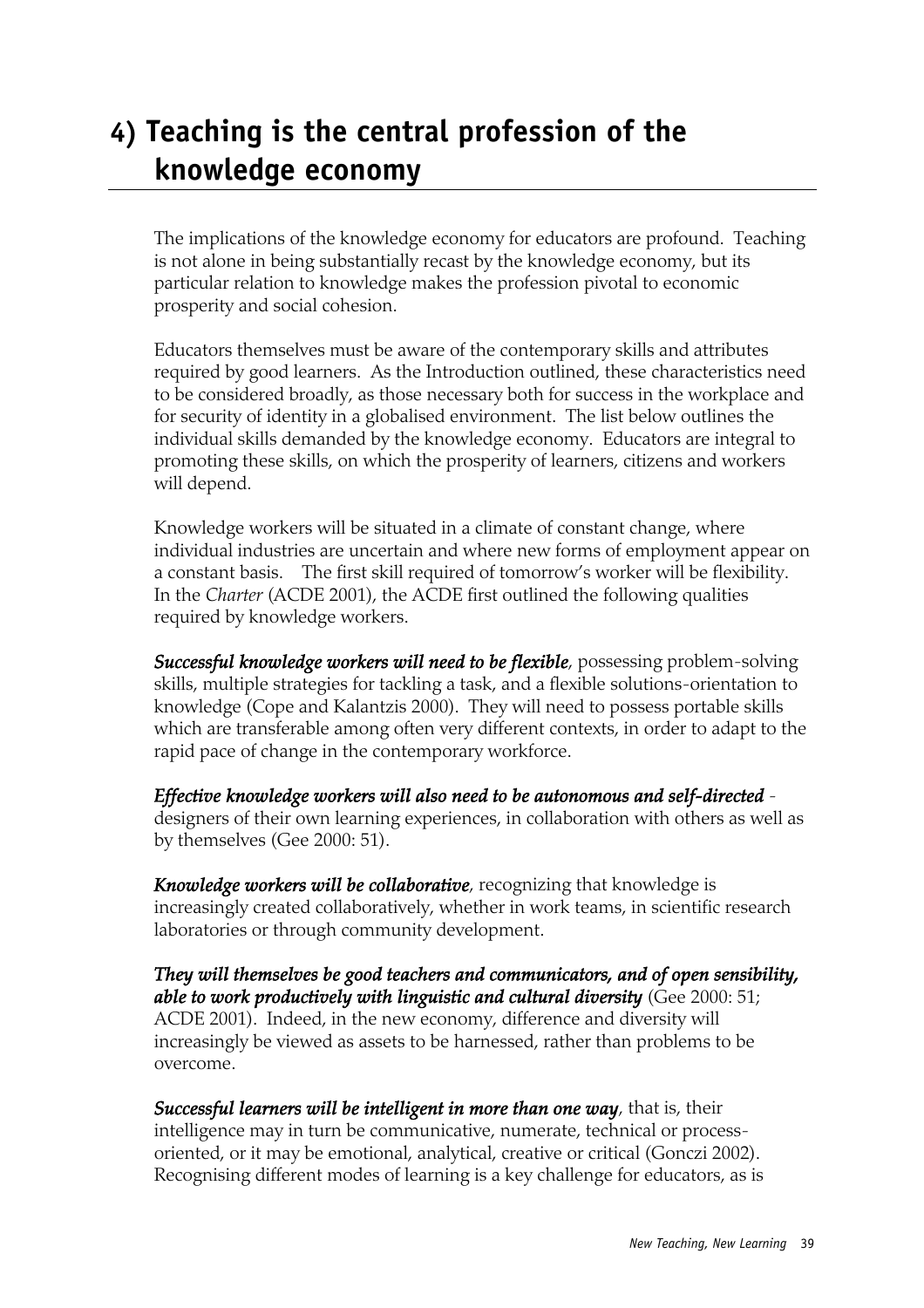developing effective pedagogies which reward difference, and which acknowledge a breadth, as well as depth, of intelligence.

*Finally, effective knowledge workers of the future will be broadly knowledgeable*, and in particular able to engage with the different interpretative frameworks and contexts of specific information. Experts in highly specific areas will need broad knowledge and sensibilities, not only in the application of different hermeneutic views to that area, but in other contexts which will inevitably arise within their working life.

Promoting this kind of learning requires a new breed of educators. Many contemporary educators are already reflective practitioners, proactive towards change, and well connected to the broader community. The need for these attributes, however, will grow (Kalantzis & Harvey 2003). In successful nations of the future, educators will be regarded among doctors and lawyers. They will be seen as professionals with deep knowledge of learners and learning, and possessing a complex range of skills. This will require changes to the way the profession is both conceived and perceived.

To better promote the skills now required by learners, workers and citizens, the following changes to Education will need to occur.

First, teachers will need to focus on learning and teaching the 'new basics'. At one level, the new basics can be listed broadly as ICT, foreign language, entrepreneurial and problem-solving skills, but the term denotes qualitative as well as quantitative changes to the way curriculum is approached. By focussing on the context and application of knowledge, it is possible to reconceptualise the old basics:

Literacy, for instance, is not only about rules and their correct application. It is about being faced with an unfamiliar kind of text and search for clues about its meaning without immediately feeling alienated and excluded from it. It is also about understanding how this text works in order to participate in its meanings (its own particular 'rules'), and about working out the particular context and purposes of the text (for herein you will find more clues to its meaning to the communicator and to you). Finally, literacy is about actively communicating in an unfamiliar context and learning from your successes and mistakes (ACDE 2001: 90).

The new basics, then, are fundamentally about new orientations to knowledge. They are designed to shape new kinds of persons, persons better adapted to the kind of world we live in now and that of the near future. Precise content of the new basics is dictated by the demands of the knowledge economy, and the exigencies of lifelong and lifewide learning. Broad knowledgeability is preferred to a list of specific skills and capabilities. Rather than create a crowded or 'shopping mall' curriculum, the new basics are focussed on perhaps as few as three core areas, such as 'technology', 'commerce' and 'culture' in their broadest senses (Kalantzis & Harvey 2003).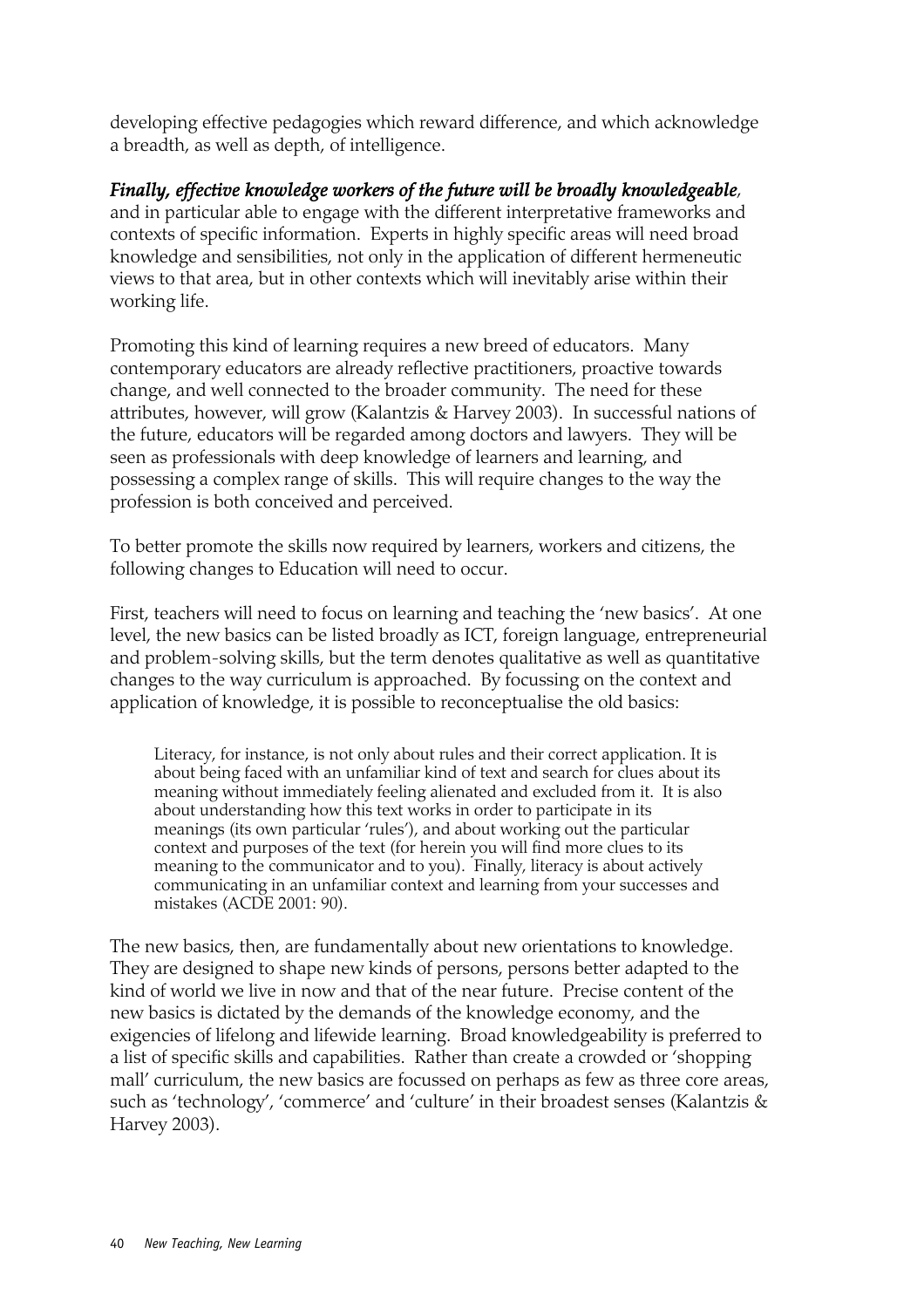Apart from this breadth of focus and desire to create kinds of persons, the new basics reflect that learning is increasingly interdisciplinary in nature, eroding old subject or academic discipline boundaries (Newman and Scurry 2001). This interdisciplinary focus enables core areas to be limited in number, and allows for hitherto neglected links between traditional subjects to be demonstrated (Fairclough 2000). For Education, this implies the need to emphasise proficiency in ICT, but also to position Education as central rather than peripheral to the university. In the quest for greater interdisciplinary studies, and in an environment where learning is valued, the impact of pedagogical research and practice on disciplines outside of Education will be profound.

Further, as Ryan and Arnold outline in the ACDE Discussion Paper, *The Transformative Capacity of New Learning* (2003),

The contexts for learning now are recognizably challenging and need to be understood in all their diversity and complexity. This means that interpersonal relationships, their structure, their function, their mutability and their significance in learning contexts have to be acknowledged. This emphasis recognizes that knowledge can be acquired within dynamic contexts which shape meanings in particular ways. We need to know how learners engage (or disengage) with knowledge and contexts and how emotional connectedness is enhanced. In the same way, there is a need to understand the reasons for student disaffection. There is scope for research into teachers' enthusiasm, their capacity to engage both with students and knowledge, their attunement to learners and their expertise in discipline and pedagogy. This is important because in school learning contexts, teachers are powerful role models and have the capacity to create significant intellectual and emotional connectedness between learners and knowledge.

Different learning styles must be accommodated and supported. In addition to promoting greater research into, and understanding of, teaching practices, this means expanding current assessment practices. A number of assessment techniques which more accurately measure the full range of skills required by students are needed in the knowledge economy.

*Project assessment*, for example, based on indepth tasks which involve task plan, complex collation of material and presentation would measure broad knowledgability and a flexible solutions orientation to knowledge. It would also enable some measurement of multiple intelligences, be they communicative, analytical or creative.

*Performance assessment,* based on the planning, doing and completion of a task, would measure a wide range of skills, including organisation and problem-solving.

*Group assessment,* of the collective work of a whole learning group, or of the collaborative capacities of individual group members, would be an important means of measuring the collaborative skills so important in the new economy.

Finally, *Portfolio assessment,* through documenting the body of works undertaken, unique life experiences and other learning achievements, would enable open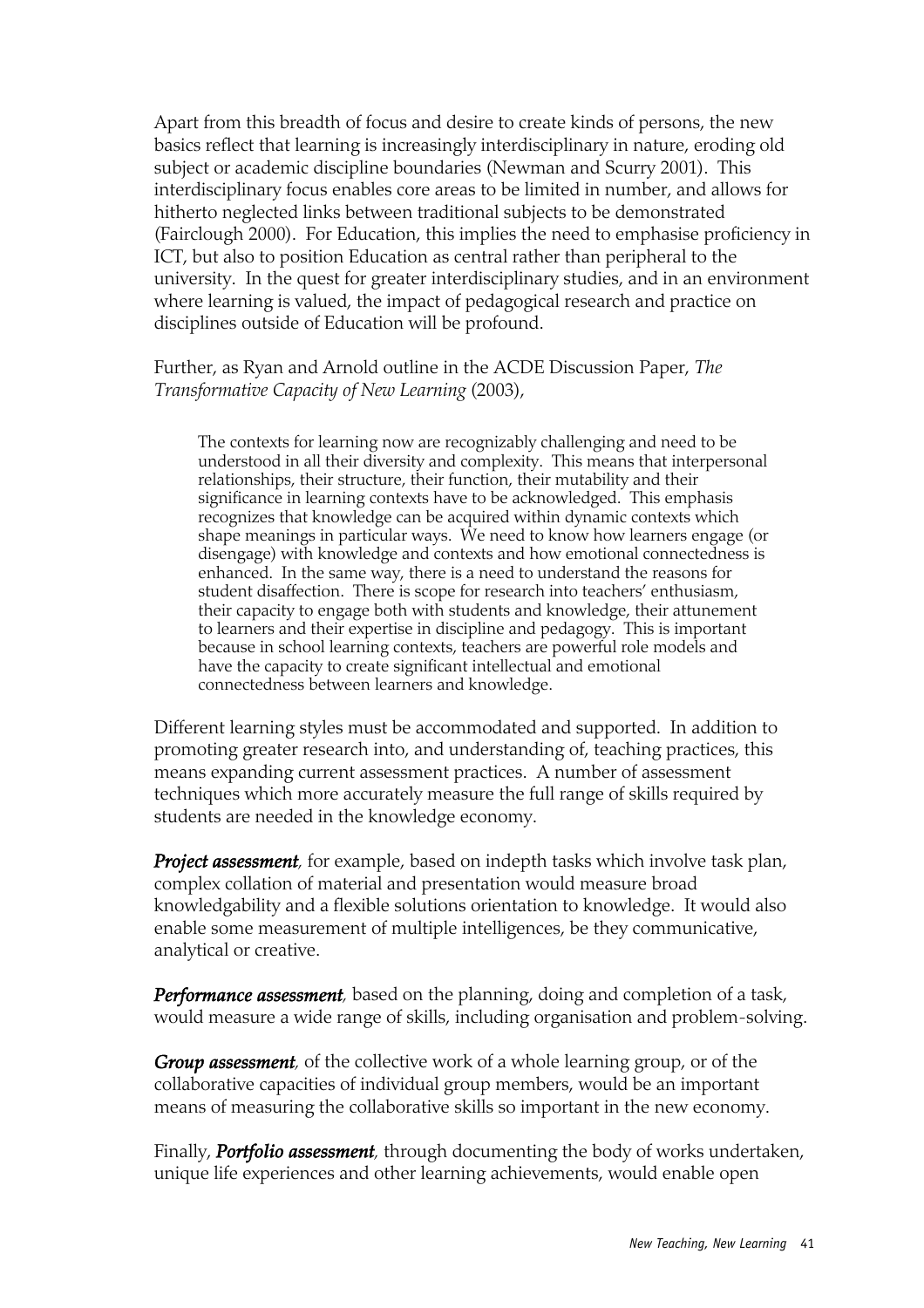sensibilities to be measured as well as the individual strengths of diverse individuals (ACDE 2001).

Teacher education of the future will focus more on the overall aim of reflective practice. Clearly, this does not simply mean spending more time in schools. The recent *Crossroads* Ministerial discussion paper emphasises that 'we need a system that produces graduates who can think critically and have adaptable skill sets as well as technical expertise' (DEST 2002a: 14). However, as Alan Reid explains, the mere allocation of more time for initial teachers to be trained in schools 'simply reproduces the status quo and reinforces the idea that teachers are technicians' (2001). Instead, Reid advocates a model based on enquiry into educational practice, which would involve project work and greater collaborative learning between students, teachers and academics (2001).

This is not to refute the value of initial teachers taking classes in designated schools, but to suggest important, and often neglected, ways of adding to this experience. The development of mentoring, team teaching, and the allocation of time for collegial discussion and feedback, are all vital to the goals of collaborative and flexible learning. In future, not only will greater links be sought between schools and communities, universities, businesses and government, but the education institutions themselves will be reconceptualised as parts of a broader learning environment (Kirby 2000: 98). Rather than being added on to an existing scaffold, local and regional collaboration will in fact come to redefine the very nature of schools and their orientation to society. Educators will operate in an increasingly complex environment, and will need to be involved as mediators and collaborators with a number of broad and diverse groups throughout society.

Even at individual school level, diversity is becoming a central issue as retention rates rise. In the ACDE discussion paper, *Blurring the Boundaries in Education:: towards a more seamless system of post-compulsory education* (forthcoming: 5), Henry & Grundy highlight the dilemma:

The rise in the secondary school retention rates has come to pass but the secondary school sector has been slow to respond to the learning needs of a much more diverse student population. Systematic advanced planning by the school sector for what was to come as a result of having young people, whose counterparts in previous times would have left school as soon as they were legally able, staying on into the post-compulsory years was limited at best. Schools have struggled to engage those young people whose learning needs are not readily accommodated by the bookish pedagogies and curricula of the academic and disciplines-based senior secondary school classrooms. The introduction of vocational learning programs has been the default response but the impact of these programs on the overall institutional form of senior school programs has been minimal to date (Dalton 2003) and suffered through the 1990s from the tendency of schools to shape VET in Schools courses as minimalist departures from the norms for senior school certificate subjects (Henry, Dalton, Wilde, Walsh & Wilde 2003).

Rethinking the role of schools is an urgent task. Future teacher education programs need to be linked to the needs of future schools, and the capacity to deal with diversity will be central to both.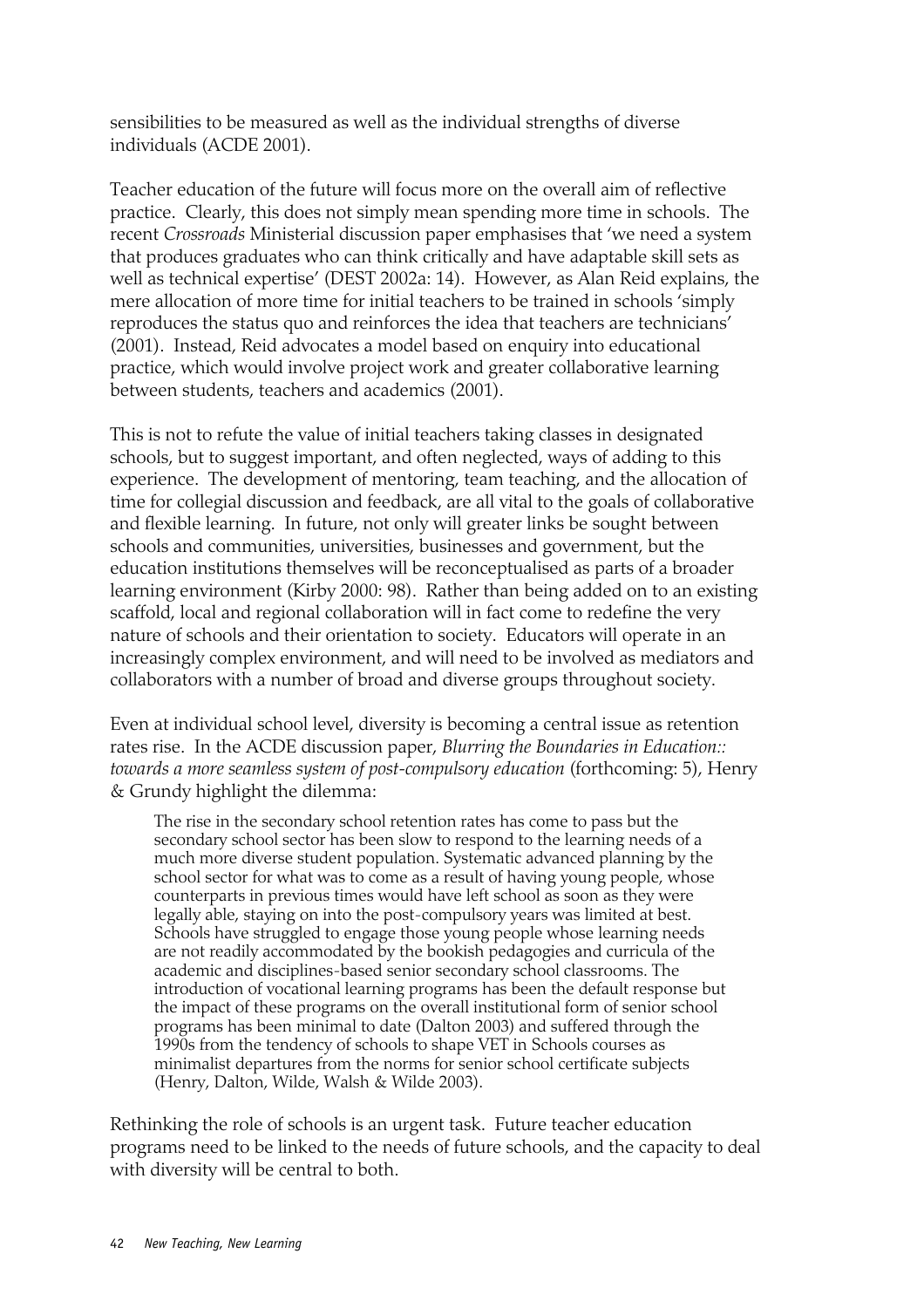Finally, teacher education will need to be seen as ongoing process. Just as students will need to continue learning long after they have left school, teachers will also need to refine their skills throughout their careers. To this end, the provision of continuing professional development will be crucial. While this important task remains largely neglected in Australia, there is some tentative progress being shown in England and other nations, where sabbaticals, secondments and international exchanges are already being promoted. The need for both greater creativity and resources here is pressing, and we are unlikely to keep the finest teachers in the profession without more commitment to programs of reskilling and professional development.

The need for systematic professional development is not a priority that can be postponed. If, as we have argued, a new breed of educator will be required, then current leading teachers and principals will require upskilling and greater professional development opportunities themselves. As a cohort of experienced teachers retires over the next few years, it is crucial that knowledge is not lost from the profession. Knowledge management will be pivotal to the success of the profession. However, it is not only the transfer of current skills and knowledge which is important, but that the profession itself is geared up for the knowledge economy. Existing leaders and principals require improved professional development opportunities, both for their own sake and to ensure that the potential of early career teachers is fully realized.

The role of educators is central to the knowledge economy. For learners and for teachers, the message is clear. Flexibility, portability and broad knowledgeability must be sought; diversity must be harnessed as a resource; and both autonomous and collaborative learning will become increasingly important (ACDE 2001). Within teacher education programs, these priorities will most likely be reflected in substantial changes to curriculum content and delivery, an expansion of assessment practices, greater emphasis on promoting diverse learning styles, greater collaboration through mentoring and team teaching, and professional development which is both creative and ongoing (Kalantzis & Harvey 2003). More broadly, how the profession of teaching is recast will have profound implications for both individual prosperity and national well-being.

Within Australia, there are specific issues which must first be resolved if teaching is to be acknowledged as the central profession of the knowledge economy. Put simply, Australia needs more teachers; better paid teachers; career paths for teachers; more research into teaching; resourced teacher education; and public recognition. These material changes are all required if the role of educators is to be acknowledged. A leap, not of faith, but of reason, is required.

#### **Supply**

There are not enough teachers across the nation – this much is agreed. While figures vary, MCEETYA estimate that shortages of up to 30,000 are soon possible.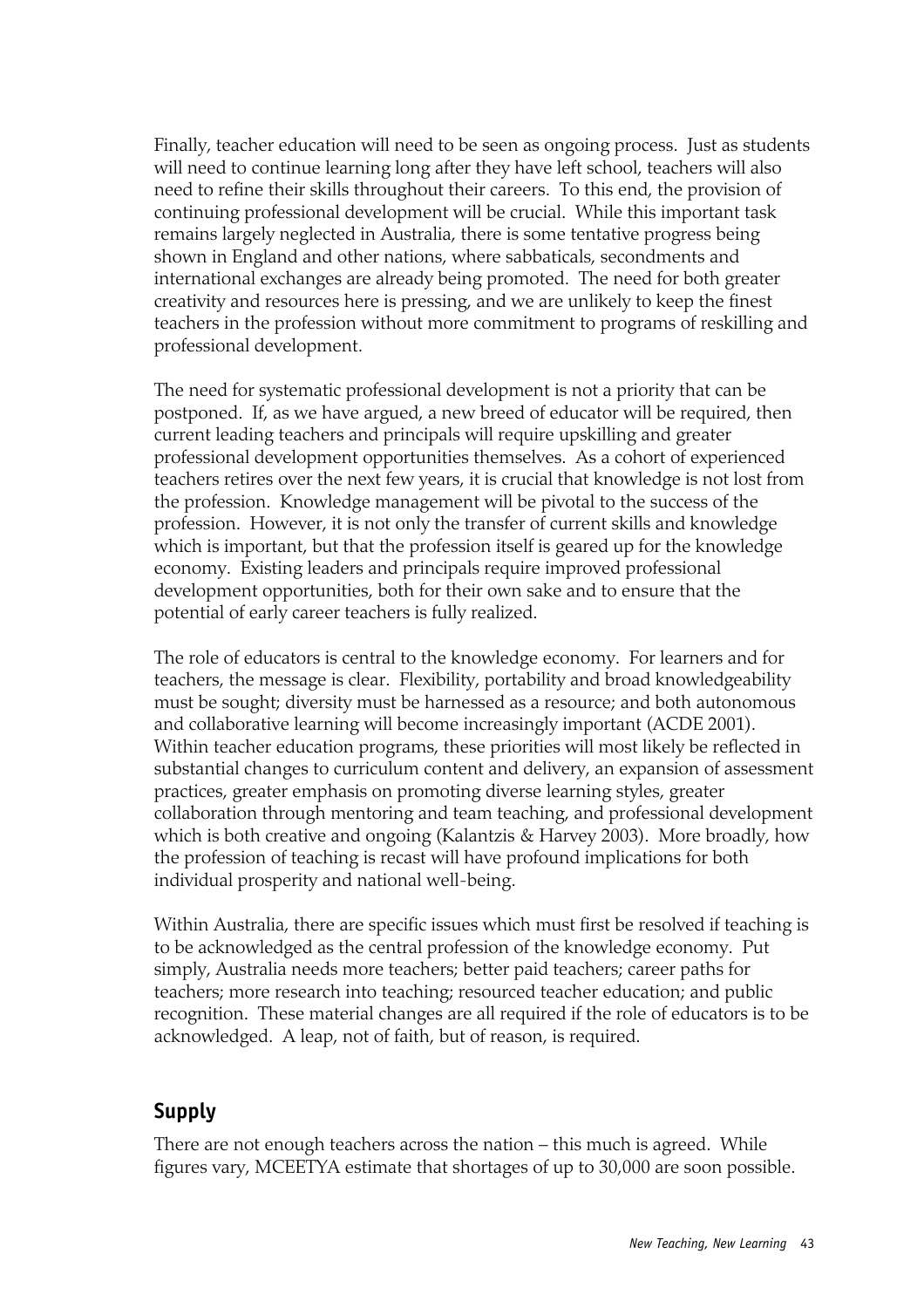Levels of supply differ across states, regions and discipline areas, but the overall level of teacher supply is inadequate, and may in fact worsen without further action.

There is not enough supply across the nation overall. Demand is at record levels, as students recognize the value of education as a generalist degree. Yet the AVCC estimates that unmet demand for teaching is 9,610 places, or 41% of all eligible university applicants (2002-03). Under Backing Australia's Future, the Commonwealth government has agreed to provide an additional 745 places distributed to private providers and 1,400 new 'population growth' places, which will be shared between teaching and nursing. This alone is welcome but insufficient. The phasing out of over-enrolments will impact disproportionately on teacher education, leading to an overall reduction of places in states such as Victoria. This suggests that teacher shortages may still be underestimated.

A further claim made is that too many qualified teachers leave or do not take up the profession. The Commonwealth Review of Teaching and Teacher Education (DEST 2003) claims that, 'An important issue arising from the MCEETYA study was the number of teachers leaving the profession after less than five years working as a teacher. This is possibly as high as 25 % within the first five years of teaching.' (p.87, Main Report). The Review also found that that only 60% of graduates who have been trained as teachers are actually working in schools the year after they graduate (p.51, Background Data and Analysis), and that an estimated 117,000 qualified teachers have left teaching and are working in other occupations. (p.17, Agenda for Action).

The interpretation of these statistics is often negative. That is, teaching is perceived as hard to enter but easy to leave: an attractive profession to enter, but not to remain in. Certainly, retaining more teachers requires better salaries, better career paths, and better working conditions. However, many teachers leave the profession for positive reasons. Teaching is increasingly being viewed as a generalist degree, whose skills are transferable across a range of occupations and sectors. Programs such as the Teacher Release to Industry Program (TRIP) in Victoria have for some time highlighted the portability of a teaching degree. The Introduction outlined that in the knowledge economy, communication, collaboration, interpersonal and problem-solving skills are the key attributes required. These skills are emphasized within Education courses, and it is partly for this reason that teaching graduates face impressive employment prospects outside the classroom. Increasing the supply of teaching graduates, then, goes even further than the issue of workforce planning. While it is imperative that every school student be taught by a qualified professional, it is also necessary to acknowledge the value of Education as a generalist degree, and to respond to the surge in demand.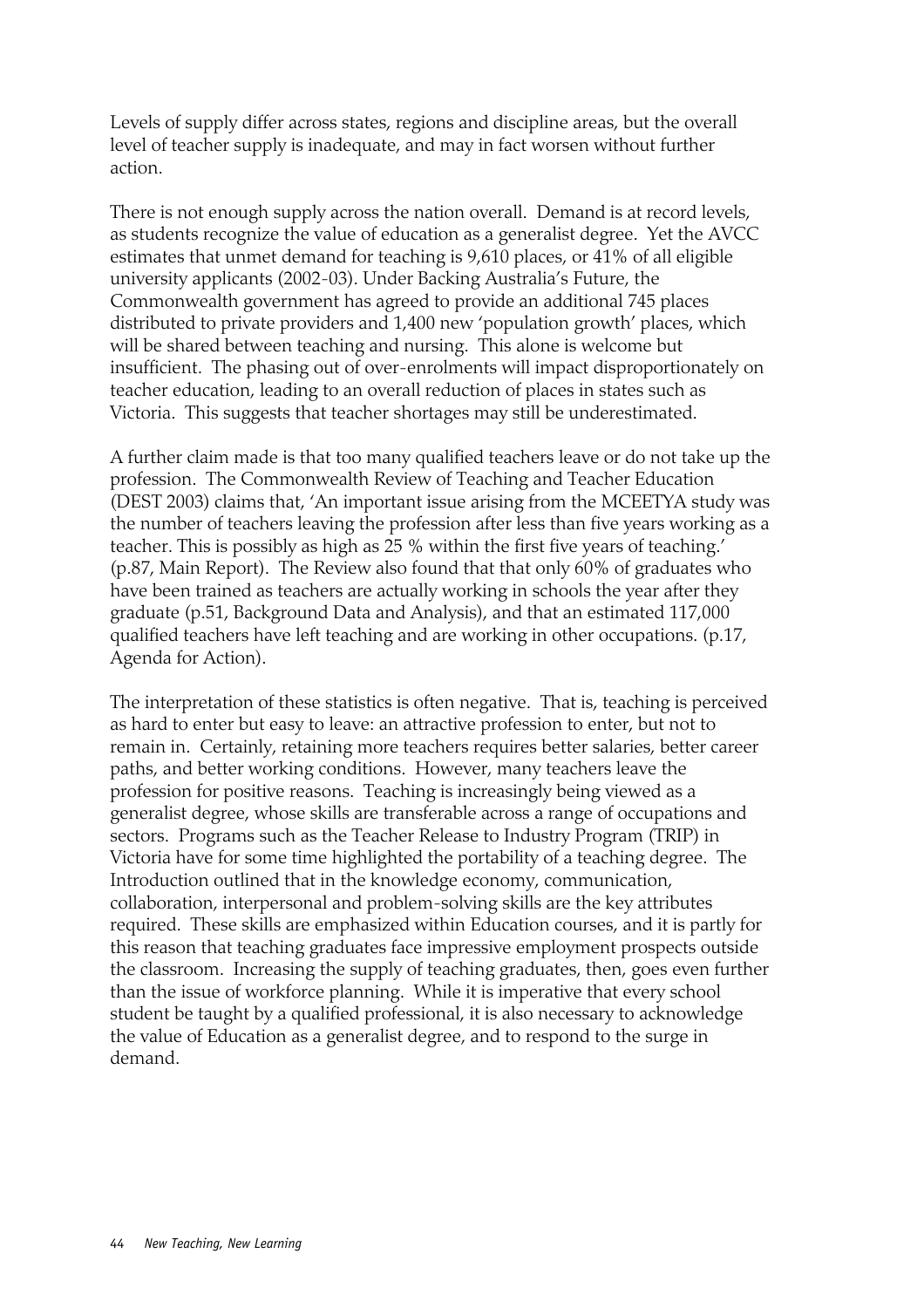### **Teacher Payment and Conditions**

Teachers perform a role as important as lawyers, doctors, or IT professionals, yet do not receive anywhere near the remuneration. The pivotal role of our nation's educators must be recognised, and their vocation accorded the salary levels it deserves. Quite simply, the salary gap between teachers and professionals requiring similar levels of qualification, should be reduced.

Even with the substantial improvements which are required in teacher salaries to improve the standing of the profession and to reward teachers for their level of skill and training, teaching is likely to remain less well paid than other professions. Compensation needs to be in the form of lifestyle benefits.

A number of reforms which could be implemented by both Commonwealth and state/territory governments are needed. These include rewarding the further formal study of educators through revised salary structures, and providing sabbaticals, which may include study tours, structured community-based learning, or intensive time to complete a postgraduate course. Additionally, teacher exchange programs could be developed, where teachers undertake at least two or three international exchanges (six months, twelve months each) in a career, by setting up exchange structures and supporting ancillary expenses such as travel costs. More work could also be done to second teachers into community organisations, businesses and government in order to broaden their experience base and to expand the school's networks.

### **Professional Learning**

Teachers are lifelong learners. Along with school leaders and other stakeholders, teachers want more opportunities for professional development (DEET 2000: 45; see also Ramsey 2000: 85). This desire is not surprising – professional development clearly works. Evidence of the effectiveness of professional learning in improving teaching and learning outcomes is now widespread. Enhancing the professionalism of teachers typically contributes to heightened teacher confidence and knowledge, and translates to heightened enthusiasm among students. The forthcoming joint report by the Australian Council of Deans of Education and the Australian Council of Deans of Science, *Professional Learning for Enhancing Teaching and Learning within Science, Mathematics and Technology in Australia*, finds considerable improvement in outcomes where professional learning is instituted and sustained. Where programs have been continuous and subject to rigorous evaluation, the Report finds that student outcomes, and teacher knowledge and confidence, have demonstrably improved. Qualitative evidence also suggests that most extant programs are highly valued by teachers and school leaders.

Despite this evidence, scarce opportunities are provided. The Senate Report, *A Class Act*, found that despite the rhetoric of the importance of professional development, 'the reality is quite different' (1998, ch. 7). Professional development is under-resourced, underestimated and desultory in its provision (ACDE & ACDS forthcoming). The Senate Committee discovered that the type, quality and availability of professional development in Australia varied enormously between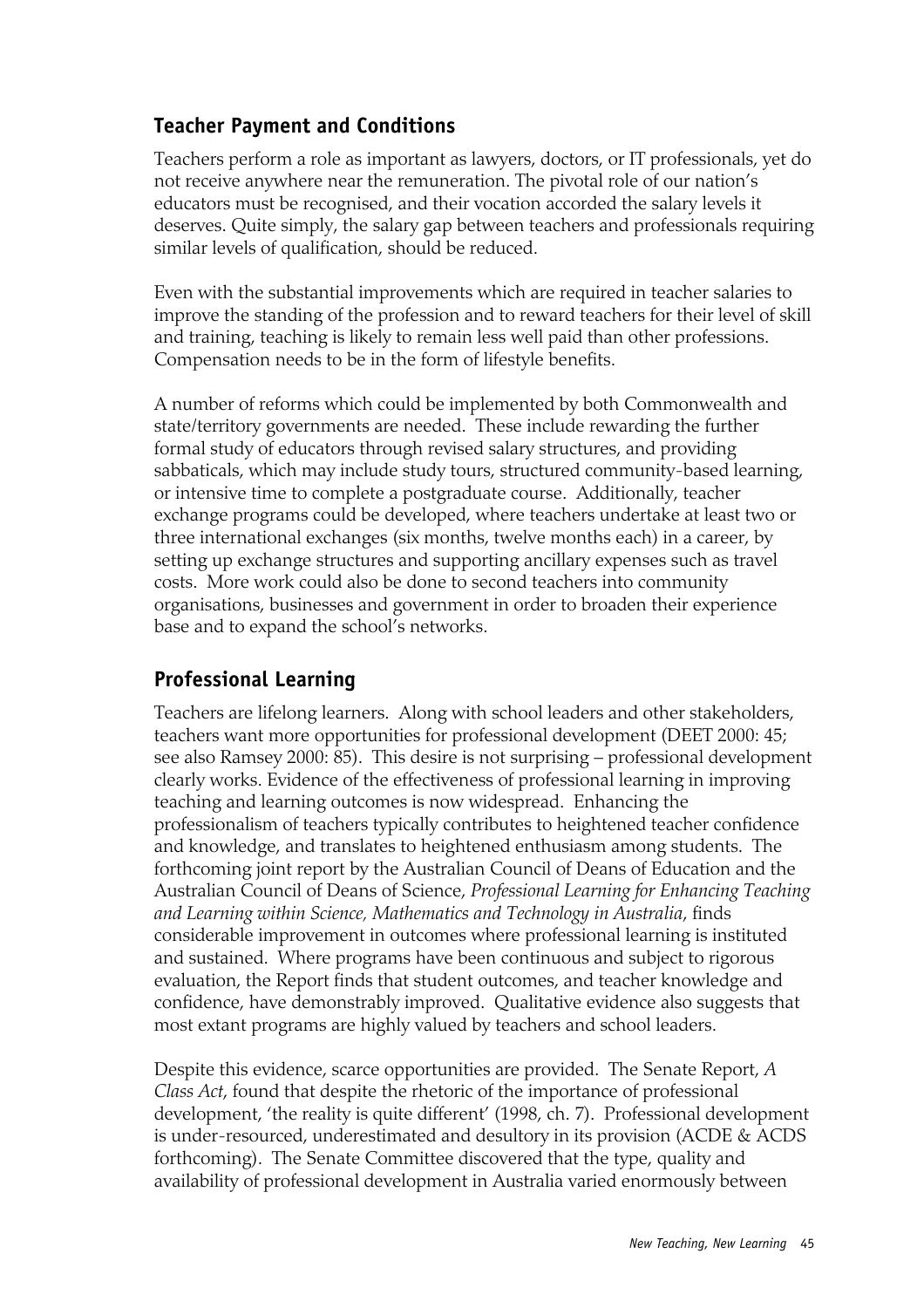jurisdictions, systems and schools and that many programs were ad hoc, piecemeal in nature and lacking in intellectual rigour.

Teachers and school leaders need support to enhance their professionalism at different stages of their working lives. Requirements differ for early career teachers, transitional career teachers, mature age teachers, and principals, but professional learning opportunities must be accessible to all. Beyond accessibility, professional learning needs to be linked to career paths, and clearer relationships are required between school-based activities and tertiary programs and awards. Changes in discipline and pedagogical knowledge 'require the continual renewal by teachers of their own knowledge and understanding' (DEST 2003: 38).

Building learning opportunities into career and salary structures remains a key challenge for all Australian governments. International evidence is clear on this point. It is not enough simply to provide opportunities. Those opportunities must be attractive, and incentives must be given for participation and completion.

This same argument applies to postgraduate study. Postgraduate enrolments in education have fallen, at a time when they need to be rising. Despite the need for teachers with graduate-level competencies, the evidence is that education systems as employers neither provide an adequate system of incentives (such as paid time off to do courses – part time or full time) nor encourage teachers to undertake graduate studies (see ACDE 2001; DETYA 2000: 197-98; Ramsey 2000: 82).

In contrast to the above scenario, in Pennsylvania, teachers beyond the top of the normal scale can move to new salary levels by undertaking a range of professional development options, including further university training. A relevant Masters attainment, for instance, can be worth an extra \$15,000 and a doctorate that much again. The result is that a teacher who never leaves the classroom for administration can elevate salary by approximately 60%, so enhancing their personal wealth, lifestyle and early retirement options. In a country that has the worst teacher shortage in history, there are no shortages in Pennsylvania (Lovat 2003: 17).

## **Tertiary Teaching**

Academics require preparation and training in teaching skills. To suggest otherwise is to ignore a wealth of national and international research. Amongst other benefits, improved preparation and training in teaching skills would assist academics in: (1) learning the skills necessary to facilitate a student-centred approach to teaching and learning; (2) designing and delivering programs which develop skills and knowledge associated related to the 'new basics'; (3) conveying information in an interesting and coherent manner; and (4) becoming experts in the application of new technologies. Given the demonstrated link between teaching quality and student performance, it is also reasonable to assume that completion rates would improve if the role of academic teaching staff were better acknowledged and supported.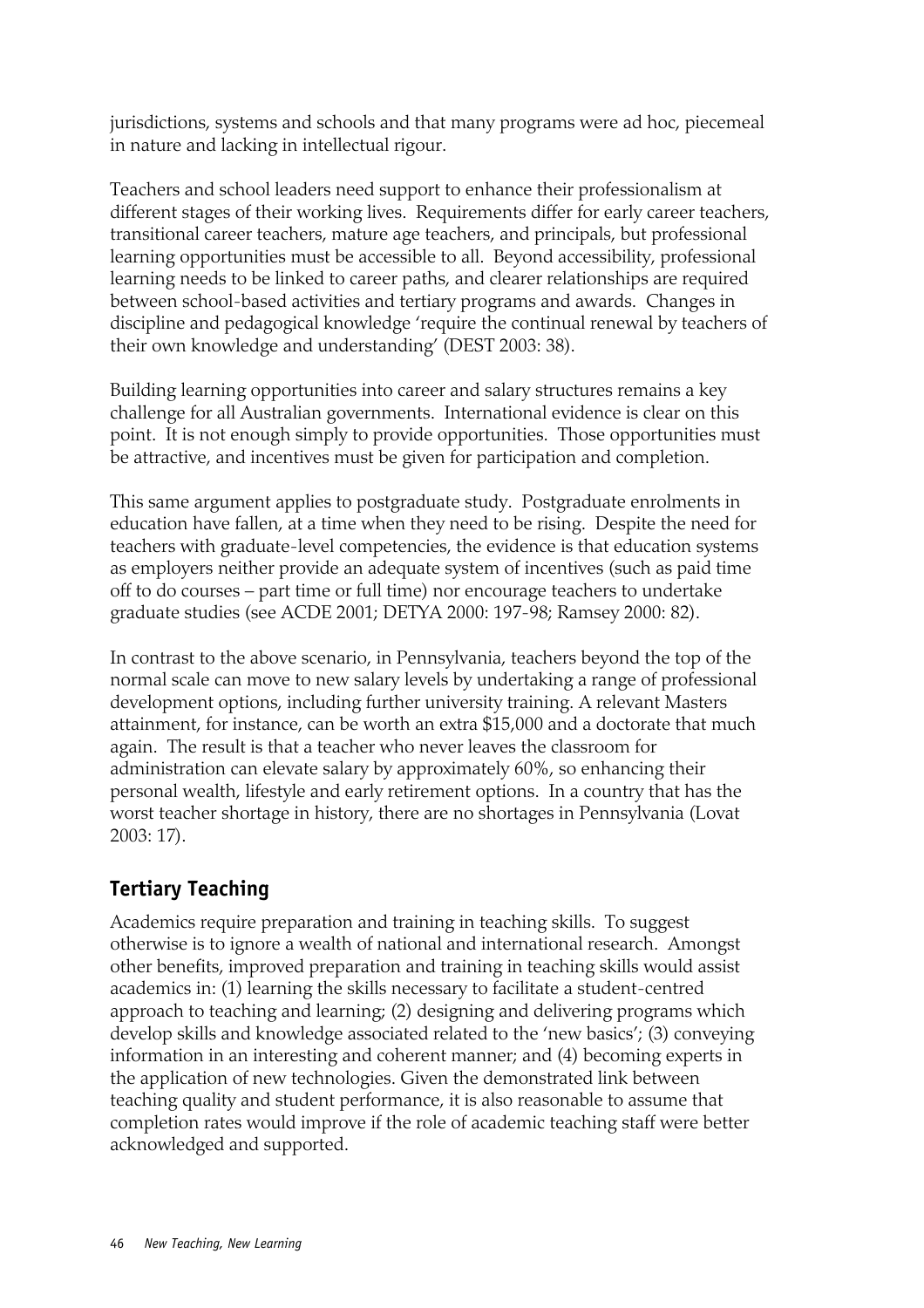Financial (HECS exemptions and reductions, salary supplements, tying staff teaching qualifications to increased funding) and other incentives (an additional criterion for tenure and promotion) must be considered to ensure adequate participation rates in such courses and programs. The ACDE supports the development of specific courses and pedagogical programs in higher education teaching, including qualifications at graduate certificate, graduate diploma and masters level, as well as the provision of ongoing professional development and training programs.

#### **Prior to School Educators**

Prior to school education is probably the sector most in need of help in Australia. While declines in the school and university sectors are frequently remarked (though less frequently acted) upon, the prior to school sector remains seriously under funded. Australia spends just 0.1% of GDP on prior to school education compared with the OECD country average of 0.4%, and our prior to school participation rate is around half that of the OECD average, and falling. Despite evidence that clearly demonstrates the early years of education are critical for success, academic development and future learning (CESCEO 2000; Kirby 2001), funding has not been forthcoming. Assuming the 'teaching profession' includes prior to school and early childhood educators, and well it should, then a range of issues need to be addressed. If the profession is to enhance its status and children are to develop into well-rounded, competent, productive and socially responsible citizens, a significant and collaborative program of reform is necessary.

In the workplace prior to school teachers face a range of unenviable challenges, many of which are a consequence of inadequate funding. The Kirby Report (2001) into prior to school education in Victoria found that the conditions under which prior to school teachers worked had the effect of forcing many of them to leave the profession and prompting others to decide against pursuing a career as a prior to school teacher. Prior to school teachers are subjected to debilitating workloads and burdened with a diverse range of roles and responsibilities, many of which should be carried out by prior to school management committees. Teachers are responsible for a range of administrative tasks, record-keeping, the welfare and safety of the children in their charge, the supply of material and equipment, information collection for accountability purposes, liaison with parents and the planning of fundraising activities. To these pressures can be added children with special needs and worsening staff/child ratios.

Remuneration for prior to school teachers needs to clearly reflect not only the nature of prior to school teaching but also the workloads with which teachers are burdened. There are also enormous discrepancies between rates of pay for newly qualified and experienced teachers and between the wages of prior to school teachers and their counterparts at the primary and secondary level (Press and Hayes 2000: 45). Furthermore, because prior to schools are operating under increasing financial pressure, teachers' paid hours are being reduced, and they are employed on low rates of pay or increasingly being employed on a part-time basis. Indeed, according to Kirby (2001: 21) almost 70 per cent of teachers are employed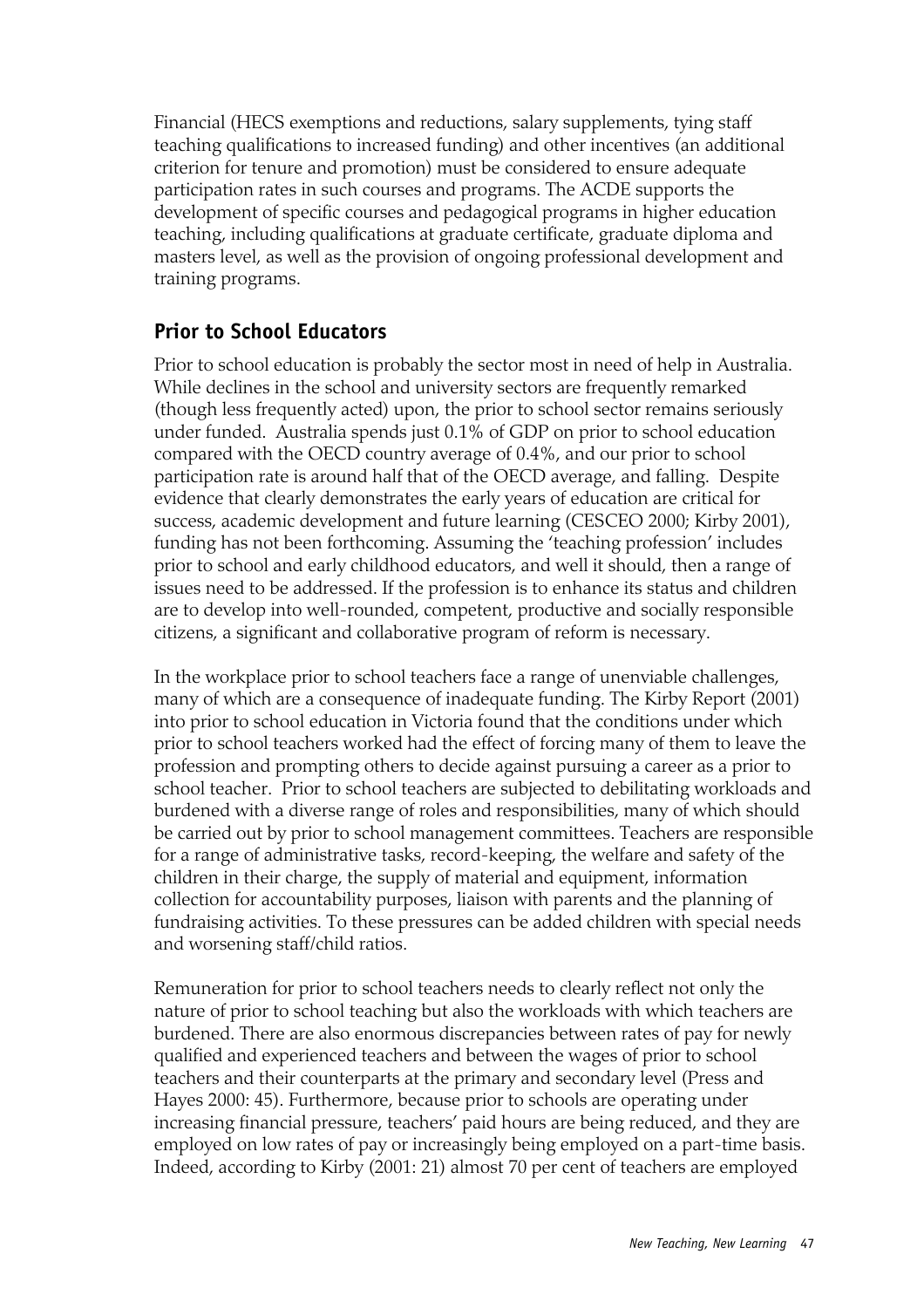part-time. Combined, these conditions do not augur well for teachers wanting clear career pathways. In fact, they preclude any form of career planning. Importantly too, these realities serve as clear disincentives to pursuing a career in prior to school education and contribute significantly to high attrition rates in the profession. This is reflected in the difficulties of recruiting suitably qualified prior to school teachers and the near impossibility of finding relief staff to cover short-term absences.

Prior to school teachers must also be considered within the context of lifelong learning and continuous education that is emphasised in this report. In terms of professional renewal and knowledge building, professional development programs are of the utmost importance. They are probably also the most effective means of improving the quality of teaching and learning in prior to schools. In addition, they also provide peer support for teachers and opportunities for them to develop supportive collegiate networks. In a profession that is solitary by nature regular and ongoing professional development is essential. Unfortunately, however, such opportunities are not commonplace. Any strategy to improve the overall state of prior to school education needs to consider the provision of paid and regular professional development for prior to school teachers.

The role of prior to school educators is becoming increasingly complex and demanding, and pay structures need to reflect this reality more clearly. A significant funding increase is necessary. And, given the federal division of powers and the national scale of the problems in prior to school education, a nationally coordinated approach would ensure that successful reforms in individual states could be reproduced at a national level, and that prior to school education policy was both consistent and visionary. Above all, spending on prior to school education can, and indeed must, be seen as an investment. A long-term view must replace the more narrow concern with market forces if Australia is truly to become a knowledge nation (Considine, Marginson and Sheehan 2001).

### **Vocational Education and Training Educators**

The Vocational Education and Training (VET) sector in Australia consists of teachers in schools, TAFE and private providers. In 2003, 1.72 million students were participating in Australian publicly funded VET (NCVER 2003). Student numbers increased by 77.4% from 1991 to 2000, and coping with this increased demand is a major challenge for Australia (NCVER 2001). VET no longer provides simply a second chance. The knowledge economy requires specific skills to be learnt and relearnt throughout life, and VET provides a forum of formal learning where students of all ages, and in all forms of employment, can acquire new skills. The growth in VET demand, then, needs to be seen as an opportunity, not as a burden upon governments. In this context, the decline in government funding of vocational education and training, estimated at 10 per cent between 1997 and 2000 (see Maslen 2002), is both disturbing and counterproductive.

Over recent years the full time workforce in TAFE has declined substantially, having been replaced by casual staff who generally have a low level or no teaching qualifications. This change has occurred at a time when the role of TAFE teacher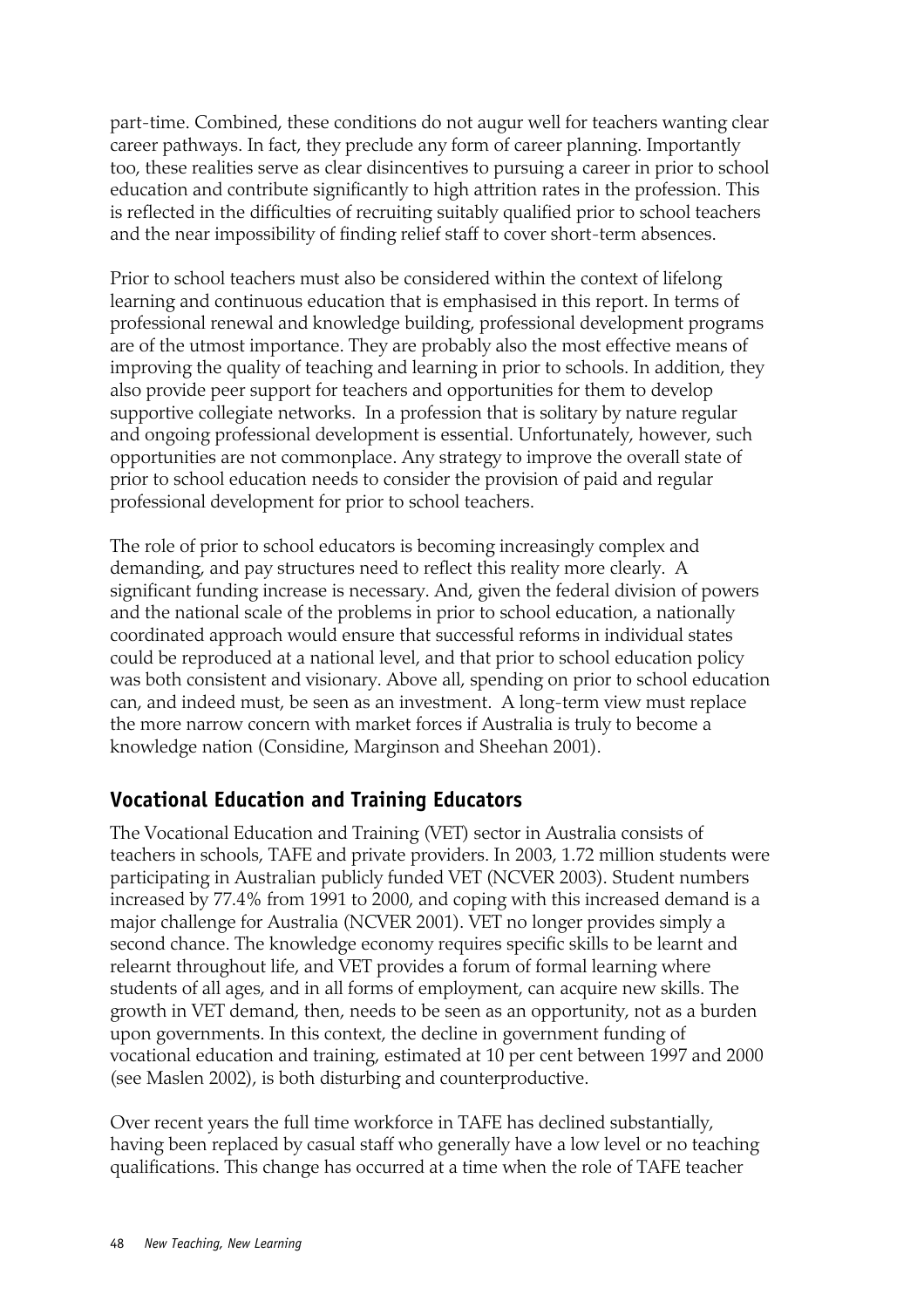has become increasingly complex. The demand for workplace delivery for example, and the greater variation in the range of students taking TAFE courses creates greater expectations on teachers. There is an urgent need for increased professional development in TAFE, and for an increase in the number of fulltime teaching staff in TAFE institutions. In addition, the increasing complexity of the workplace has created huge additional demands on head teachers, curriculum developers, and associated staff. A substantial funding increase is needed to underpin the professional development of teachers and to fund the increasingly diverse range of activities that TAFE teachers have to undertake.

Given the attempt to blur the barriers between schools and TAFE is a highly desirable trend it is a matter of great concern that TAFE teachers have lower levels of teaching qualifications than schoolteachers. We suggest a national benchmark for the proportion of full time teachers in TAFE to be set at no less than 70% of the total teaching effort. We also suggest no TAFE teacher should be registered with a lesser qualification than that possessed by schoolteachers.

Private providers should be in the same situation as independent schoolteachers so far as their teaching qualifications are concerned.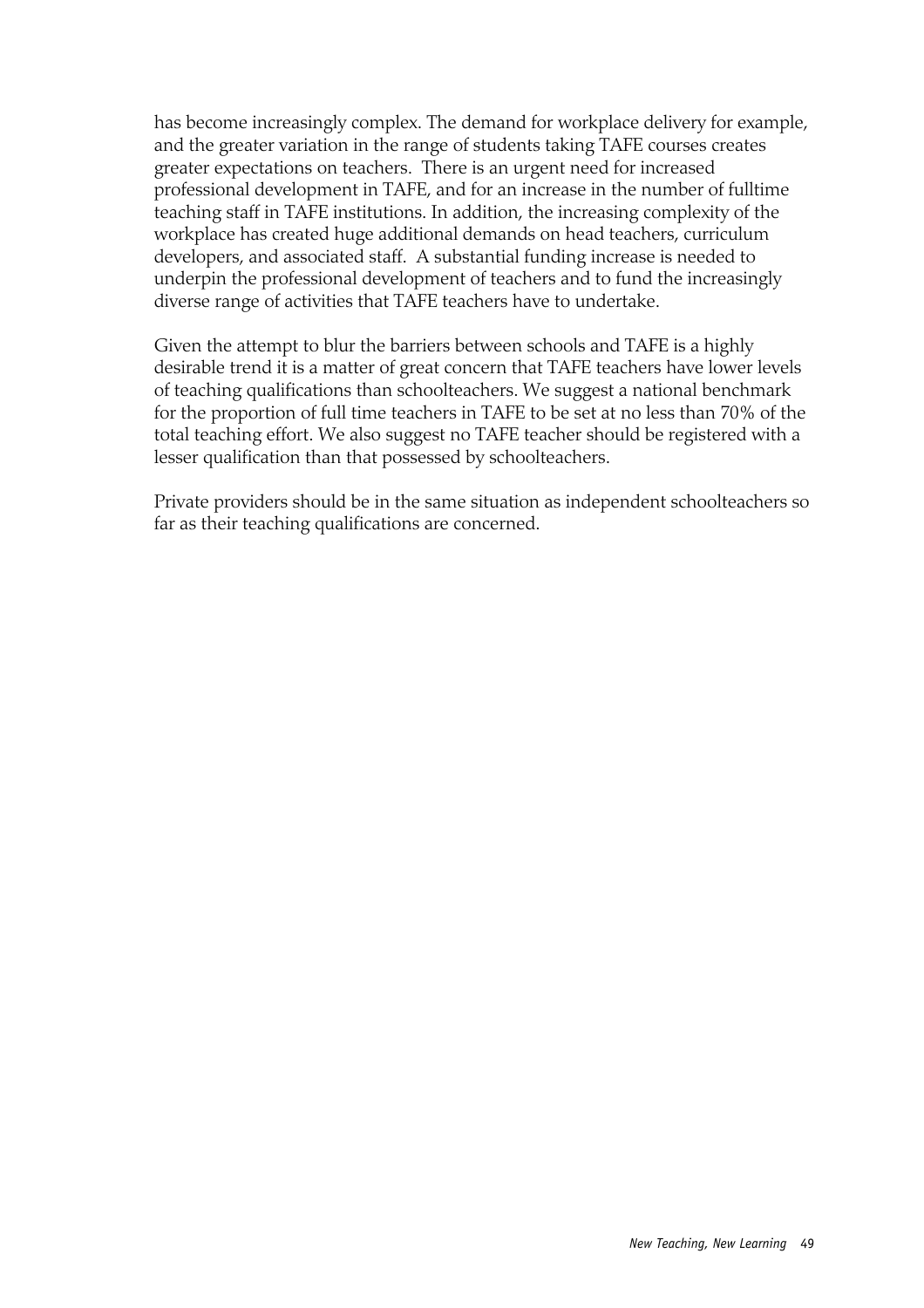

schools, the role of educators is profound.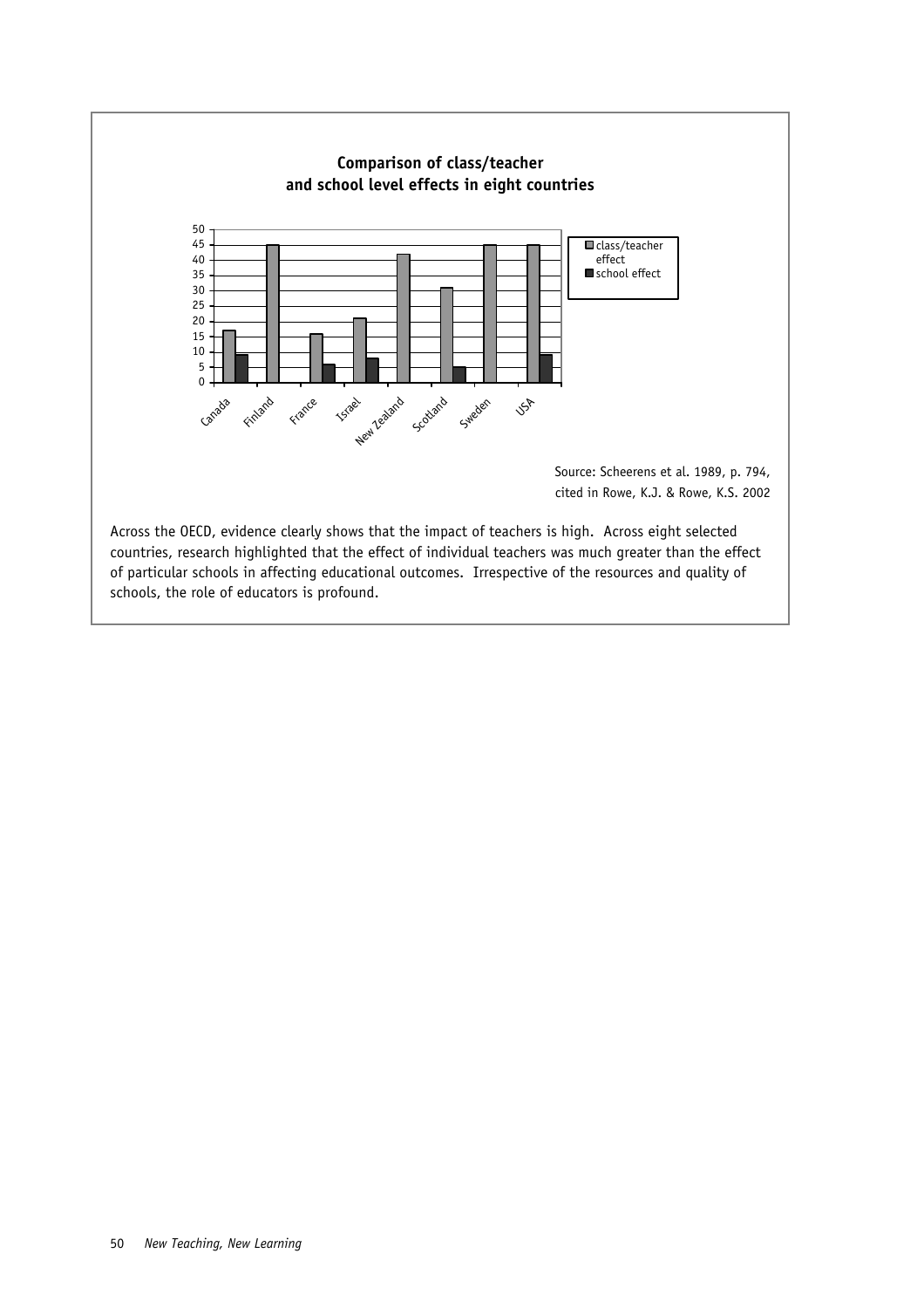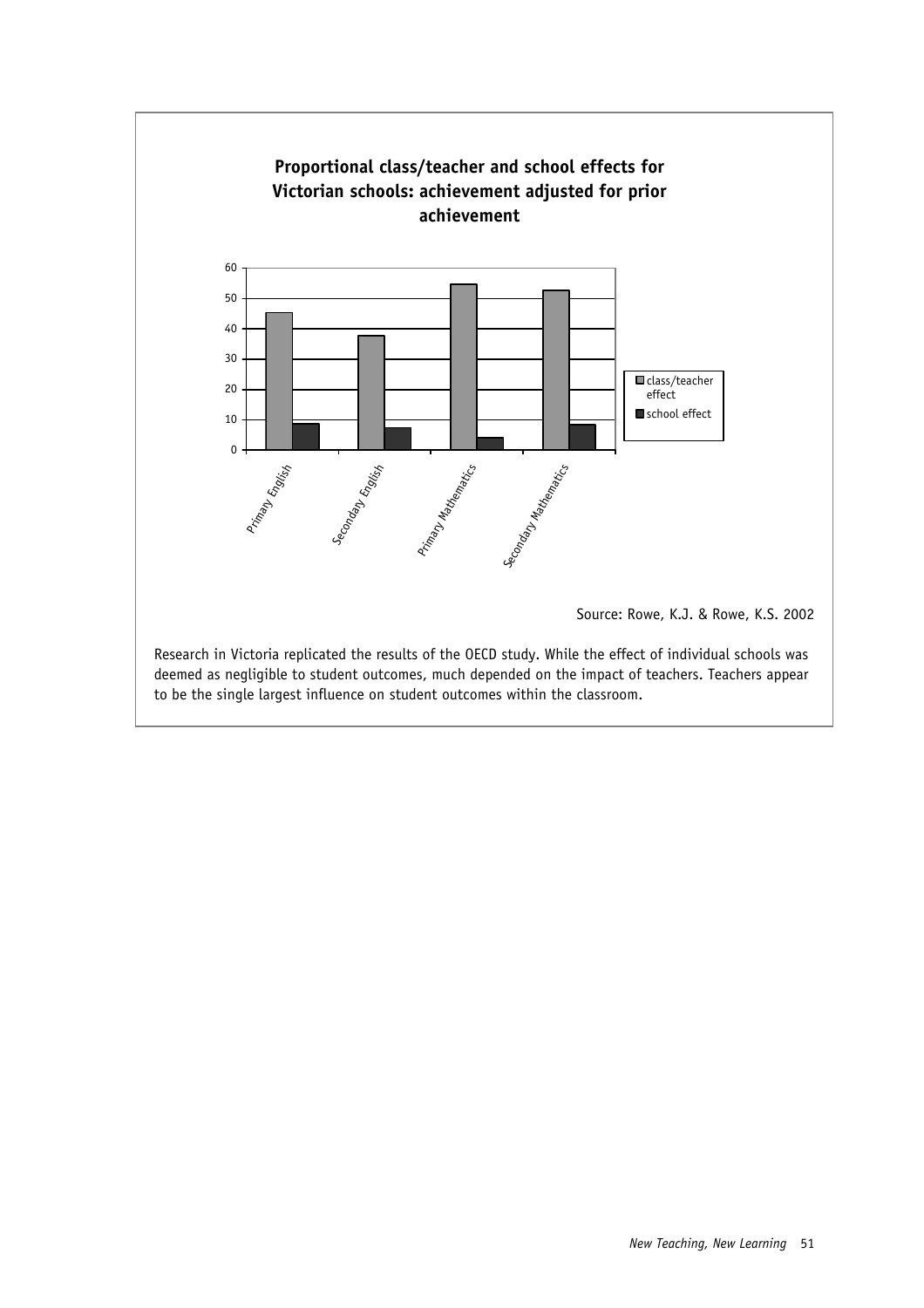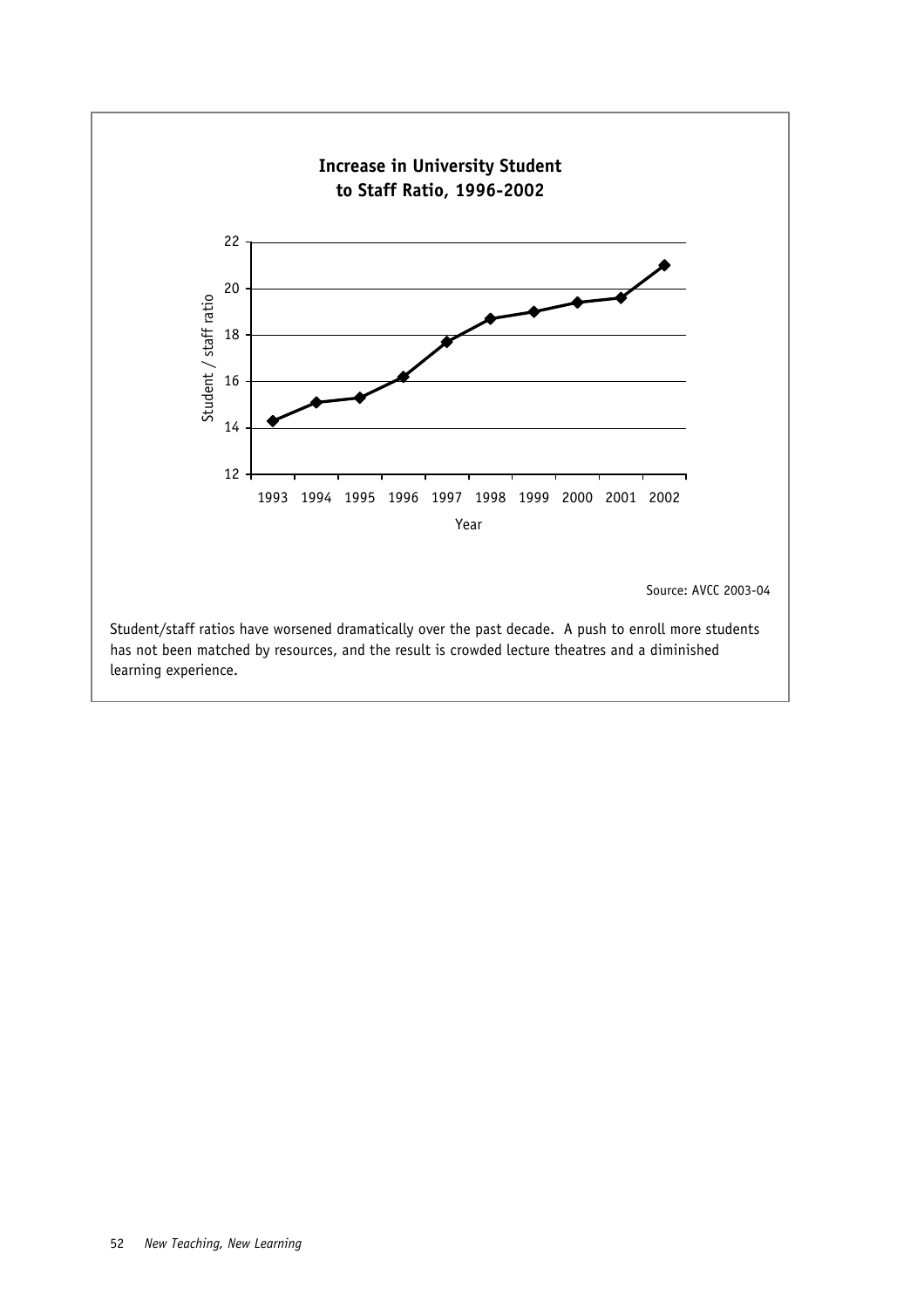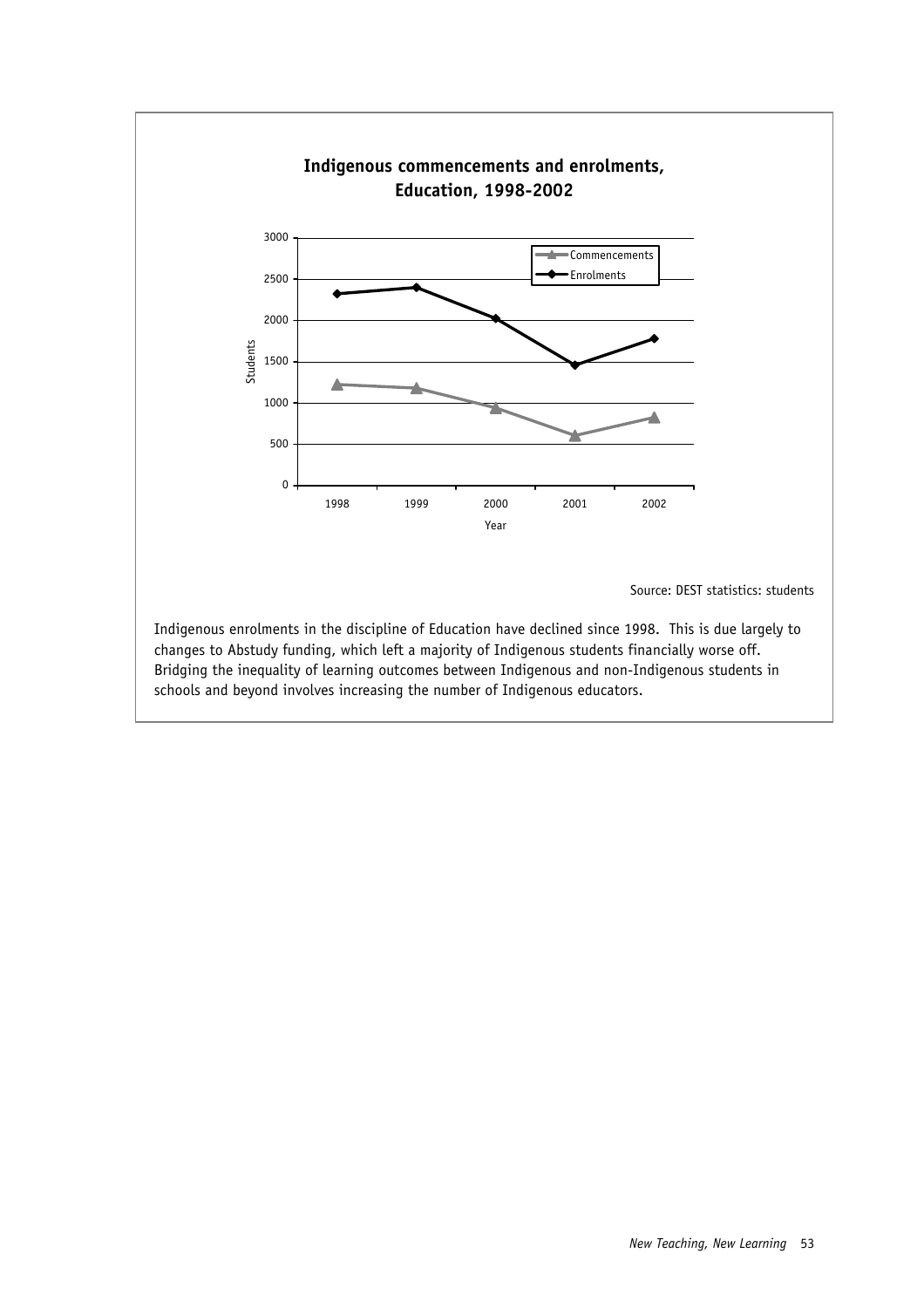# *ACTIONS*

- Establish a firm means of dialogue between states/territories and the Commonwealth directed at strategic planning for the provision of teachers over a five to ten year period;
- The Commonwealth to adopt a firmer direction in allocating places to universities via the DEST profiles exercise, to ensure that Education is treated as a national priority;
- Find mechanisms to ensure regular places in university programs for teacher education in areas of most serious supply deficiency. Currently, these would be in mathematics, science and technology education in all states and territories, with English, LOTE and Primary areas of concern in some parts of Australia;
- Encourage every teacher to undertake at least two or three international exchanges (six months, twelve months each) in a career, by setting up exchange structures and supporting ancillary expenses such as travel costs. At a relatively small cost, this will expand the global horizons of education, bringing many international teachers to work on exchange in Australian schools, as well as providing invaluable international experiences for Australian teachers;
- Make Education postgraduate courses free, with university costs funded by the university system;
- The NIQTSL to sponsor further research into effective professional learning;
- Administration of the Commonwealth Learning and Teaching Performance Fund to be informed by the discipline of Education;
- The focus on quality of learning to address the relationship between processes, resources and performance;
- Governments to commit to supporting the professionalisation, and appropriate remuneration, of prior to school educators;
- Increase funding for prior to school education to 0.4% of GDP. This would see Australia reach the OECD average, and help our declining prior to school participation rate, which is well behind the advanced OECD nations;
- Governments to increase public support of Vocational Education and Training, by increasing TAFE growth places and promoting national coordination of the sector.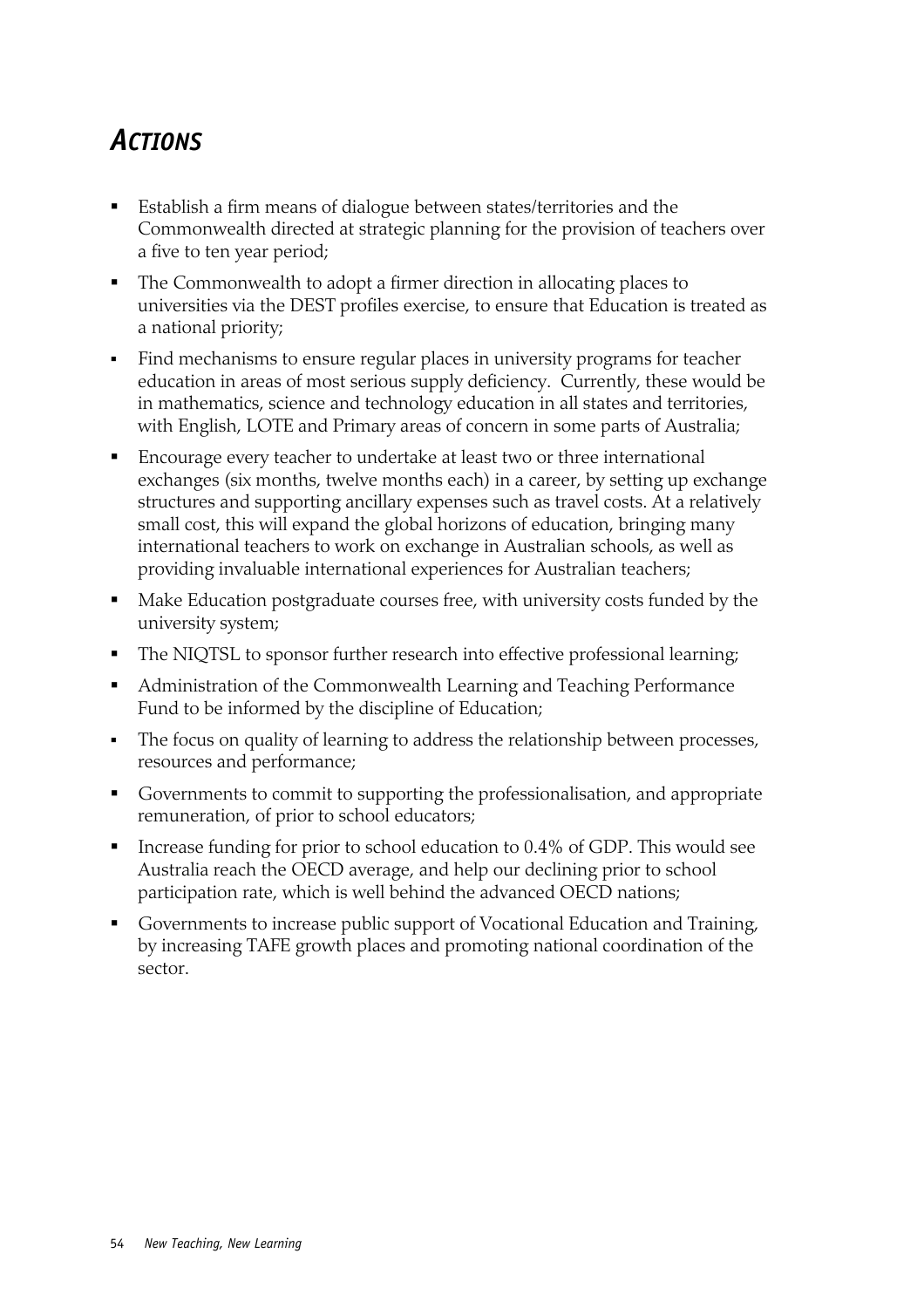# **5) Opportunity and diversity: Education is central to the promise of democracy**

For all the talk of democracy and equality, opportunity is inherited—in the form of the wealth you are born into, the place you are born, or the colour of your skin or ethnic background. Education, however, is the main thing which differentiates democracy from the world of kings and subjects, lords and serfs, masters and slaves, men and women. If you are born into poverty, or on the wrong side of town, or of the wrong racial or ethnic group, you still have a chance and this chance comes from doing well at school. Education is at the heart of the promise of democracy. This is what right-wing commentators choose to call equality, or more precisely, equality of educational opportunity. In fact, when you look at the results of the educational institution you attend and compare them with results at the ends of the educational scale, you may discover that the opportunity is not equal at all.

Yet education does promise individuals a chance in the game of social mobility: more access to material resources through better paid employment; a greater capacity to participate actively in the processes of government; and the personal dexterity that comes with knowing the world (ACDE 2001). It promises communities improved employment prospects, increased self-determination and extended access to the wider world. The key question is how to make sure education fulfills its democratic mission.

As learning plays an increasing role in social enablement (work, citizenship, identity), so it might also play a greater role in returning credibility to the promise of democracy. What do we make of a society which provides least learning resources to children most at risk of failure? How do we genuinely provide opportunities for all? The answer has to be in dedicated programs addressing inequality, not on the basis of moral arguments alone, but also on the basis of the economic and social dangers of allowing individuals and groups to be excluded.

## **Opportunity**

The Programme for International Student Assessment (PISA) survey of 2001 confirmed a picture of stark inequality (Lokan, Greenwood and Cresswell, 2001). The survey did conclude that Australian levels of literacy and numeracy were relatively high within the OECD context. However, the study also showed an alarming relationship between socio-economic background and educational outcomes, revealing serious inequality within the Australian education system. Further, the survey highlighted that our poor-performing students did worse than those in other high-performing countries, such as Japan, Canada, South Korea and Finland. The extent of this inequality is confirmed by ABS data which highlights the growing poverty gap, and by other data emphasizing a regional and digital divide (ABS cat. 1350; ABS cat. 8146). In terms of Indigenous education, these figures confirm the need to reinforce the expansion of affirmative action for Indigenous students, consistent with long-standing social equity and justice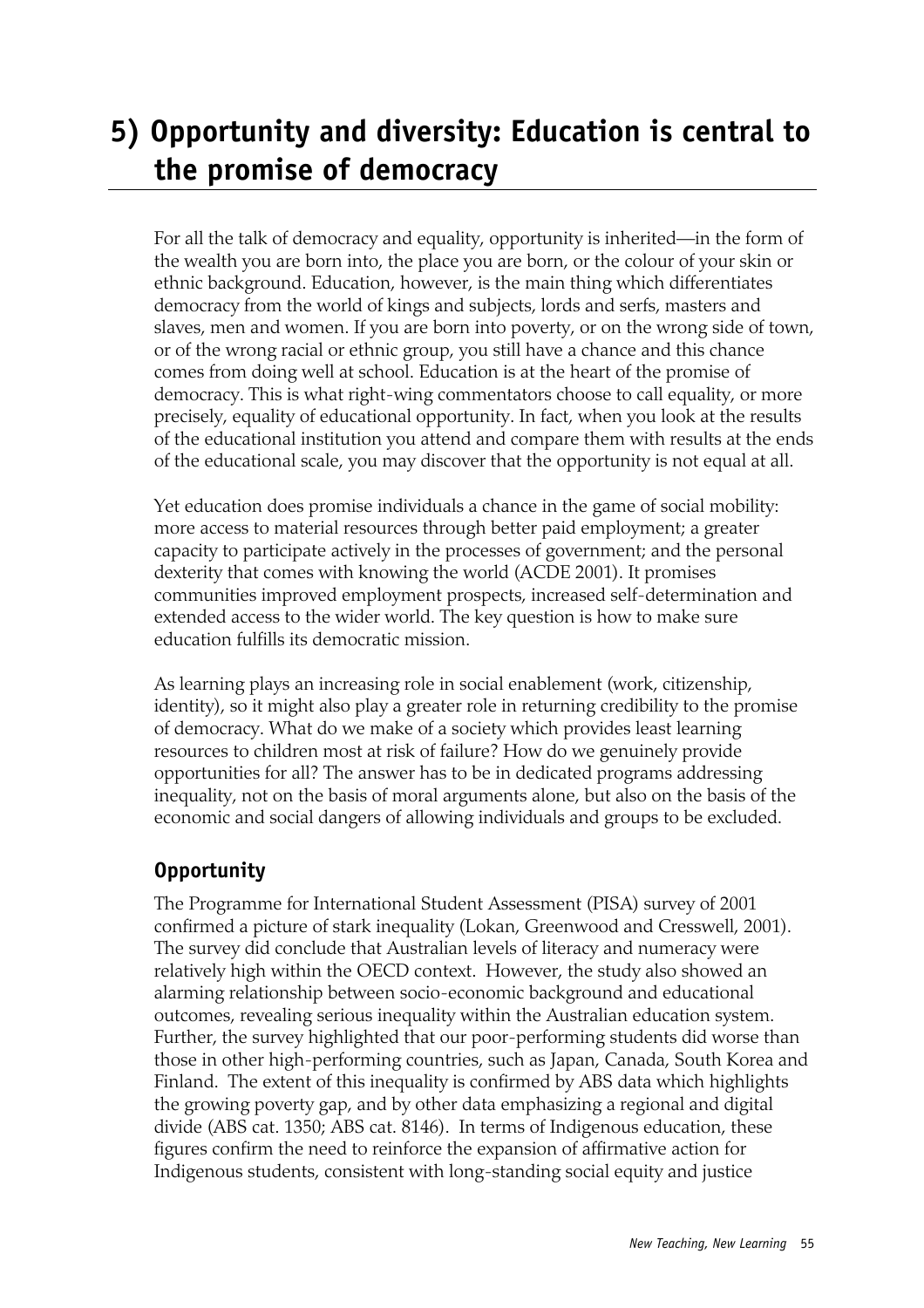principles. Moreover, bridging these equity gaps requires a holistic vision and a whole-of-government approach.

The ACDE has argued consistently that research and development efforts to address these problems are also crucial if Australia is to achieve the National Goals of Schooling. Fundamentally, the new economy will demand that all citizens and workers become lifelong learners, and the cost to society of leaving some uneducated will be greater than ever before (ACDE 2001). Indeed, the *Charter* held that future education will be the key to equality of opportunity, the recognition and celebration of diversity, the building of communities, and the combating of social exclusion. Aside from ethical considerations, it is for this highly pragmatic reason that education needs to be harnessed to fulfil the promise of democracy.

The PISA study, and many before it, have highlighted that some groups of students clearly and habitually do better in their education than other groups. Acknowledging that opportunities are not evenly distributed, we discover combinations of the following group and location-related factors influencing outcomes: Aboriginal and Torres Strait Islander students; students from non-English speaking backgrounds; students in poverty, or from low socio-economic status families and localities; students with disabilities; students in rural and/or isolated communities.

These patterns give lie to any claim that opportunities are equal. A paucity of resources is often a critical factor in the creation of these unequal outcomes. However, a further serious problem to be addressed is the distance between these worlds of community experience and the world of institutionalised education and valued knowledge. To use the concept more broadly than usual, diversity requires a pervasive multicultural education, and here we use this idea to mean something as broad and as simple as the idea that a one-size curriculum cannot be expected to fit all. Rather, a curriculum of many sizes would perform the following functions:

- **EXECT** Learning would be designed in such a way that it gels with the needs and interests of particular students or group of students. It would be customised in order to engage every student and every group of students.
- Learning would actively affirm diversity, recognising and honouring different life experiences. This requires classroom and curriculum flexibility which builds on the cultural capital of communities and individual students.
- Education would aim at measurable outcomes. These outcomes must be similar or comparable (each as rewarding as any other, as fulfilling, as socially engaged and as useful) but not necessarily the same. Education does not promise a single cultural and life destination, but it does promise expanding horizons of opportunity.

Professor Gonczi has argued that successful schools are those where 'rather than expecting the students to come into the school and do what the teachers want, these schools take note of the prevailing ethos of the community and work with it' (cited in Green 2002: 17). In the case of Indigenous education, Professor Gonczi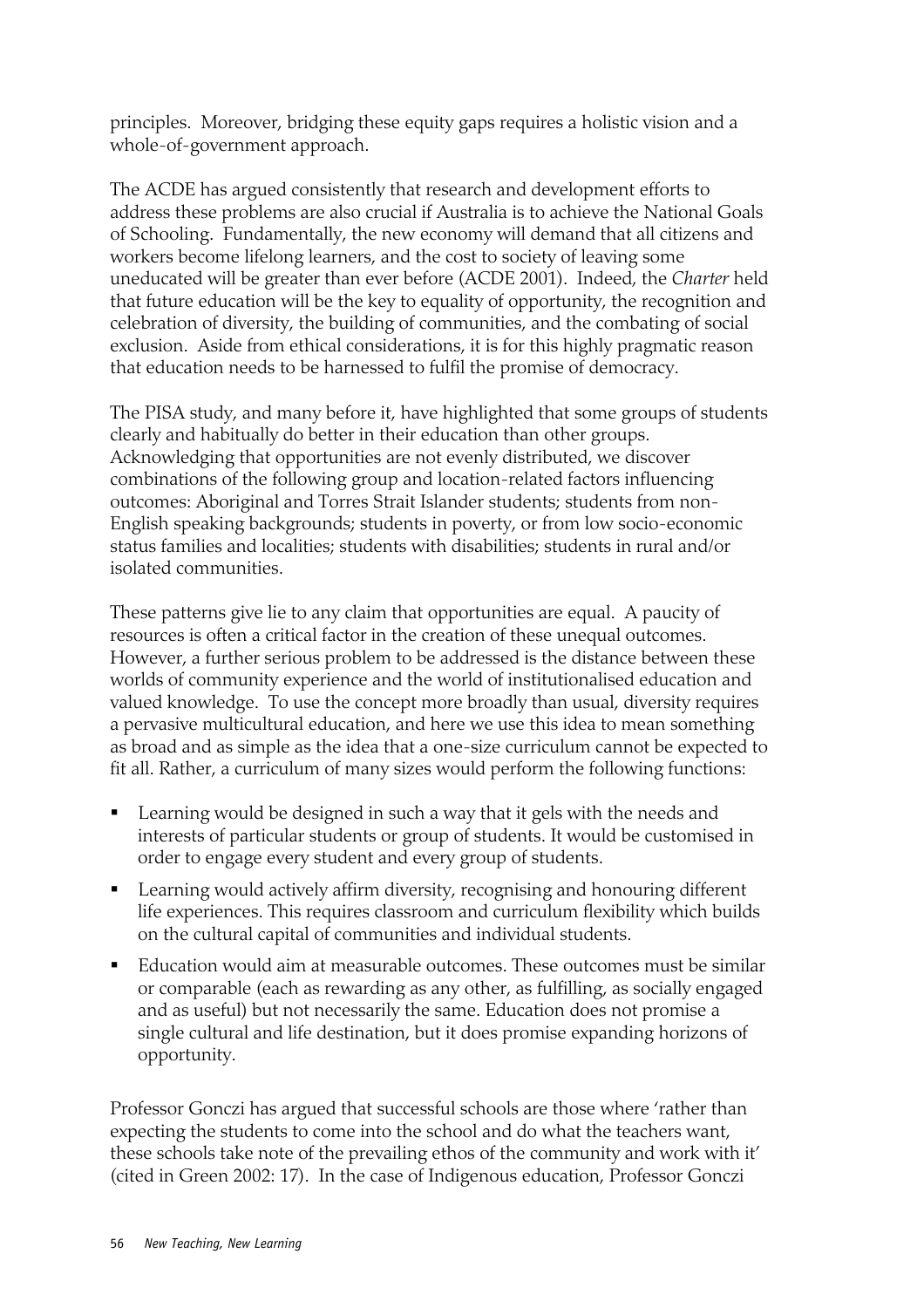highlights that 'a holistic approach which integrates the community and the school' (cited in Green 2002: 17) has proved remarkable successful in isolated Indigenous schools, and *New Teaching: New Learning* argues that this responsiveness, and willingness to embrace diversity, is necessary at all levels including higher education. The promotion of cultural pluralism, and of greater community engagement in both the delivery and assessment of programs, is essential to ensuring improved participation and completion rates.

#### **Indigenous Education**

A holistic plan for education is needed in which Indigenous education is not considered merely as a separate item on the education checklist. As the Council has previously outlined in the *Charter* (ACDE 2001), education needs to be seen as the key to both economic prosperity and social cohesion. Growing a knowledge economy, fostering reconciliation, and promoting social cohesion and cultural diversity all depend on a vision of education to which Indigenous students and studies are central.

Accordingly, the provision of increased funding and effective programs to Indigenous students must be primarily seen not as a cost to the economy, but as an essential investment in the nation's future. The restoration and extension of bilingual and language revival programs must be seen not as a burden but as an important step to honouring diversity and community. The expansion of Indigenous autonomy and representation must be recognised as fundamental to raising Indigenous participation and completion rates, and the profile of Indigenous education more generally. The provision of targeted school and higher education programs to encourage all Australians to learn about Indigenous issues must be seen as essential to principles of self-determination and goals for reconciliation. In short, a dedication to improving Indigenous education should follow from acknowledgement of a broader truth: education is one of the main ways to deliver on the promise of democracy (ACDE 2001; Durnan and Boughton 1999; Dusseldorp Skills Forum 1999).

The participation of Indigenous students in higher education is closely tied to relationships with their communities and families (see RMIT 2002). Because of this relationship, the National Indigenous Postgraduate Association Aboriginal Corporation (NIPAAC) has demonstrated that individual students clearly benefit from ongoing community support, but also that their communities directly benefit from the skills and knowledges brought back by Indigenous students (2002: 9). Supplementary ABSTUDY benefits, such as the dependant spouse allowance, travel allowance, and Away-from-base (ABS) entitlements, were designed to recognise and support these family and community links. There is evidence, however, that changes to ABSTUDY, in particular those adopted in 1999/2000, have disadvantaged the vast majority of Indigenous students, reduced the level of support available, and served as a disincentive to access multiple post-compulsory pathways (see RMIT 2002; Stanley & Hansen 1998; Deakin University 1999).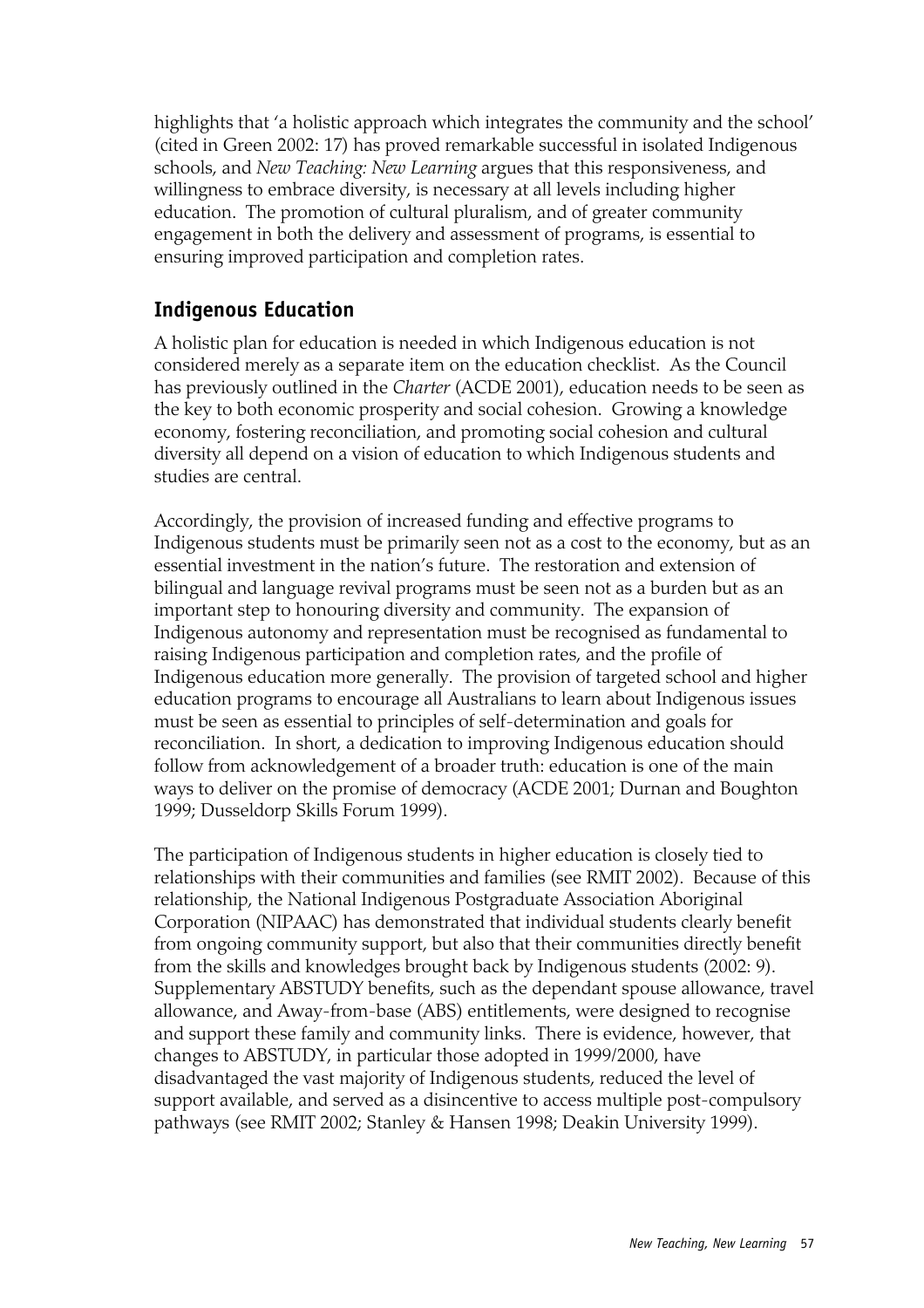Moreover, improving the overall participation rate of Indigenous people in education requires a greater focus on the prior to school and primary education of Indigenous children. The DEST discussion paper, *Achieving Equitable and Appropriate Outcomes* (2002d), notes that Indigenous students are less likely to have prior qualifications than other students, that 32% of Indigenous students are from low SES backgrounds, and that 45% of Indigenous higher education students are from rural or isolated areas (2002d: 17-18). Such figures highlight that the regional divide, the digital divide, the public/private divide and the low participation rates of Indigenous students are not separate problems which can simply be addressed individually. Sadly, for all the talk of democracy and equality, Australia is still a nation where opportunity is often inherited, in the form of the wealth into which you are born, the place you are born, or the colour of your skin or ethnic background.

Within Indigenous education, a further point must be made. *Achieving Equitable and Appropriate Outcomes* raises the issue of including core units in Indigenous Australian studies to educate the broader population about Indigenous matters. In the *Charter* (ACDE 2001) the ACDE contended that the path to reconciliation between Indigenous peoples and settlers in Australia is a thorough understanding of Indigenous cultures and the history of interaction with settlers. Accordingly, the ACDE believes that Indigenous studies should indeed be a core aspect of all learning in Australia and, as the peak body representing teacher educators across Australia, the Council is willing to play a role in the design and delivery of such curricula within teacher education.

### **Autonomy and Empowerment: A National Indigenous Higher Education Council**

The ACDE welcomes the establishment of the Indigenous Higher Education Advisory Council, for which the ACDE and others advocated. This support is welcome, but it is important that the Council is well resourced, and that its purposes are clear. The Senate Employment, Workplace Relations, Small Business and Education References Committee Report, *Universities in Crisis* (September 2001), recommended that "the Government examine new ways of encouraging the participation in higher education of educationally disadvantaged Australians particularly Indigenous students" (p. xxi). The ACDE maintains that the creation of the advisory council could be an important step in building the profile, autonomy and resource base of Indigenous education at a national level. The Council could play both a coordinating and a proactive role in the allocation and management of resources, and in the raising of Indigenous participation rates and outcomes.

Beyond this, the Council can play an important proactive role. While enabling local distinctiveness for Indigenous centres, units and programs, the Council can provide an advocacy and leadership role for these centres, as the central, national governance body. Such a role is important in building Indigenous epistemology and greater collective knowledge of, and within, Indigenous education. The Council will also promote greater collaboration between Indigenous communities, centres and students. Similar collaboration among the national campuses of the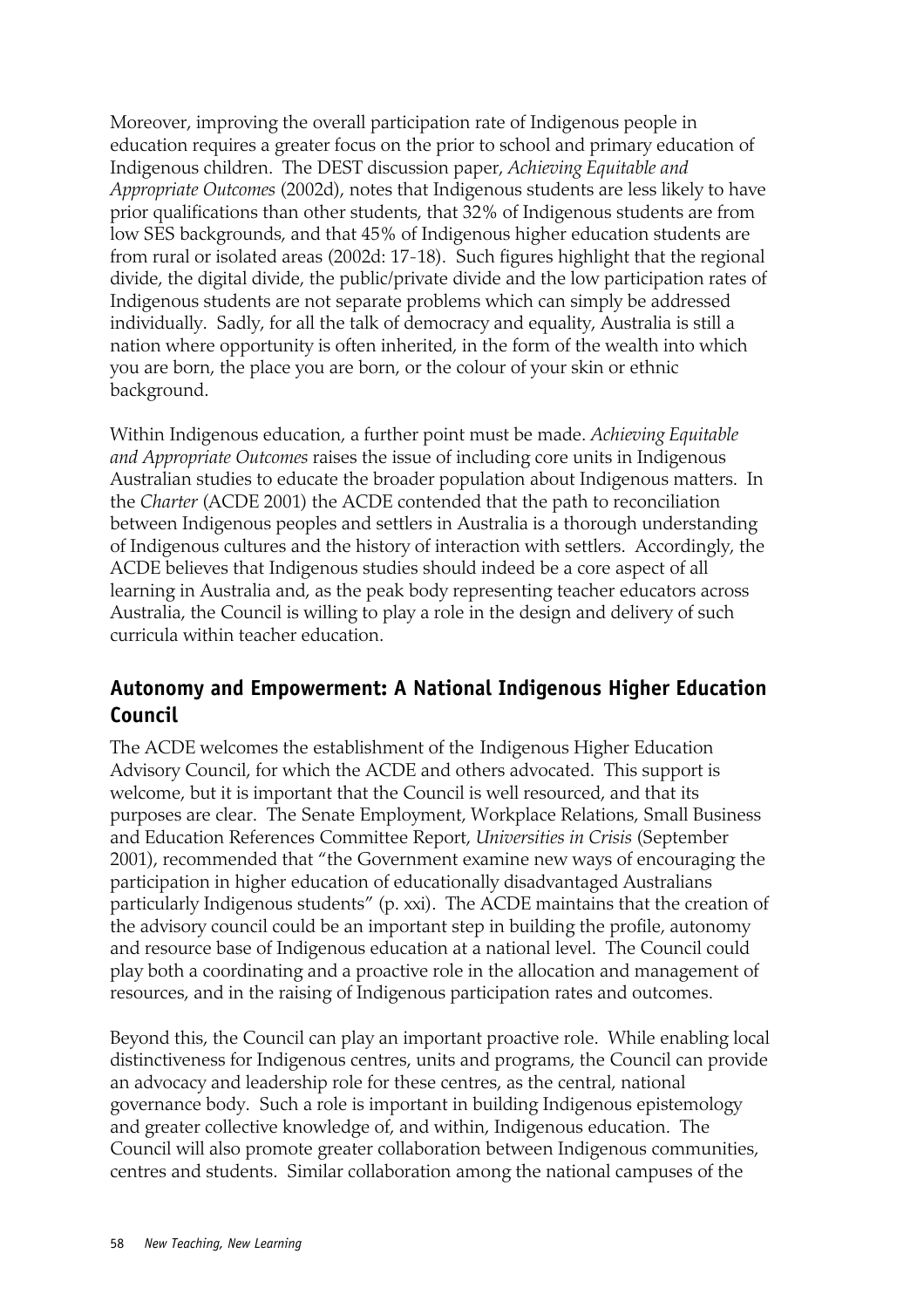Australian Catholic University has already been of value in promoting opportunities and in raising Indigenous enrolments within that university at a national level (Sheehan, P. cited in *Campus Review*, 'ACU celebrates Indigenous culture week', 7-13 August 2002). Further, the Council can play a role in the articulation of pathways between vocational and higher education for Indigenous students, and in raising the profile of Indigenous education in the wider community.

The establishment of a central, national, accountable body is an important step to providing greater autonomy to Indigenous education, and to ensuring that all allocated funding goes directly to enhancing outcomes for Indigenous peoples. Results at local levels indicate that Indigenous outcomes are significantly improved where such autonomy is evident. Studies of Aboriginal Community-Controlled Colleges, for example, reveal pass rates not only higher than for Indigenous students in mainstream VET, but higher than the pass rate for all students/trainees in VET nationally (Durnan and Boughton 1999). Such studies suggest a need not only for more Indigenous educators, but for greater Indigenous autonomy over resources, processes and outcomes within both the higher and vocational education sectors. The establishment of the Indigenous Higher Education Advisory Council is a positive development, and its long term success depends on the continuing provision of public resources and a level of autonomy.

#### **Rural and Regional Australia**

The needs of rural and regional Australia must be accommodated. Rural and regional Australia needs to be served by a range of universities with appropriate infrastructure for high quality and comprehensive teaching and research outlets.

In the *Charter*, the ACDE also highlighted the serious inequalities between metropolitan, regional and rural areas, evidenced in disparate educational outcomes. There now exists an approximately ten per cent difference in participation (in either year 12 or higher education) between urban and rural areas. In remote areas (defined here as comprising less than 1,000 people), students are thirteen per cent less likely to participate in year 12, and twelve per cent less likely to participate in higher education, than their urban counterparts.

Educational and economic outcomes for rural and remote Australians must be improved. Retention rates decline as the degree of isolation increases, and completion rates are similarly disproportionate between urban and rural students. Year twelve males in isolated settings have a completion rate of only 44 per cent, compared with a 73 per cent success rate of females undertaking year twelve in urban areas. Social indicators follow this pattern, such as significantly higher rates of suicide amongst males, and particularly males in regional Australia. Research suggests that the overall cost to Australia of one year's early school leavers is estimated at \$2.6 billion per year (Dusseldorp Skills Forum 1999). Education, then, must be seen as both an economic and a social investment. To counter social dislocation, and to succeed in the new economy, education must be accessible to all, and retention and completion rates must reach high levels across the board.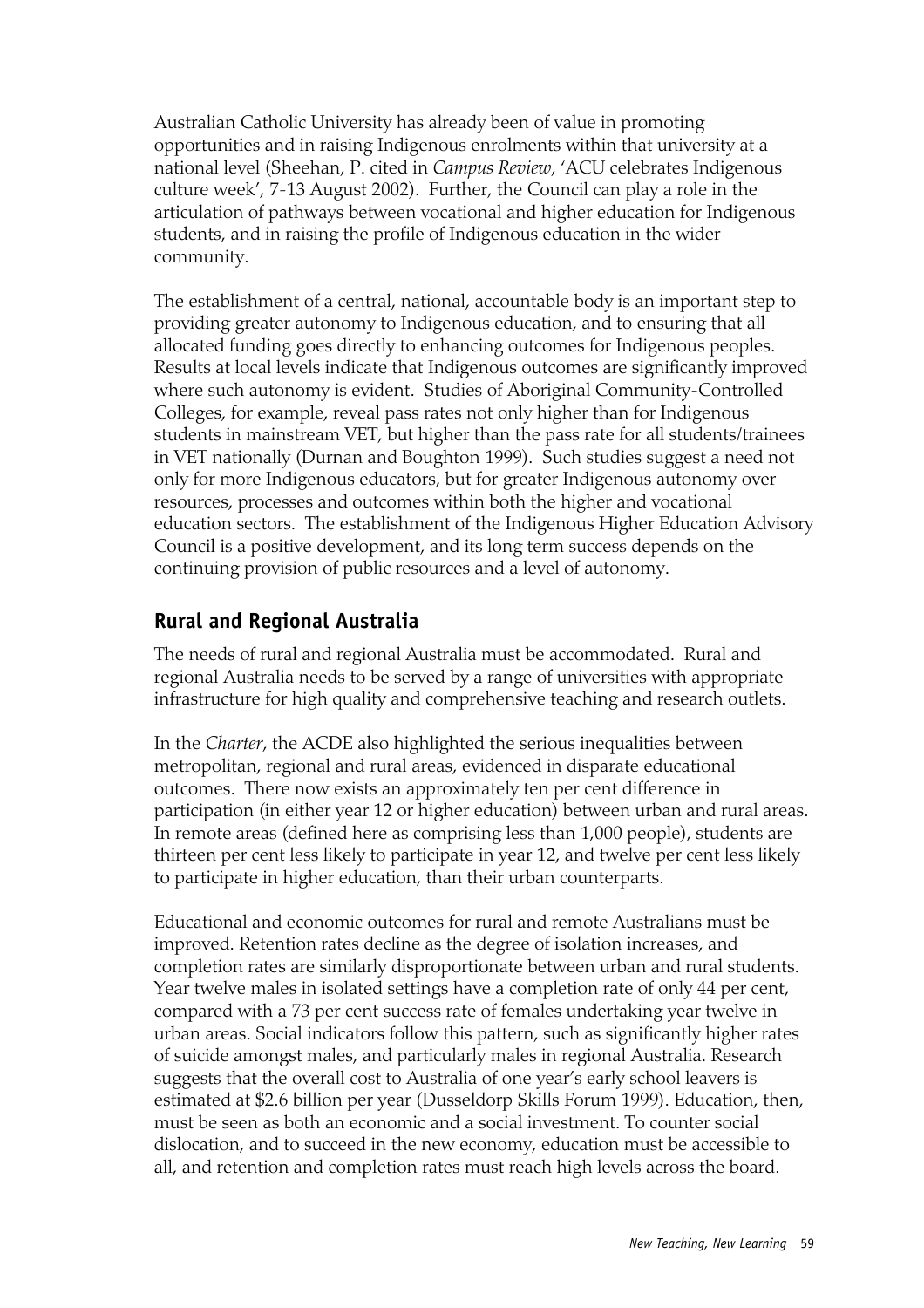Improving education in regional Australia is vital to creating a fairer and more prosperous nation.

Matters such as the regional digital divide must be addressed as a matter of urgency, as Section 7 elaborates. A number of proposals could be adopted to this end, including: increasing telecommunications infrastructure; developing dedicated and specialized programs and curricula for Indigenous communities; benchmarking educational inputs and outputs to ensure accountability on matters of equity of opportunity; increasing regional collaborations and 'learning communities'; and supporting the Rural Education Forum of Australia (REFA).

#### **Diversity: languages**

The range of career possibilities using languages is wider than ever before. Over 90% of careers where languages are used are within non-linguistic professions. Employers may pay up to 20% extra for competence in another language.

#### DfES 2002

Languages are a matter of national interest, and this interest needs to be broadly defined. When the Commonwealth Government adopted a National Policy on Languages in 1987, Australia became 'the first English speaking country to have such a policy and the first in the world to have a multilingual languages policy', according to the August 1994 report of the Centenary of Federation Committee to the Council of Australian Governments. However, the Australian Alliance for Languages describes the current climate as 'marked by contradictions between states and within the Federal sphere' and dominated by 'fragmented provision' (2001). Similarly, the Applied Linguistics Association of Australia presents a sombre picture of Australian language policies: 'Initially understood as widelyencompassing, the progression in these policies could be characterised as one of progressive narrowing and a steadily decreasing level of Commonwealth commitment' (2002). In particular, the Alliance alleges we have:

retreated from a commitment to issues of cultural and linguistic diversity; often deliberately omitted a commitment to linguistic and cultural diversity in government policy and rhetoric; re-categorised linguistic and cultural diversity as being linked to disadvantage, rather than seeing it as resource for the entire Australian community (2001).

The ACDE concurs that linguistic and cultural diversity needs to be seen as a resource, and that long-term planning is needed to provide consistency and predictability. The need for a broad-based, long-term view to be taken is now manifest. Whereas the establishment of the National Asian Languages and Studies in Australian Schools (NALSAS) program was pursued primarily on economic grounds, the criteria for any future language policy need to be more expansive. If education is to be the defence of the nation, it must be through promoting cultural diversity and understanding, and through the exchange of views and knowledge in a globalised environment. As the Alliance has argued, an effective languages policy 'can facilitate Australia's active engagement in trade and commercial relationships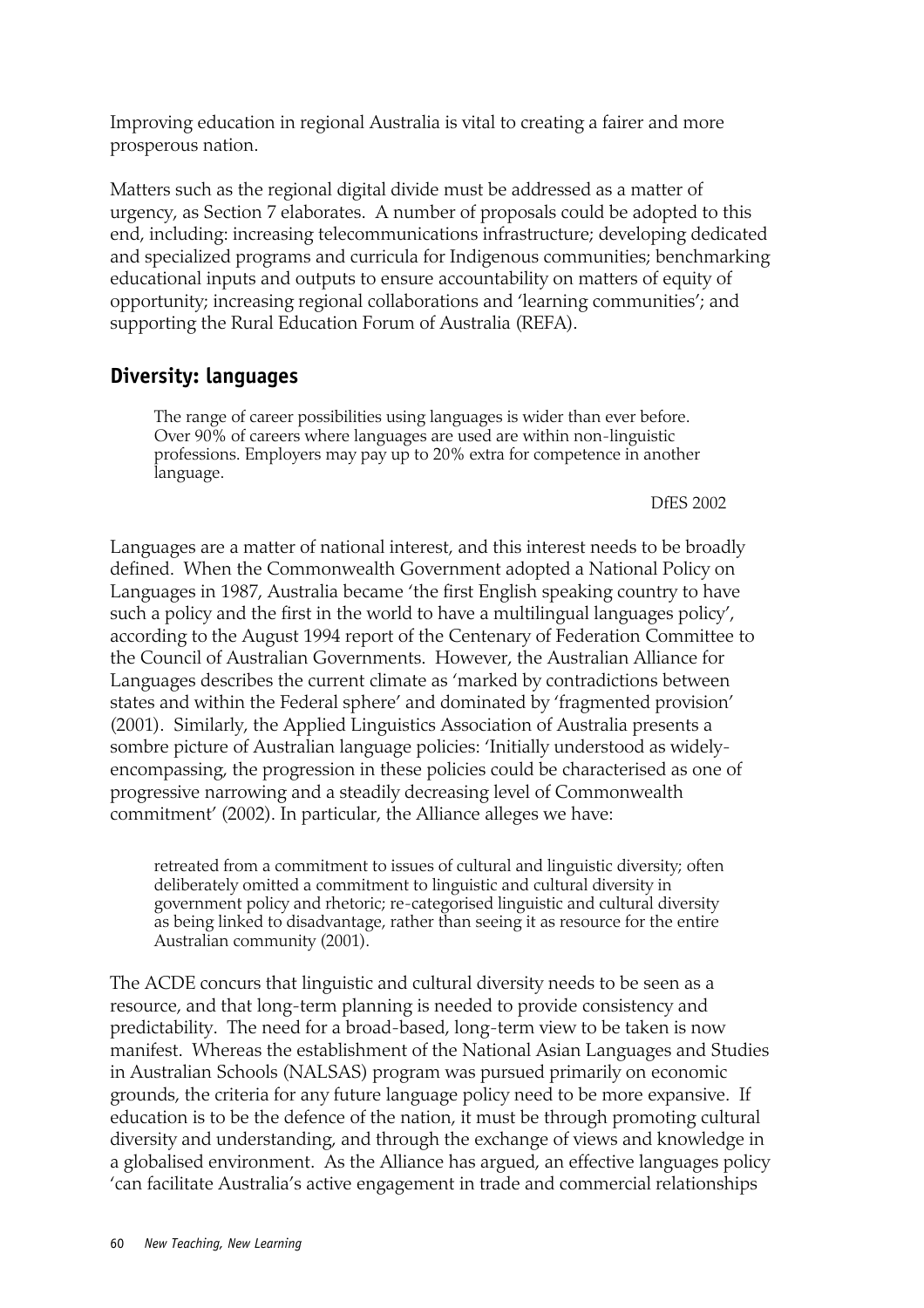in all areas of our national strategic economic interests and diplomatic and geopolitical activities' (2001).

A national languages policy, building on that developed in 1987, must meet the needs of advocates of the Asian languages of economic significance, as well as those of community and Indigenous languages, ESL and Auslan and adult literacy. To this end, the Council recommends that the Commonwealth establish national agreement to offer 6-8 languages across all jurisdictions, as well as recognise and adequately support the teaching of Indigenous and community languages. Jurisdictions, of course, would provide other languages at their discretion.

A recent discussion paper published as part of the Commonwealth's Higher Education Review observed that 'there are a number of languages in both schools and universities with very small enrolments, which continue to be offered by many universities, some within very close proximity to each other' (DEST 2002b). Much evidence supports this claim, highlighting the need for greater national coordination and specialisation.

For example, even though enrolments in Chinese, Japanese and Indonesian increased by about 190 per cent between 1988 and 2001, these languages still comprise only 0.8 per cent of total EFTSU in Australia. Converted to individual enrolments students studying the languages totalled 2.2 per cent of all students (ASAA 2002: 42). Enrolments in languages of lesser demand, including Korean (Australia's fourth largest trading partner and third largest export market), Hindi and Urdu (close to 600 million speaker world-wide), Vietnamese, Thai and Arabic did not record the same increases while some actually decreased (ASAA 2002: 43).

There needs, then, to be cooperation among universities to provide city-wide and region-wide teaching of languages of low enrolment. The ASAA Report, *Maximising Australia's Asia Knowledge*, observes that such cooperation in the past has faltered due to administrative problems and concerns about relatively small expense. A collaborative national policy, supported by the Commonwealth, could play a facilitative role to help universities overcome such obstacles and provide incentives for universities to form partnerships to deliver high quality second language programs, particularly for languages in danger of extinction.

It is imperative that collaboration in the delivery of language programs be nationwide, to ensure economies of scale and the attainment of the best possible student outcomes from available resources. In terms of language teaching, there remains an argument for more strategic course provision in both schools and higher education institutions as well as greater collaboration between the country's education providers. Such collaboration requires national-level strategic planning and resourcing, and may be aided by the creation of an autonomous central body. ACDE concurs with the Applied Linguistics Association of Australia that Commonwealth commitment 'can be flexible; different languages will play different roles in national priorities over time, but it is critical that this role be within an inclusive and consistent policy framework' (2002).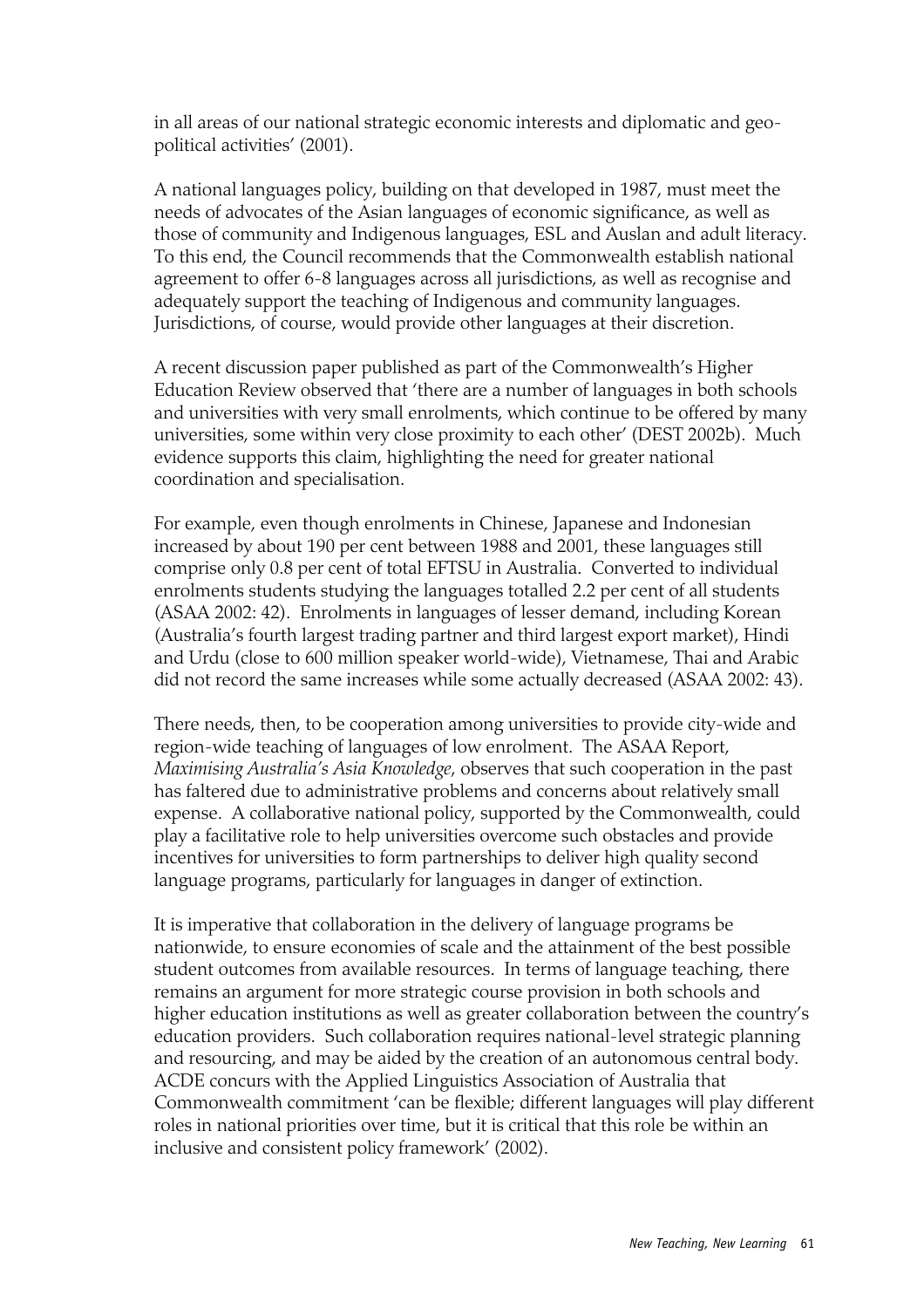A nationally coordinated policy could also play a role in facilitating improved communication among language diasporas through the promotion of information and communication technologies and the conducting of ongoing research. Harnessing new technologies to foster greater communication and access among particular language speakers is critical to maximising Australia's productive diversity. Ethnically and linguistically, the nation remains remarkably heterogeneous, yet the tyranny of distance continues to hinder connections between groups of language speakers, and impedes efforts to build communities of practice. Languages other than English (LOTE) education, according to the Council, needs to be both encouraged and accessible if Australians are to maximise our engagement with the region and the world, and the potential offered by our cultural and linguistic diversity.

The ACDE also believes that genuine support for all Indigenous and community language groups is needed to further the national commitment to inclusivity and productive diversity, and to continue to recognise the close connection between language, culture and identity.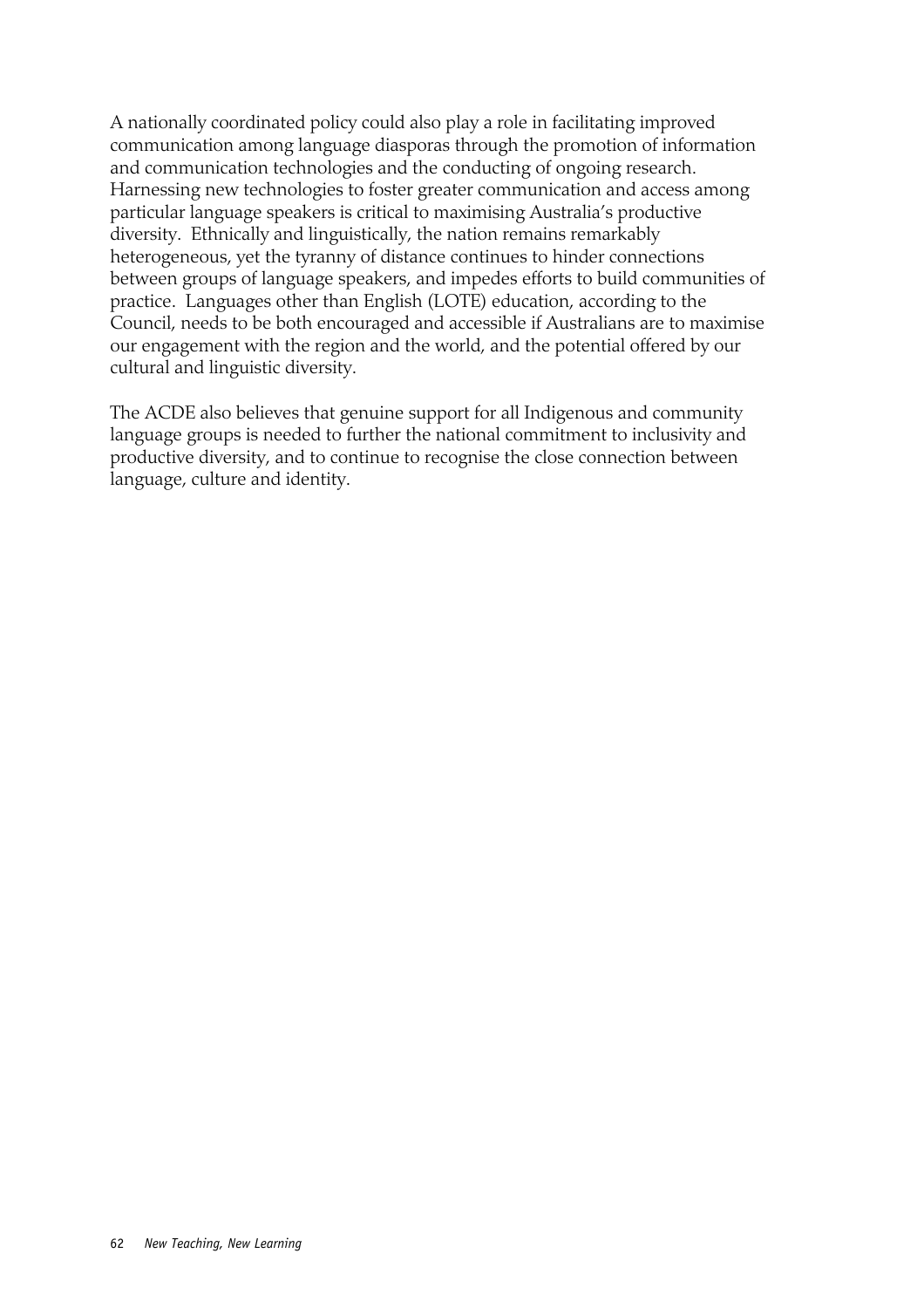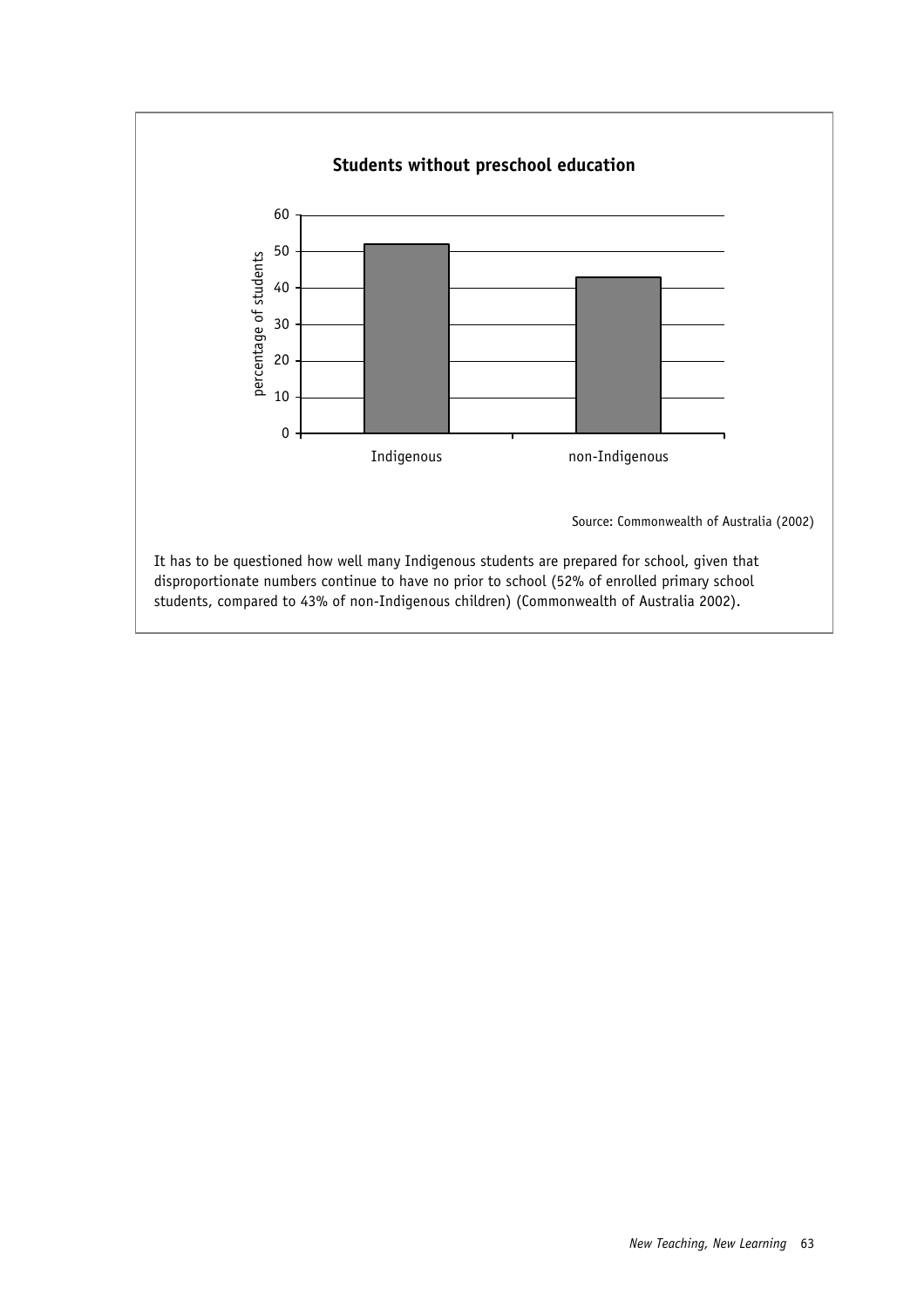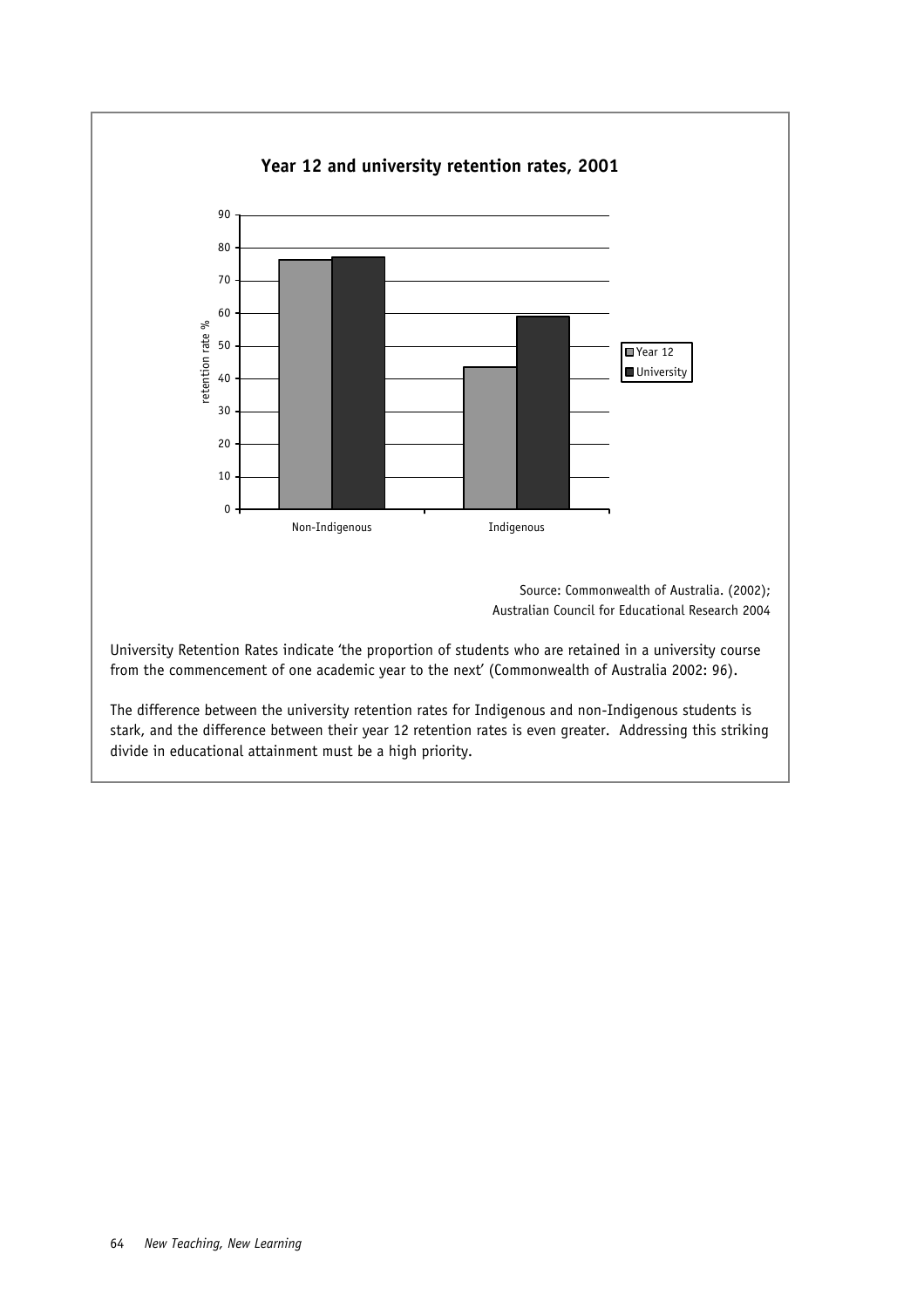

source: DEST selected Higher Education statistics

Indigenous enrolments in Higher Education fell substantially after Commonwealth changes to Abstudy support. After reaching 8001 enrolments in 1999, the number fell to just 7342 in 2001. Similarly, Indigenous commencements in Higher Education courses fell from over 4000 in 1997 to just 3566 by 2001. It is often held that the real crisis in Australian education concerns the plight of Indigenous Australians. If that crisis is to be addressed, programs and resources must be targeted to boost both Indigenous commencements and overall enrolments in Higher Education.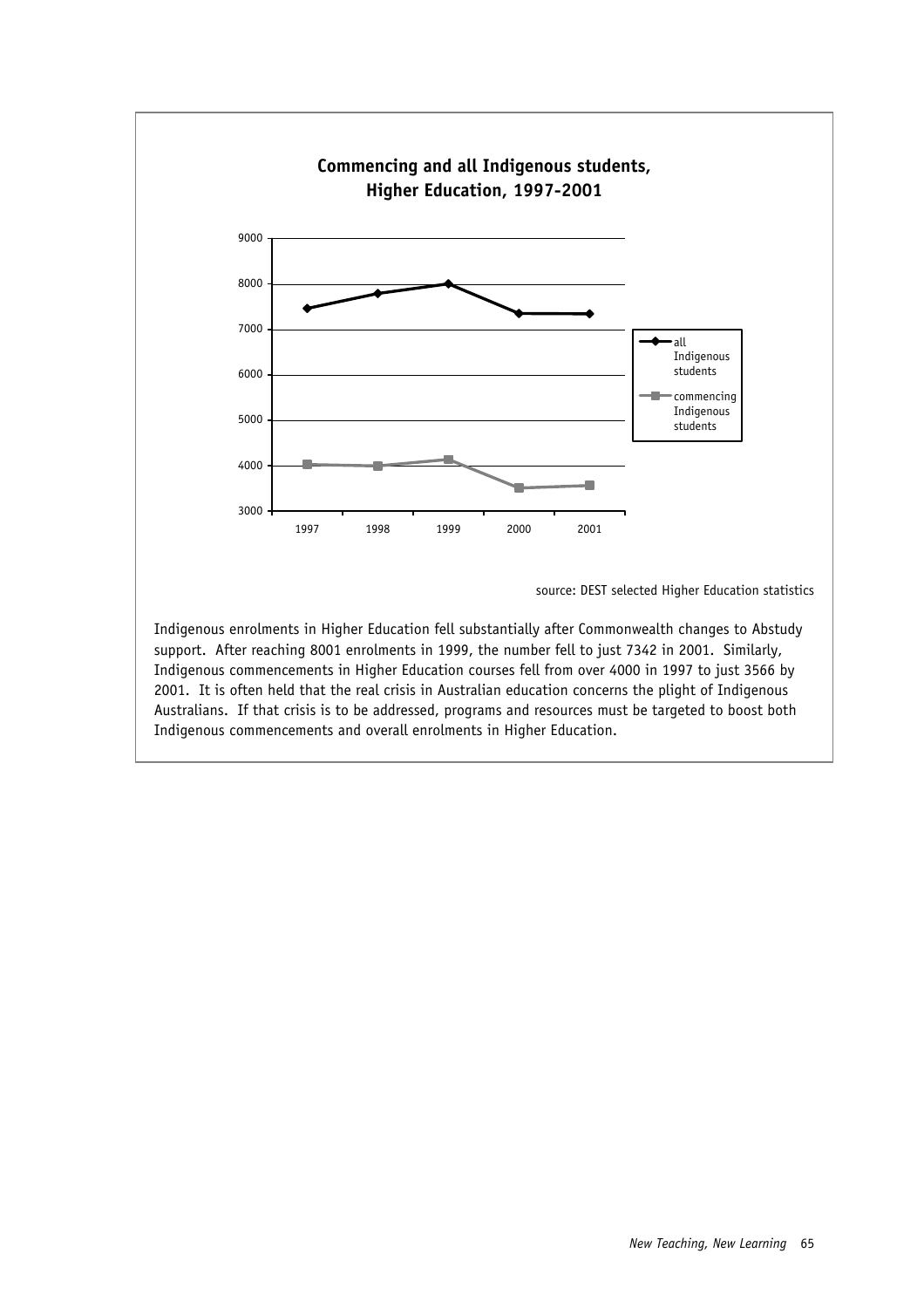

speaking background comprise a smaller proportion of the university population than in the early 1990s. Their share has declined from 4.1 per cent in 1991 to 3.3 per cent.

 The proportion of students from rural areas declined to 17.4 per cent in 2002 from 18.4 per cent in 1991. For isolated students, their percentage dropped from 1.6 in 1991 to just 1.3 in 2001.

Those from low socio-economic backgrounds now make up 14.5 of the student population compared with 14.7 in 1991. The report admits that university access by these students "remains relatively low".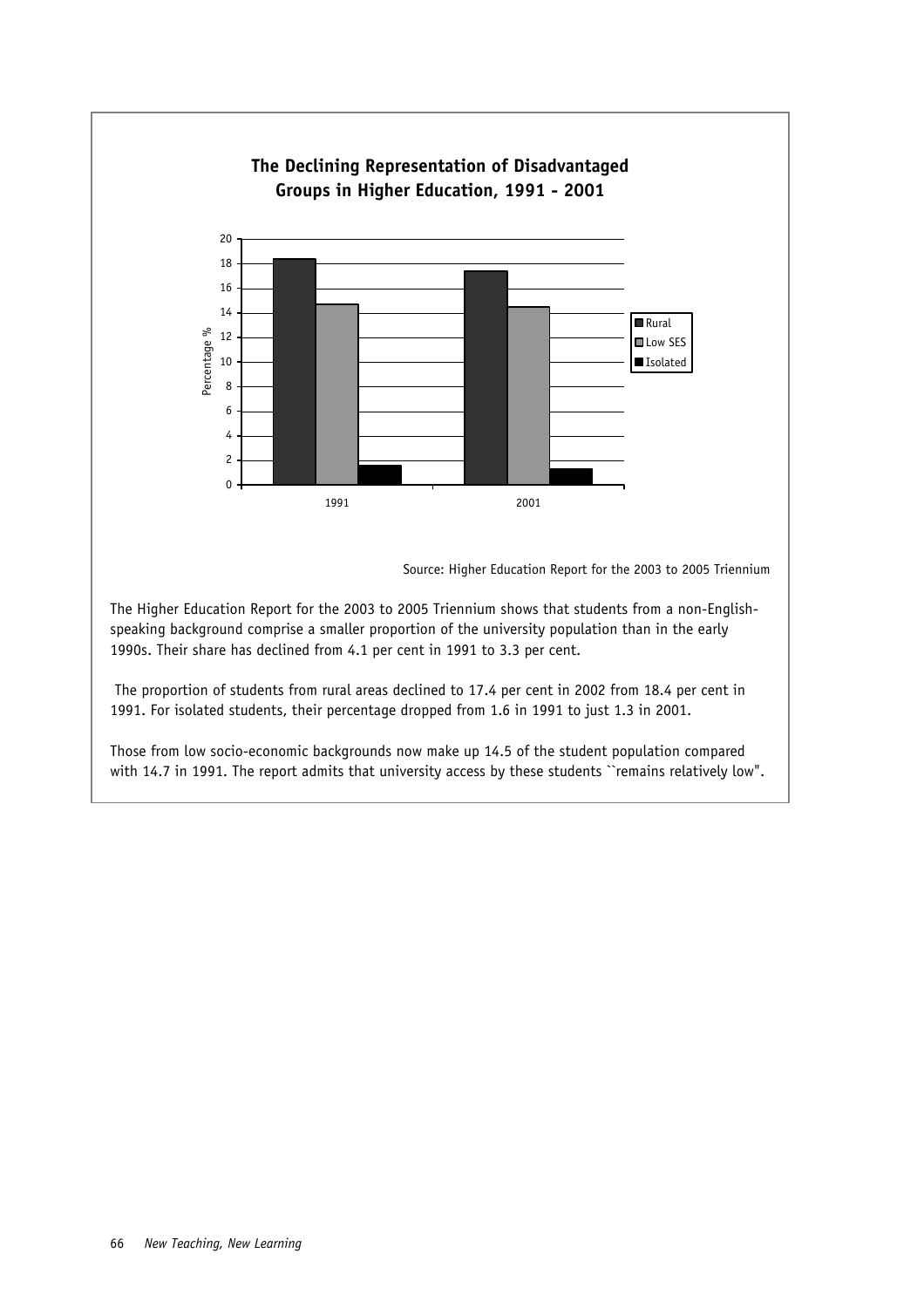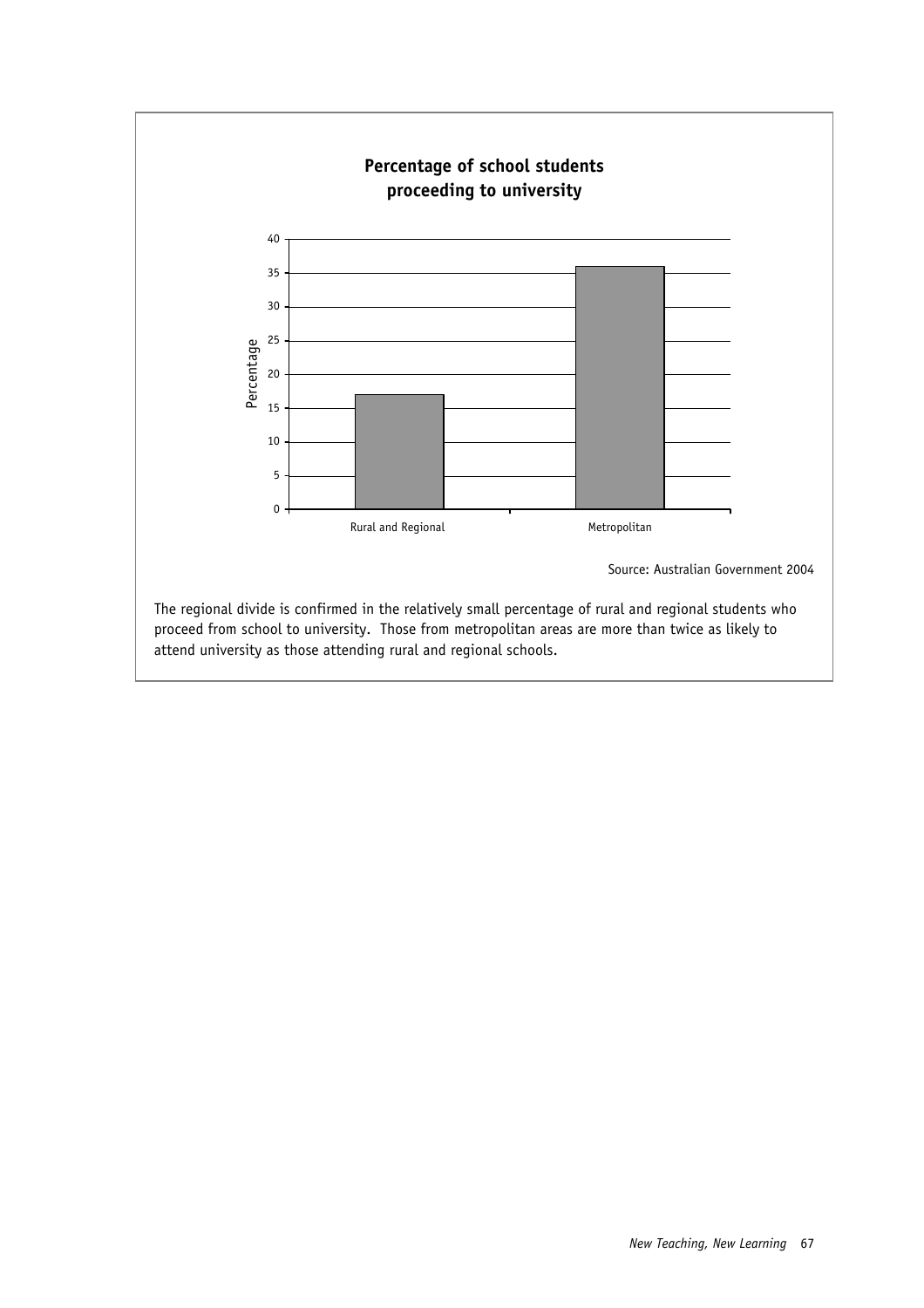

Source: Outcomes and National Reporting Branch, DETYA

Over the period 1994-2000 the total number of year 12 students studying languages other than English (LOTE) declined, while the total number of all year 12 students increased. This occurred despite an increase in Japanese, Korean, Chinese and Indonesian under the now discontinued NALSAS funding. The percentage of the total candidature studying a language has declined, at a time when language facility and proficiency is crucial. In 2002, only slightly more than one in ten year 12 students included at least one language among their course choices. Raising this figure is vital if Australia is to prosper in an increasingly globalised world.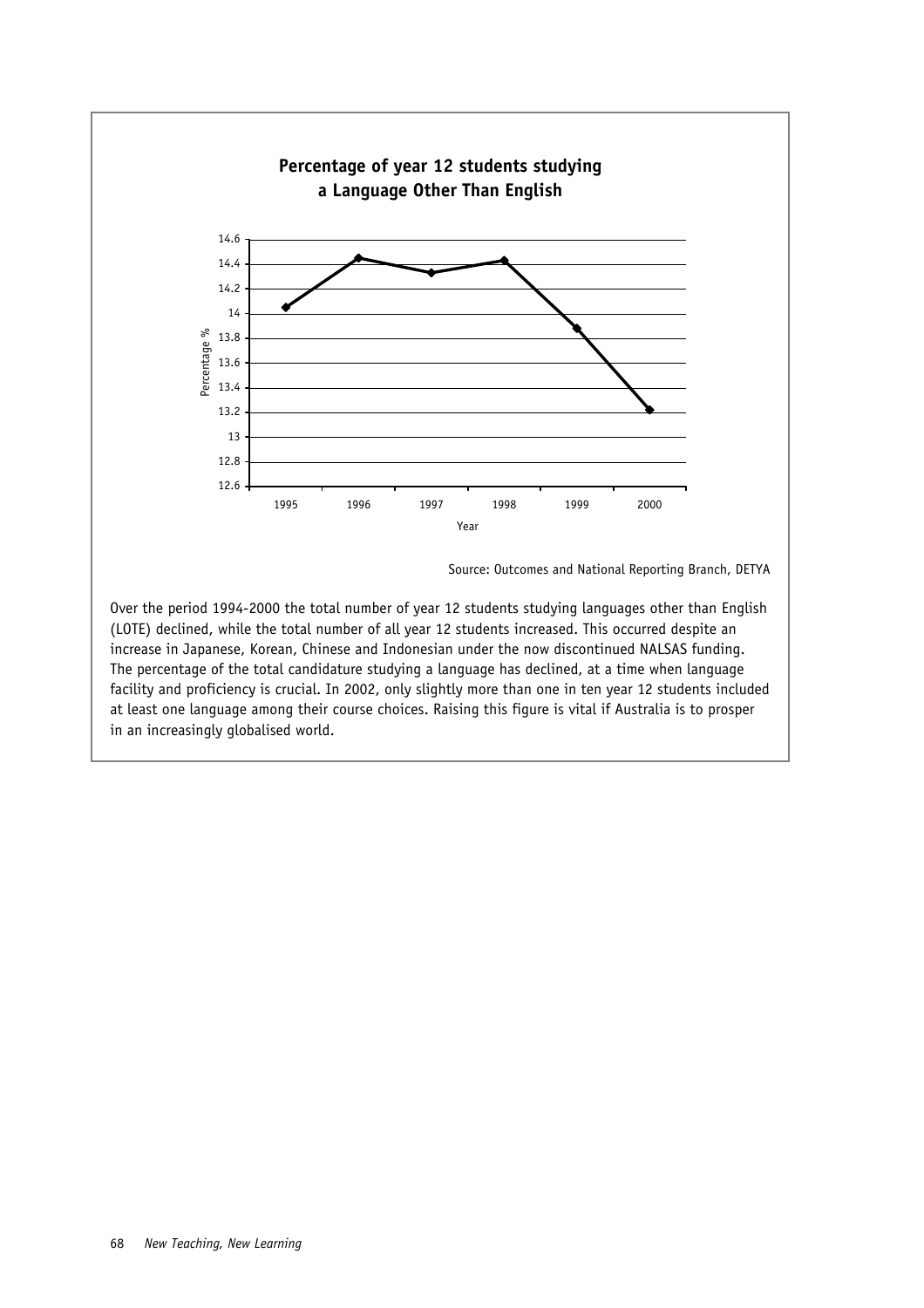### *ACTIONS*

- Create an annual benchmarking report card on educational investment, comparing inputs by: 1) location, defined both by region but also down to the level of individual schools; 2) type of school: private, public or community; 3) Indigenous/non-Indigenous status; 4) socio-economic and ethnicity demographics;
- Target inequality through sustained programs and resources at both state/territory and national level;
- Assist Indigenous students through targeted programs, and the provision of greater financial assistance. In particular, ABSTUDY, and supplementary ABSTUDY benefits, should be increased and expanded as a matter of urgency to support Indigenous students, families and their communities;
- Encourage all Australians to learn about Indigenous issues, through targeted school and Higher Education programs;
- Restore and extend bilingual and language revival programs;
- Develop dedicated and specialised programs and curricula for Indigenous communities;
- Tertiary entry is one of the key 'sorting points' at which structures of inequality are created. Two ways of blunting the inequitable edge of this sorting process are to increase 'portfolio' rather than score-based entry; and to allocate tertiary places to disadvantaged schools and regions;
- Ensuring access to quality education by Indigenous and non-Indigenous people in rural and remote locations must become a priority, as must increasing the telecommunications infrastructure to ensure that all parts of the country have adequate access to education;
- The Commonwealth to develop an inclusive, overarching languages policy, building on the policy framed in 1987, which acknowledges the importance of LOTE to national security, prosperity and social cohesion.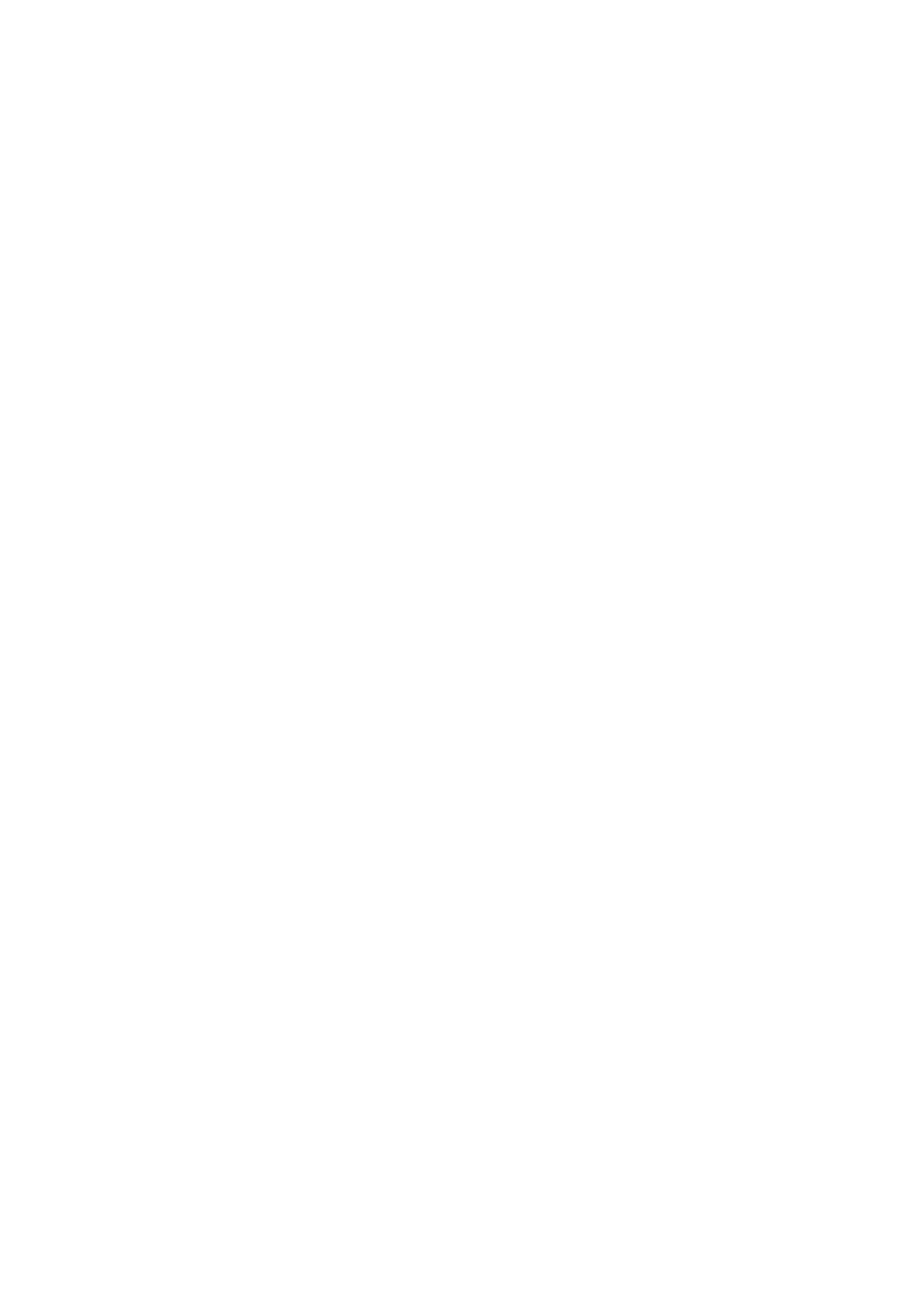## **6) The public/private debate must be redefined**

 It is clear from these figures that the inequity is growing and that the Federal Government's funding policies are largely responsible. It is also clear that the money being lavished on elite private schools by the Federal Government cannot be justified when real need is being ignored.

> Federal President of the Australian Education Union, Pat Byrne, 29 March 2004

The current needs based funding model is generally agreed to be both equitable and transparent.

> Executive Director, Independent Schools Council of Australia, Bill Daniels, 26 March 2004

In the 'knowledge society', education cannot be just another gift for those already born into privilege. Leaving aside the question of equality of access to economic resources, every useful person in the new society (the worker, the citizen and the person at home), will require a complex and rich repertoire of learning, and the desire as well as the capacity to continue to learn for the whole of their life.

As the *Charter* (ACDE 2001) first documented, the problem for a logic premised on unequal outcomes and the struggle for survival, is that (unlike in the past), we need everybody in the society to have the capacities created by the new learning. Thus, the inevitable practical effect of the current drift to privatisation may work for old economy structures and where we still need a large number of 'educational failures' to work in unskilled jobs. However, it is worse than counterproductive for the new economy and society. Education is not a matter of competition and choice, in which a few succeed by virtue of their capacity to compete with, and to beat, most of the others. Even if this is what drives the private sector, it certainly won't work for education. And there remains the all-important issue of underlying values. Education is a time and a place for nurturing, and of thinking. Applying the logic of competition to education is about as unproductive and destructive as it would be to set up a regime of competition and motivation based on the expectation of unequal outcomes amongst siblings within a family.

The fight for resources thus masks a deeper philosophical debate about the public good. How we define the public good affects how we resource schools, and also how we resource universities, adult and community education, vocational education and training, and early childhood education. There can be no resolution of the schools funding issue without resolution of this broader question. More importantly, there can be no cohesive national education policy without sound philosophical foundations.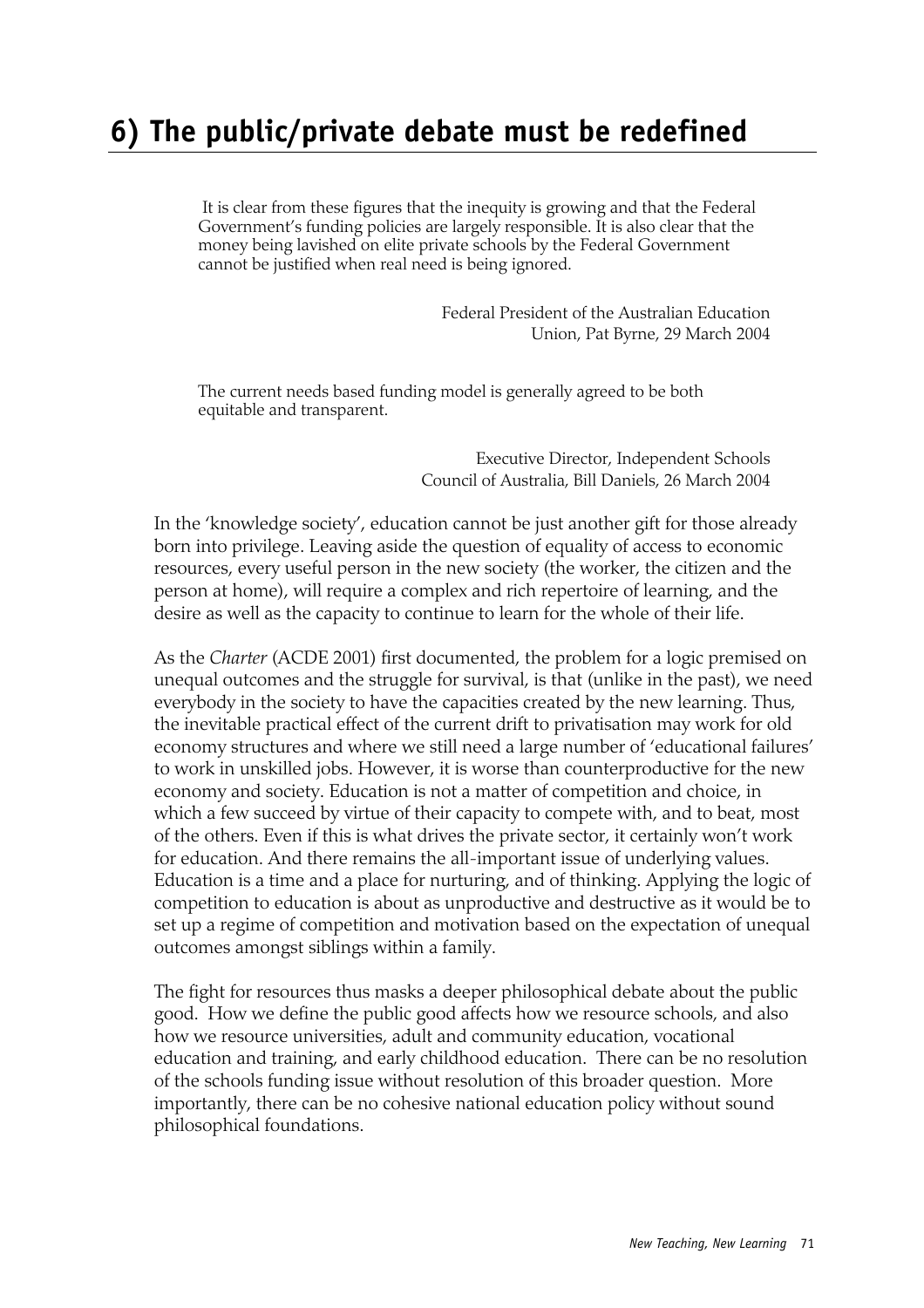Education is the key to economic prosperity and social cohesion. It is not only the defence of the nation, but the cement of the nation (Kalantzis, Cope & Harvey 2003b). It is through education that citizens are formed. Events of the last three years have underlined the importance of active citizenship, and the need for democracy to be taught, learnt and practised in schools and beyond. Although the language of 'individual choice' and 'user pays' currently dominates Australian education debate, it is the notion of the public good which most needs revising and understanding.

Democracy needs nurturing, and schools are one of the few focal points in our society for the sustenance of democratic discourses. This role cannot be limited to encouraging young people to learn about the institutions of democracy through the school curriculum. It also involves practising democracy. Schools are places where young people from different backgrounds and experiences can learn democratic habits and capacities of liberal citizenship, including the habit of civility and the capacity for public reasonableness.

The tragic events of the past three years surely underline the critical importance of an education that develops democratic capacities. In the end, the threat of terrorism and the growth of fundamentalism, introverted localism and racism can only be met by societies that comprise a citizenry with capacities to think beyond the confines of their own experiences, backgrounds and cultures. From a democratic perspective then, the question becomes one of how to organize the education of our children in order to promote democratic capacities (ACDE 2001). This is a question of public purpose, not individual choice, but the one need not preclude the other.

Equally, the provision of Higher Education is foremost a public obligation. It is now widely accepted that individuals contribute to the costs of their own education, but the private benefits of higher education remain secondary to the national benefit. Evidence shows that the links between prosperous higher education systems and prosperous economies is strong, and it is for this reason that nations such as Singapore, the UK and the US are continuing to invest heavily in Higher Education. Similar arguments can be made in the case of vocational and adult education, and early childhood education. It is not helpful, then, to privilege the language of user pays. Neither is it helpful to conceive the debate as some citizens 'subsidising' the education of others. Education is not a zero sum game or a matter of individual competition. Above all else, education contributes to the formation, nature and prosperity of the nation. The project of education is collaborative by nature.

#### **Rethinking the Public/Private Debate**

Following the release of the *Charter* in 2001, the ACDE has remained committed to exploring new ways of thinking about the public/private debate. In particular, the Council has commissioned two discussion papers on the subject. Both papers provide grounds for reassessing the debate. More importantly, each suggests important ways by which the education of all Australian school students might be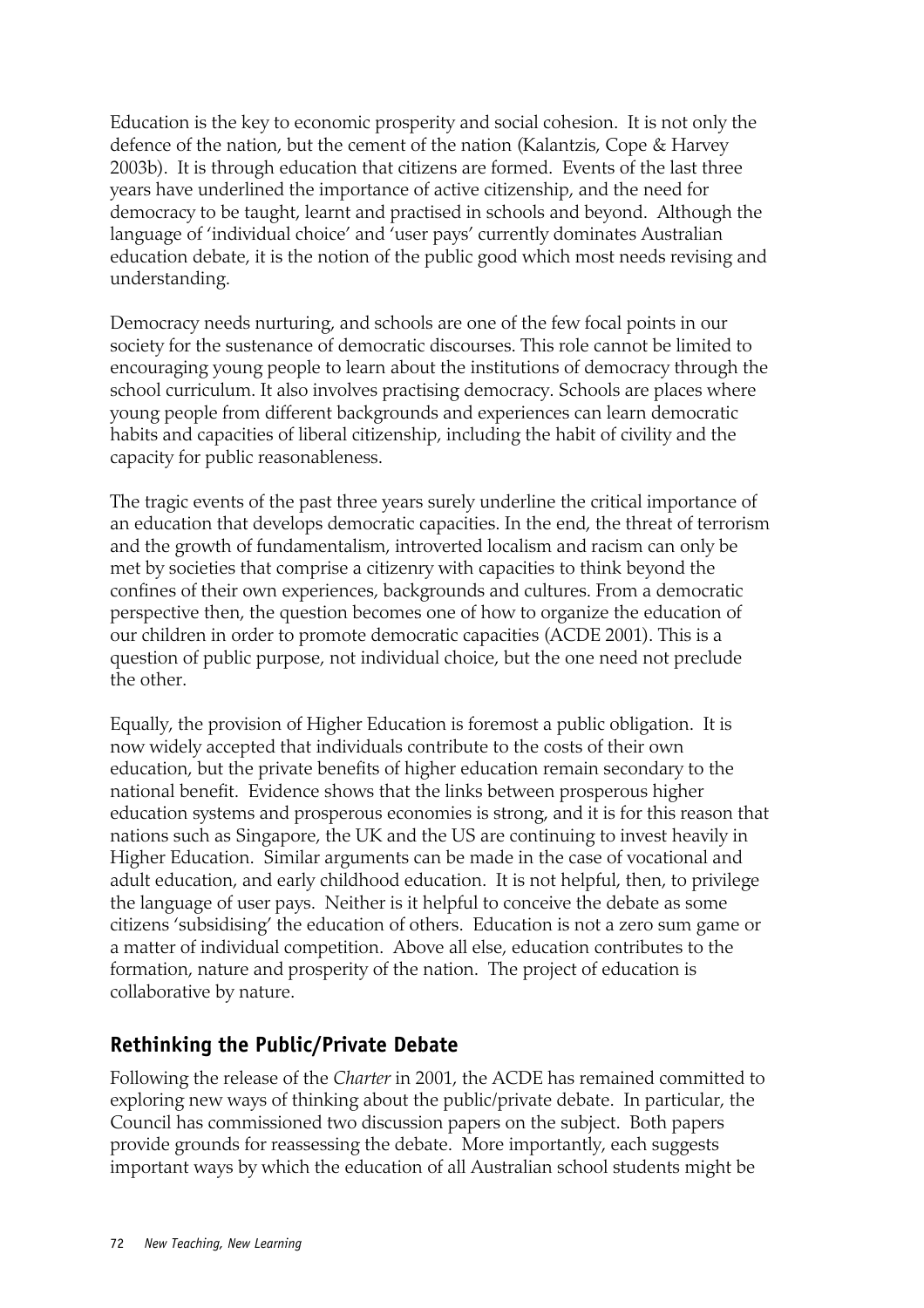improved. At the heart of both arguments is a desire to enrich the definition of public education. The public/private debate has been distorted by misleading terminology – there are, for example, no schools in Australia which could genuinely be termed private. Moving forward involves acknowledging the obligations of *all* schools to promote democratic values and to promote rich and diverse educational experiences for students. It also involves recognition that these goals may be met in multiple and creative ways. A narrow view of 'private' schools has distorted the current debate. Yet a simplistic view of 'public' schools might also inhibit progress.

#### **Schools – An Education Commons?**

The lines in the schools debate are now well-rehearsed. Advocates of public education lament the growing inequality of resources, while private education proponents proclaim the need for individual choice. Both sides agree that if the current funding policies are maintained, the drift to private education will likely continue. The merits of this drift, and its impact on the remaining public education system, are disputed. While the Commonwealth funding model often forms the centre of this debate, the role of the states is also crucial. As the Commonwealth frequently notes, its own funding to public schools has increased at a higher rate than state governments' funding in recent years. Rejuvenating public education will require commitment from, and cooperation by, all levels of government.

In *Public Education as Education Commons* (2003), Alan Reid argues that it is helpful to think of all schools as public schools. All schools receive public funding, and the Independent Schools Council of Australia maintains that its schools operate for the public good (Daniels 2004, at http://www.isca.edu.au/). Given these realities, Reid has called for the introduction of an education commons.

The commons is a spatial metaphor for community resources that are held in common and are able to be used or enjoyed equally by anyone in the community without the need to obtain the permission of anyone else. Most resources held within the commons are free, but where fees apply to their use, these are neutrally and consistently applied (Lessig, 2001). Buck (1998) describes commons as 'resource domains in which common pool resources are found (p. 5).

All schools receiving government funds would be required to operate within a set of limiting conditions, perhaps enshrined in a charter of commons rights and expressed as principles. Within these boundaries, diversity would thrive. The principles and expectations would be determined through public debate and legislated through State and Commonwealth parliaments. The debate would focus on identifying the characteristics of schooling in the commons, using the publicness of education in a democracy as the reference point. Thus the principles would be based on the 'publicness' of key aspects of schooling such as curriculum, governance, pedagogy, systems, accountability and funding. There would have to be processes for an ongoing community debate about these principles, but the point is that such debate would be generative, based on consideration about substantive educational and community issues.

In one sense, Reid's argument is merely making more explicit concepts already implicit. 'Private' schools, for instance, already argue that they are bound by the National Goals for Schooling, and are subject to a degree of regulation. However,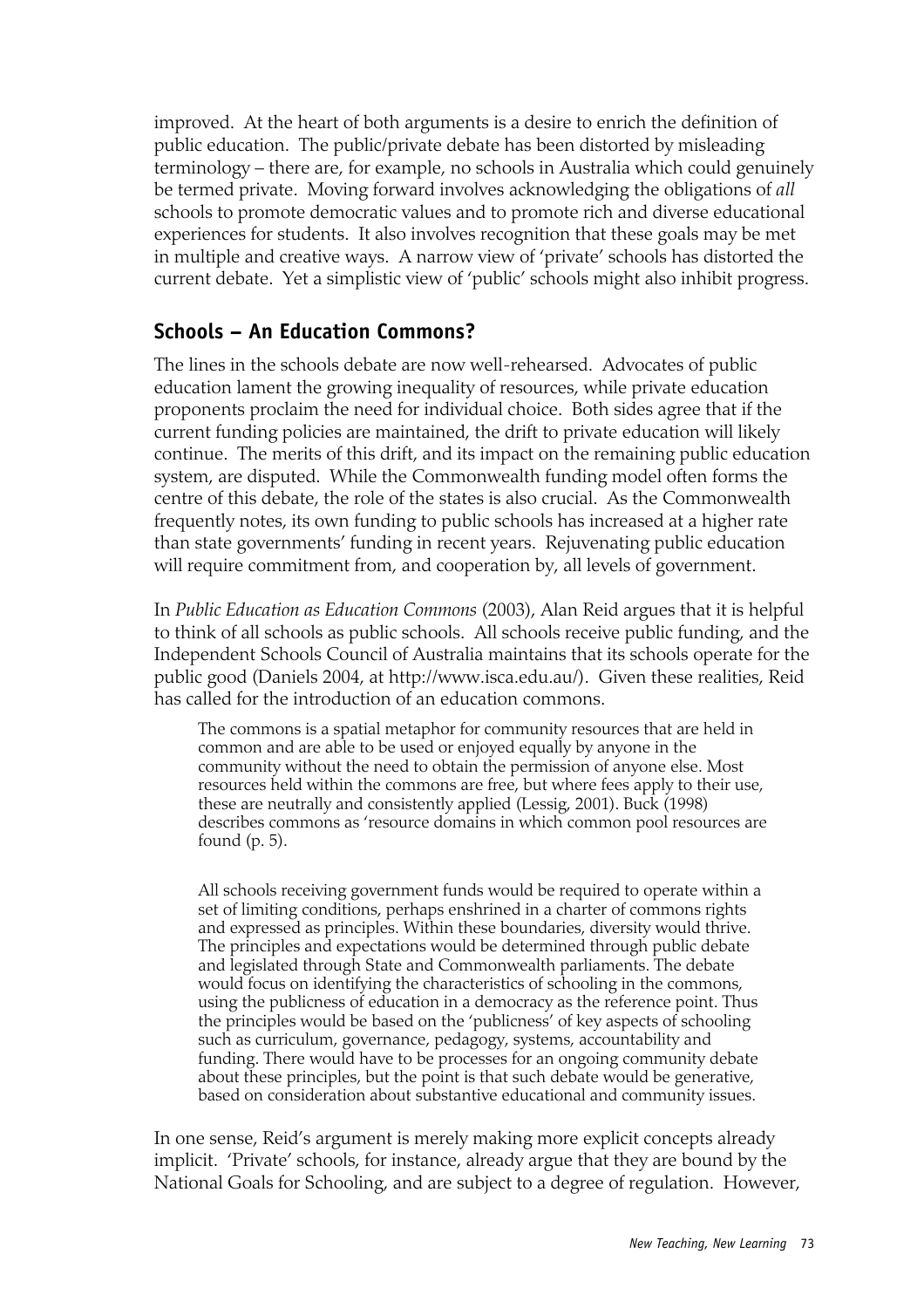this regulation is very limited. Compared with their levels of funding, Australian independent schools have low levels of accountability relative to other nations. Moreover, accountability is often narrowly defined. If all schools are public and committed to promoting democratic values and active citizenship, certain changes are required to the operation of independent schools in particular:

The touchstone for choice would be a rejuvenated notion of the public good, not individual advancement. Thus the problem of homogenous school communities referred to above might be resolved by requiring all schools to demonstrate the ways in which they are exposing their students to a range of cultures and backgrounds. The question of real rather than limited choice might be resolved by implementing a principle of non-excludability where no student could be prevented from participating in the life of any school for such reasons as difference or perceived ability (Reid 2003).

#### **Schools – Public Private Partnerships?**

The aim of Caldwell and Keating is also to strengthen public education in its broadest sense. In the ACDE discussion paper, *Adding Value to Public Education* (forthcoming), the authors argue that public/private partnerships can enhance both the flexibility and diversity of education provision.

A public/private partnership is defined as 'a legally binding agreement between a public authority responsible for a school or school system and a non-public entity that is intended to bring a benefit to each party' (Caldwell & Keating, forthcoming). Possible models range from non-public providers contributing to the (re) building of a school and leasing it back to the government; to the creation of specialist schools (eg languages, business) which are explicitly linked to relevant community and industry organizations; to community action networks. In the latter case, schools are opened to promote 'partnerships beyond the classroom with local social entrepreneurs, voluntary groups, health and social services, further and higher education, business, crime prevention and others.'

Public/private partnerships take a number of guises. In most cases though, they aim to open up schools to their communities, and to involve community and industry organizations more productively in the educational process. There are educational and societal risks involved in these collaborations, but the risks of failing to think innovatively are considerably greater.

The merits of public/private partnerships can be sourced to a changing and broader concept of public good, and to opportunities to build social capital. Consciously refuting the notion that such partnerships amount to a privatization of public education, the authors argue that the public good must itself be redefined.

As Caldwell and Keating outline, pressures for greater diversity and innovation in upper secondary schools stem from the development of a knowledge economy. Lifelong and life-wide learning are becoming pivotal to educational success, and this is being reflected in a push to improve school retention rates. Beyond schools, nations are seeking to increase university participation rates, and indeed participation in all formal, informal and non-formal educational settings. The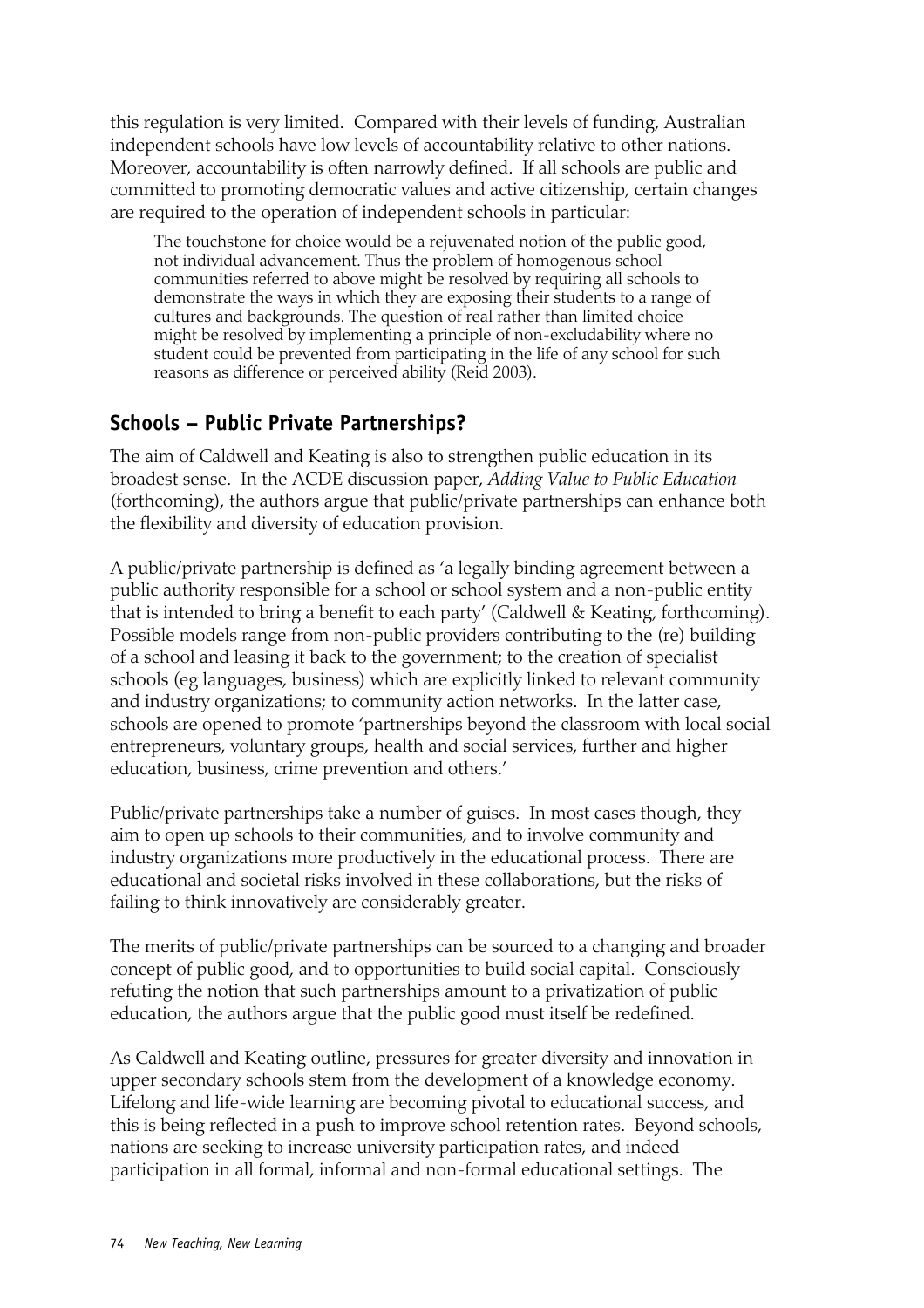effects of this change are varied, but include: a more diverse school student cohort demanding more flexible pathways; a related acknowledgement that 'pathways' may not adequately describe the increasingly non-linear transitions between education and employment; growing financial pressures on governments to provide educational services; and new approaches to governance.

In response to these pressures, Caldwell and Keating note that:

Trends include the diversification of courses and qualifications, greater flexibility within senior secondary certificates, new linkages between and combinations of qualifications, new approaches to the recognition of learning, including workplace learning, strategic links between providers, new purpose build multi sector providers. (forthcoming: 13)

These trends already exist within Australia, and further refinement is likely as governments consider all opportunities available to them. Managing rapid change requires a commitment to innovation, and a need to include whole societies and communities in the provision and project of education. Indeed, it requires defining the 'public' in public education more broadly. The authors consider a wide range of examples across Australia, South Africa, the US and the UK:

to illustrate the different approaches to public private partnerships that have emerged in recent years. These include private finance initiatives, city academies, private management of public schools, specialist schools, community action networks, moral persuasion, community design and the creation of education precincts, large-scale philanthropy, and emerging models at the upper secondary level. (forthcoming: 19)

Despite addressing the many concerns about particular public/private partnership models, Caldwell and Keating conclude that 'the weight of evidence supports the proposition that public private partnerships can add value to public education' (forthcoming: 31).

The arguments of Reid, and of Caldwell and Keating, provide important insights into how the public/private debate may be reconceptualised. The ACDE believes that the current trends in Australian school education are both divisive and unsustainable. For the sake of the nation, the public school system cannot be allowed to run down, and the divide between rich and poor cannot be allowed to widen further. All schools need to reflect and practice democratic values, and to be accountable for their curriculum and resources. This accountability, however, needs not to promote a 'one size fits all' approach, but rather to underpin greater diversity and flexibility in educational provision.

#### **Higher Education**

Many submissions to the Review call for increased public funding to maintain or improve the quality of higher education. However, given the private benefits that accrue to the individual, it can be argued that any increased per capita investment could be funded in part by those who are directly advantaged.

DEST 2002c: Setting Firm Foundations: Financing Higher Education: x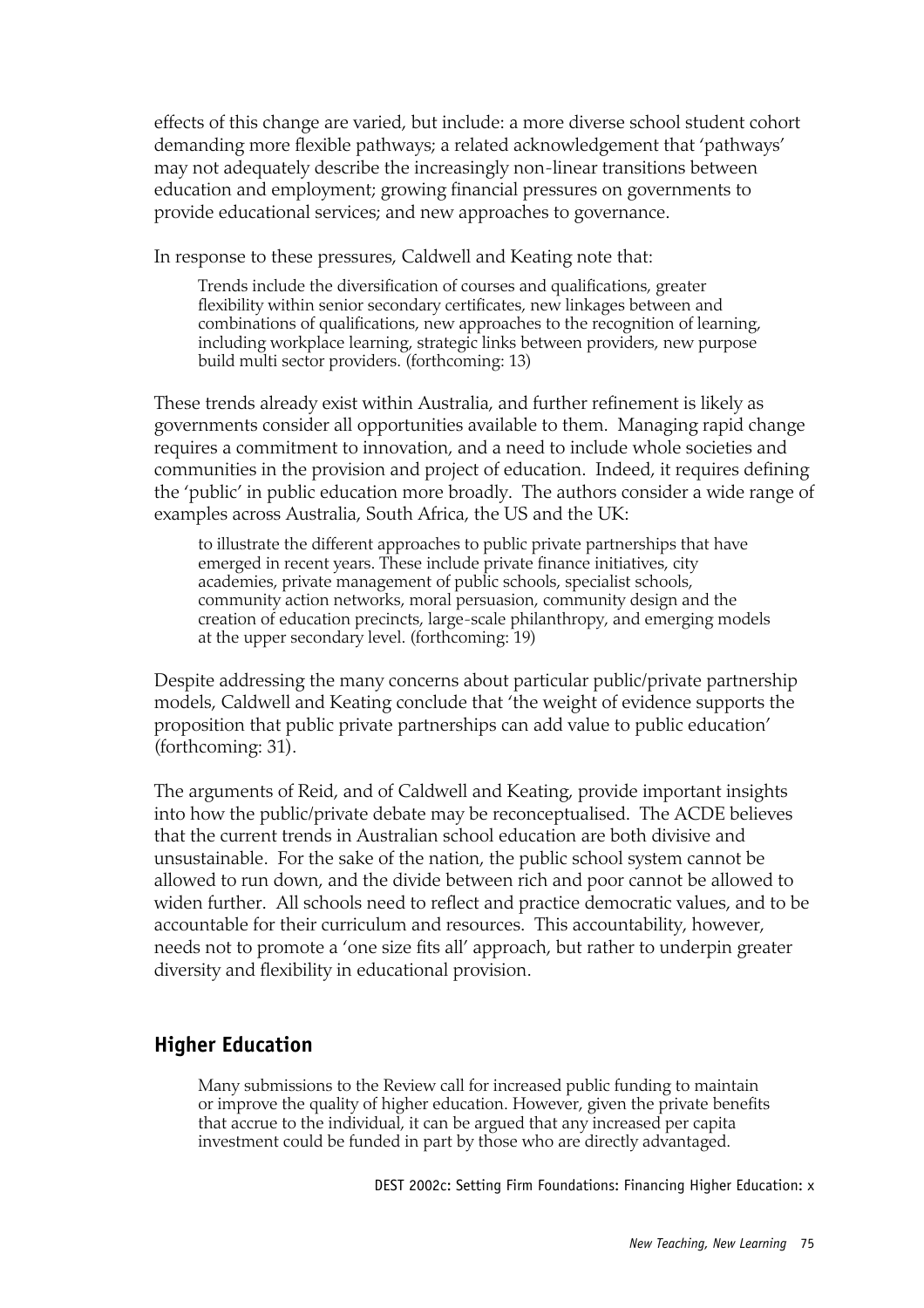Taking a course into the future that downloads an increasing proportion of the costs onto new entrants to tertiary education, will risk serious underinvestment in the human capital formation that is essential for generating the productivity growth we need to sustain living standards as our population continues to age.

#### Michael Gallagher 2004: 3

The major beneficiary of highly educated Australians is Australia. Individuals benefit from their education through higher wages, greater employment rates and greater security. These benefits are substantial, measurable and irrefutable. They are also dwarfed by the impact of education on national economic prosperity and social cohesion. Simply, in the knowledge economy, neither economic prosperity nor social cohesion is possible without a well-educated populace, and nations will in future be measured not by their fixed assets, but by the skills and knowledge of their workforce (ACDE 2001; OECD 1996).

Higher Education is undergoing similar changes to the schools system. Overall public investment is not meeting the costs of increased participation, and benefits to the individual are increasingly emphasised. The language of choice is central to changes under Backing Australia's Future, which provide fee flexibility in an attempt to introduce a greater market component.

Nevertheless, the variable fee increases are not varying much. In advocating the new legislation, Dr Nelson hoped for thirty-eight tiers of higher education, with universities using their new discretion to create an education marketplace. Courses in high demand would rise in price, while others would remain static or perhaps even fall. The stated goal was a more diverse, student-centred higher education system.

The goal was clearly ambitious. Most university councils have decided to raise their fees, many by the full 25% allowed under the government's legislation. In the short term, the choices for most students will not increase, but the cost of their education will.

The government hopes that Vice-Chancellors will use the additional funds to invest in teaching and learning. Vice-Chancellors claim they will. According to the University of Melbourne, the fee increase is "necessary to maintain the quality of the university's teaching and learning in the face of declining Commonwealth funding for student places". If so, more profitable courses should ultimately enable the quality of the undergraduate experience to be improved.

The answer to funding higher education, however, lies not in merely replacing public investment with private (student) investment. A prosperous Australia requires increased public funding, complemented by student funding and also complemented by industry investment. In facilitating rising student fees, the federal government has focussed overly on one element of funding. The limitations of this approach are many. They arise ultimately from a flawed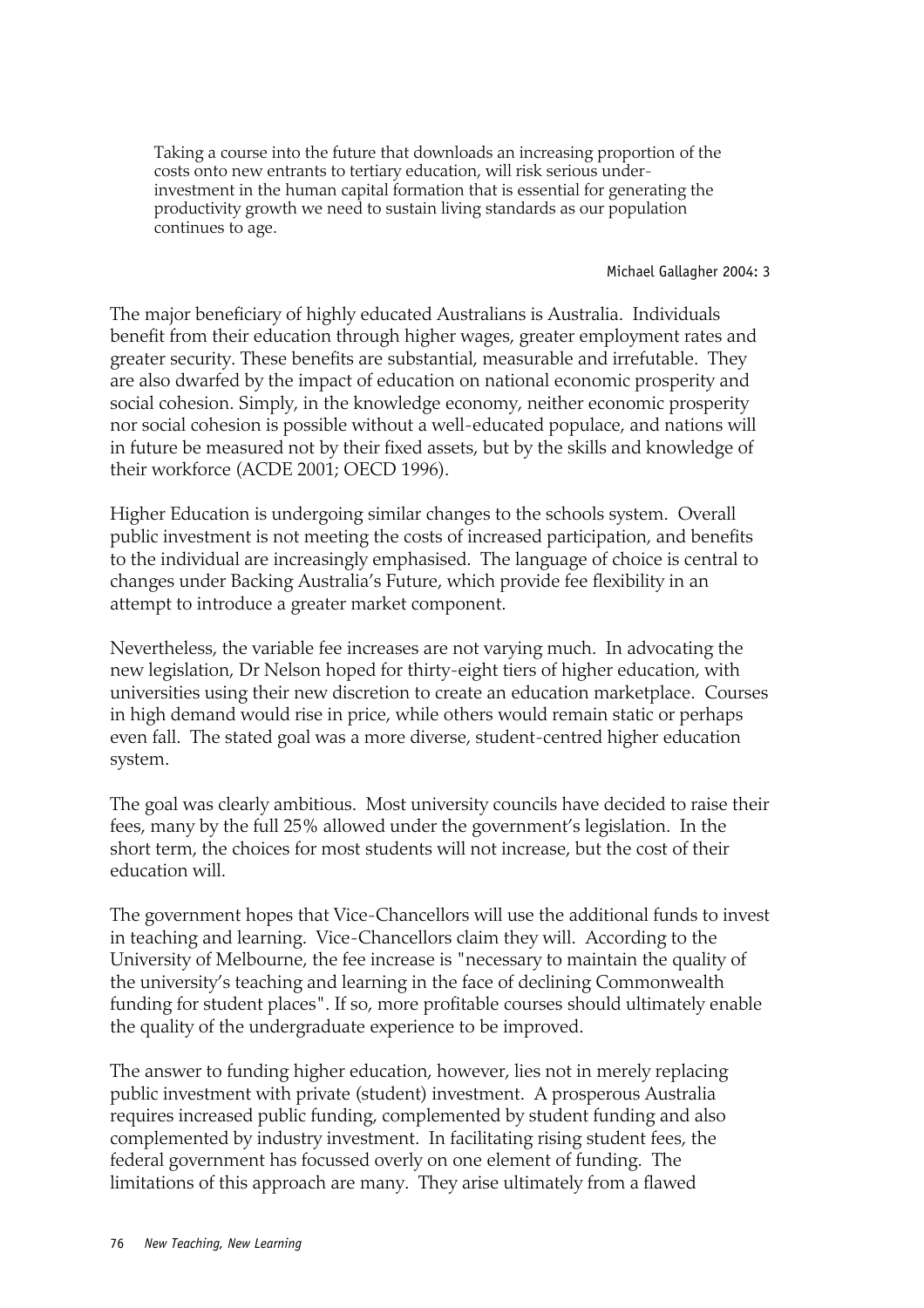philosophical view which does not fully appreciate the economic, social and democratic value of education to the nation.

At one level, there are clearly some areas of education which are critical to the nation's well-being, and which require graduates irrespective of cost considerations. Financial rationalist arguments alone stop short of addressing areas such as Indigenous Education and Languages Other Than English (LOTE). ACDE has argued strongly in the *Charter* (ACDE 2001) that such areas are of vital importance, and that diversity must be harnessed as an economic and cultural resource, promoted through LOTE and a comprehensive national languages funding mechanism at schools level (2001: 82). Many essential areas of education will continue to rely on public funding for their sustainability. The decline of arts subjects, and the decline of teacher education funding, are two trends of particular concern.

Beyond this, there is simply not enough industry investment. Australian industry has been reluctant to fill the funding gap and the current tax regime does not serve as an incentive. Attractive schemes to encourage enhanced private funding may include necessary adjustments to the taxation regime, both personal and company, as well as incentive schemes which would provide maximum encouragement to individuals and corporations to contribute private wealth to the sector. Lifelong learning accounts and training levies also remain avenues by which industry may further contribute to the costs of both vocational and Higher Education. The Council acknowledges that the size of the Australian industry sector limits what its contribution can be, and the trend towards multinationals also means that offshore parent companies tend not to invest in Australia. However, despite the geographic isolation of our position, our nation enjoys the cultural and economic resource of unparalleled diversity, underlining the need to facilitate and support greater international partnerships. Acknowledgement of the internationalisation of Higher Education, and greater engagement with other nations, would lead to increased funding from industry sources.

Much of the increase in private investment in education in recent years has arisen from increasing the burden on Australian students, who now pay amongst the highest level of fees in the world (AVCC 2000). NTEU figures show that the average student now pays \$4,413 per year for a government subsidised place. This is a real increase of 94% since 1996 (NTEU 2004). Meanwhile, government funding per place has decreased over the same period (NTEU 2004). Additionally of course, an expansion of full fee domestic places is now proposed.

The ACDE does not support the further expansion of full-fee paying courses, whose implementation is arguably discouraging universities from appointing additional HECS places, and whose expansion would further impact upon perceptions of equity. We note the traditional importance of equity of opportunity in Australian education, and that measures such as HECS were designed to ensure that no student was prevented from attending university by financial considerations. The Council believes that HECS has been a highly successful means of financing the expansion of Higher Education, and that students have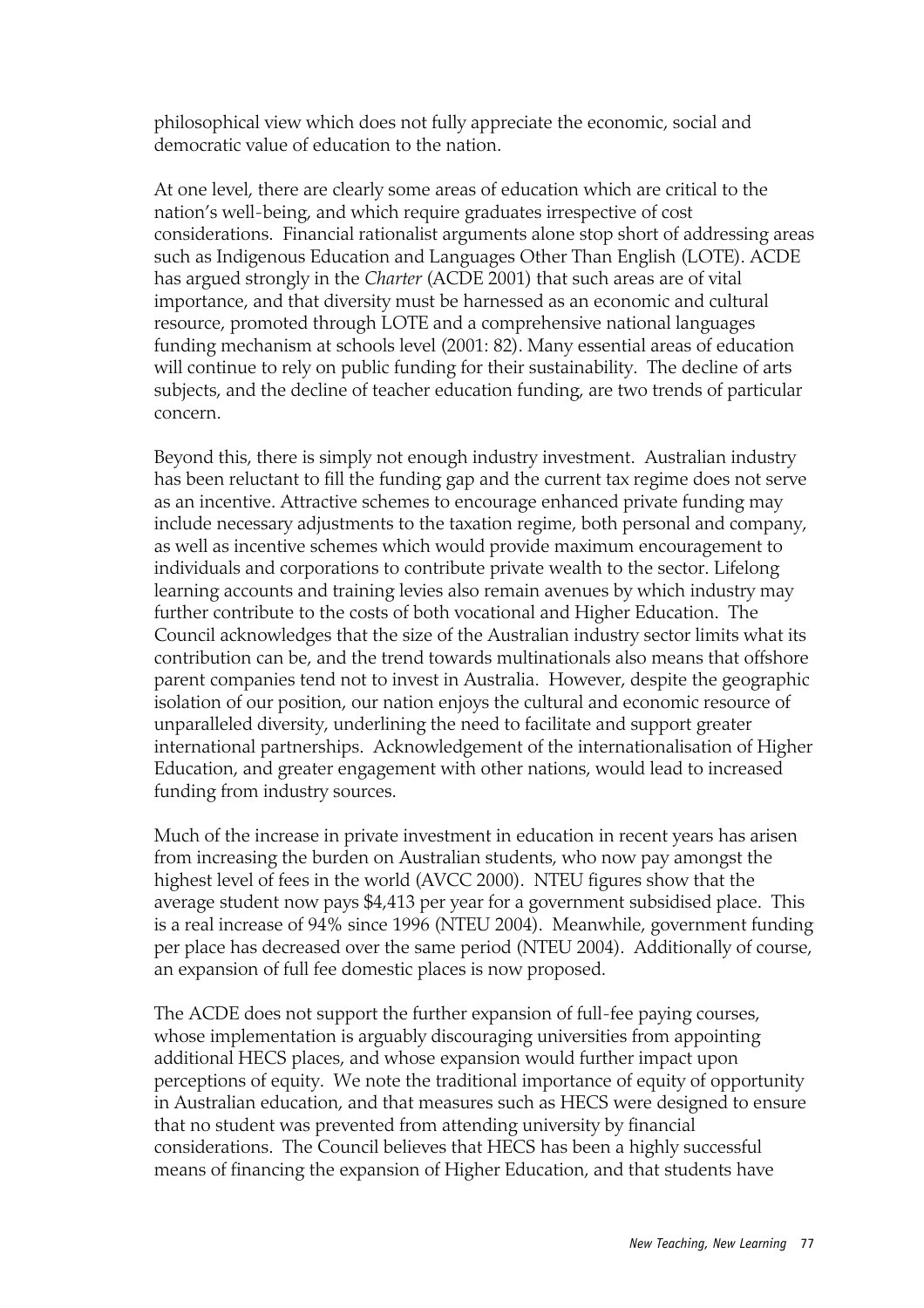shown general reluctance to pay up-front fees. The recent PISA study, which found serious disparities in achievement between different groups, reminds us that equity of education opportunity is a more pressing issue in Australia than in most OECD nations, and that students in at-risk groups must not be discouraged from participating in higher education. Any increased private investment needs to be complemented by high levels of public investment.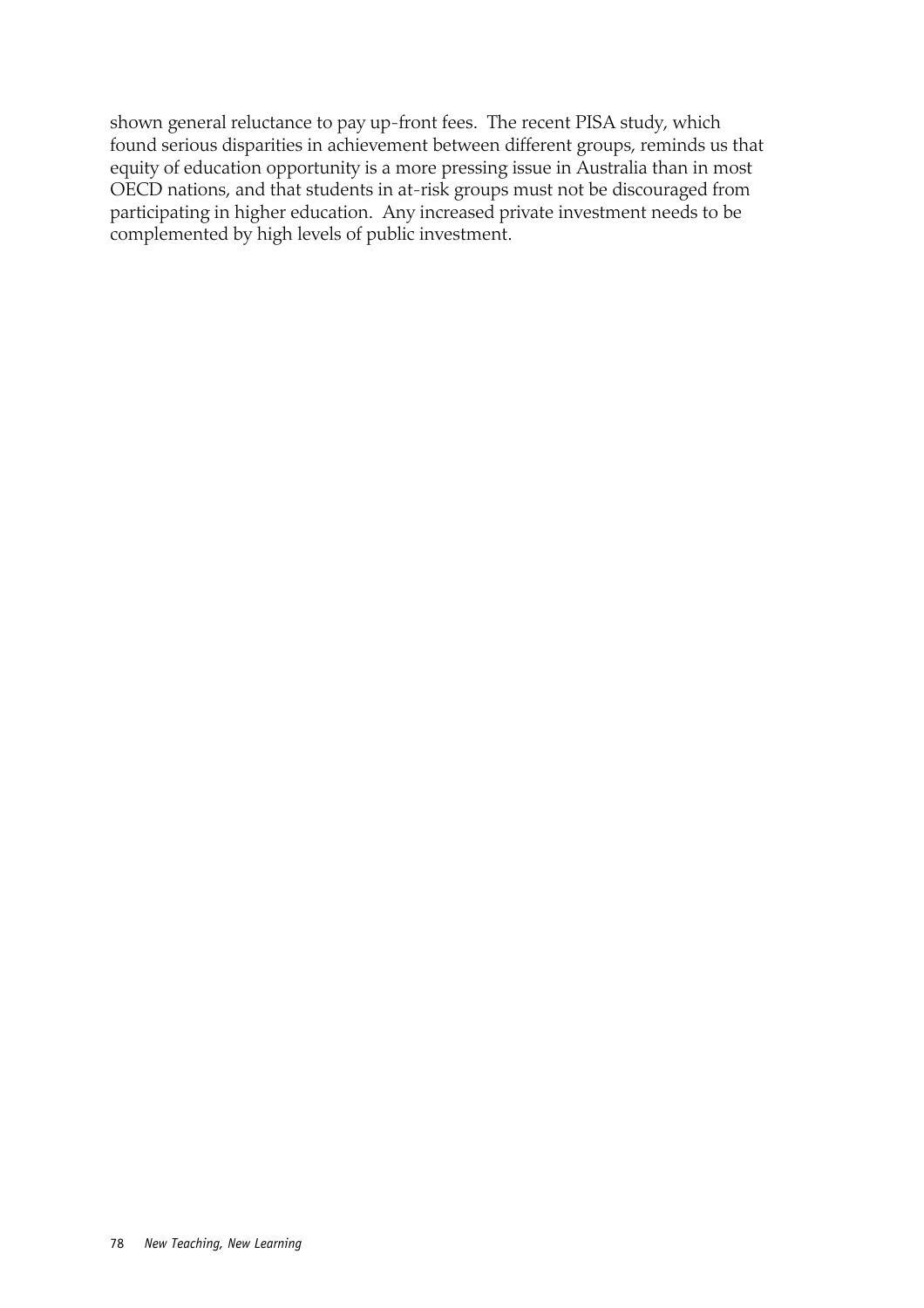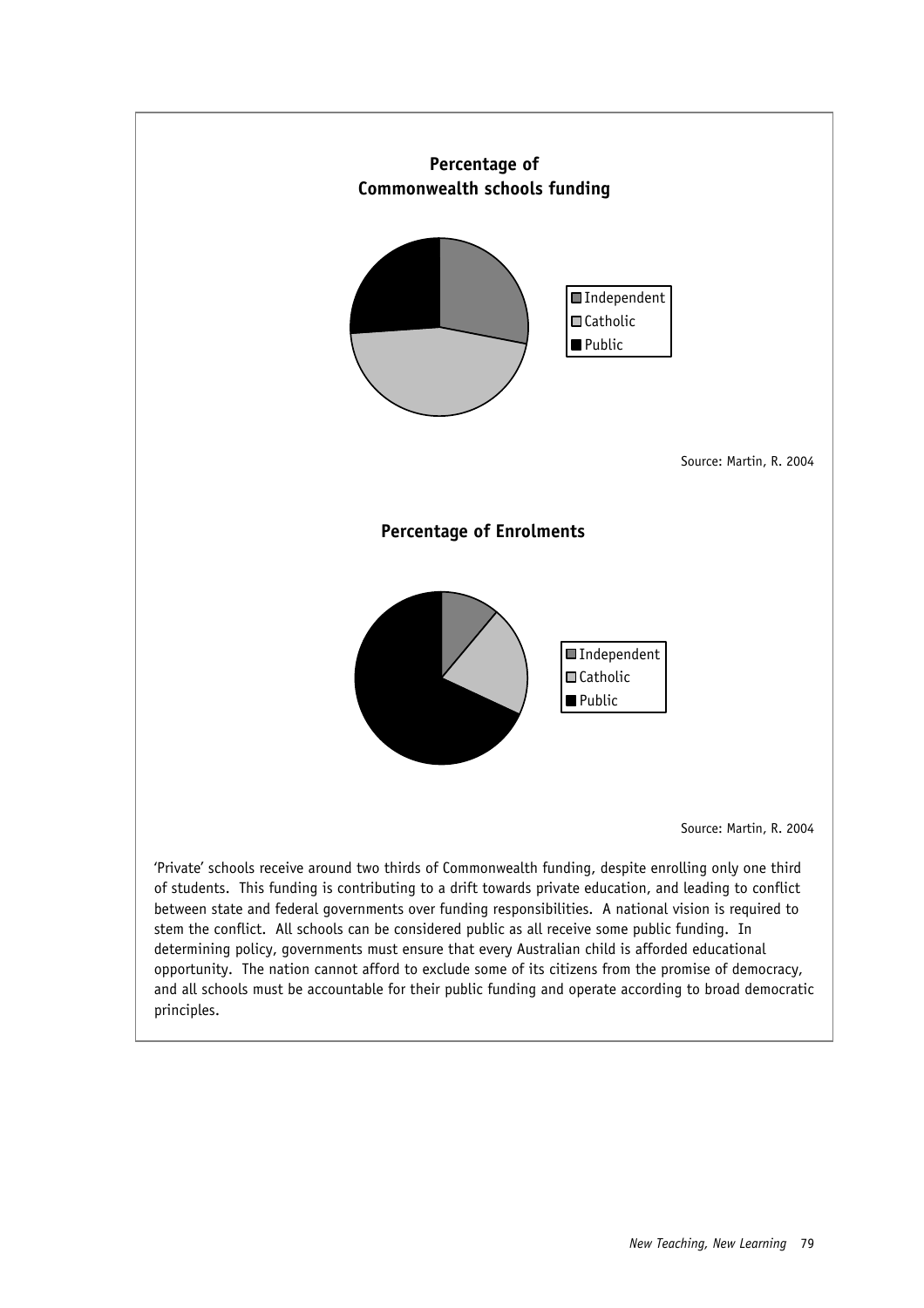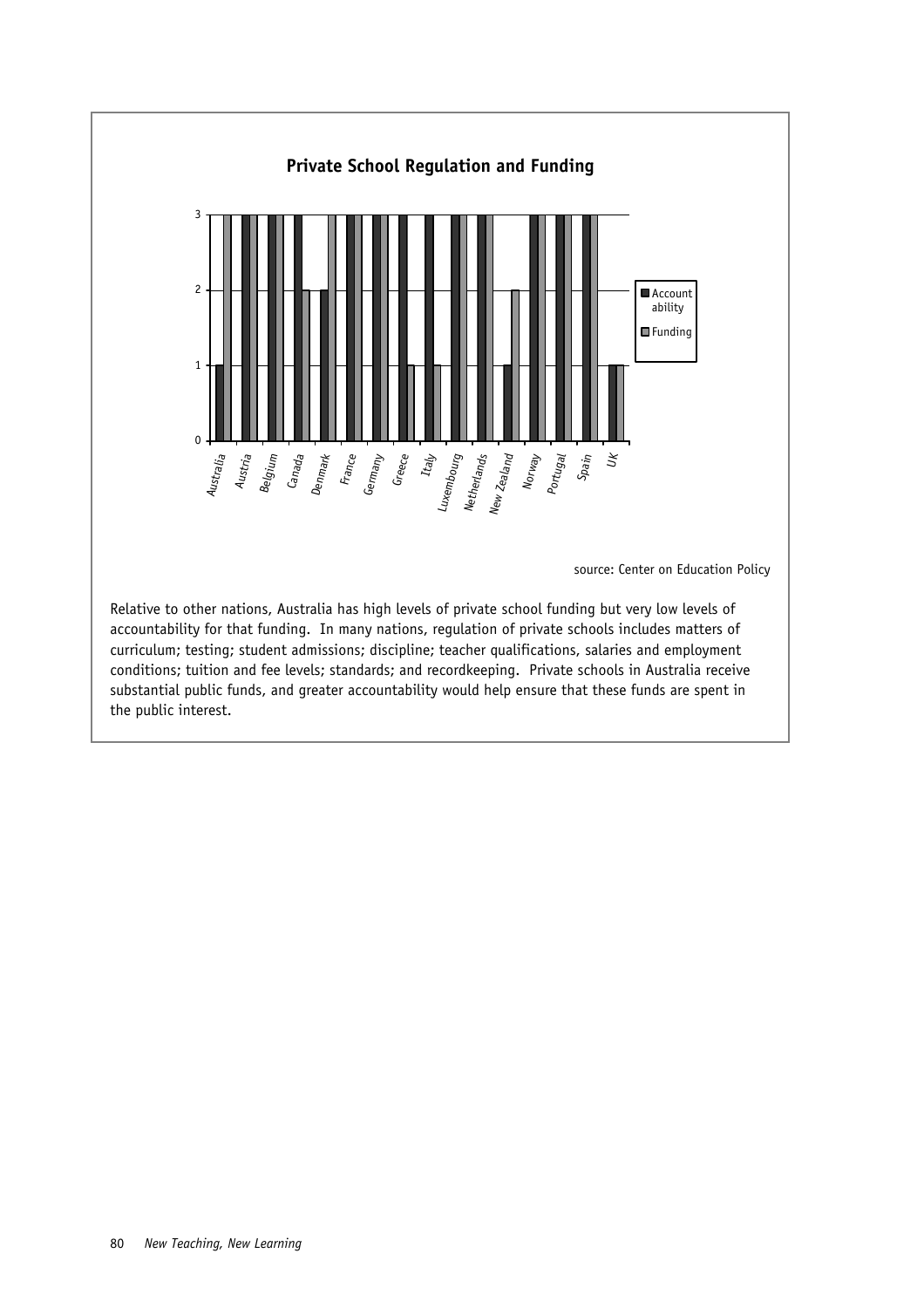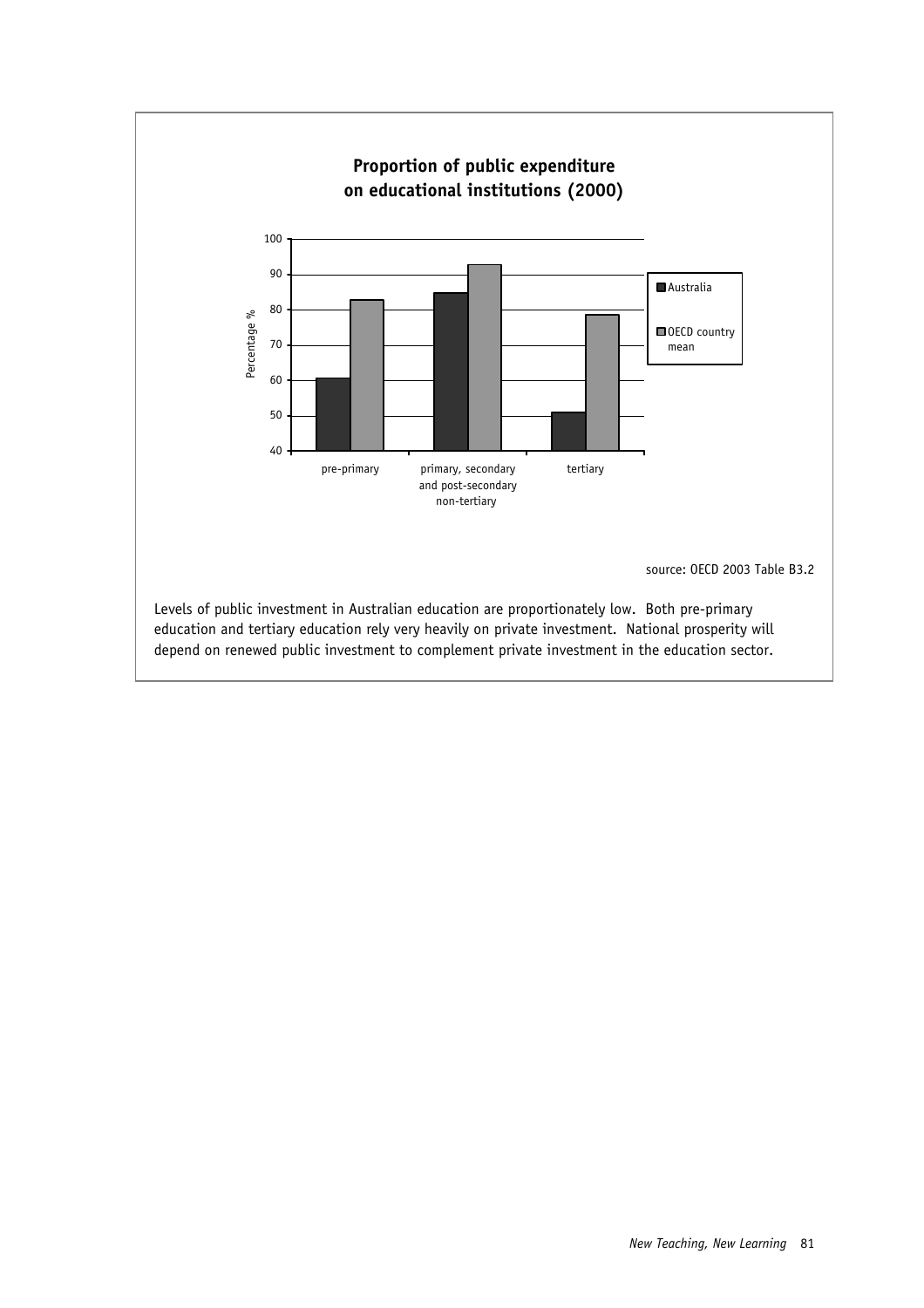### *ACTIONS*

- Review arrangements for the public funding of all schools by all governments— Commonwealth and State/Territory. This would ensure consistent and coherent funding arrangements across the two levels of government. The review should be broad ranging, and consider the possibility of creating an Education Commons, ensuring greater accountability throughout the sector, and ultimately more democratic schools. The review should be undertaken by the Ministerial Council of Education, Employment, Training and Youth Affairs ministers (MCEETYA), and cover:
	- the respective roles of the States and the Commonwealth in the provision of schooling;
	- the effect on schools of the interaction between Commonwealth and State funding;
	- the need for advisory and consultative mechanisms to improve openness in decision-making.
- Establish funding targets which reduce resourcing inequities between schools;
- In addition, substantially increase public investment in Higher Education, Vocational Education and Training, Prior to School Education, and Adult and Community Education;
- Seek greater industry funding through changes to the taxation system and further incentive schemes;
- Greater international collaboration to be promoted and facilitated by Commonwealth government initiatives and incentives;
- The establishment of individual learning accounts, company learning accounts, small firms training loans schemes, and a university for industry to be considered, along with further research into other overseas initiatives designed to increase collaborative funding.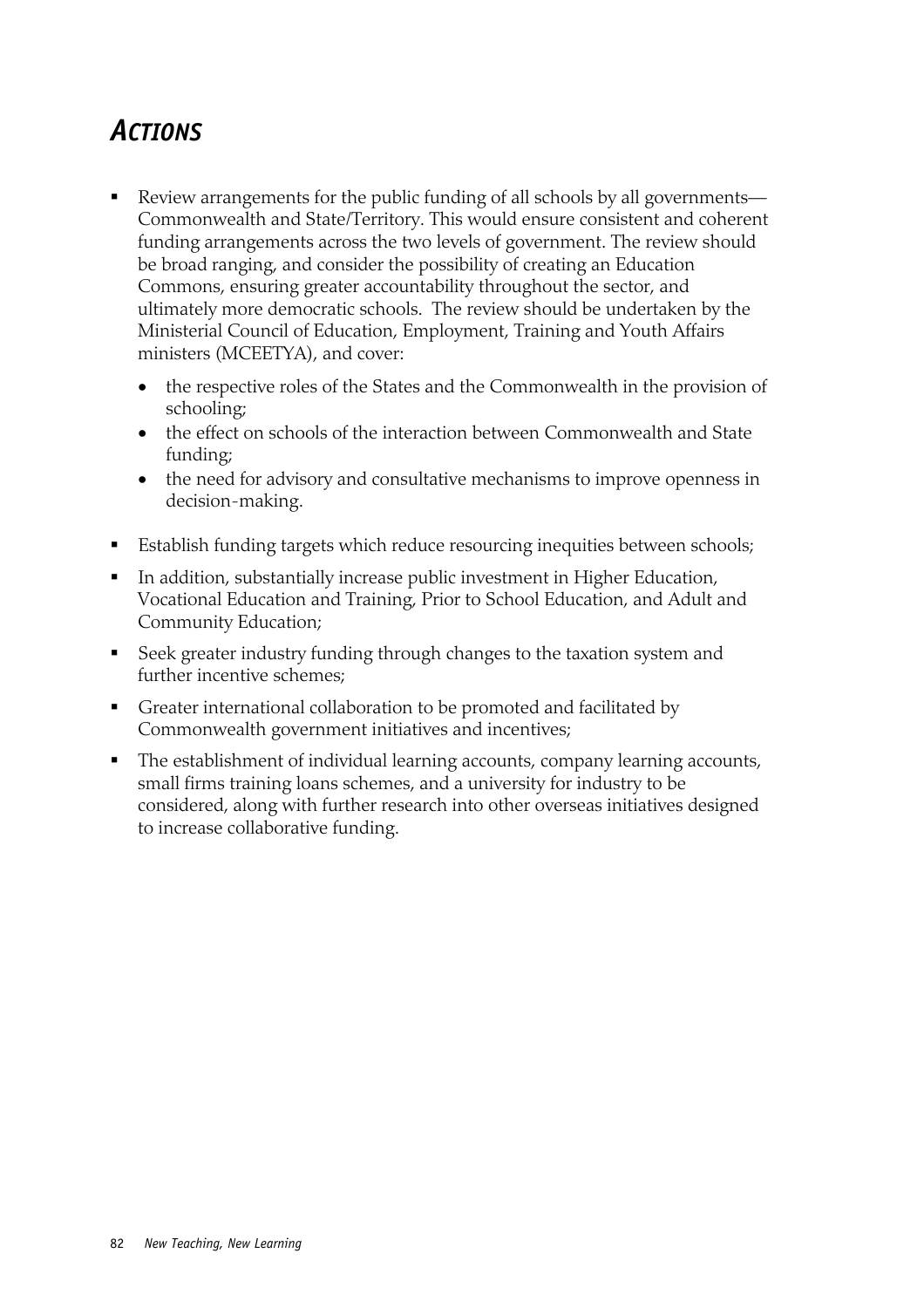# **7) Technology will become central to all learning**

The challenges of lifelong and lifewide learning are compounded by changing technological conditions. As the *Charter* (ACDE 2001) highlighted, technologies of digitisation, mainly centred around the personal computer, have the capacity to transform learning relationships, possibly but not necessarily for the better.

*Learning through technology.* Quite simply, more sophisticated learning will happen using computers, as well as ancillary content capture devices (digital cameras, sound recording devices) and networking processes (file sharing, the internet). Some of this learning will occur in conventional classrooms as the computer-to-student ratios drop and more students gain additional access to computers in class time. Much of it will happen in new ways—learning at home or at work using structured learning experiences, or learning simply by playing games or using the internet. A large proportion of what users know about the new digital technologies today, from the computer in the home to engineers working at the highest levels in technology companies, has been self-taught. This learning has occurred more through technology than through education in its old institutional sense, and that is partly because educational institutions have lagged behind in introducing computers as a tool through which their students can learn. However, educational institutions need to catch up. Indeed, online or elearning is now widely predicted to become one of the most significant boom industries within the knowledge economy. But for this new learning to materialise new pedagogies and curricula will need to be designed. This will also require the professional development of teachers in understanding and using the new technologies in ways that genuinely enhance learning (Kalantzis & Harvey 2003).

*Learning about technology.* Technology, however, is not something which is simply accessed by gaining a technical understanding of its internal workings. If technology is to be a central part of learning, it should itself be humanised, and based on a critical and balanced view of its use to humans rather than a decontextualised 'how it works' view. What can technology do for us, or, when denied access, do for just some of us and thus create new inequalities? In a broad view, technology is a series of relationships, amongst humans and between humans and the natural world. This broader view is encapsulated in the idea of techne as one of the 'new basics'— the capacity to use various tools and instruments to get things done, technique, method, practical reasoning, science, human impacts on the environment. All learning today should include technology in this sense as one of the key areas of learning. Technology is not just a tool for learning, in other words. It should be one of the main things that learning is about (ACDE 2001). It should be a message as well as a medium. This is equally true of learners and teachers, given the rapidity with which technology changes.

*New ways of learning using technology.* When used as a learning device and tool, the new technologies can produce enhanced learning experiences. Equally,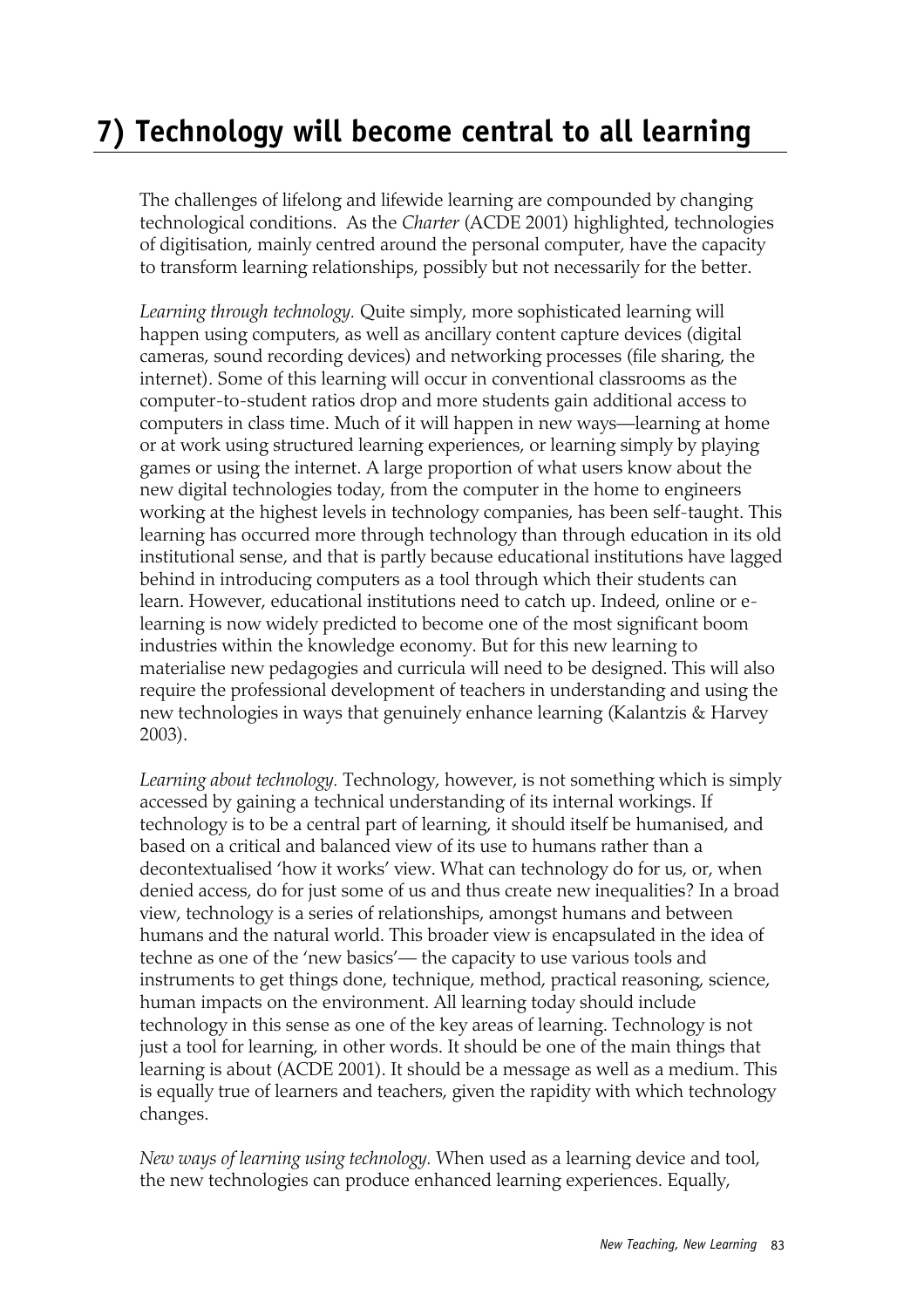however, and despite all their flashy appearances, they can produce a reduced learning experience. The challenge is to figure out possible new ways of learning using technology and to develop them. To examine the possible negatives first, computer-aided instruction is all too often just another way of cramming old style content or a matter of handing the job of skill-and-drill over to a machine, and a machine which tells you whether you are right or wrong in an even more inflexible way than the old teacher-examiner. The syllabus, textbooks and examination system of the old learning made the teacher a mere cog in the knowledge transmission machine. E-learning goes one step further and sets out at least in part to eliminate the teacher. When the media moguls who control the e-learning portals become the providers of content, the learners will become captives to whatever they provide. Computer-based learning can also make learning an individualised experience. The focus is often on what's in your head rather than what you can do and how you communicate, relate and learn with others, just as it was with old learning. It becomes something between you and the machine, rather than a tool that helps you relate to others.

All this adds up to a situation which is undoubtedly worse than learning even in the most draconian of old classrooms, where the teacher at least was there to answer questions and to relate to students as persons. It is a kind of accidental reversion to the very worst of the old learning, and this in part because the educational learning systems are designed not by educators but by computer engineers whose knowledge of education mainly comes from their own childhood experiences. On the other hand, the new technologies could enhance learning, but only if the focus is on learning as a set of human relationships and tools (techne); only if the technologies are a means to human ends rather than ends in themselves (ACDE 2001).

Here are some of the possible advantages of computer aided instruction: Whereas the chalk-and-talk classroom worked for the typical child somewhere near the middle of the class, computers can cater for classroom diversity by providing customised learning experiences which meet the needs and interests of individual students. Whereas the information resources and perspectives available in a textbook were limited and required no selection on the part of the learner, the information available on the internet is virtually unlimited and requires the development of skills of navigation and discernment. Whereas students in traditional classrooms were highly dependent on instructions ('pick up your pens and write ...'), computer aided instruction can develop the autonomous, active and interactive learner. Whereas everybody in the traditional classroom, the learners and the teacher, had to be on the same page at the same time (rigidly synchronous learning), learning through computers can be asynchronous and thus correctly paced to meet each student's needs. Whereas group work was not so easy in conventional classrooms, students can easily work collaboratively in online groups, and these groups do not have to be bounded by the walls of the classroom—they can be as wide as the world. And whereas the traditional boundaries of learning (and barriers to entry, progression and opportunity) were geographically defined (the classroom walls, the university campus), now learning can happen anywhere and at any time—at home, at work and in community settings.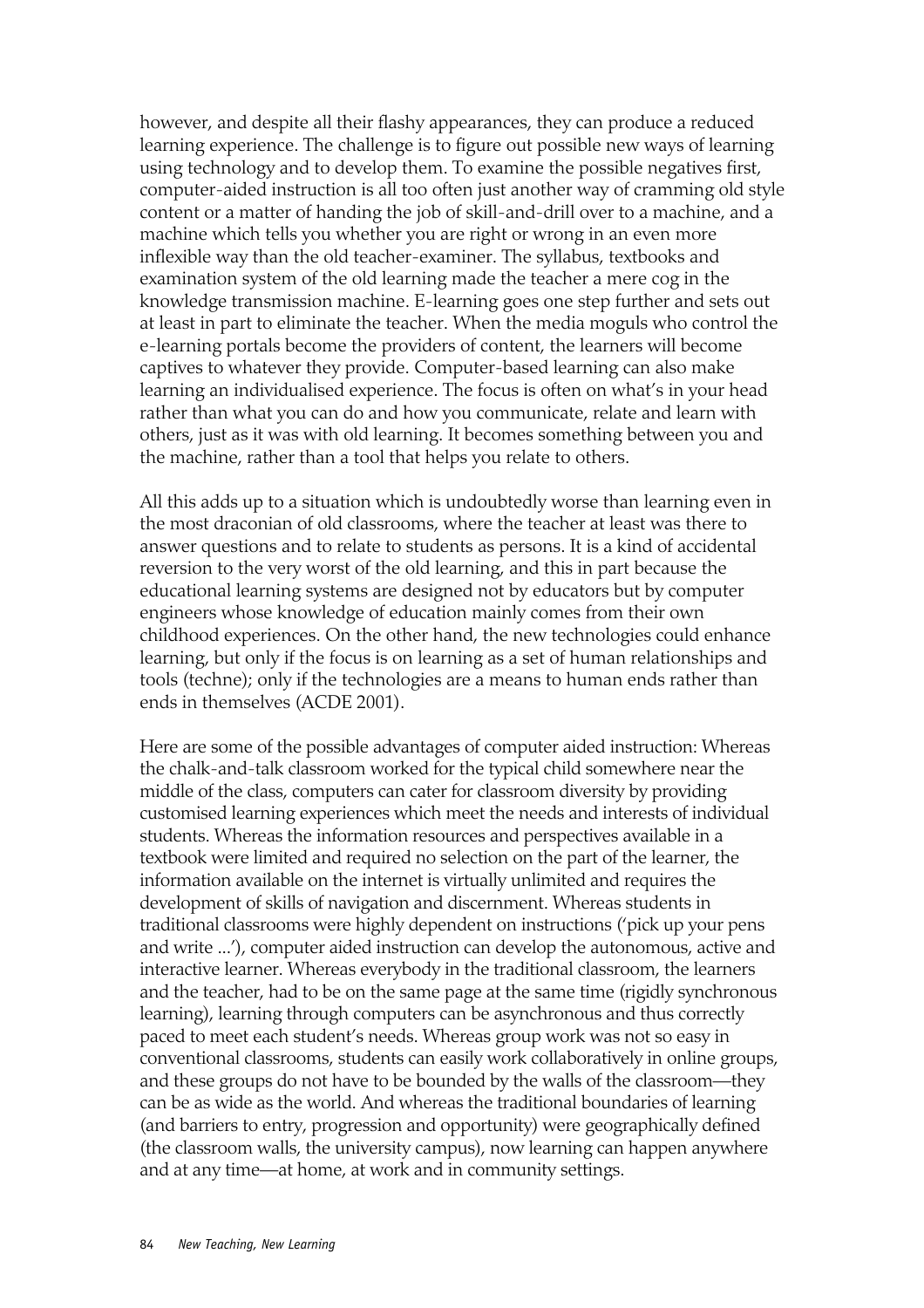

Similarly, the proportion of households with access to the internet more than doubled between 1999 and 2002. The embrace of technology is encouraging, but it also means that we need to explore ways of harnessing this technology. New modes of teaching need to be developed, and Australia must ensure that this technology does not lead to a deep digital divide.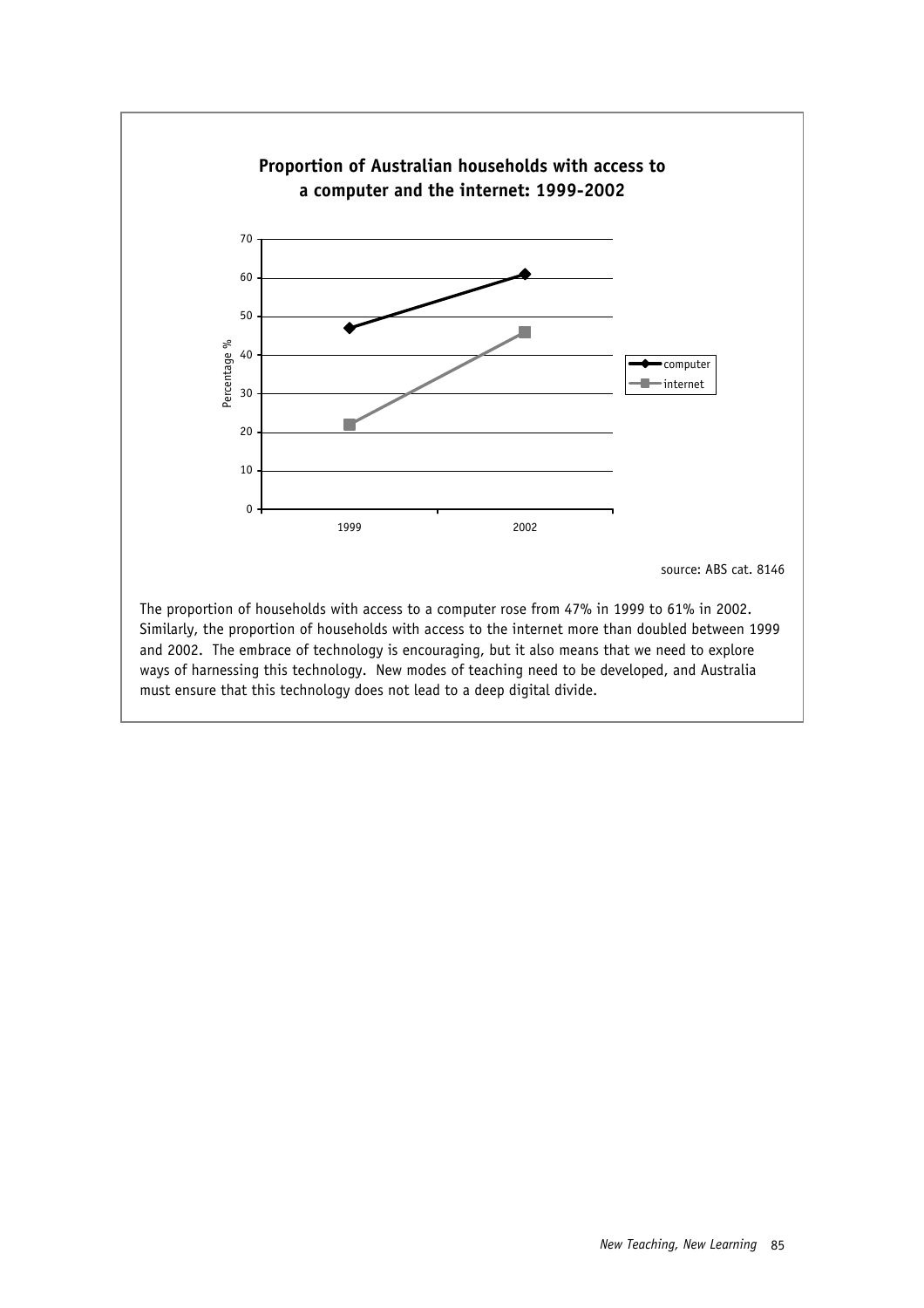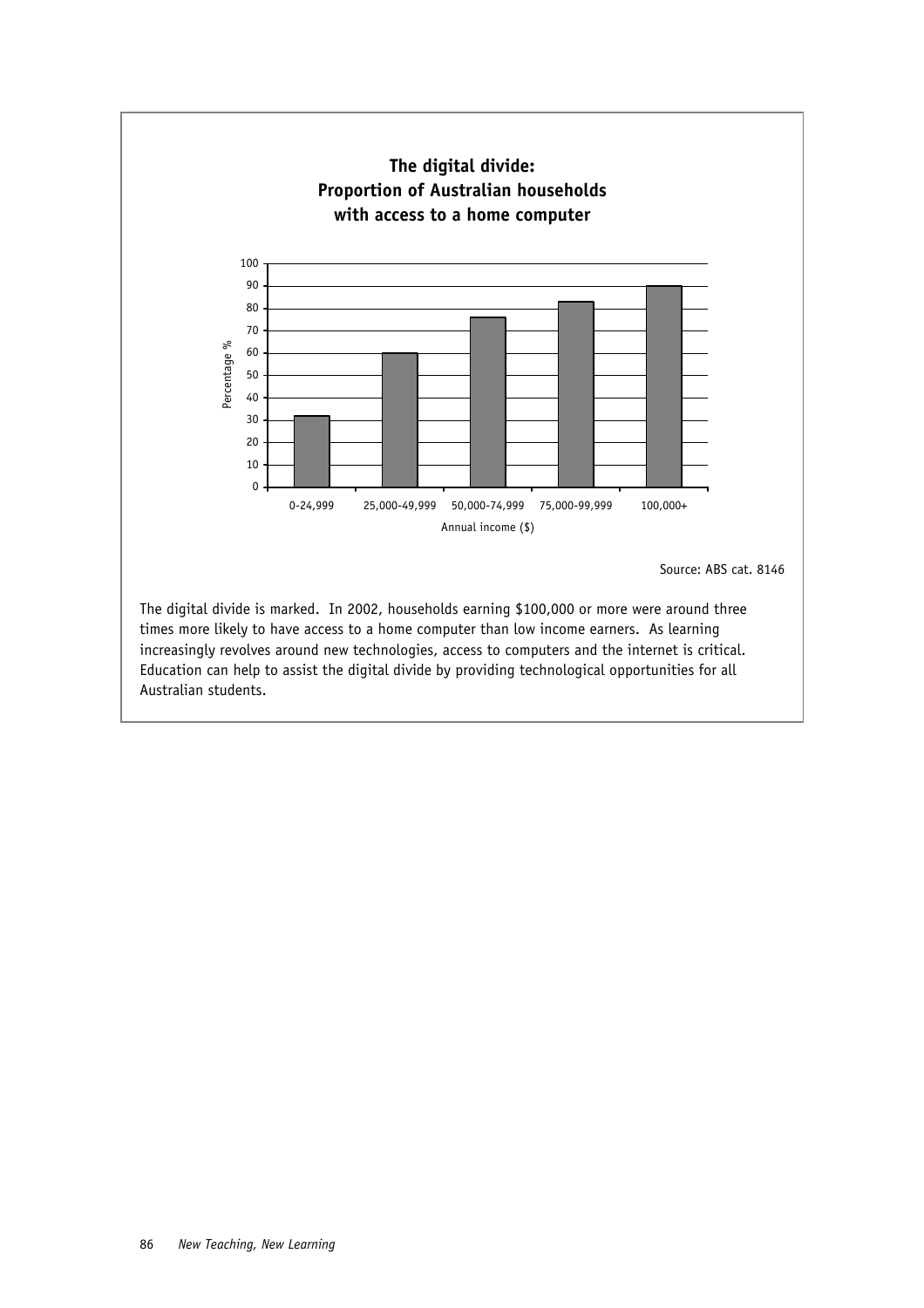

metropolitan area had the same access. Addressing the divide involves infrastructure such as improved bandwidth and telecommunication services. Moreover, it highlights the need for educational institutions across Australia to provide sufficient access to the internet and computers for all students.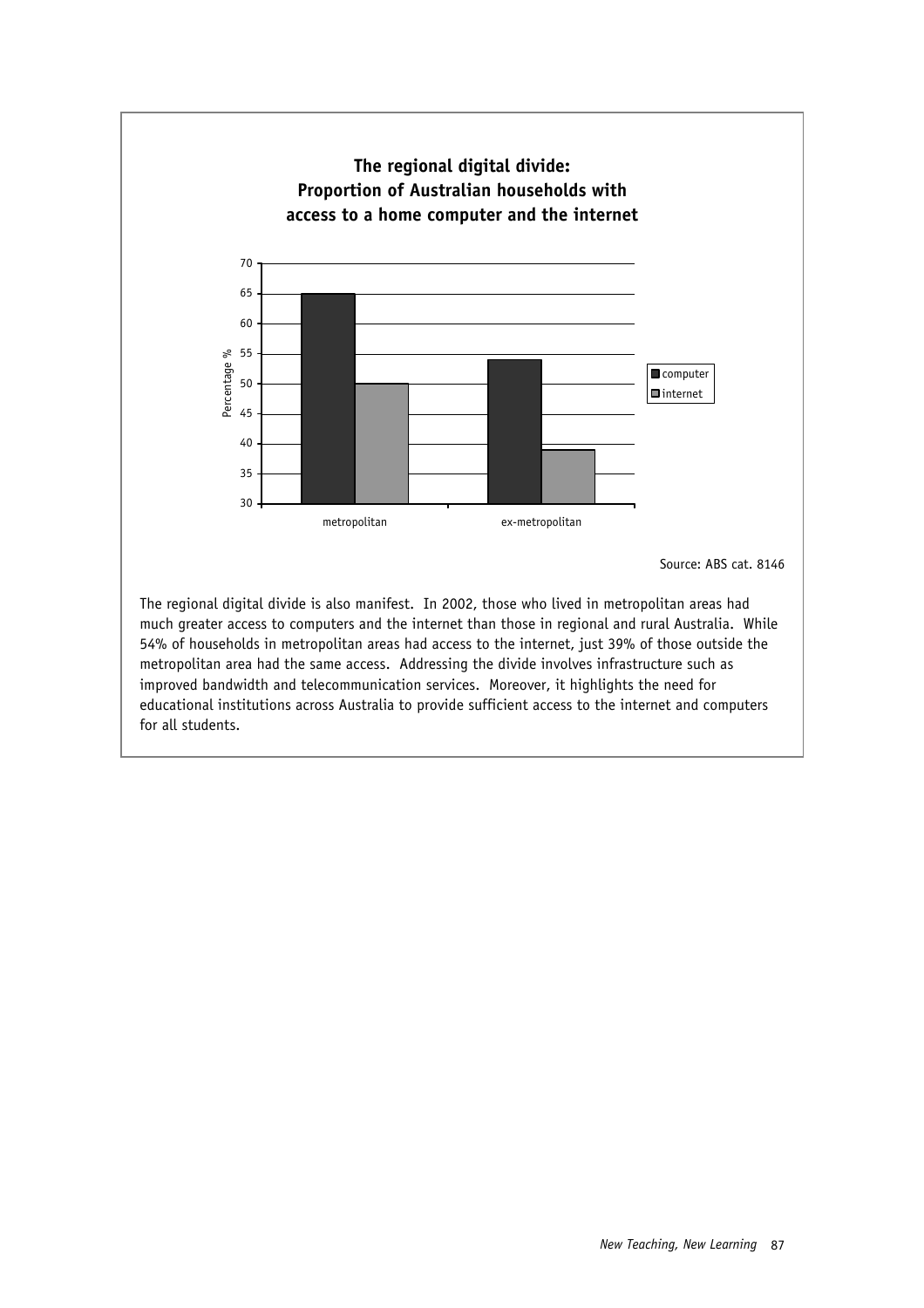#### *ACTIONS*

- **Provide every learner with a laptop computer, to be replaced every three** years. These should be backed by: a) wireless networking in the classroom; b) free internet connections for households with children studying. Costs of software and hardware could be minimised by mass purchase and IT company sponsorship of educational editions of their products. If the cost of this initiative is \$1500 per student per year, the funding needs to be covered by essential increases in overall education expenditure, insofar as more learning will occur autonomously;
- Online infrastructure is not itself sufficient. Large investment is needed to create effective learning relationships in and through the new technologies. This should include:
- *Learning filters:* tools for navigating, critically assessing and selecting relevant content; digital literacy—online content as a matter of critical selection rather than information download;
- *Collaborative learning environments:* frameworks for group construction of knowledge in an online environment, networked learning, peer-to-peer learning rather than individualised learning;
- *Autonomous learning,* including fun ways to replace teachers having to deal with memory work, and in ways which are more sensitive to student diversity than the conventional classroom. Skill and drill becomes fun and games, with constant formative assessment which continually evaluates which learning processes are relevant and appropriate to the needs of an individual student. At every point, students would be guided on paths to further learning as well as being able to take relevant learning tangents;
- *Transactional learning:* online learning is a matter of communication and sharing (content upload) as much as reception (content download). Instead of student work being created for the traditional audience of one (the teacher or the examiner), online learning involves constant publishing, or making work available to an audience of fellow students, parents and the community. The community of learners becomes the creator of their own learning environment, and the teacher's guiding and filtering role is now more like that of a publisher than the traditional didact standing at the front of the room;
- *Teacher facilitated learning,* rather than teacher led learning, involves teachers working at online help desks, as managers of 12 by 7 study centres, as moderators of home and community based learning;
- *Portfolio assessment,* in which every student is constantly publishing to their personal website, thereby building a portfolio of the work they have done, and more broadly of their life experiences. This may be reviewed and annotated with teacher judgments, peer judgments and community expert judgments.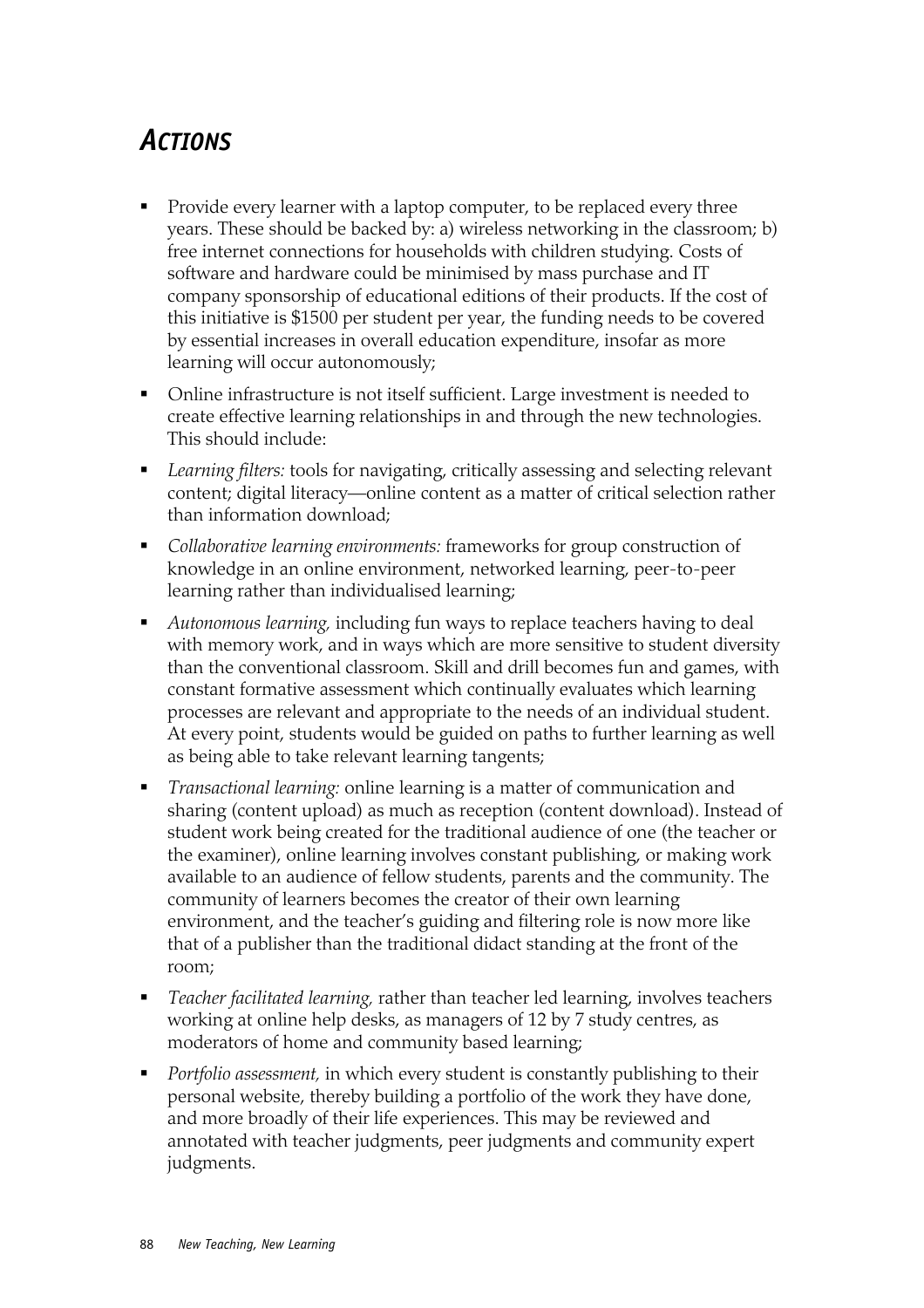Policy talk must be matched with significant investment and new collaborations to ensure that our place in the world is not further diminished.

The role of government is to expand and to facilitate an increasingly broad range of possibilities and collaborations for all Australians. The anger and confusion, however, that many Australians are experiencing today comes from their sense of exclusion from a future that seems unattainable to them. *New Teaching: New Learning* is about the well-being of the nation. Education needs to be seen as the bedrock of the new economy and the framework for productive citizenship and positively engaged individuals.

Australia may well have only one chance to grasp this opportunity. Other countries are already reinvesting in education capital, and in the future. Australia—an economically and socially vulnerable nation of just twenty million people located at the end of the earth and not part of any regional economic blocs—cannot afford to settle for becoming average.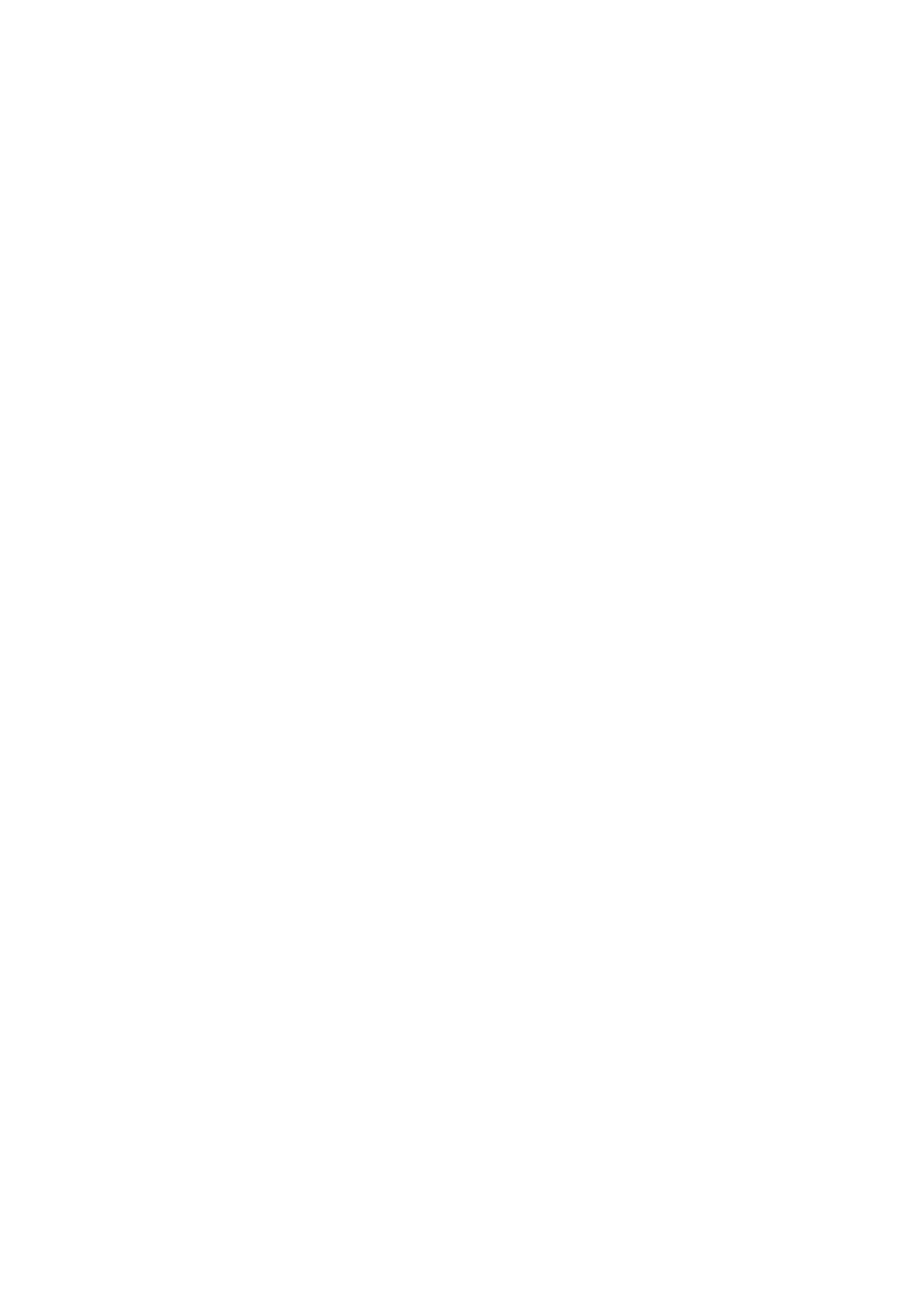# **A call to educators**

What is required today is a very dramatic rethinking of education systems, the nature of knowledge and the role that educators need to play.

Rather than being led by political processes, we need to take the lead. What we do is more critical, socially and economically, than it ever has been in the past. We have leverage now to improve the conditions in which we work and the outcomes for learners. This is an opportunity to influence, and to transform, education and society which we must grasp.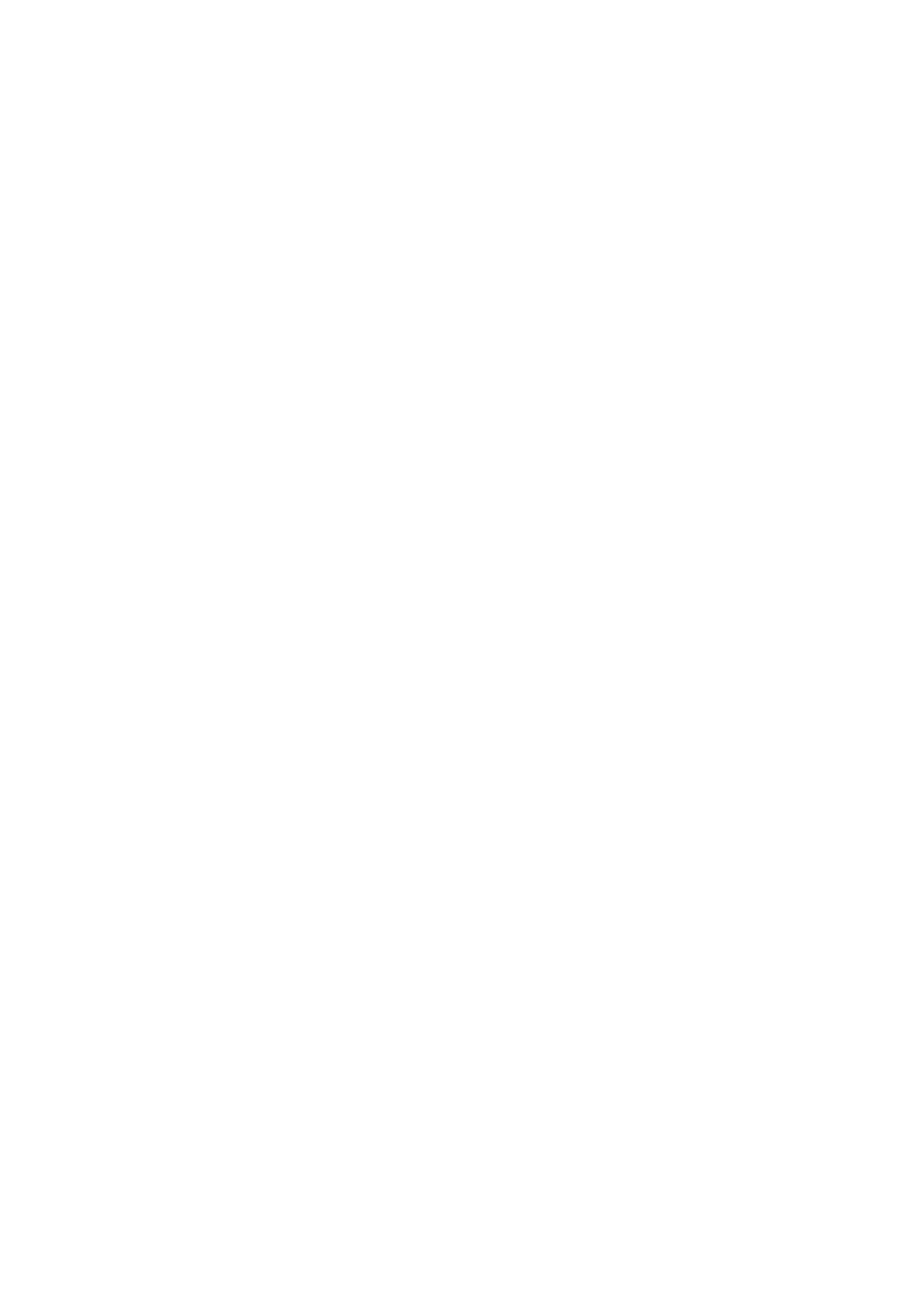### **A call to Australian citizens and voters**

Politicians believe there are no votes in education. They can thus talk the talk but not deliver to children, parents, workers and grandparents on their aspirations to participate equally in the fruits of the new economy. The tax breaks received by families, single people and grandparents cannot hope to buy the education required for equal participation in wealth-creating jobs. Everyone is deprived when a nation wastes its educational heritage and when it ignores what needs to be done to build educational opportunities.

There is an urgent need to build an Australia in which education is available to all, and in which learning is promoted, respected and rewarded.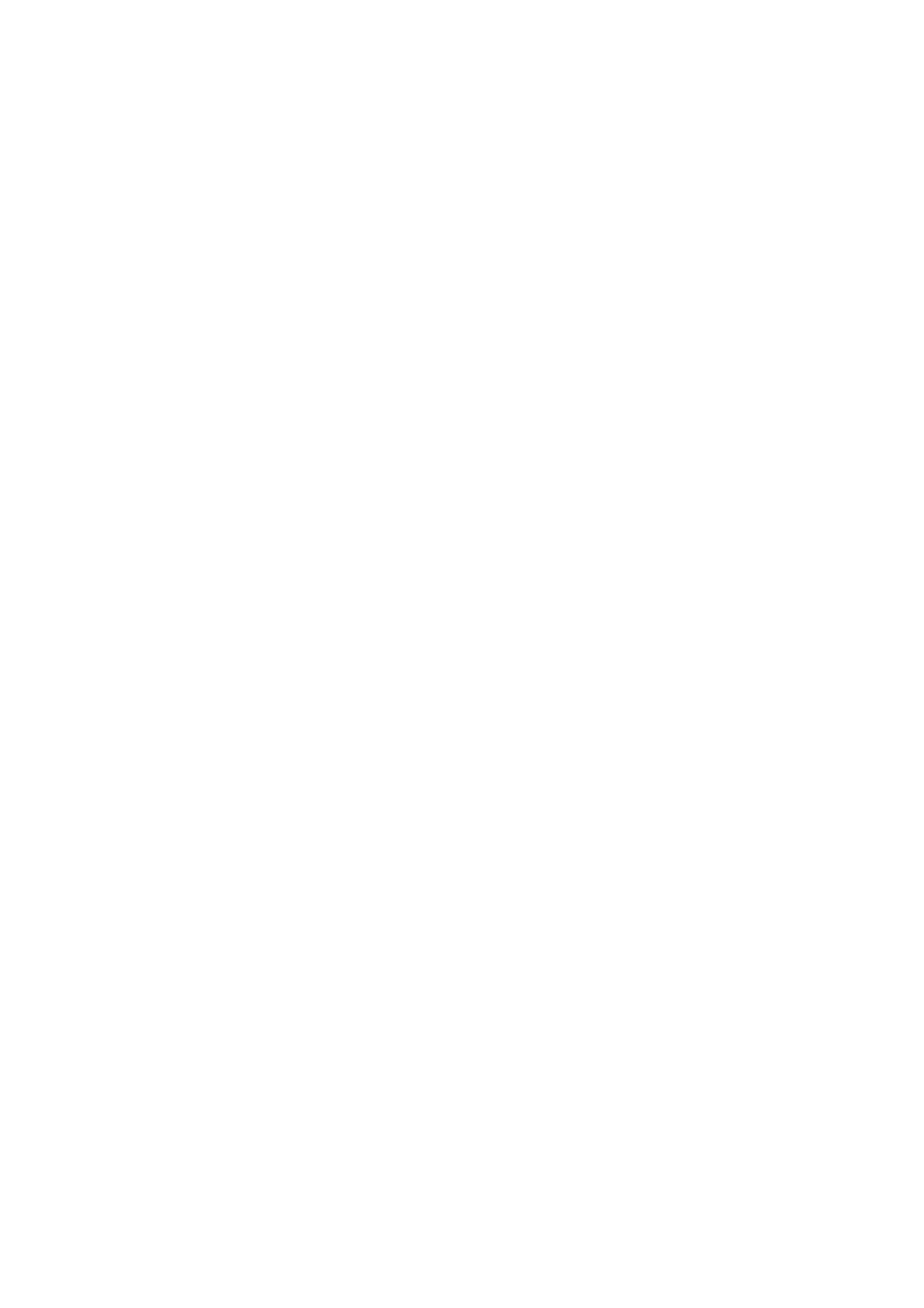### **Bibliography**

AARE (Australian Association for Research in Education) (2004), *submission to Victorian Government Inquiry into Pre-Service Teacher Training*, http://www.aare.edu.au/exec/sub\_pstt.pdf

ABS (Australian Bureau of Statistics) (1998-99), *Research and Experimental Development: All Sector Summary, Australia, 1998-99*, Cat. No. 8112.0

ACDE (Australian Council of Deans of Education) (2001), *New Learning: A Charter for Australian Education.* ACDE: Canberra

ACDE 2002, response to the DEST Issues paper, *achieving equitable and appropriate outcomes: indigenous Australians in higher education* ACDE: Canberra

ACDE & ACDS (Australian Council of Deans of Education and the Australian Council of Deans of Science) (forthcoming), *Professional Learning for Enhancing Teaching and Learning within Science, Mathematics and Technology in Australia*

ACER (Australian Council for Educational Research) (2004), *The Case for Change: A review of contemporary research on Indigenous education outcomes*, Suzanne Mellor & Matthew Corrigan, ACER: Victoria

Applied Linguistics Association of Australia (2002), *submission to the Review of the Commonwealth's Languages Other Than English (LOTE) in Schools Program*

Arnold, R. & Ryan, M. (2003), *The Transformative Capacity of New Learning*, ACDE discussion paper, ACDE: Canberra

ASAA (Asian Studies Association of Australia) (2002), *Maximizing Australia's Asia Knowledge: Repositioning and Renewal of an Australian Asset: a report*, ASAA.

Australian Alliance for Languages (2001), *Statement of needs and priorities for language policy for Australia*

Australian Government (2004), *Adult Learning in Australia: A Consultation Paper*, Australian Government: Canberra

AVCC (Australian Vice-Chancellors' Committee) (2000), *Our Universities: Our Future*, AVCC

AVCC (2002-03), *Survey of Applicants for Undergraduate Higher Education Courses*, published at www.avcc.edu.au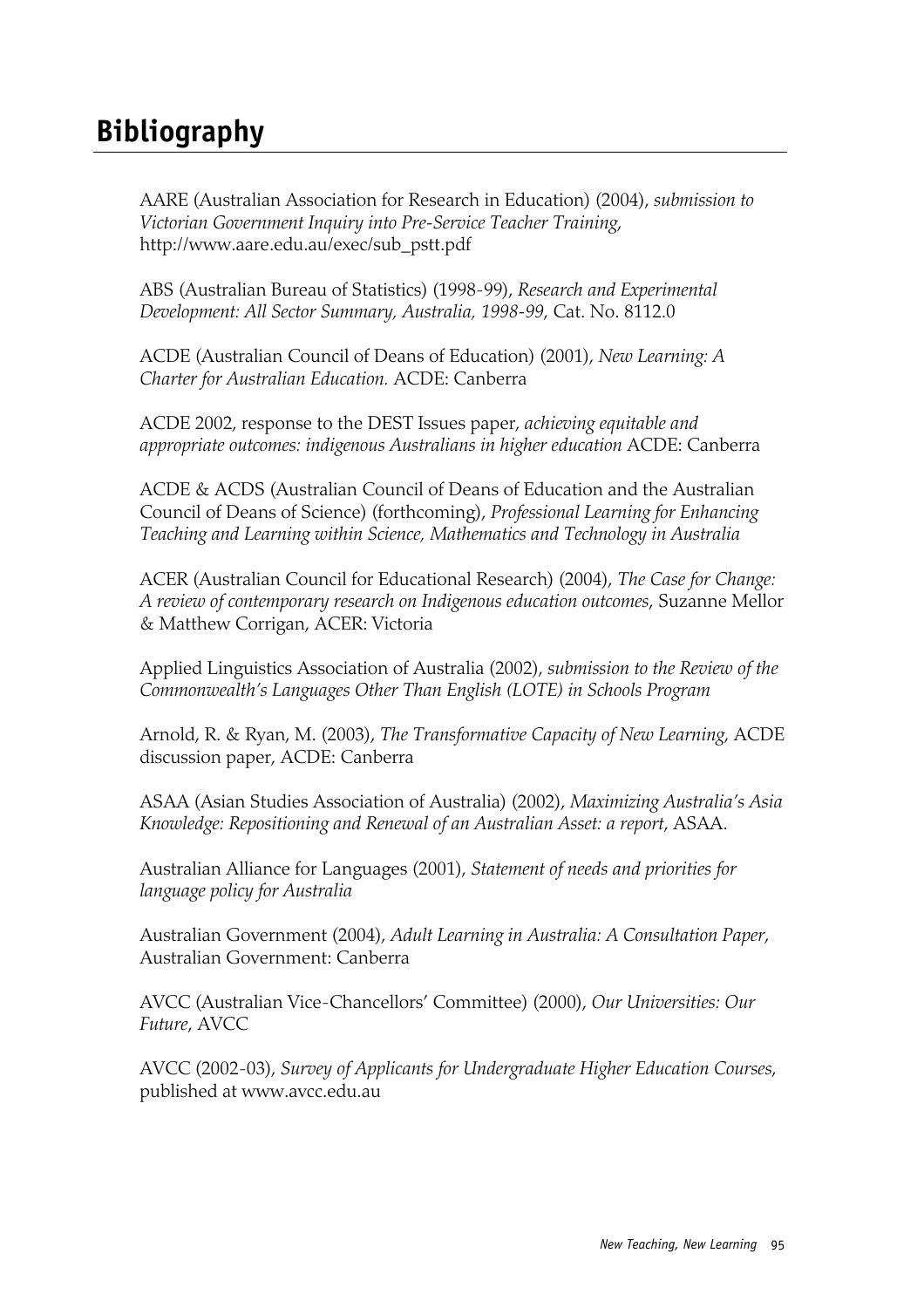AVCC (2003-04), *student: teacher ratio series*, published at http://www.avcc.edu.au/policies\_activities/resource\_analysis/key\_stats/student\_st aff\_ratios.htm

AVCC (2004) *Fact sheets*, published at http://www.avcc.edu.au/news/public\_statements/publications/Facts\_Sheets/GDP chart&data-May04.pdf

Buck, S. (1998) *The Global Commons: An Introduction*, Washington, DC: Island Press

Caldwell & Keating (forthcoming), *Adding Value to Public Education: An examination of the possibilities for public private partnerships*, ACDE discussion paper, ACDE: Canberra

Candy, P. (2000), 'Is lifelong learning critical, desirable or just a good idea?', in T. Brown (ed.), *Lifelong Learning: Making it Work*, ALA discussion paper, p. 9-11

Center on Education Policy, *Lessons from other countries about private school aid*, accessed at http://www.ctredpol.org/vouchers/lessonsothercountries.pdf

CESCEO (Council of Education Systems Chief Executive Officers) (2000), *Early Childhood Education Working Party Report*, Oct., Canberra

Chapman, B. & Ryan, C. (2002), *Income –Contingent Financing of Student Charges for Higher Education: Assessing the Australian Innovation.* Centre for Economic Policy Research: ANU.

Clarke, C. (2004), *Education budget statement to the House of Commons*, March 18, budget details at http://www.hm-treasury.gov.uk/

Commonwealth of Australia (2002), *National report on Indigenous education and training 2001,* Canberra: Commonwealth of Australia

Considine, M., Marginson, S. & Sheehan, P. (2001), *The Comparative Performance of Australia as a Knowledge Nation*, Report to the Chifley Research Centre, April

Cope, B. & Kalantzis, M. (1997), *Productive Diversity: A New Approach to Work and Management*. Sydney: Pluto

Cope, B. & Kalantzis, M. (2000), *Multicultural Education: An Equity Framework: South Australian Department of Education Curriculum Standards and Accountability Framework.*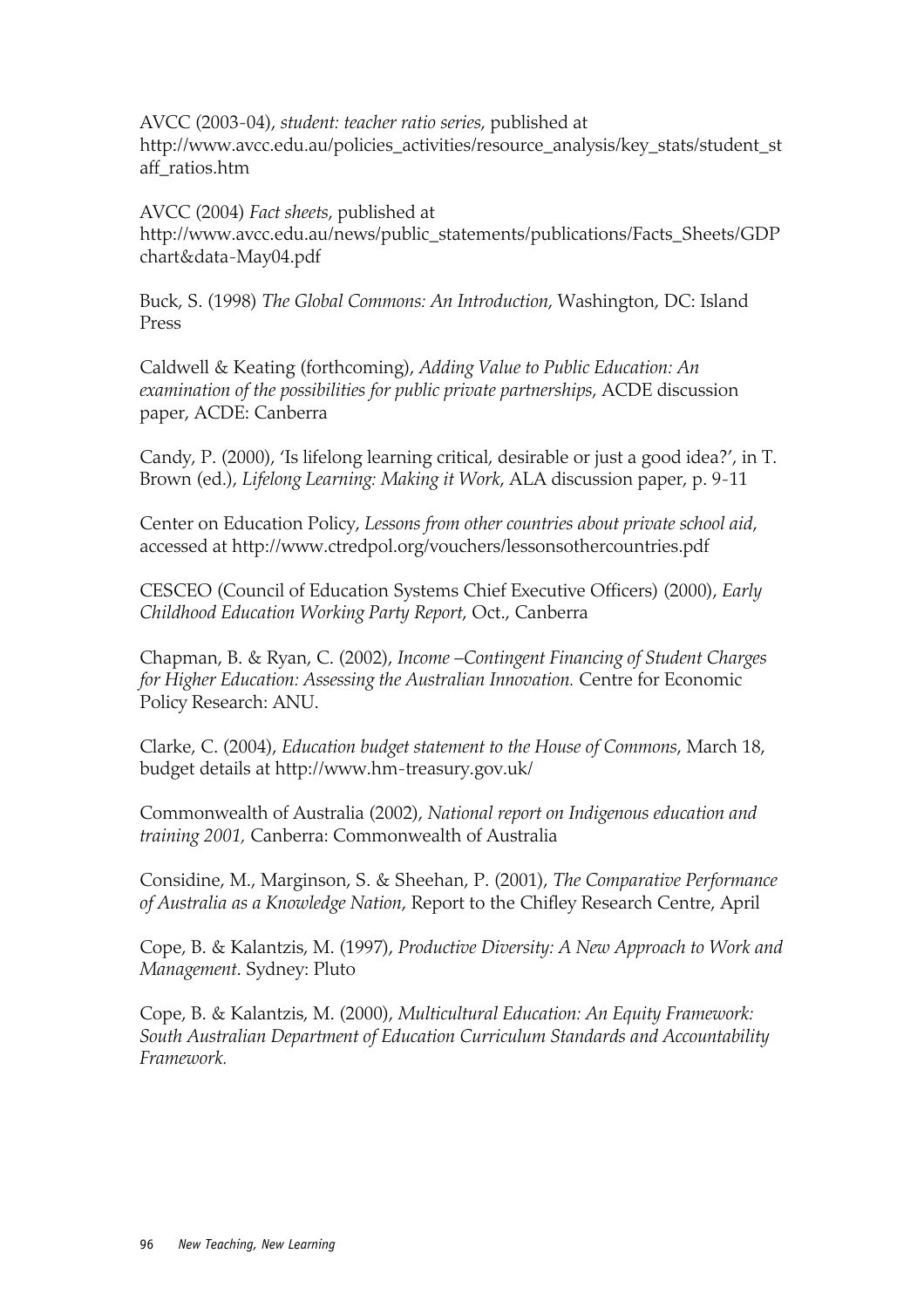Cope, B. & Kalantzis, M. (2002), 'Manageable Knowledge: Communication, Learning and Organisation Change', in *Developing Knowledge Workers in the Printing and Publishing Industries: Education, Training and Knowledge Management in the Publishing Supply Chain, from Creator to Consumer*, edited by B. Cope and R. Freeman. Melbourne: Common Ground.

Cosgrove, P. (2000). *Australia's Defence and the Lessons of East Timor*, public lecture to Griffith University, 14 September

Cross, K., Feather, J. and Lynch, R. (1994), *Corporate Renaissance: the Art of Reengineering*, Oxford: Basil Blackwell

Dalton, J. (2003), *VET in Schools and Teachers' Contact with the Workforce*, unpublished research report, Research Institute for Professional and Vocational Education & Training, Deakin University, Geelong, Victoria, Australia.

Deakin University (1999), *Analysis of the Proposed Changes to ABSTUDY on Indigenous Students, Final Report,* May

Deal, T. and Jenkins, W. (1994), *Managing the Hidden Organization*, New York: Warner

DEET (Department of Education, Employment and Training, Vic.) (2000). *Public Education: The Next Generation*. Report of the Ministerial Working Party. Melbourne. Department of Education, Employment and Training

DEST (Department of Education, Science and Training) statistics: students, published at http://www.dest.gov.au/highered/statpubs.htm

DEST (2002a), *Higher Education at the Crossroads: A Review of Australian Higher Education*, Ministerial discussion paper, Department of Education, Science and Training, Commonwealth of Australia, Canberra

DEST (2002b), *Varieties of Excellence: Diversity, Specialisation and Regional Engagement*, Issues Paper, Canberra

DEST (2002c), *Setting Firm Foundations: Financing Higher Education*, Issues Paper, Canberra

DEST (2002d), *Achieving equitable and appropriate outcomes: indigenous Australians in higher education*, Issues Paper, Canberra

DEST (2003), *Australia's Teachers: Australia's Future, Main Report, Agenda for Action, and Background Data and Statistics*, Canberra: Committee for the Review of Teaching and Teacher Education

DETYA (Department of Education, Training and Youth Affairs) (2000), *The Impact of Educational Research*, DETYA: Canberra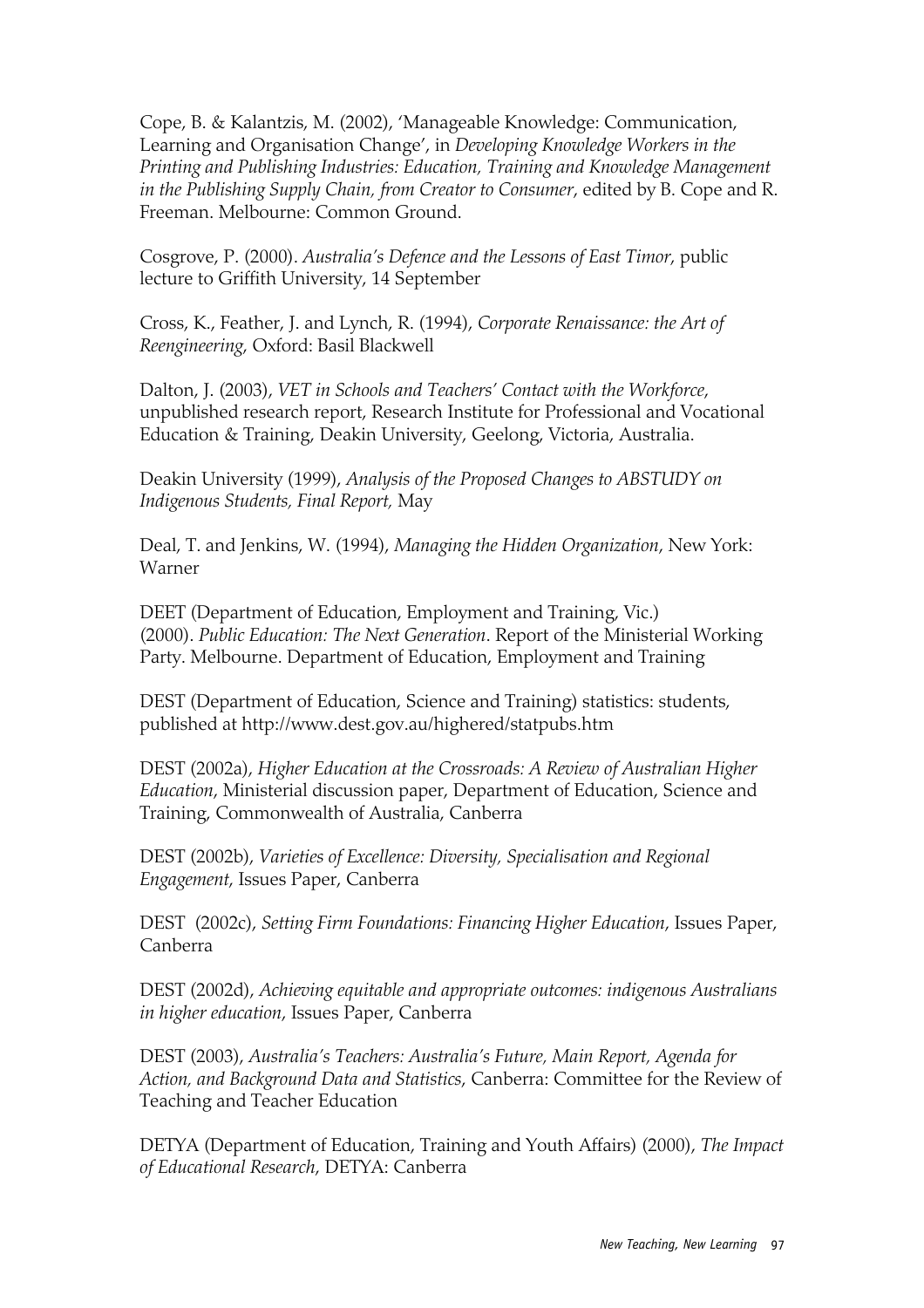DfES (Department for Education and Skills, UK) (2002), *Languages for All: Languages for Life*: *A Strategy for England*, DfES

Doherty, L. (2004). 'Exports surge for education nation', *Sydney Morning Herald*, 22 April

Durnan & Boughton (NCVER) (1999), *'Succeeding against the odds: The outcomes attained by indigenous students in Aboriginal community-controlled adult education colleges.'* NCVER

Dusseldorp Skills Forum (1999), *Australia's Youth: From Risk to Opportunity*, at http://www.dsf.org.au/ (accessed 3 Aug. 2001)

Fairclough, N. (2000), 'Multiliteracies and language: orders of discourse and intertextuality', in Cope, B. and Kalantzis, M. (eds), *Multiliteracies: Literacy Learning and the Design of Social Futures*. London: Routledge.

Gallagher, M. (2004), *Which way past the crossroads? Reflections on Australia's policy directions for tertiary education and research*, Monash Seminar on Higher Education, 6 July

Gee, J. (2000), 'New people in new worlds: networks, the new capitalism and schools', in Cope, B. and Kalantzis, M. (eds), *Multiliteracies: Literacy Learning and the Design of Social Futures*. London: Routledge

Gill, J. (2004), 'Australian Association for Research in Education and the Current State of Australian Educational Research', *The Australian Educational Researcher*, Vol 31 No. 1 April

Golding, B., Davies, M. & Volkoff, V. (2001), *A Consolidation of ACE Research 1990-2000*, NCVER

Gonczi, A. (2002), *Teaching and Learning of the Key Competencies*, paper presented to De Se Co conference 2002, University of Technology, Sydney, January

Green, J. (2002), 'Middle-school management', *Campus Review*, 7-13 August 2002

Group of Eight (2002), *Research and Innovation: An update*, 18 September http://www.go8.edu.au/policy/papers/2002/0918.pdf

Harvard University (2004), *A report on the Harvard College Curricular Review*, April, Faculty of Arts and Sciences, http://www.fas.harvard.edu/curriculumreview/HCCR\_Report.pdf

Henry, J. & Grundy, S. (2004), *Blurring the Boundaries in Education: towards a more seamless system of post-compulsory education,* ACDE discussion paper, ACDE: Canberra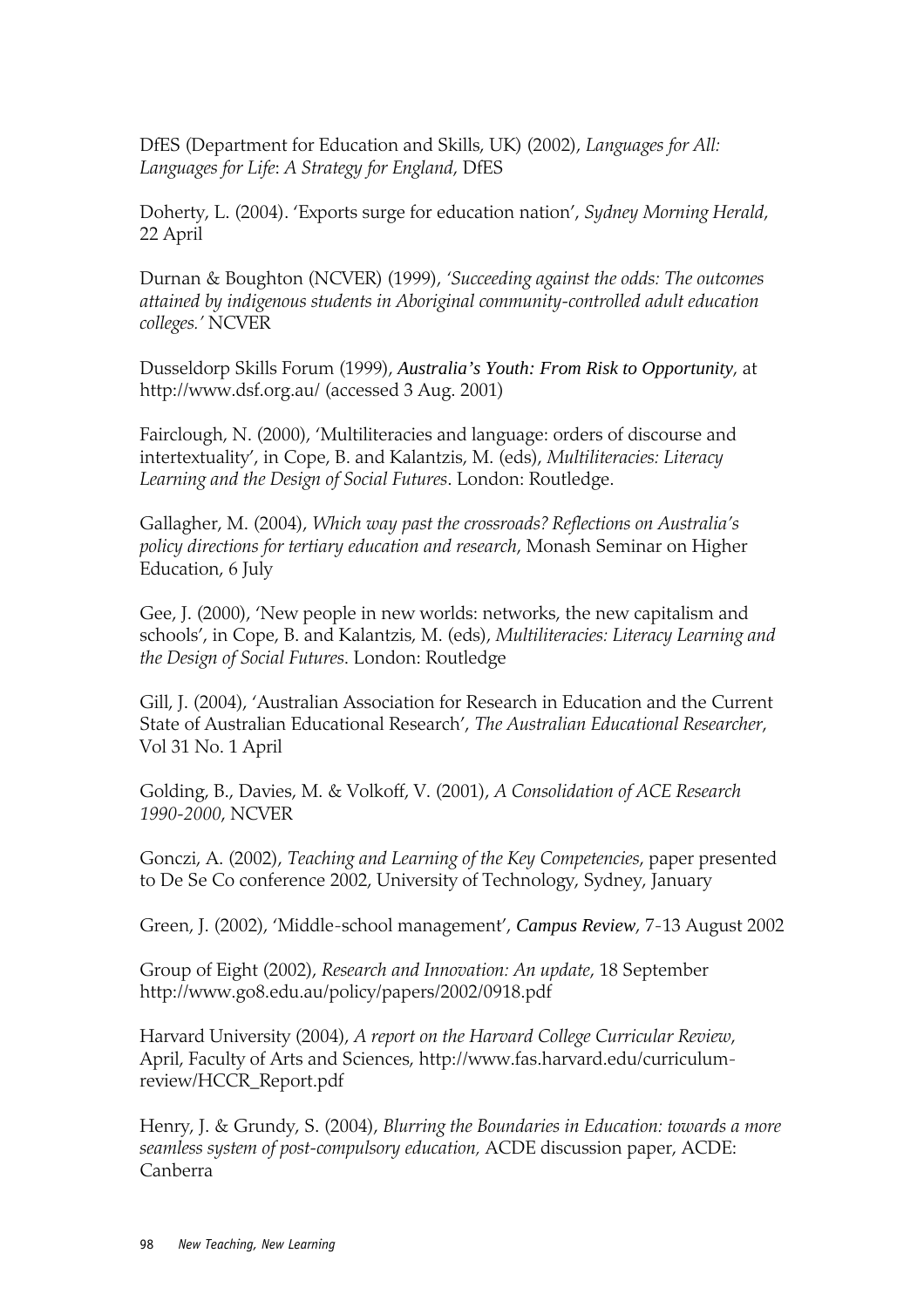Henry, J., Dalton, J., Wilde, R., Walsh, J. & Wilde, C. (2003). *Evaluation Report of VCAL 2002 Trial; Volume 1*, Victorian Qualifications Authority, East Melbourne, Victoria, Australia.

Johnson, D. & Wilkins, R. (2003), *The Net Benefit to Government of Higher Education: A 'Balance Sheet' Approach,* Economic Papers, June, Vol 22, No. 2.

Kalantzis, M., Cope, B. & Harvey, A. (2003a), 'Assessing Multiliteracies and the New Basics', in *Assessment in Education: principles, policy and practice*, edited by D. Johnson and G. Kress, Vol. 10 (no. 1), Mar.

Kalantzis, M., Cope, B. & Harvey. A. (2003b), 'A public curriculum', in *Rethinking Public Education*, eds A. Reid & P. Thomson, Postpressed: Brisbane

Kalantzis, M. & Harvey, A. (2003), 'The Vital Role of Educators in Developing a Knowledge Economy', in *Teacher as Leaders in a Knowledge Society: College Yearbook*, edited by F. Crowther, Australian College of Educators: Canberra.

Kemmis, S. (2000), *Educational research and evaluation: opening communicative space*, the 2000 Radford Lecture, presented at the Annual Conference of the Australian Association for Research in Education, The University of Sydney, 5 December

Kirby, P. (2000), *Ministerial review of Post-Compulsory Education and Training Pathways in Victoria*, Dept of Education, Employment and Training, Victoria, August

Kirby, P. (2001), *Review of the Issues that Impact on the Delivery of Preschool Services to Children and their Families*, Dept of Human Services, Victoria, June

Kress, G. (2000), 'Design and Transformation: New Theories of Meaning', in *Multiliteracies: Literacy Learning and the Design of Social Futures*, eds B. Cope and M. Kalantzis, London: Routledge

Lessig, L. (2001) *The Future of Ideas: The Fate of the Commons in a Connected World*, New York: Random House

Lokan, J., Greenwood, L. and Cresswell, J. (2001). *How Literate are Australia's Students?*ACER: Melbourne

Lovat, T. (2003), *The role of the 'teacher': coming of age?*, ACDE discussion paper, ACDE: Canberra

Maslen, G. (2002), 'Fall in VET costs due to drop in govt spending', *Campus Review*, 4-10 September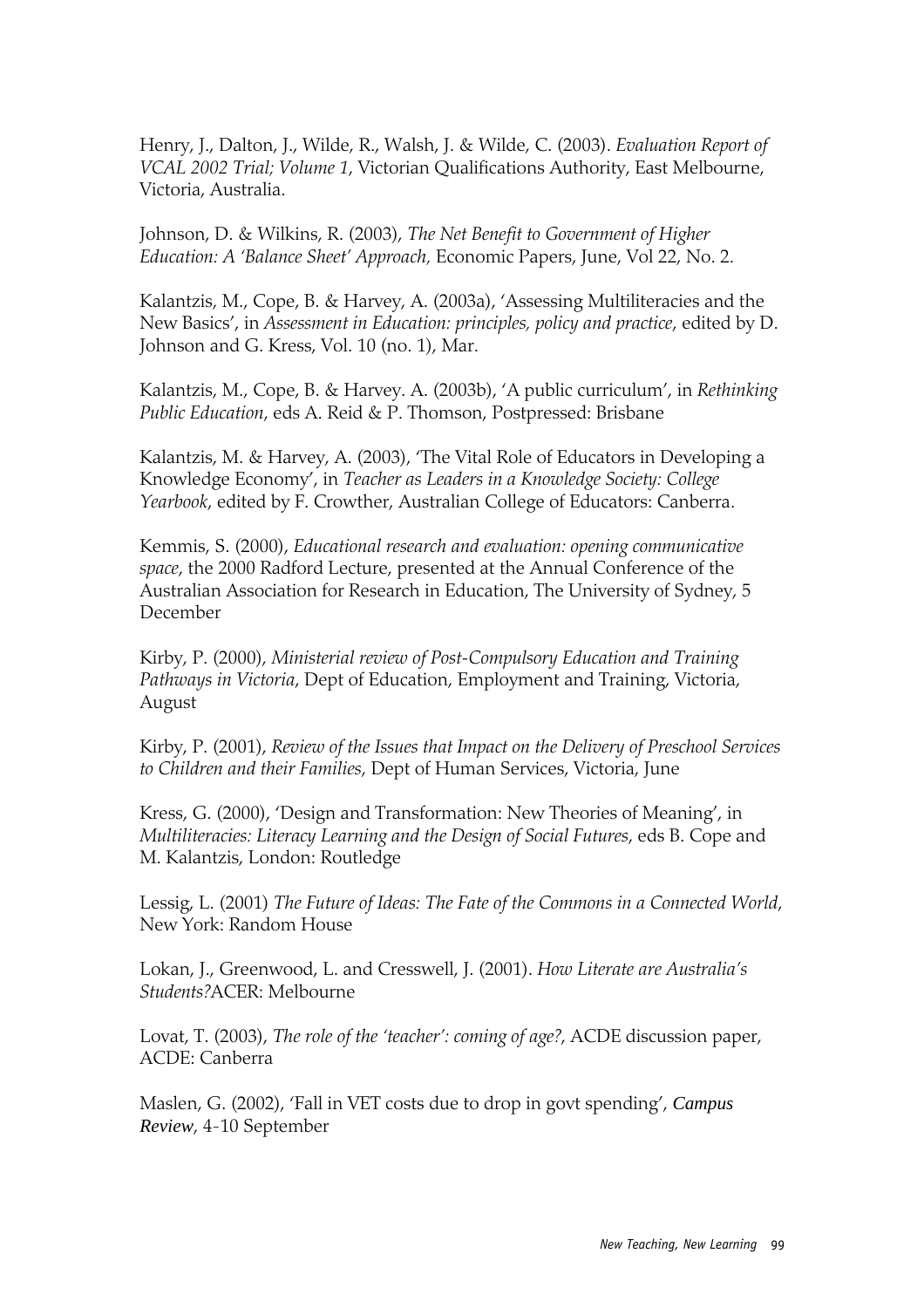NCVER (National Centre for Vocational Education Research) (2001), *Statistics 2000 At a Glance: Australian Vocational Education and Training*, Australian National Training Authority

NCVER (2003), *Australian vocational education and training statistics: Students and courses 2003 - Summary*

Newman, F. & Scurry, J. (2001), 'Teaching Clicks', in *The Australian*, Higher Education supplement, 25 Jul.

NIPAAC (National Indigenous Postgraduate Association Aboriginal Corporation) (2002), *Submission to the Ministerial Review of Higher Education*

NTEU (National Tertiary Education Union) 2004, *Cost of University Degree Doubles Under Howard Government*, press release, 19 July

NTEU (2003), National Office submission to the Senate Employment Workplace Relations and Education Committee Inquiry into Higher Education Funding and Regulatory Legislation, September

OECD (Organisation for Economic Co-operation and Development) (2003), *Education at a Glance*, OECD: Paris, http://www.oecd.org/dataoecd/0/44/14165152.xls

OECD (1996), *The Knowledge Based Economy*, Paris, OECD

Phillips Curran (2003), *Independent Study of the Higher Education Review Stage Two*, Vol. 1. The Current Situation in Australian Higher Education, June, MCEETYA http://www.mceetya.edu.au/indep\_study.htm

Preston, B. (2002), *Workforce planning issues for the Education AOU*, unpublished

Ramsey, G. (2000). *Quality matters: Revitalizing teaching: Critical times, critical choices.* Sydney: Ministry of Education and Training.

Reid, A. (2001), 'Initial Teacher Training', paper presented to DETYA Conference, *Improvement or Transformation?*, July

Reid, A. (2003), *Public Education as Education Commons*, ACDE discussion paper, ACDE: Canberra

RMIT (2002), response to Ministerial discussion paper, *Achieving Equitable and Appropriate Outcomes: Indigenous Australians in Higher Education*

Rowe, K.J. & Rowe, K.S. (2002), *What matters most: evidence-based findings of key factors affecting the educational experiences and outcomes for girls and boys throughout their primary and secondary schooling*, supplementary submission to the House of